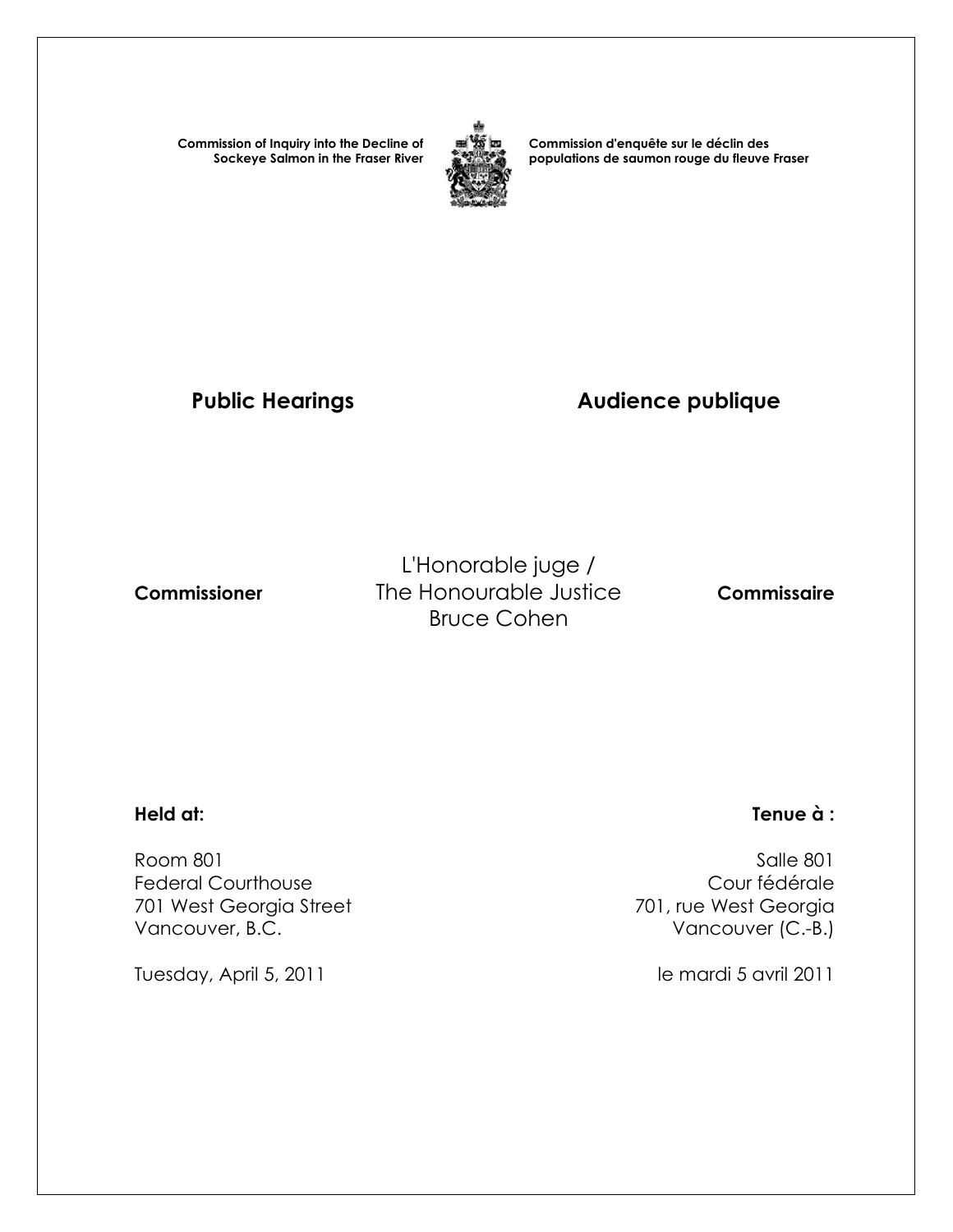## **APPEARANCES / COMPARUTIONS**

| <b>Brock Martland</b><br>Lara Tessaro     | <b>Associate Commission Counsel</b><br><b>Junior Commission Counsel</b>                                                                                                                                                                                               |
|-------------------------------------------|-----------------------------------------------------------------------------------------------------------------------------------------------------------------------------------------------------------------------------------------------------------------------|
| Mitchell Taylor, Q.C.<br>Jonah Spiegelman | Government of Canada ("CAN")                                                                                                                                                                                                                                          |
| Boris Tyzuk, Q.C.<br>Clifton Prowse, Q.C. | Province of British Columbia ("BCPROV")                                                                                                                                                                                                                               |
| No appearance                             | Pacific Salmon Commission ("PSC")                                                                                                                                                                                                                                     |
| No appearance                             | <b>B.C. Public Service Alliance of Canada</b><br>Union of Environment Workers B.C.<br>("BCPSAC")                                                                                                                                                                      |
| David Bursey                              | Rio Tinto Alcan Inc. ("RTAI")                                                                                                                                                                                                                                         |
| <b>Shane Hopkins-Utter</b>                | <b>B.C. Salmon Farmers Association</b><br>('BCSFA")                                                                                                                                                                                                                   |
| No appearance                             | Seafood Producers Association of B.C.<br>('SPABC")                                                                                                                                                                                                                    |
| Lisa Glowacki                             | Aquaculture Coalition: Alexandra<br>Morton; Raincoast Research Society;<br>Pacific Coast Wild Salmon Society<br>("AQUA")                                                                                                                                              |
| Tim Leadem, Q.C.<br><b>Judah Harrison</b> | <b>Conservation Coalition: Coastal Alliance</b><br>for Aquaculture Reform Fraser<br>Riverkeeper Society; Georgia Strait<br>Alliance; Raincoast Conservation<br>Foundation; Watershed Watch Salmon<br>Society; Mr. Otto Langer; David Suzuki<br>Foundation ("CONSERV") |
| Don Rosenbloom                            | Area D Salmon Gillnet Association; Area<br>B Harvest Committee (Seine) ("GILLFSC")                                                                                                                                                                                    |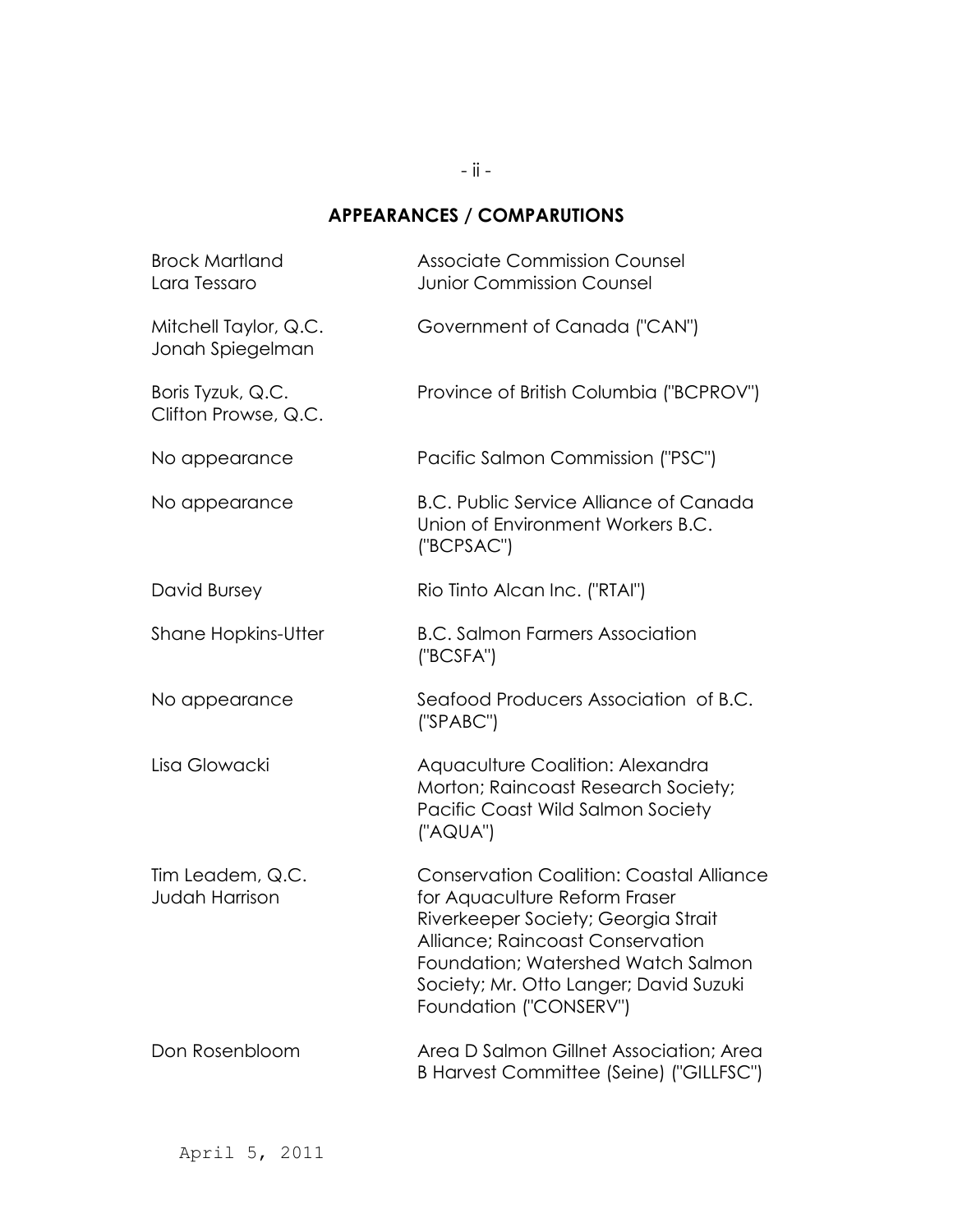### **APPEARANCES / COMPARUTIONS, cont'd.**

| No appearance            | Southern Area E Gillnetters Assn.<br><b>B.C. Fisheries Survival Coalition ("SGAHC")</b>                                                                                                                                                                                                                                                                                                                                                                                                                                                                                                       |
|--------------------------|-----------------------------------------------------------------------------------------------------------------------------------------------------------------------------------------------------------------------------------------------------------------------------------------------------------------------------------------------------------------------------------------------------------------------------------------------------------------------------------------------------------------------------------------------------------------------------------------------|
| Christopher Harvey, Q.C. | West Coast Trollers Area G Association;<br>United Fishermen and Allied Workers'<br>Union ("TWCTUFA")                                                                                                                                                                                                                                                                                                                                                                                                                                                                                          |
| No appearance            | B.C. Wildlife Federation; B.C. Federation<br>of Drift Fishers ("WFFDF")                                                                                                                                                                                                                                                                                                                                                                                                                                                                                                                       |
| No appearance            | Maa-nulth Treaty Society; Tsawwassen<br>First Nation; Musqueam First Nation<br>("MTM")                                                                                                                                                                                                                                                                                                                                                                                                                                                                                                        |
| No appearance            | <b>Western Central Coast Salish First</b><br>Nations:<br>Cowichan Tribes and Chemainus First<br><b>Nation</b><br>Hwlitsum First Nation and Penelakut Tribe<br>Te'mexw Treaty Association ("WCCSFN")                                                                                                                                                                                                                                                                                                                                                                                           |
| Leah Pence<br>Anja Brown | <b>First Nations Coalition: First Nations</b><br>Fisheries Council; Aboriginal Caucus of<br>the Fraser River; Aboriginal Fisheries<br>Secretariat; Fraser Valley Aboriginal<br>Fisheries Society; Northern Shuswap Tribal<br>Council; Chehalis Indian Band;<br>Secwepemc Fisheries Commission of the<br>Shuswap Nation Tribal Council; Upper<br>Fraser Fisheries Conservation Alliance;<br>Other Douglas Treaty First Nations who<br>applied together (the Snuneymuxw,<br>Tsartlip and Tsawout); Adams Lake<br>Indian Band; Carrier Sekani Tribal<br>Council; Council of Haida Nation ("FNC") |
| Joseph Gereluk           | Métis Nation British Columbia ("MNBC")                                                                                                                                                                                                                                                                                                                                                                                                                                                                                                                                                        |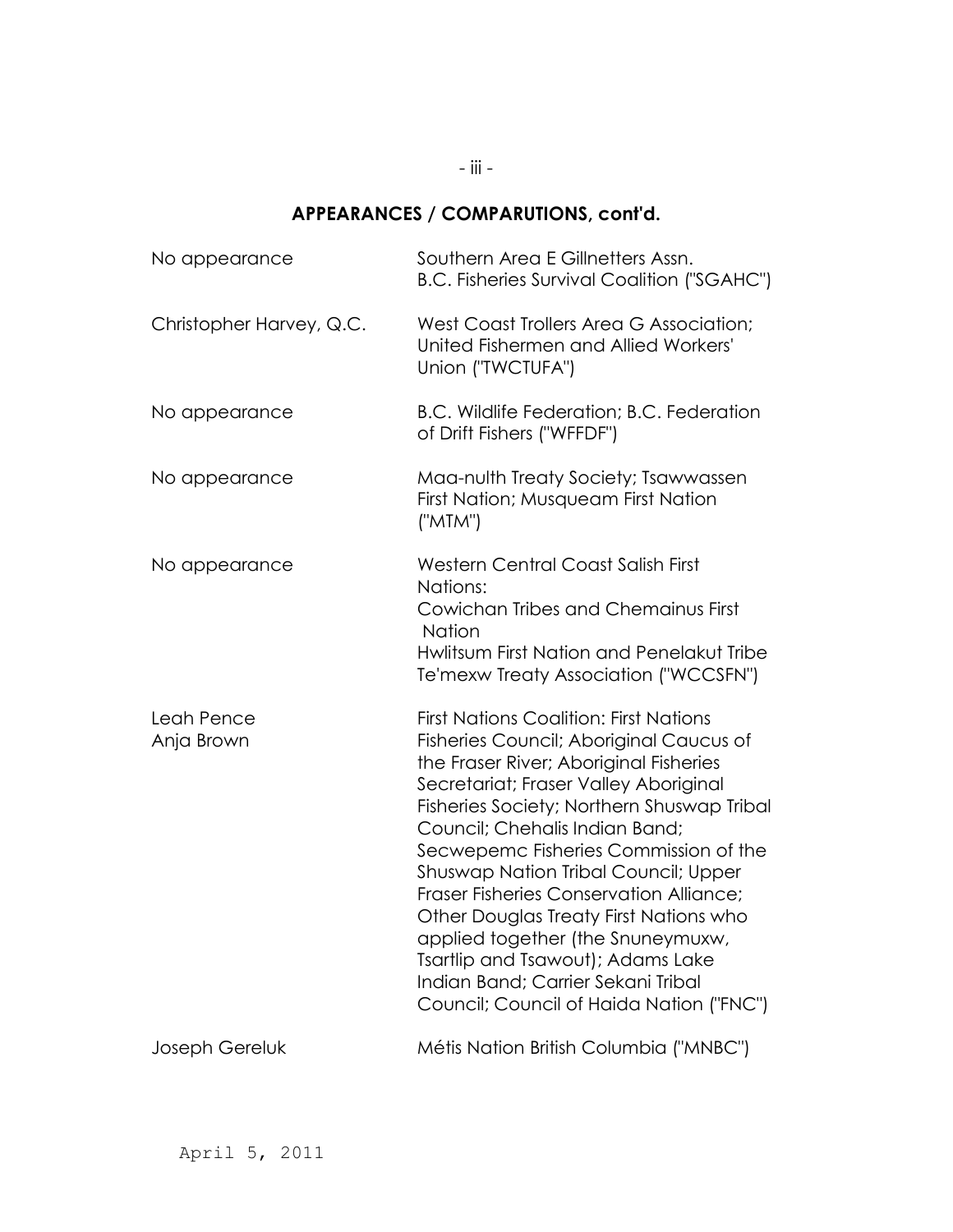### **APPEARANCES / COMPARUTIONS, cont'd.**

| No appearance    | Sto:lo Tribal Council<br>Cheam Indian Band ("STCCIB")                                                |
|------------------|------------------------------------------------------------------------------------------------------|
| No appearance    | Laich-kwil-tach Treaty Society<br>Chief Harold Sewid Aboriginal<br>Aquaculture Association ("LJHAH") |
| No appearance    | Heiltsuk Tribal Council ("HTC")                                                                      |
| Krista Robertson | Musgamagw Tsawataineuk Tribal<br>Council ("MTTC")                                                    |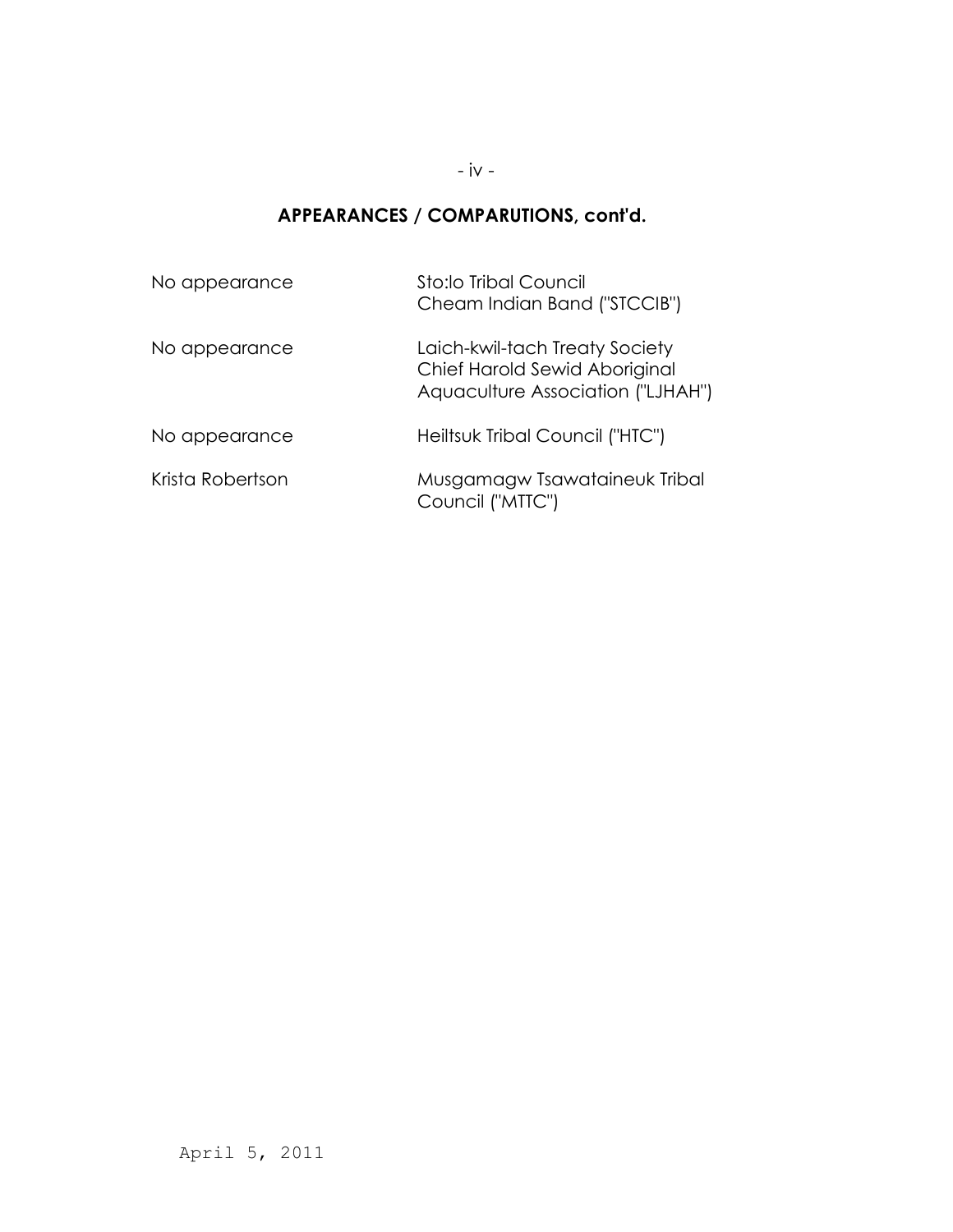## **TABLE OF CONTENTS / TABLE DES MATIERES**

en de la provincia de la provincia de la provincia de la provincia de la provincia de la provincia de la provi

PANEL NO. 27 (cont'd)

| <b>JASON HWANG</b>                  |                            |
|-------------------------------------|----------------------------|
| Cross-exam by Mr. Harrison (cont'd) | 1/5/10/12/18               |
| Cross-exam by Mr. Rosenbloom        | 34/37/38/39/41/46/48/51/   |
|                                     | 57/61                      |
| Cross-exam by Mr. Harvey            | 65                         |
| Cross-exam by Ms. Brown             | 71/77/84                   |
| Re-exam by Mr. Martland             | 92                         |
| REBECCA REID                        |                            |
| Cross-exam by Mr. Harrison (cont'd) | 1/7/10                     |
| Cross-exam by Ms. Glowacki          | 25/27                      |
| Cross-exam by Mr. Rosenbloom        | 35/36/37/38/39/41/42/44/   |
|                                     | 47/50/53/57/58/65          |
| Cross-exam by Ms. Brown             | 68/76/81/85                |
| Cross-exam by Ms. Robertson         | 87                         |
| Re-exam by Mr. Martland             | 90                         |
| Cross-exam by Mr. Taylor (cont'd)   | 93                         |
| <b>PATRICE LeBLANC</b>              |                            |
| Cross-exam by Mr. Harrison (cont'd) | 2/6/8/13/16                |
| Cross-exam by Ms. Glowacki          | 21                         |
| Cross-exam by Mr. Rosenbloom        | 35/38/42/43/45/51/56/59/63 |
| Cross-exam by Ms. Brown             | 69/79/83/85                |
| Cross-exam by Ms. Robertson         | 86                         |
| Cross-exam by Mr. Taylor (cont'd)   | 92/93                      |
|                                     |                            |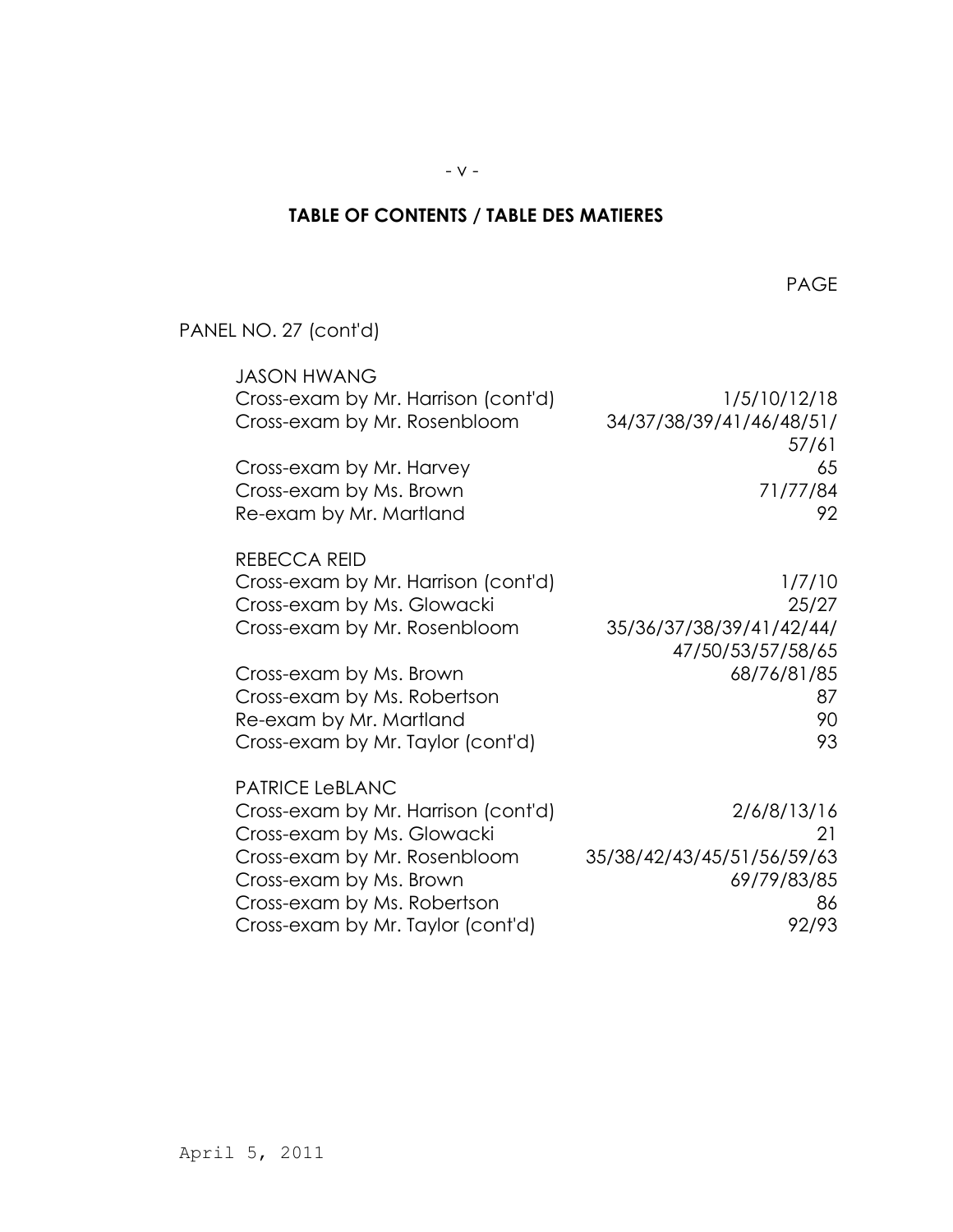## **EXHIBITS / PIECES**

| No. | <b>Description</b>                                                                                                                             | <u>Page</u> |
|-----|------------------------------------------------------------------------------------------------------------------------------------------------|-------------|
| 661 | Briefing Note for Director General of Habitat<br>Management, Meeting With the BC Salmon Farmers<br>Association Regarding Public Confidence and |             |
|     | Aquaculture                                                                                                                                    | 18          |
| 662 | OHEB Key Issues, Draft Memo, dated July 2007                                                                                                   | 20          |
| 663 | Series of 97 referral letters from Department of                                                                                               |             |
|     | Fisheries and Oceans to Transport Canada, dated<br>July 19, 2005                                                                               | 31          |
| 664 | Reality Stewardship - Survival of the Fittest for                                                                                              |             |
|     | Community                                                                                                                                      |             |
|     | <b>Salmon Groups</b>                                                                                                                           | 47          |
| 665 | DFO and EC Response to May 2009 CESD Audit                                                                                                     |             |
|     | Report and Progress Made - Final Version                                                                                                       | 57          |
| 665 | New document replacing Exhibit 665 entered on<br>Page 57                                                                                       | 92          |
| 666 | Letter from John Henderson and Ken Malloway,                                                                                                   |             |
|     | Co-Chairs of FNFC to Greg Savard, Direction of                                                                                                 |             |
|     | OHEB at DFO dated September 22, 2010 re concerns                                                                                               |             |
|     | about mitigation measures for hydroelectric                                                                                                    |             |
|     | operations in B.C.                                                                                                                             | 73          |
| 667 | No Not Less of Fish Habitat - A Review and Analysis<br>of Habitat Compensation in Canada                                                       | 80          |
| 668 | Aboriginal/Non-Aboriginal Partnerships FBC Special                                                                                             |             |
|     | Report, Sustaining the Basin Spring 2000                                                                                                       | 82          |
| 669 | Minutes from Assembly of First Nations National Policy                                                                                         |             |
|     | Analysis Group Meeting, Habitat Management                                                                                                     |             |
|     | Session -                                                                                                                                      |             |
| 670 | December 2007<br>Interim Guide to the Application of Section 35 of the                                                                         | 85          |
|     | <b>Fisheries Act to Marine Salmonid Cage Aquaculture</b>                                                                                       | 87          |
| 671 | Regional Habitat Regulatory Decision Framework -                                                                                               |             |
|     | <b>July 2010</b>                                                                                                                               | 90          |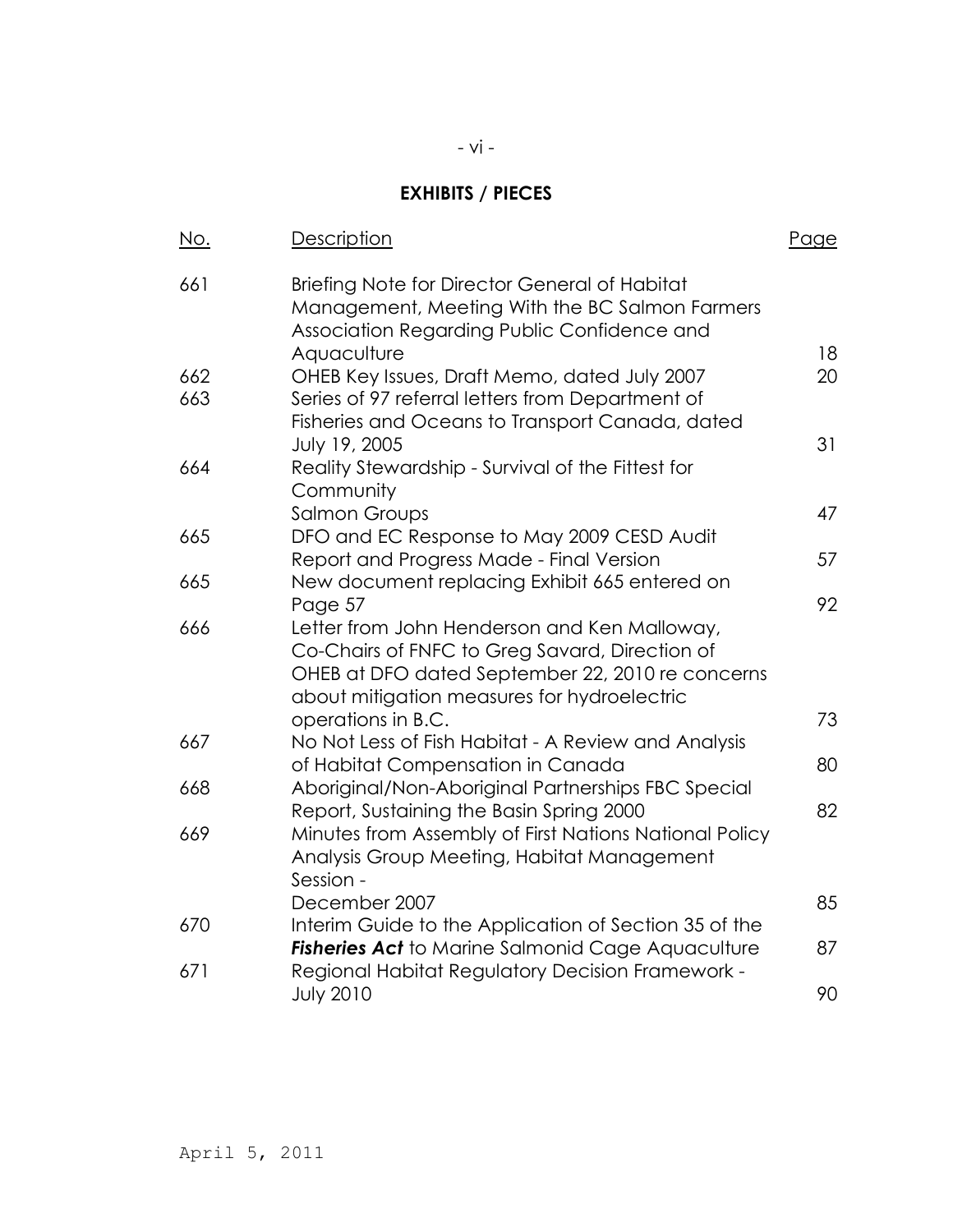### **EXHIBITS FOR IDENTIFICATION/PIECES POUR L'IDENTIFICATION**

- vii -

W High and Dry: An Investigation of Salmon-Habitat Destruction in British Columbia, written by the David Suzuki Foundation and the state of the state of the state of the state of the state of the state of the state o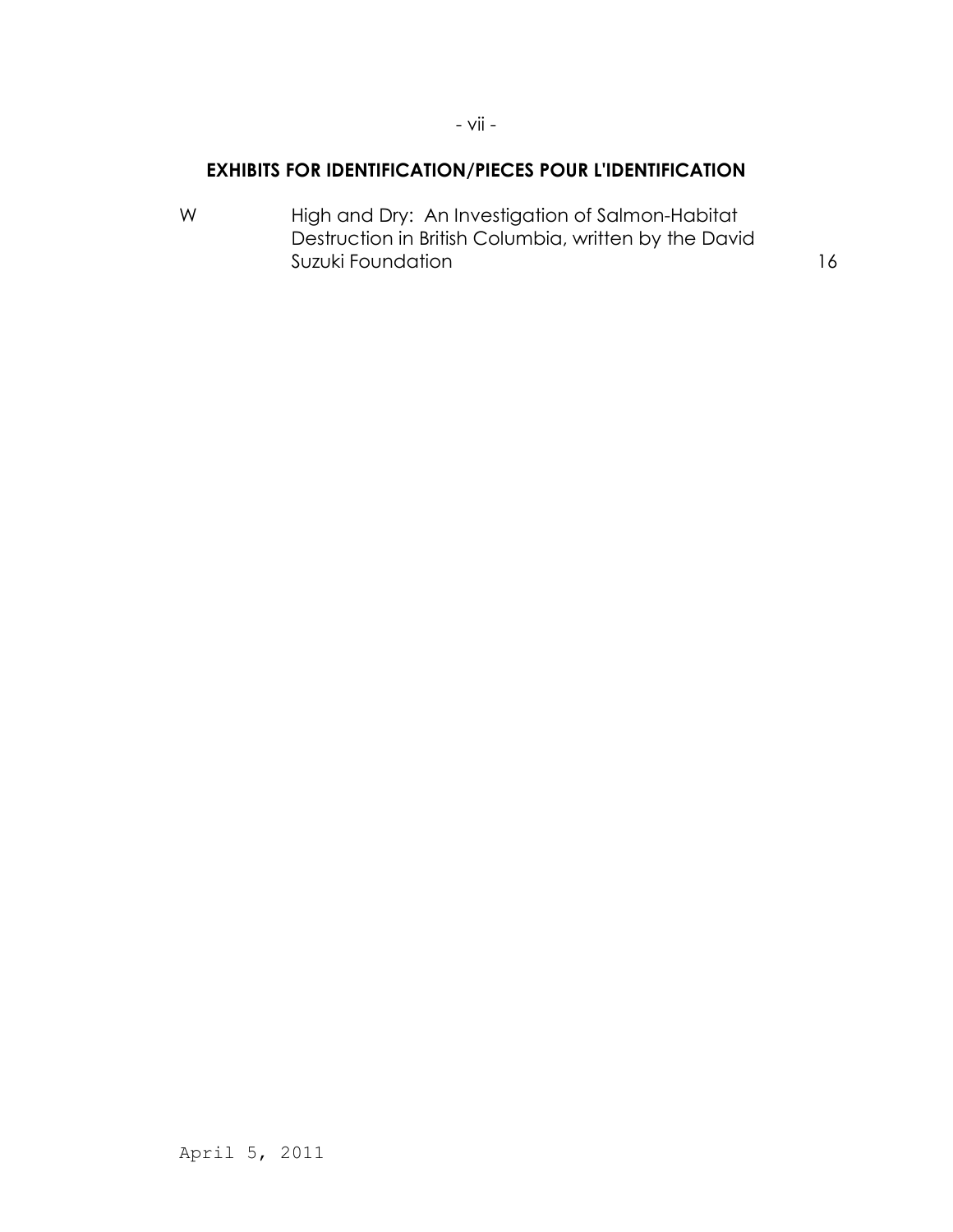1 PANEL NO. 27 (cont'd) Cross-exam by Mr. Harrison (cont'd) (CONSERV)

| $1\,$<br>$\overline{c}$                                                                |   | Vancouver, B.C./Vancouver (C.-B.)<br>April 5, 2011/le 5 avril 2011                                                                                                                                                                                                                                                                                                                                                                                                                                                                                                                                                                                                                                                                                                             |
|----------------------------------------------------------------------------------------|---|--------------------------------------------------------------------------------------------------------------------------------------------------------------------------------------------------------------------------------------------------------------------------------------------------------------------------------------------------------------------------------------------------------------------------------------------------------------------------------------------------------------------------------------------------------------------------------------------------------------------------------------------------------------------------------------------------------------------------------------------------------------------------------|
| $\frac{1}{3}$<br>5<br>$\overline{6}$<br>$\overline{7}$<br>8<br>9<br>10<br>11           |   | THE REGISTRAR: Order. The hearing is now resumed.<br>THE COMMISSIONER: Mr. Martland.<br>MR. MARTLAND: Thank you. Mr. Commissioner, we're slow<br>off the mark because we had an all counsel<br>meeting. I just thought I'd indicate to these<br>witnesses, who may have been wondering, it wasn't<br>about them, but that was a meeting for counsel to<br>hash through some different procedural issues.                                                                                                                                                                                                                                                                                                                                                                       |
| 12<br>13<br>14<br>15<br>16                                                             |   | I have, on my list, Mr. Harrison with 45<br>minutes remaining in his estimate.<br>MR. HARRISON: Thank you. Good morning, Mr.<br>Commissioner, good morning, Panel, again. There's<br>a potential that I do go over my estimate --                                                                                                                                                                                                                                                                                                                                                                                                                                                                                                                                              |
| 17<br>18<br>19                                                                         |   | THE COMMISSIONER: Yes.<br>MR. HARRISON: -- but I will try my darndest not to.<br>I<br>will try very hard not to.                                                                                                                                                                                                                                                                                                                                                                                                                                                                                                                                                                                                                                                               |
| 20<br>21<br>22                                                                         |   | CROSS-EXAMINATION BY MR. HARRISON, continuing:                                                                                                                                                                                                                                                                                                                                                                                                                                                                                                                                                                                                                                                                                                                                 |
| 23<br>24<br>25<br>26<br>27<br>28<br>29<br>30                                           | Q | I'd like to start with just a really basic,<br>fundamental question, and that is: Would you<br>agree that threat to habitat is one of the primary<br>threats to fish, generally, and to Fraser sockeye<br>in particular? In other words, threats to<br>habitat, is degrading habitat among the primary<br>threats to fish and Fraser sockeye in particular?<br>This is for each of you, please.                                                                                                                                                                                                                                                                                                                                                                                |
| 31<br>32<br>33<br>34<br>35<br>36<br>37<br>38<br>39<br>40<br>41<br>42<br>43<br>44<br>45 | Q | MR. HWANG: I think habitat impacts and decline are a<br>risk, a threat, that is cumulative and if current<br>trends persist there's going to be an ongoing<br>decline, and I think it's significant. I think<br>the habitat impacts are difficult to retrieve or<br>recover from, but they do, at least in my opinion,<br>transmit to things like Fraser River sockeye in an<br>incremental way over time. So they're not<br>something, at least as we see them currently, that<br>are creating catastrophic adjustments season in,<br>season out. But over time I would say the trend<br>is negative and it will have an effect, because<br>the habitat productivity has some direct bearing<br>on the ability of the ecosystem to produce fish.<br>Mr. LeBlanc and Ms. Reid? |
| 46<br>47                                                                               |   | MS. REID: Well, I would agree that, clearly, habitat<br>is an extremely important feature for the survival                                                                                                                                                                                                                                                                                                                                                                                                                                                                                                                                                                                                                                                                     |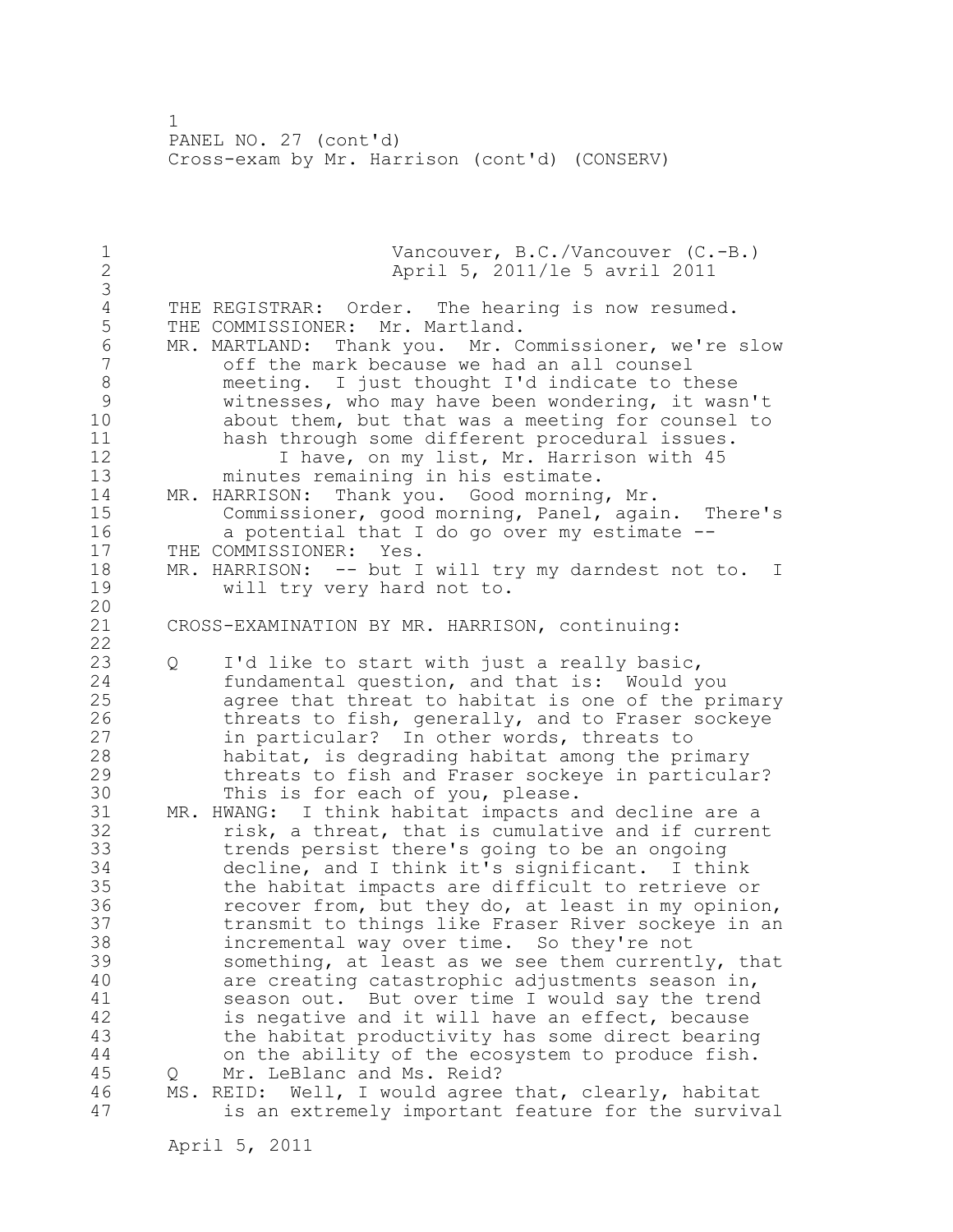1 of fish, and so from that perspective, it's 2 critically important. As far as the contribution 3 of habitat lost to the impact on Fraser sockeye,<br>4 clearly we need to maintain the habitat, but fro 4 clearly we need to maintain the habitat, but from<br>5 a perspective of all the other features out there, 5 a perspective of all the other features out there,<br>6 1 wouldn't sav it's the most important concern at 6 I wouldn't say it's the most important concern at this point. 8 MR. LeBLANC: All I can say, from a general<br>9 eerspective, is habitat is critical to 9 perspective, is habitat is critical to, and<br>10 important to, fish production, and if we co important to, fish production, and if we continue 11 any decline of the quality and quantity of 12 habitat, it will eventually have some impacts on 13 the production of fish. How much? That is very 14 difficult to say. 15 Q Okay. Mr. Hwang, yesterday I was asking you, just 16 generally, about the changes in your job that 17 you've seen over the last 15 to 20 years. I would 18 like to ask you, we've constantly heard about 19 increasing complexity and multi-layered policies<br>20 and directions, but my question for you is: In and directions, but my question for you is: In 21 your opinion, is discretion, creativity and 22 innovation a key component of habitat management, 23 and are these increasingly being limited by 24 complexities as a result of policies and 25 directions? 26 MR. HWANG: Well, the short answer would be, yes, the<br>27 discretion and creativity is important, and to discretion and creativity is important, and to 28 some degree over the number of years there has 29 been increased oversight and, I guess, management 30 applied to operational level decisions that has added process and work to those kind of decisions 32 and outcomes. 33 Q Do either Ms. Reid or Mr. LeBlanc have any 34 comment? 35 MS. REID: Yeah, I think I would have a slightly 36 different take on the question. I think what 37 you're asking is do I - and I want to confirm - do 38 I see that with the increased essential 39 codification of the habitat program, a reduction 40 in innovation and creativity; is that what you're 41 asking? 42 Q I don't think I was getting as specific as that. 43 Just generally, I was wondering if -- that staff, 44 today, has less discretion and more direction from 45 national headquarters than they did 15 to 20 years 46 ago. 47 MS. REID: Well, I would say that under EPMP that was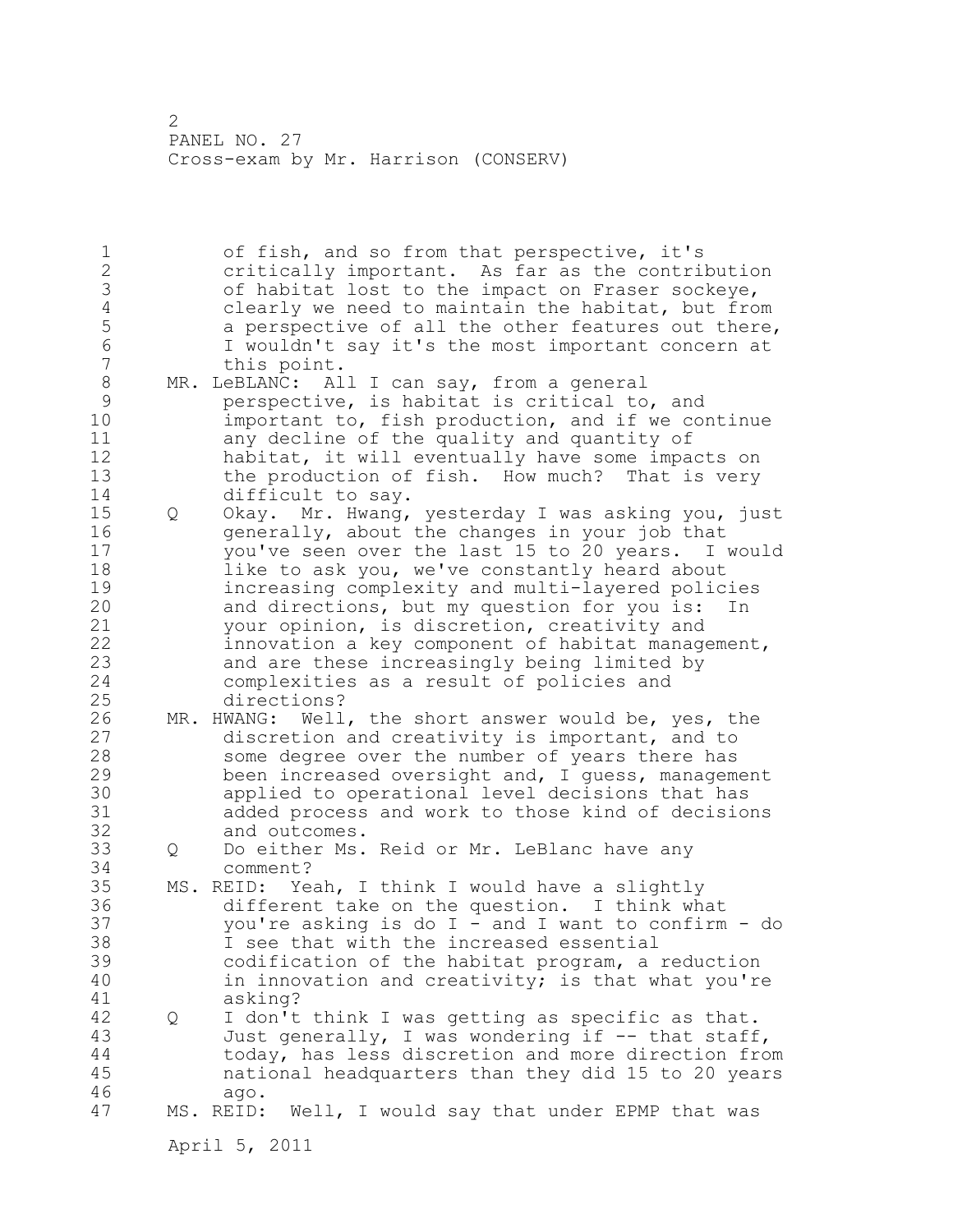1 one of the strategies was to essentially support 2 the idea of program coherence; that is to say, 3 that there are standard operating procedures and<br>4 **practices** that need to be followed. But I don't 4 practices that need to be followed. But I don't<br>5 think that necessarily takes away from innovation 5 think that necessarily takes away from innovation<br>6 and creativity, and that's the point I wanted to 6 and creativity, and that's the point I wanted to<br>7 and that you can see examples of how get back to, that you can see examples of how 8 staff work within the accepted practices and<br>9 state procedures and vet still deliver an area-spee 9 procedures and yet still deliver an area-specific and relevant program, and to me that speaks to the 11 idea around innovation and creativity. 12 MR. LeBLANC: Yeah, I'll follow up on that, that, yes, 13 we have developed a series of policy, frameworks 14 and tools from headquarters to be used across the 15 country, to address coherence, predictability and 16 transparency. However, there is sufficient 17 flexibility in there to allow for discretion and 18 also for innovation and creativity in terms of how 19 they apply those policies.<br>20 0 Okay, thank you. At vario 20 Q Okay, thank you. At various times, yesterday, we 21 touched on whether No Net Loss was being achieved. 22 Mr. Hwang, am I correct to say that you would 23 support the view that we are seeing a slow net 24 loss? And I won't put words in your mouth, but I 25 would like to ask that question again: Are we 26 achieving No Net Loss, today, in the province?<br>27 MR. HWANG: Well, I think I spoke to that, yesterda MR. HWANG: Well, I think I spoke to that, yesterday, 28 fairly directly, and in my opinion, no. 29 Q Yes. 30 MR. HWANG: And it's reflective of the findings of 31 **belogy previous audits that have made that part of the same of the set of the set of the same of the same of the same of the same of the same of the same of the same of the same of the same of the same of the same of t** outcomes or determinations that indicate that 33 there is a net loss occurring. Rate has not 34 necessarily been well defined, and it's been 35 repeated as findings from the audits, and I would 36 say that reflects current conditions, in my 37 observation. 38 Q Thank you. I'd like to ask the same question to 39 Ms. Reid, please. 40 MS. REID: Yes, so from a technical perspective around 41 the loss, I think we talked, yesterday, about our<br>42 ability to measure that loss, and we have some ability to measure that loss, and we have some 43 ways, but I don't think that we have a 44 comprehensive program in place, now, to show the 45 loss over time, so I would generally agree with 46 Jason's views and perspectives on that. 47 But I also want to add that I think it's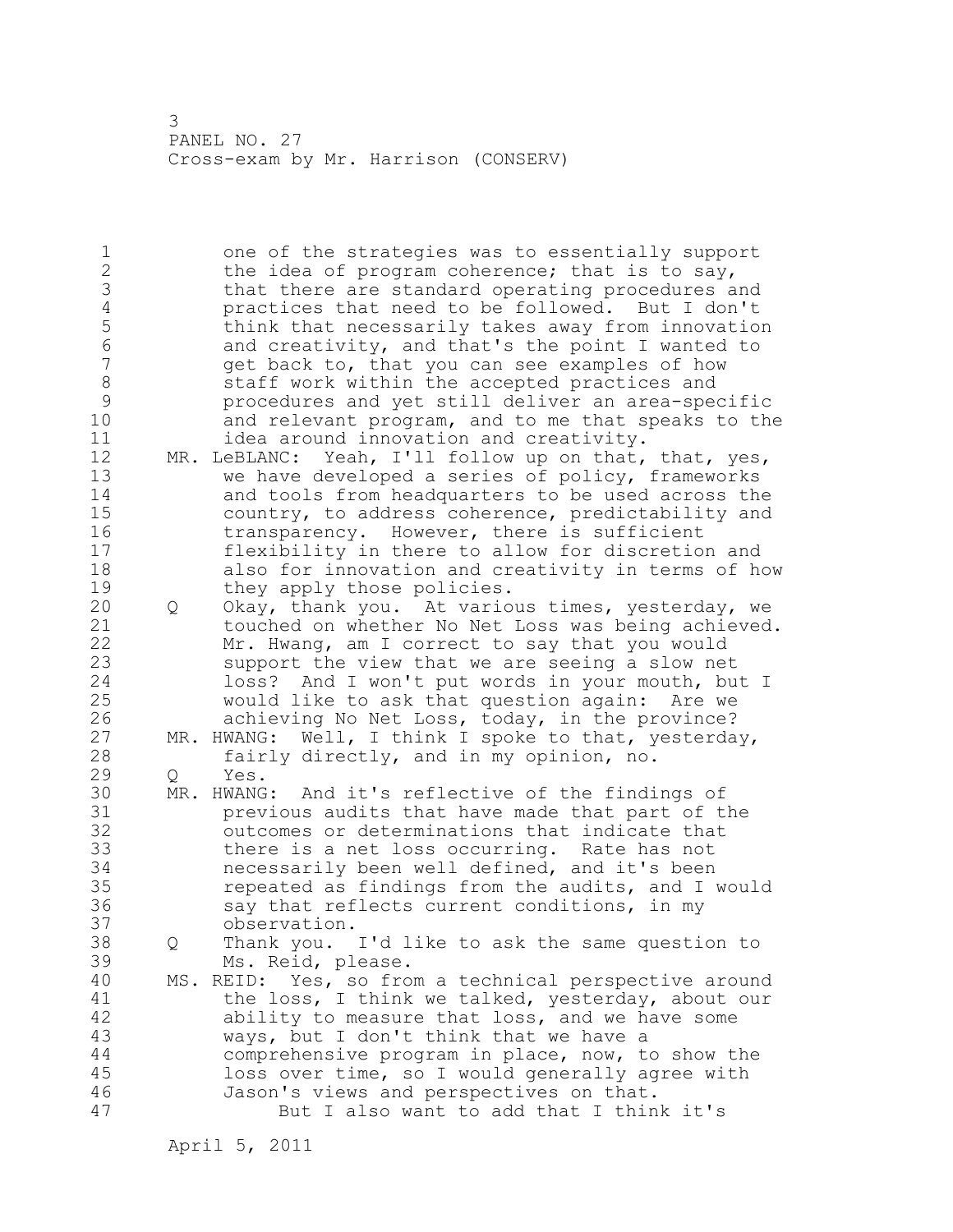1 important to take into account what's happening, 2 overall, from an economic perspective in the 3 province, that it's not surprising that as we see<br>4 increases in economic development there is going 4 increases in economic development there is going<br>5 to be pressure on habitat, and that's something 5 to be pressure on habitat, and that's something<br>6 that I spoke to vesterday, about the need to 6 that I spoke to yesterday, about the need to ensure that balance and make sure that we get it 8 right, and that continues to be a challenge as the<br>9 rate of development continues on. 9 rate of development continues on.<br>10 0 So is it fair to sav, then, in vo 10 Q So is it fair to say, then, in your opinion we are 11 probably achieving No Net Loss -- I mean, we're 12 probably not achieving No Net Loss, but there's 13 insufficient information to clarify that for 14 certain? 15 MS. REID: I would agree with that, Yes. 16 Q Mr. LeBlanc? 17 MR. LeBLANC: Yes, I would agree that we're not 18 achieving No Net Loss. I think a lot of the 19 audits that have been done and previous reports<br>20 have shown that is the case. As people have have shown that is the case. As people have 21 mentioned, it is not well defined how much we're 22 losing. There is an inability to measure in a 23 comprehensive way what losses are occurring across 24 Canada. And as Rebecca was mentioning, there is 25 an increasing amount of economic development that 26 is also increasing the threats to fish and fish<br>27 habitat across Canada. So we're going to contin 27 habitat across Canada. So we're going to continue<br>28 if we don't take some actions to arrest the if we don't take some actions to arrest the 29 impacts. 30 Q Okay. Thank you. I heard you just say that we  $31$  have an inability to measure whether habitat loss<br> $32$  is occurring or not; is that right? is occurring or not; is that right? 33 MR. LeBLANC: Yeah, I don't think we have the tools 34 right now. The indicators and the measurements 35 and the monitoring programs out there to allow us 36 to effectively monitor whether we are gaining, 37 losing, or achieving a balance. 38 Q So we have the technical capabilities but not the 39 programs in place to ensure that -- to get that 40 information; is that correct? 41 MR. LeBLANC: Yes.<br>42 0 I just wanted 42 Q I just wanted to reiterate or get Mr. Hwang to 43 reiterate something that was talked about 44 yesterday, and that is a snapshot of the state of 45 the habitat. From where I sit, the first thing 46 that I would do to determine whether there's a No 47 Net Loss is to figure out what's already there.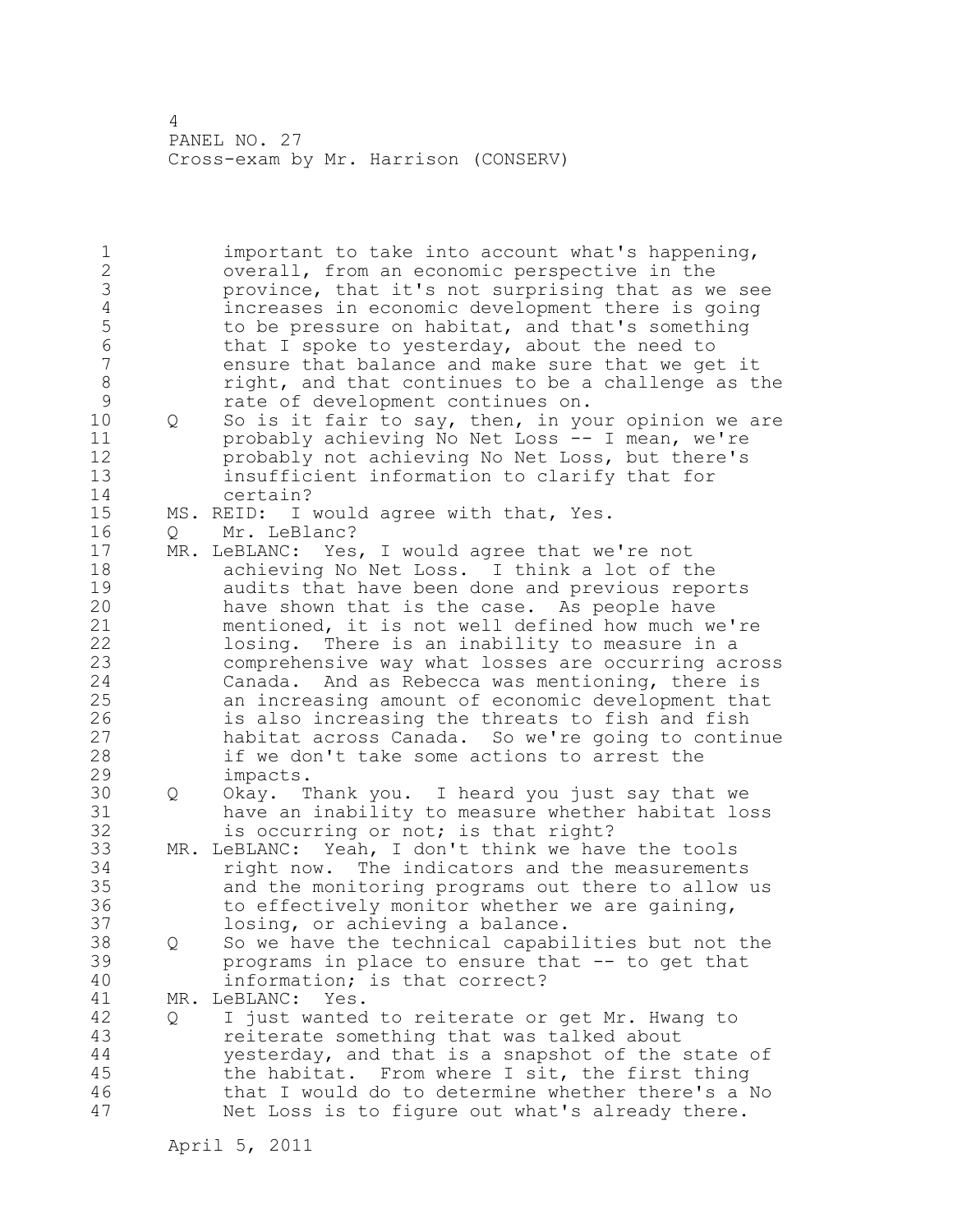1 Has there ever been a snapshot of the state 2 of the habitat and, you know, do we know what 3 we're trying to achieve No Net Loss from? Has 4 that study ever been done since the policy was<br>5 implemented in 1986? 5 implemented in 1986?<br>6 MR. HWANG: Well, I'll sp 6 MR. HWANG: Well, I'll speak to what I can recall, and<br>7 I don't want to reflect this as necessarily a I don't want to reflect this as necessarily a 8 comprehensive knowledge of all that might have 9 been done in the past, but there have been a few<br>10 exercises to provide some degree of benchmarking exercises to provide some degree of benchmarking. 11 There was an exercise undertaken when one of your 12 clients, Mr. Langer, was with our program, 13 establishing habitat management area, I guess 14 definitions, with a little bit of an oversight as 15 to what were the habitat values in that area, what 16 were the development activities within those 17 areas, and what was the forecast for what was 18 likely to be happening, the pressures, the 19 **priorities in those watersheds.**<br>20 **bless** So there have been some ef So there have been some efforts to benchmark 21 and document, but nothing that I would frame as 22 sort of a comprehensive benchmark that you could 23 go back to, now, and say with some degree of 24 certainty, are we the same, plus or minus from 25 that point. 26 Q Thank you. Yesterday, you agreed, but would you<br>27 agree, again, that that's an integral key thing agree, again, that that's an integral key thing 28 that must be done in order to probably determine 29 whether we're meeting No Net Loss? 30 MR. HWANG: In my opinion, it would be very important<br>31 and very helpful in terms of being able to 31 and very helpful in terms of being able to<br>32 understand how well and effectivelv the hal understand how well and effectively the habitat's 33 being managed, what the trends are, and whether 34 there is cause for concern and where that is and 35 what the point source of that would be. So yes, 36 I'd agree that it's important. 37 Q Okay. And I'd just like to follow up on you were 38 talking about various studies and you mentioned my 39 client, Mr. Langer. Among the documents that we 40 gave notice of is number 6 on my list. It's a 41 briefing that Mr. Otto Langer made for the 42 Attorney General, and within that, Mr. Langer 43 lists numerous studies. It's actually Appendix 1 44 to this. Well, perhaps your version does not have 45 the appendix, so I apologize for this, but I'll 46 just go back to my question. 47 My question is: Given the number of studies,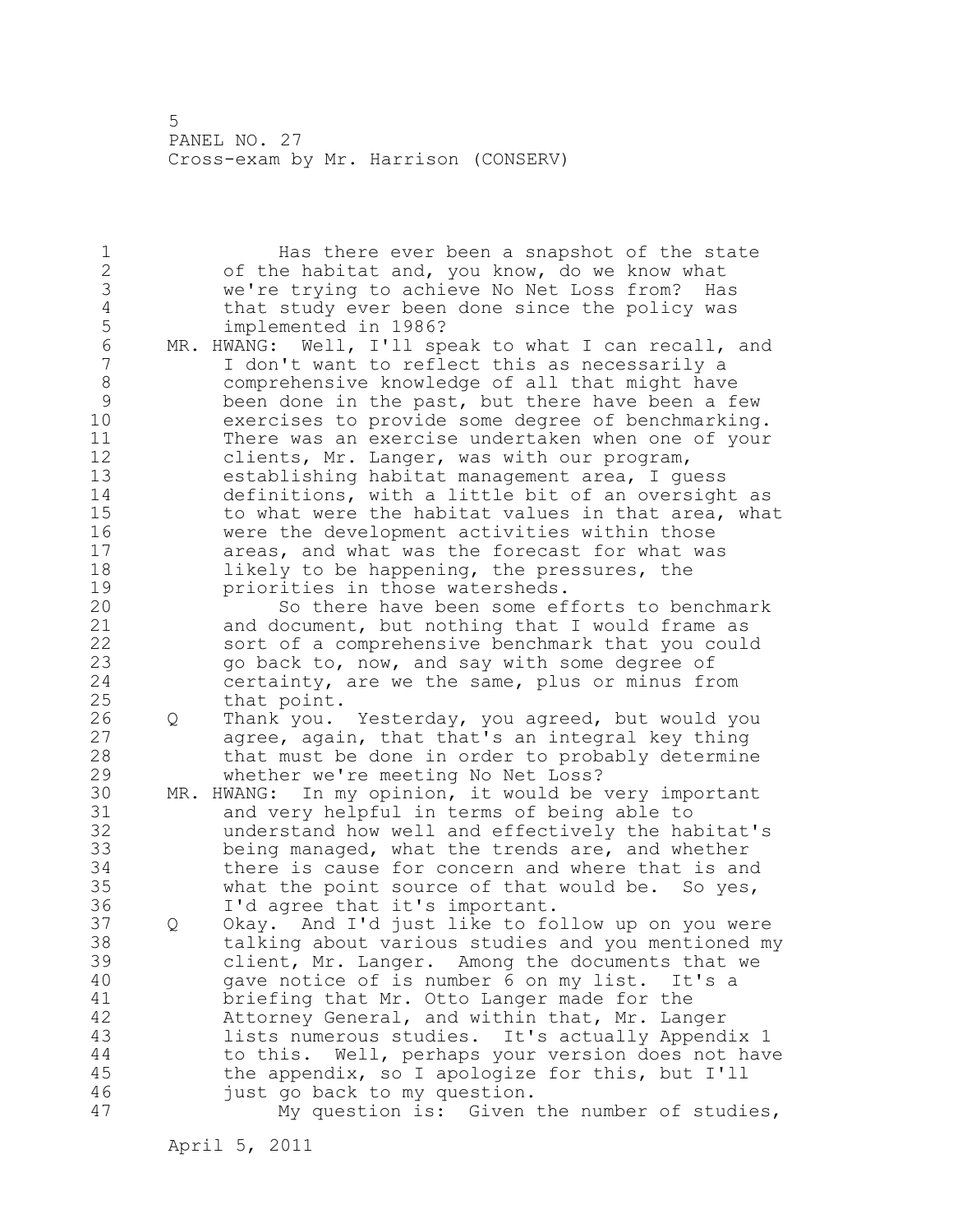1 there's a couple that I can reference, including 2 the Harper and Quigley studies of the early 2000s, 3 Quadra and Dovetail Consulting studies in the late 4 1990s. There's a study by Kistritz in 1996. 5 There's been a lot of aerial photos about parts of<br>6 habitat. Would vou agree that a comprehensive 6 habitat. Would you agree that a comprehensive assessment or determination of the state of 8 habitat is a result of a lack of political will<br>9 more than anything else? 9 more than anything else?<br>10 MR. HWANG: I'm not sure I'm  $MR.$  HWANG: I'm not sure I'm in a position to comment 11 on political will. My observation is that we, and 12 I think Patrice spoke to that right at the outset 13 today, it would be possible to undertake that kind 14 of exercise and generate that product or that 15 information, and we haven't done it. The reasons 16 and the causes for that I would be speculating 17 from a government perspective. 18 At our level, where I work, we've got a fixed 19 number of resources, we've got work plans and<br>20 priorities that we have to deliver on, and the priorities that we have to deliver on, and there 21 isn't room in that to undertake this at our level, 22 and beyond that I don't think I can really 23 comment. 24 Q Mr. LeBlanc, would you say that the primary 25 hindrance to obtaining a state of the habitat as 26 it is today is a lack of political will or<br>27 bolitical direction to do so? political direction to do so? 28 MR. LeBLANC: I can't comment on that. I wouldn't want 29 to make a comment on that, whether it's a 30 political will or not. But what I can say is that when we dedicate our resources that are allocated 32 to us by parliament, we use them for a certain 33 function. A large amount of it, as you know, is 34 dedicated to the review of project by project 35 referrals that we receive. 36 We are in the midst of trying to change the 37 direction of the program to be one that looks at 38 these kind of things and does some different 39 things, such as standard monitoring and reporting 40 on the status of habitat. We have a new direction 41 that we're trying to go into. It's being<br>42 explored, now, internal to the department, explored, now, internal to the department, and our 43 policy framework will have to guide us and move us 44 into that direction and reinvesting some of our 45 money to do that rather than doing project by 46 project reviews. 47 Q Ms. Reid?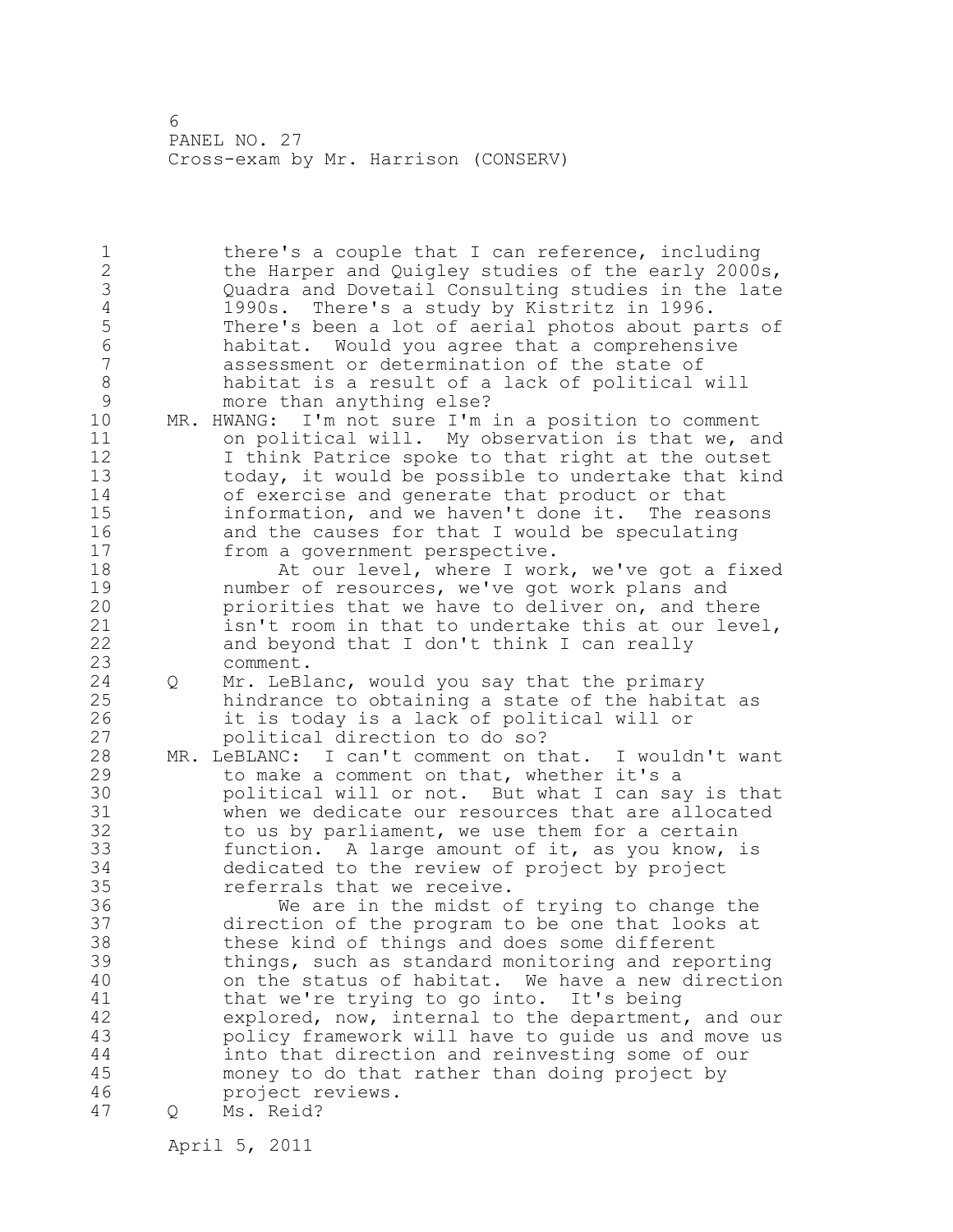1 MS. REID: Well, my view is that the Strategy 2 work 2 under the Wild Salmon Policy is a step in the 3 right direction to do that, and so we have the<br>4 methodology established. The reason we haven't 4 methodology established. The reason we haven't<br>5 made more progress, as we discussed yesterday, 5 made more progress, as we discussed yesterday, is<br>6 brimarily a funding issue. And so to do the type 6 primarily a funding issue. And so to do the type of work you're proposing would be very expensive. 8 It would require a reallocation of funds or a<br>9 Source of funds. And there is an intent to 9 source of funds. And there is an intent to<br>10 implement the Wild Salmon Policy Strategy 2 implement the Wild Salmon Policy Strategy 2 work 11 completely and we're doing it now in an 12 incremental way. 13 So in order to, I think, get to where you 14 want to go, that would be a methodology of 15 cranking up that work. 16 Q And feel free to not put particulars to that, but 17 "very expensive", if you can give any sense, in 18 your mind, of what something of this nature would 19 cost?<br>20 MS.REID: MS. REID: We haven't done the analysis on the Fraser 21 Watershed. We'd have to go back and look at that, 22 but it would be multiple millions of dollars, 23 certainly. 24 Q Thank you. The last question I wanted to ask 25 about this baseline, or an assessment of habitat 26 as it exists, would be a question for all of you.<br>27 I quess I'll start with Mr. Hwang. I quess I'll start with Mr. Hwang. 28 Would you agree with me that an assessment of 29 the state of habitat must look at habitat as it 30 existed in 1986, when the policy was drafted? In 31 other words, would you agree that if we did an<br>32 assessment of habitat today and No Net Loss and assessment of habitat today and No Net Loss and 33 tried to achieve No Net Loss from today, it would 34 be far different than trying to achieve No Net 35 Loss from 1986 and the habitat that existed at 36 that time? 37 MR. HWANG: Certainly, whatever benchmark you use to 38 start from is going to vary over time. We have, 39 in our area, been considering the idea of doing a 40 little snapshot, a very kind of localized overview 41 of Shuswap Lake area as an interesting exercise,<br>42 and even going back before 1986 we've been looki and even going back before 1986 we've been looking 43 at something like, say, well, what kind of data 44 can we gather from the early 1920s, or something 45 like that, because there were some air photos 46 done, I'm not sure exactly when, but, you know, 47 early on, and looking at that over time.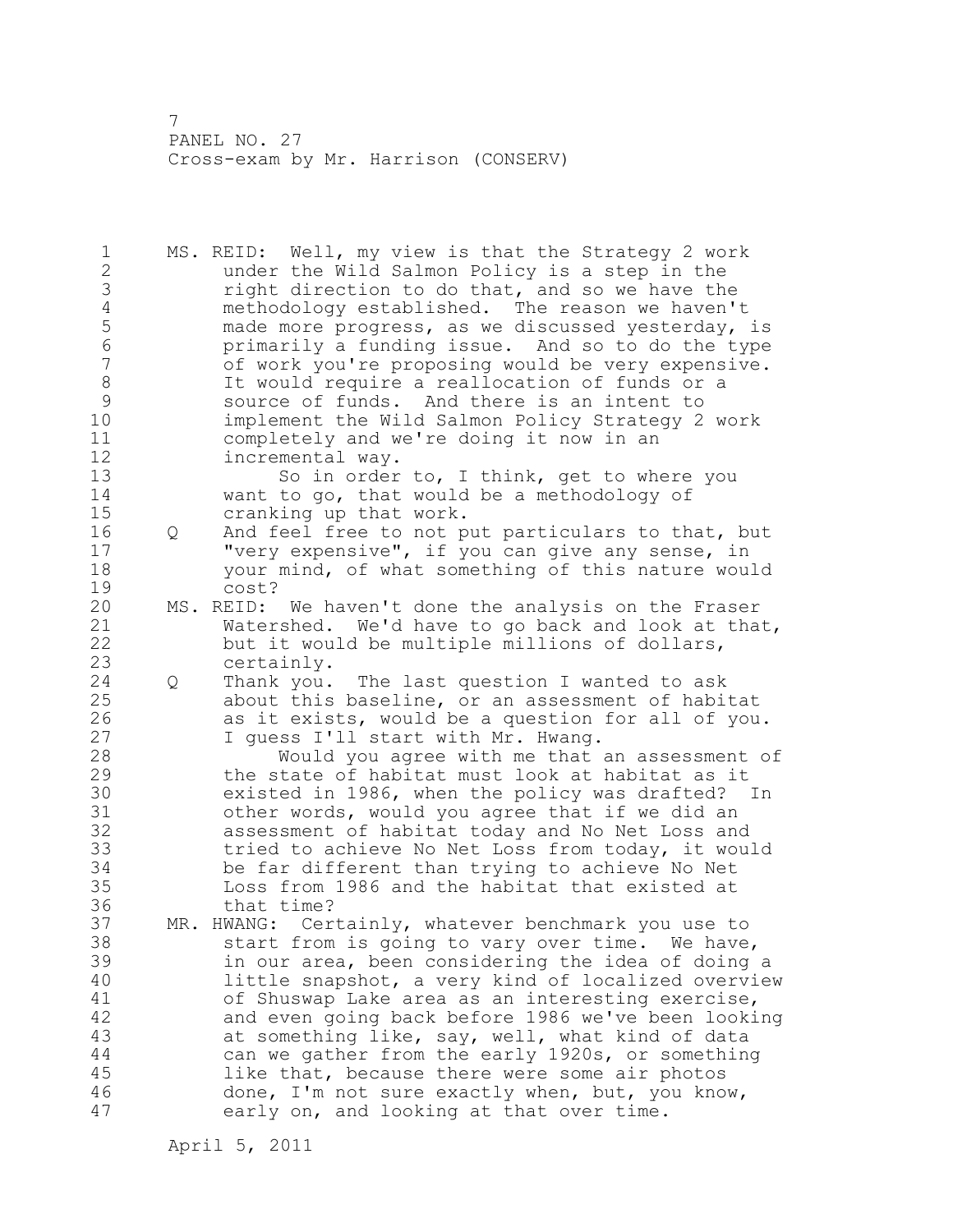1 So I suppose it would depend on the purpose 2 of your exercise, but if you start from today as a 3 benchmark, then you're going to be going to be<br>4 qoing from a point where there's been the degre 4 going from a point where there's been the degree<br>5 of impact that already exists on the landscape, 5 of impact that already exists on the landscape,<br>6 and I could see utility in back-casting that to 6 and I could see utility in back-casting that to certain time periods, depending on what kind of 8 reference you want to make. 9 Q Ms. Reid, Mr. LeBlanc, would you agree that No Net<br>10 Loss, as the policy exists currently today, means Loss, as the policy exists currently today, means 11 No Net Loss from the state of habitat as it 12 existed in 1986? 13 MS. REID: No, I wouldn't agree with that. I think 14 that as we try and implement that principle of No 15 Net Loss we need to work with what we have on an 16 ongoing basis. And going back to 1986 may be an 17 interesting academic exercise, but the purpose of 18 the Habitat Management Program is to work with our 19 current environment in the existing context, and<br>20 so I would suggest a snapshot like that would so I would suggest a snapshot like that would 21 likely be based on the current situation. 22 However, I'm not a scientist, and so, you 23 know, there may be other perspectives on that 24 question. 25 MR. LeBLANC: The Habitat Policy didn't provide a 26 baseline date at which we would start in terms of<br>27 Mo Net Loss, so I can't comment on the date for No Net Loss, so I can't comment on the date for 28 that. But I think what we need to do is to 29 establish the objectives we have for watersheds in 30 terms of the fisheries and are able to then decide<br>31 what is needed in terms of producing those fish in 31 what is needed in terms of producing those fish in<br>32 terms of habitat, so what are the priorities in terms of habitat, so what are the priorities in 33 terms of conservation protection and what are the 34 priorities in terms of restoration, because there 35 could be some bottlenecks in the system that need 36 to be addressed. So I think we need to treat 37 these on a watershed by watershed basis. 38 MR. HARRISON: Mr. Commissioner, Mr. Martland, I'm 39 unsure about the extent to which I have to mark 40 the document I brought up as an exhibit. The 41 burpose of me bringing it up was there's a list in<br>42 the Appendix 1 that I saw was put up that has a the Appendix 1 that I saw was put up that has a 43 list of studies that looked at the assessment of 44 whether No Net Loss was being achieved. 45 MR. MARTLAND: My suggestion, Mr. Commissioner, would 46 be I think we've taken the approach that where the 47 document's used for the purpose, and is needed for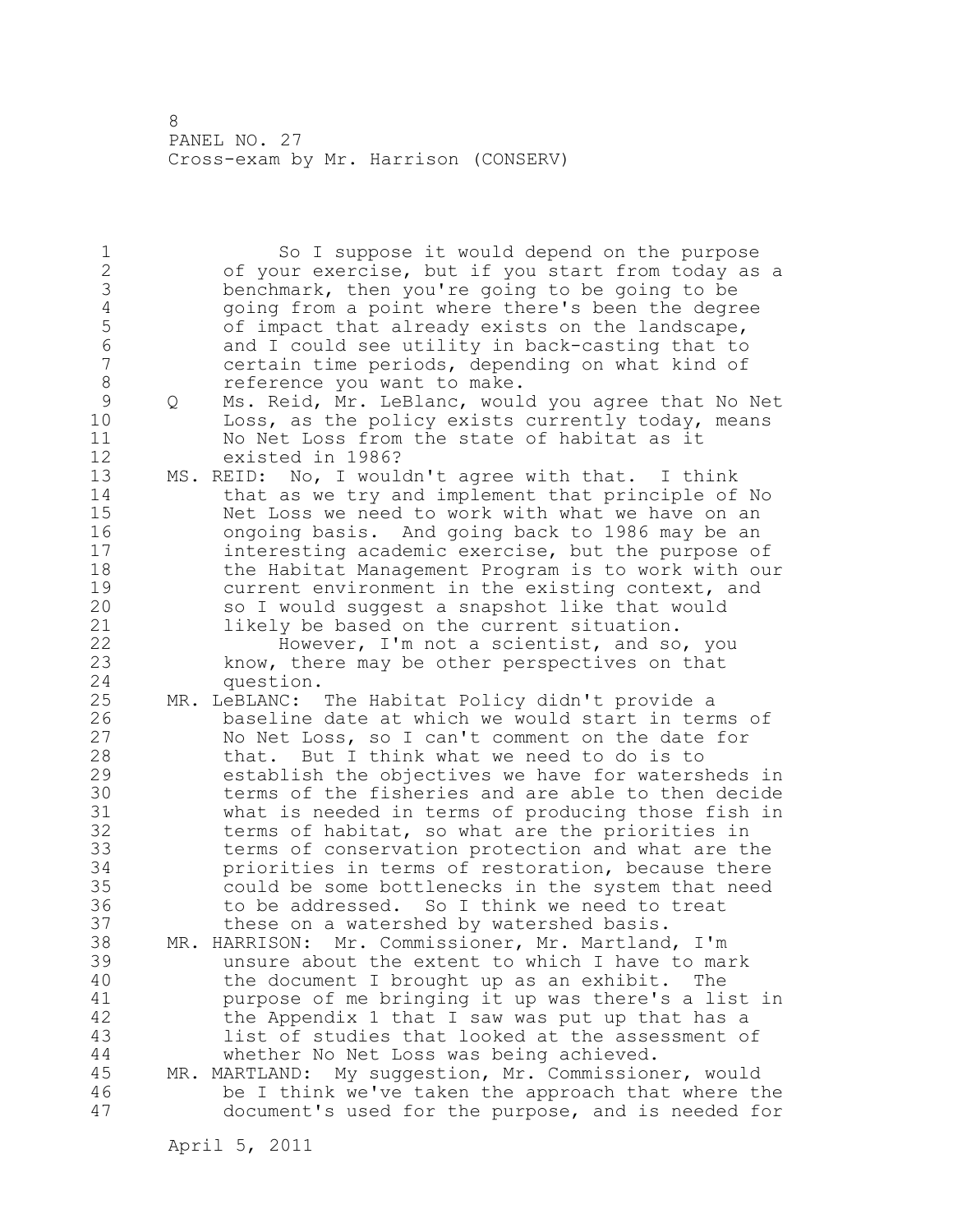1 the purpose, of questions put to a witness, in a 2 general level that would often be marked as an 3 exhibit in the absence of an objection. I don't 4 know that it's been used for the purpose of a<br>5 question that I've heard answered by these 5 question that I've heard answered by these<br>6 witnesses. So I'm open to other views on: 6 witnesses. So I'm open to other views on it. 7 I think, equally, Mr. Commissioner, if you 8 have a view one way or the other, that would 9 assist us as well.<br>10 MR. TAYLOR: Is this a MR. TAYLOR: Is this a document we've seen? I can't 11 find it. 12 MR. HARRISON: Yeah, sorry, it's number 7 on my list 13 that I provided -- 6, thank you, that I provided. 14 MR. TAYLOR: I don't seem to have the appendix to it. 15 I don't know if we didn't get it or we didn't copy 16 it. 17 MR. HARRISON: Yeah, I noticed that the document that 18 he brought up (indiscernible - overlapping 19 speakers) --<br>20 MR. MARTLAND: We MR. MARTLAND: We have an issue, a separate issue apart 21 from whether the document was used or not in terms 22 of who has what. I wonder if we could simply set 23 this aside and have a conversation with counsel at 24 the break, and if it's appropriate, then, to have 25 it marked as an exhibit, we can do that after the 26 break, if that's agreeable?<br>27 MR. HARRISON: Can we mark it as MR. HARRISON: Can we mark it as an exhibit for 28 identification, then? 29 MR. MARTLAND: The same difficulty arises, which is 30 it's not clear what is being marked for<br>31 identification and whether evervone has identification and whether everyone has it. If 32 Mr. Harrison's in a position to express exactly 33 what is being put in as an exhibit -- 34 MR. HARRISON: Sure. 35 MR. MARTLAND: -- for identification, that would be of 36 assistance. 37 MR. HARRISON: What I would like to put in as an 38 exhibit is the brief to the Auditor General signed 39 by -- or written by Otto Langer, including the 40 appendices, which may be listed as separate 41 documents under the ringtail system, but they are<br>42 clearly marked within the document and have all clearly marked within the document and have all 43 been disclosed. 44 MR. TAYLOR: Mr. Spiegelman points out that in your 45 letter to us we have been given CAN -- CON, sorry, 46 your organization, 121, and what's on the screen 47 is apparently 122.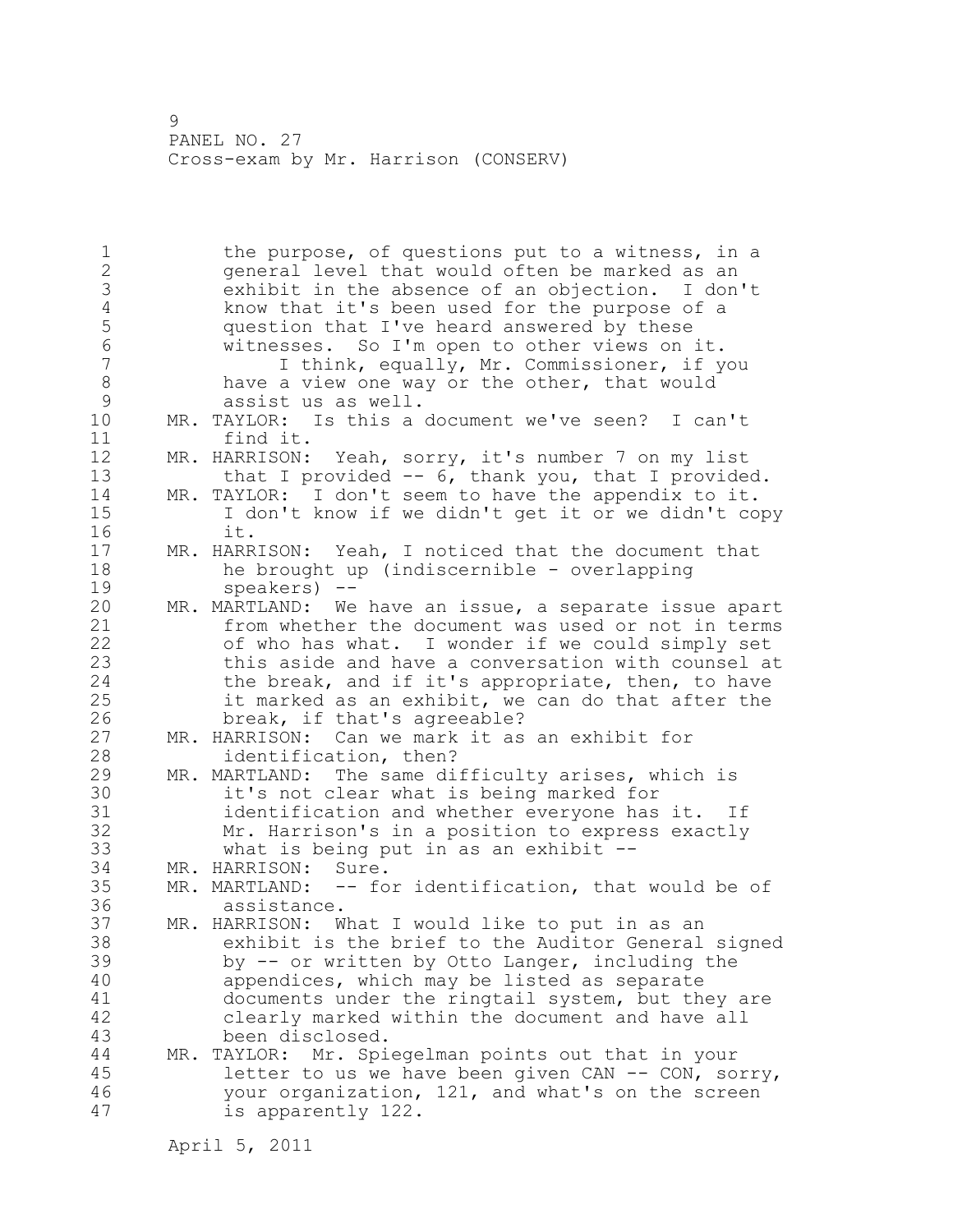1 MR. HARRISON: I don't want to waste time on this, so 2 I'll just move on and discuss it at the break, so 3 I apologize for that. And I'm going to pick up<br>4 the pace. If you could bring up Exhibit 651, 4 the pace. If you could bring up Exhibit 651,<br>5 blease? 5 please?<br>6 0 And thi 6 Q And this is a document that was discussed<br>7 The vesterday and referenced as the *diagnosti* 7 yesterday and referenced as the *diagnostic* or the 8 diagnostic, and I'd like to ask some questions<br>9 with respect to this document. First of all, 9 with respect to this document. First of all, do<br>10 vou know who authored this document, and if you you know who authored this document, and if you 11 can give us a sense of who the author was? 12 MS. REID: Yes, so that was Bonnie Antcliffe. 13 Q Okay. And I'd like to go through a couple of 14 specifics within this document for the simple 15 question of, is the EPMP effectively protecting 16 fish habitat? And I would say that this document 17 shows quite clearly that it's not, and I will ask 18 that question again after taking you to some 19 portions of this document.<br>20 Am I correct that thi Am I correct that this document identified a 21 number of various opportunities and losses that 22 staff felt were being -- opportunities and losses 23 as a result of the EPMP were referenced in this<br>24 document. Ms. Reid? document. Ms. Reid? 25 MS. REID: Yes. 26 Q And on page 8 of this document, would you agree<br>27 that the number one identified loss spoken abou 27 that the number one identified loss spoken about<br>28 by staff was, as a result of this program, was by staff was, as a result of this program, was 29 habitat? 30 MS. REID: Yes, so Table 2 were the results of a focus<br>31 The oroup survey done with Habitat staff and that's 31 group survey done with Habitat staff and that's<br>32 what they identified, yes. what they identified, yes. 33 Q So the number one loss that Habitat staff has 34 identified as a result of the EPMP is loss to 35 habitat? 36 MS. REID: That was their identified concern, yes. 37 Q And if I could, I would just like to point out 38 number 4 on that list is credibility and trust; is 39 that correct? 40 MS. REID: Yes. 41 MR. HWANG: Excuse me, Mr. Harrison, could you just<br>42 fefer us to which tab in which binder this is refer us to which tab in which binder this is just 43 so we can reference it from the desk? 44 Q Oh, sorry about that. 45 MR. HWANG: Thank you. 46 Q I was looking and asking the question. 47 MR. MARTLAND: I think it will be Tab 35 of the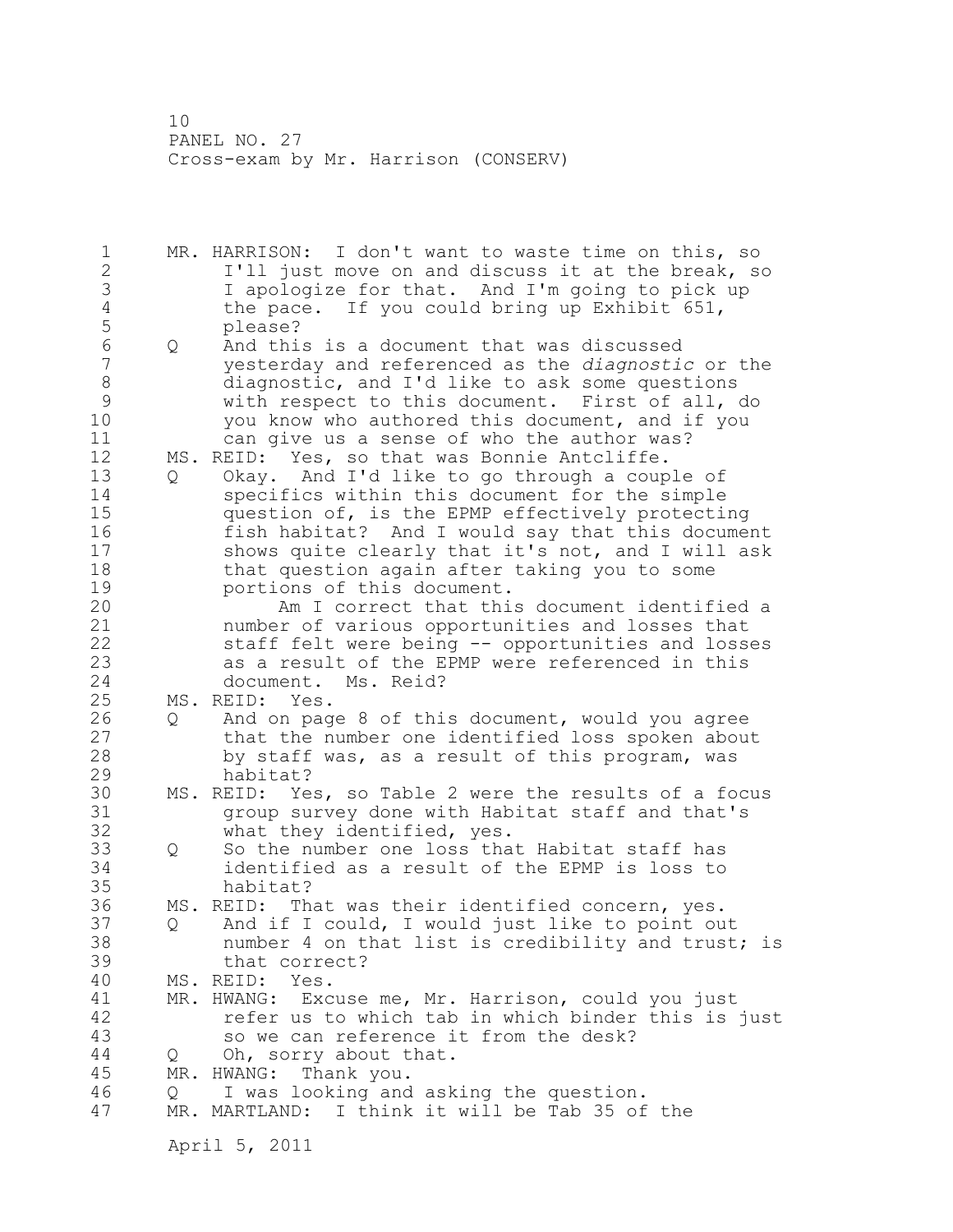| $\mathbf 1$               |   | Commission's binder of documents that were<br>provided.                                                   |
|---------------------------|---|-----------------------------------------------------------------------------------------------------------|
| $\frac{2}{3}$             |   | And then, Mr. Registrar, at page 11,<br>MR. HARRISON:                                                     |
| $\sqrt{4}$<br>5           |   | Table 4, there is described as identified barriers<br>to acceptance and action of the EPMP.               |
| $\sqrt{6}$                | Q | Ms. Reid, would you agree with me that the first                                                          |
| $\overline{7}$<br>$\,8\,$ |   | five identified barriers to acceptance were,<br>number 1 being a lack of success indicators, i.e.         |
| $\mathsf{S}$              |   | not seeing the benefits or value of EPMP; number 2                                                        |
| 10<br>11                  |   | being personal beliefs or value conflicts with<br>EPMP; number 3 being EPMP perceived as lowering         |
| 12                        |   | the bar on habitat protection; number 4, staff                                                            |
| 13                        |   | don't buy into the rationale or understand the                                                            |
| 14<br>15                  |   | need for change; and number 5, staff don't see the<br>link from EPMP to National Habitat Management       |
| 16                        |   | Policy?                                                                                                   |
| 17                        |   | MS. REID: Yes, that was the outcome of the discussions                                                    |
| 18<br>19                  |   | with staff. And as I explained yesterday, I think<br>it's important to reiterate that the                 |
| 20                        |   | implementation of EPMP in the Pacific Region was                                                          |
| 21                        |   | difficult, and certainly there was issues around                                                          |
| 22<br>23                  |   | implementing a change. And so what this document,<br>this diagnosis, was intended to do was to identify   |
| 24                        |   | the concerns to work towards affecting that                                                               |
| 25<br>26                  | Q | change.<br>I'd just like to actually go to one more portion                                               |
| 27                        |   | of this document. On page 14, there's two parts                                                           |
| 28                        |   | I'd like to read out. This is the top, the                                                                |
| 29<br>30                  |   | beginning of that first paragraph, it says:                                                               |
| 31                        |   | The EPMP model was supported by several                                                                   |
| 32<br>33                  |   | habitat practitioners, with the caveat that<br>the tools are too primitive to permit                      |
| 34                        |   | effective and efficient fish habitat                                                                      |
| 35                        |   | protection.                                                                                               |
| 36<br>37                  |   | In other words, it received support from some with                                                        |
| 38                        |   | the express acknowledgment that it did not                                                                |
| 39<br>40                  |   | effectively protect habitat; is that correct?<br>So there was concerns around, you said, the<br>MS. REID: |
| 41                        |   | operating statements. I think that's what they                                                            |
| 42                        |   | were talking about there.                                                                                 |
| 43<br>44                  | Q | And we focus a lot on problems, and I think, for<br>the Commissioner's benefit and for everybody's        |
| 45                        |   | benefit, it would be great to, every once in a                                                            |
| 46<br>47                  |   | while, focus on some solutions.<br>The second paragraph of this references a                              |
|                           |   |                                                                                                           |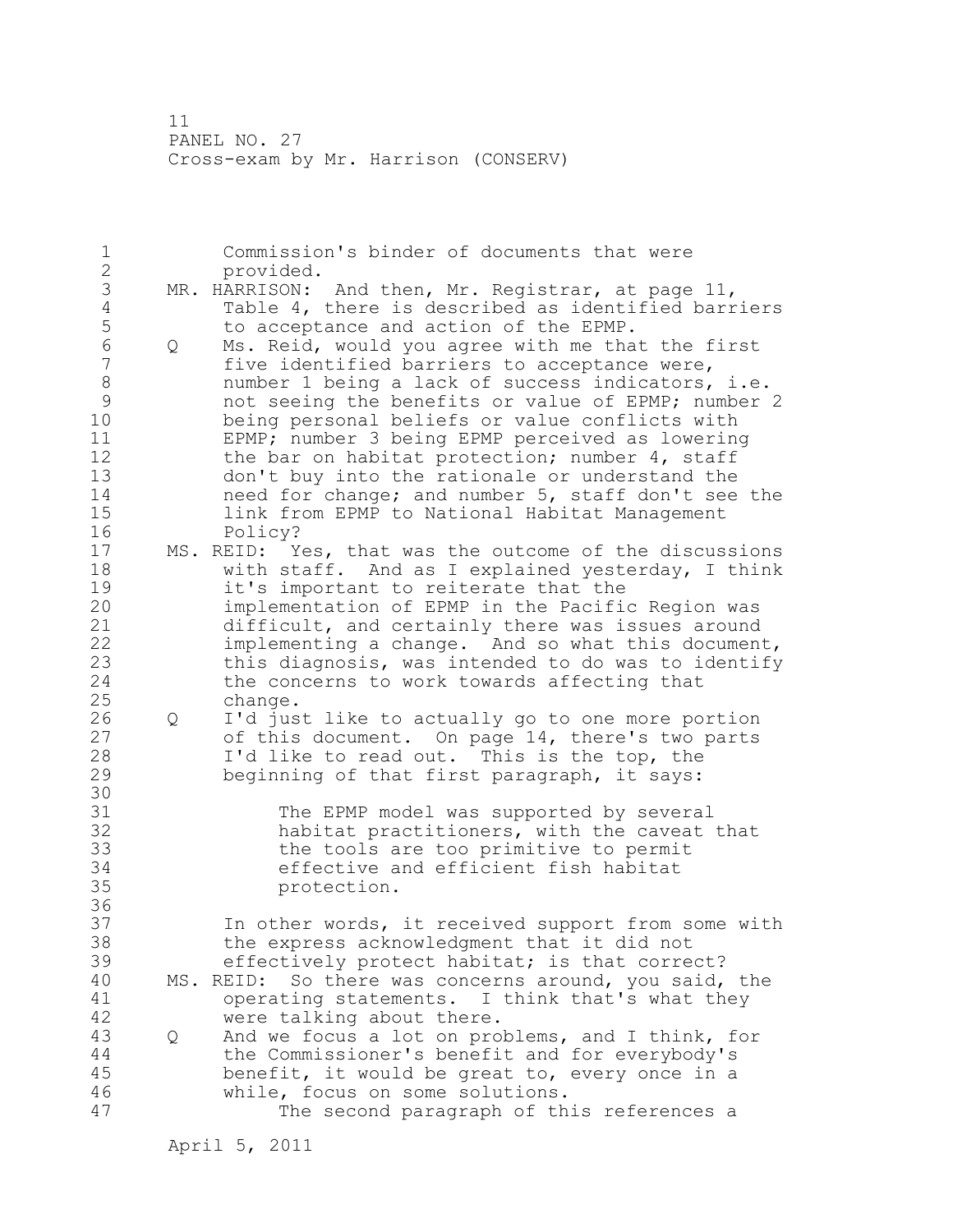1 potential solution and it says that: 2 3 Some staff...were not convinced that the EPMP<br>4 model has it right. They reported that the 4 model has it right. They reported that the<br>5 model was backwards in that more time should 5 model was backwards in that more time should<br>6 be spent working with the middle and smaller 6 be spent working with the middle and smaller<br>7 class operators, who have less resources class operators, who have less resources 8 available to hire professional help, and less<br>9 time should be spent on referrals with the 9 time should be spent on referrals with the<br>10 10 1arger industry groups who have more larger industry groups who have more 11 **resources** available. 12 13 I would like to ask each of you if you agree with 14 that notion. 15 MS. REID: Okay, well, I'll start. It speaks to what 16 we were talking about yesterday, around the values 17 of stewardship and working with what we call low 18 **risk projects and smaller proponents.** And so 19 that's the reason, I think, why it's important to<br>20 have a balanced program so that you can focus you have a balanced program so that you can focus your 21 time energy on high-risk projects while still 22 allowing some of that low risk work to occur. 23 So I think that it's not one or the other, 24 it's a balance, and I think that's the trick, 25 having adequate resources in place to allow both 26 activities to happen. And I don't think that<br>27 anyone would agree that what we should do is anyone would agree that what we should do is 28 ignore those major mind developments, those 29 massive projects because we're busy working on 30 small stream projects. And so the question is, is<br>31 how do we balance those resources? How do we have 31 how do we balance those resources? How do we have<br>32 the most effective program? And that's the the most effective program? And that's the 33 debate. That's the conversation that staff are 34 having. 35 MR. HWANG: Yeah, I'll just add to that to say that I 36 don't think any staff in our area would 37 necessarily say that larger projects should not 38 get any time from the Fisheries and Oceans Habitat 39 Program. But I think the concern that stems from 40 this was that the smaller projects, some of the 41 projects that were framed as low risk were<br>42 perceived, understood, perhaps, to regular perceived, understood, perhaps, to regularly 43 result in small but cumulatively significant 44 potentially habitat problems, and the concern was 45 if we were going to take those out of the realm of 46 DFO review and input we would have less 47 opportunity to influence them hopefully in a way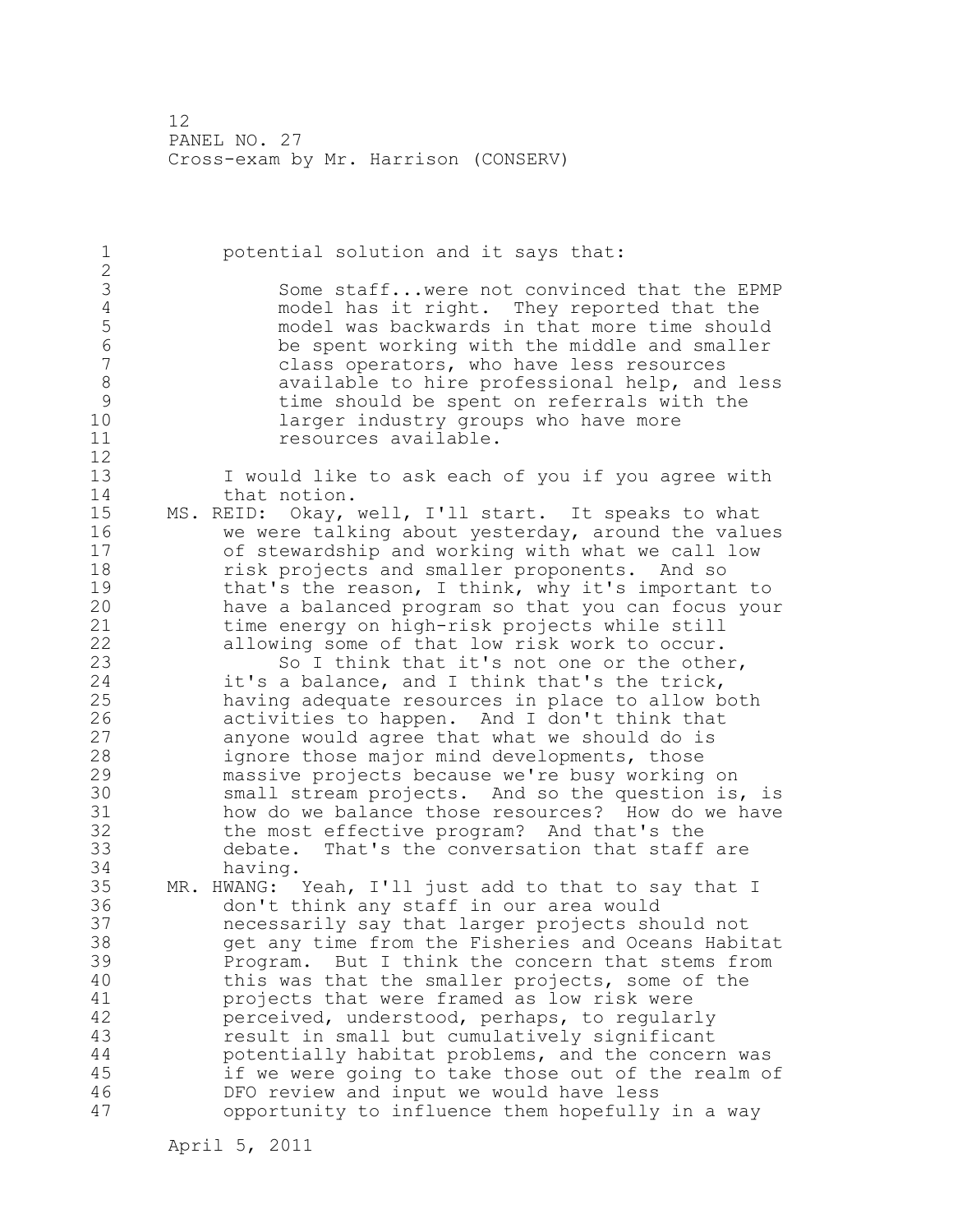1 that would be positive for fish and fish habitat. 2 So the framing of this wasn't that it should 3 be one over the other, necessarily, it was more of 4 concern about if we're not going to do these 4 a concern about if we're not going to do these<br>5 smaller things that they may not result in the 5 smaller things that they may not result in the<br>6 best possible results for the fisheries resour 6 best possible results for the fisheries resource. Q Mr. LeBlanc? 8 MR. LeBLANC: No comment on it.<br>9 0 Okav. I will move on. Mr. 9 Q Okay, I will move on. Mr. LeBlanc, yesterday, I<br>10 apologize, I tried to review the transcripts apologize, I tried to review the transcripts 11 before, but yesterday you spoke about ENGO, 12 Environment Non Government Organization 13 consultations, and I realize I'm near my time, so 14 I will go really quick. But did you say anything 15 to the effect, in your view, does the ENGO 16 community support EPMP? 17 MR. LeBLANC: I'm going to assume that they were not 18 very supportive of it, if I recall some of the 19 inputs that were provided. I think some of the<br>20 elements of the EPMP, such as improving our elements of the EPMP, such as improving our 21 monitoring capacity, everyone was quite supportive 22 of that. The collaborative part of it, the 23 partnering, everybody was supportive of this 24 because it didn't engage non government 25 organizations and others, so they were all pretty 26 supportive of that, because it turned into some<br>27 agreements between the ENGO community and the agreements between the ENGO community and the 28 conservation groups as well. There may have been 29 some difference of opinion in terms of the risk 30 management framework that was established and our 31 focus on major projects, which you have alluded to before. 33 MR. HARRISON: I wonder if I could introduce an exhibit 34 at this time. It's a study that has been both 35 referenced in a PPR and is document number 1 in my 36 book. It's called, "High and Dry: An 37 Investigation of Salmon-Habitat Destruction in 38 British Columbia" written by the David Suzuki 39 Foundation. And my purpose for introducing this 40 as an exhibit will be on page 14 -- in fact, I 41 apologize, there's no page numbers listed on this document. But this document contains very clear 43 views of what at least one ENGO, one of my 44 clients, feels like towards EPMP. 45 MR. MARTLAND: Mr. Commissioner, Rule 27.1 indicates 46 that something that's referred to in the Policy 47 and Practice Report need not be marked as an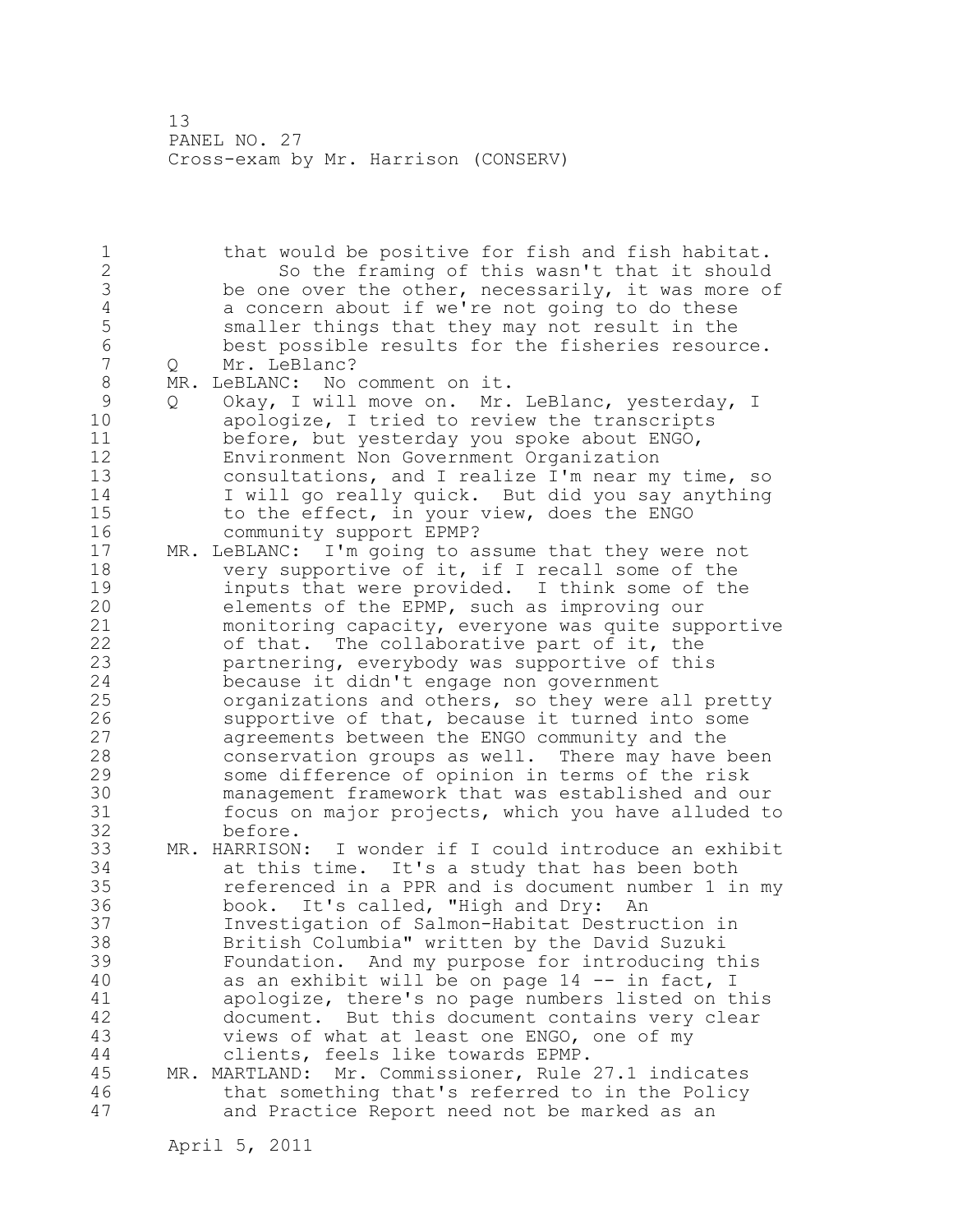1 exhibit, and this is something that's referred to 2 in the Policy and Practice Report, to my 3 understanding.<br>4 If there' 4 If there's a question, certainly I'd invite<br>5 Mr. Harrison to put the question and it may then 5 Mr. Harrison to put the question and it may then<br>6 be appropriate to mark it on that footing as wel. 6 be appropriate to mark it on that footing as well.<br>7 MR. HARRISON: Well, my reason, again, to include it MR. HARRISON: Well, my reason, again, to include it 8 would be to support the view that the ENGO<br>9 community is generally against EPMP. And: 9 community is generally against EPMP. And in the<br>10 interests of time, I don't want to go to the interests of time, I don't want to go to the 11 document. I see Mr. Taylor is standing. 12 MR. TAYLOR: Well, for the reasons that Mr. Martland 13 has pointed out, I don't think it needs to be 14 introduced, but in any event, nothing's been done 15 here to get it as an exhibit. It's something by 16 some other organization who's not here as a 17 witness. 18 MR. HARRISON: So I would like to then read a portion 19 of this document into the record. This is written<br>20 by my client, among an organization that is my by my client, among an organization that is my 21 client. 22 And at page 29 of this document - there's no 23 page numbers - but at the very bottom, starting 24 with "In summary," it says: 25 26 1n summary, the David Suzuki Foundation<br>27 31 Suqqests that unless DFO modifies its no 27 suggests that unless DFO modifies its new<br>28 habitat management plan and accepts a grea habitat management plan and accepts a greater 29 and more active role regarding its 30 **1988** responsibility for salmon-habitat<br>31 conservation and protection, we w 31 conservation and protection, we will continue<br>32 to see more unique populations of salmon to see more unique populations of salmon 33 slide into reduced levels of abundance and, 34 in the worst cases, go extinct. The clock is 35 ticking and more and more salmon habitat is 36 [being] degraded every year. 37 38 Would you agree with me, Mr. LeBlanc, that the 39 ENGO community is not supportive of this document 40 with respect to the EPMP? Would you agree with me 41 that the ENGO community does not support the EPMP?<br>42 MR. LeBLANC: Let me try to put a bit of context. The MR. LeBLANC: Let me try to put a bit of context. The 43 EPMP was a three-year study as part of the 44 continuous improvement initiative for the program. 45 I think what they're criticizing is the overall 46 program, not the EPMP. 47 MR. HARRISON: Okay, thank you. I will move on.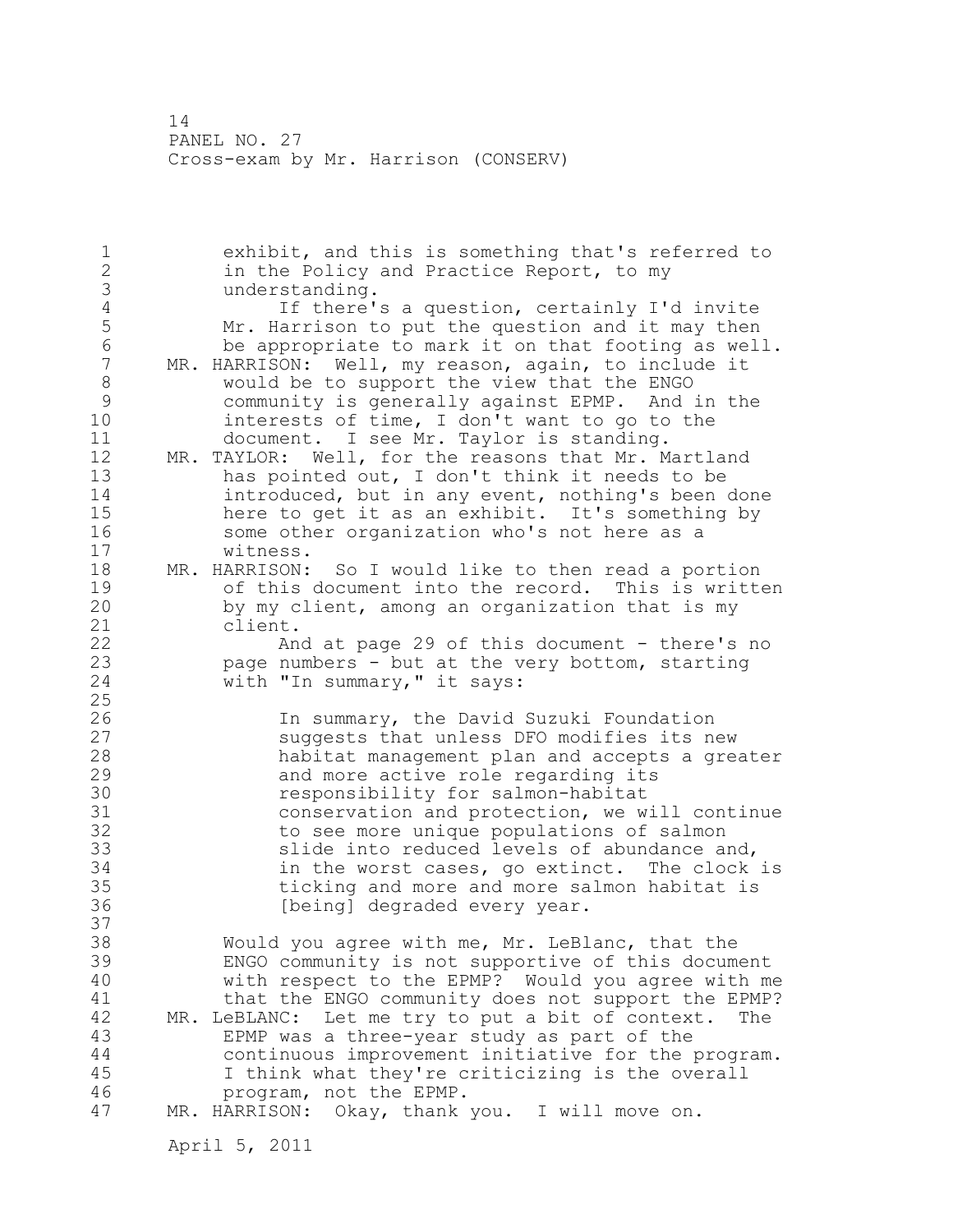1 MR. MARTLAND: Now, that, I think, illustrates the 2 difference of degree in my mind, if it's felt 3 appropriate, this document, having been used for 4 the question, might be marked as an exhibit, I<br>5 think? think? 6 THE COMMISSIONER: Very well.<br>7 MR. MARTLAND: To make that m

- MR. MARTLAND: To make that more clear, unless other 8 counsel raise an objection, I suggest it's 9 appropriate to have this document marked as an exhibit.
- 11 MR. PROWSE: Mr. Commissioner, I rise because I have 12 some general concerns about the new rule and its 13 application, and this serves to illustrate it. 14 Apparently, this document is footnoted somewhere 15 in the PPR, although we're not told where, and we 16 don't know what proposition it's footnoted for. 17 So in my submission on this point, it comes down 18 to the fact that if the proper evidentiary 19 foundation has been made in the usual course, to<br>20 but this document in as an exhibit at this put this document in as an exhibit at this 21 hearing, it should be the consequence, I think, of 22 that will be that we got notice, apparently, of 23 this document from my friend in the ordinary 24 course. We were, therefore, alerted to the 25 specific document. If there's something in there 26 that some of us didn't like, and I suspect there's<br>27 stuff in there that I don't like, I at least had stuff in there that I don't like, I at least had 28 an opportunity to deal with it. Whereas the fact 29 that it was footnoted in the PPR was of no 30 assistance to me, at least, in that regard, and I<br>31 don't think it can be to the parties. 31 don't think it can be to the parties.<br>32 So the risk of this new rule is

So the risk of this new rule is that 33 documents like this are footnoted in the PPR for 34 some obscure reason and then the content of it 35 could be utilized in a final report and, in 36 effect, there wouldn't be any notice to the 37 document.

38 So I think my submission is that having got 39 it in the ordinary course as an exhibit in these 40 proceedings, then if any or all of us want to 41 and the utilize it, including the Commissioner, for<br>42 by that whatever purpose, at least we've had notice whatever purpose, at least we've had notice of it 43 and a chance to deal with it and, in my 44 submission, the fact that it's footnoted in the 45 PPR doesn't achieve that end.

46 MR. MARTLAND: I appreciate Mr. Prowse's point. I 47 think that's more of a comment or complaint about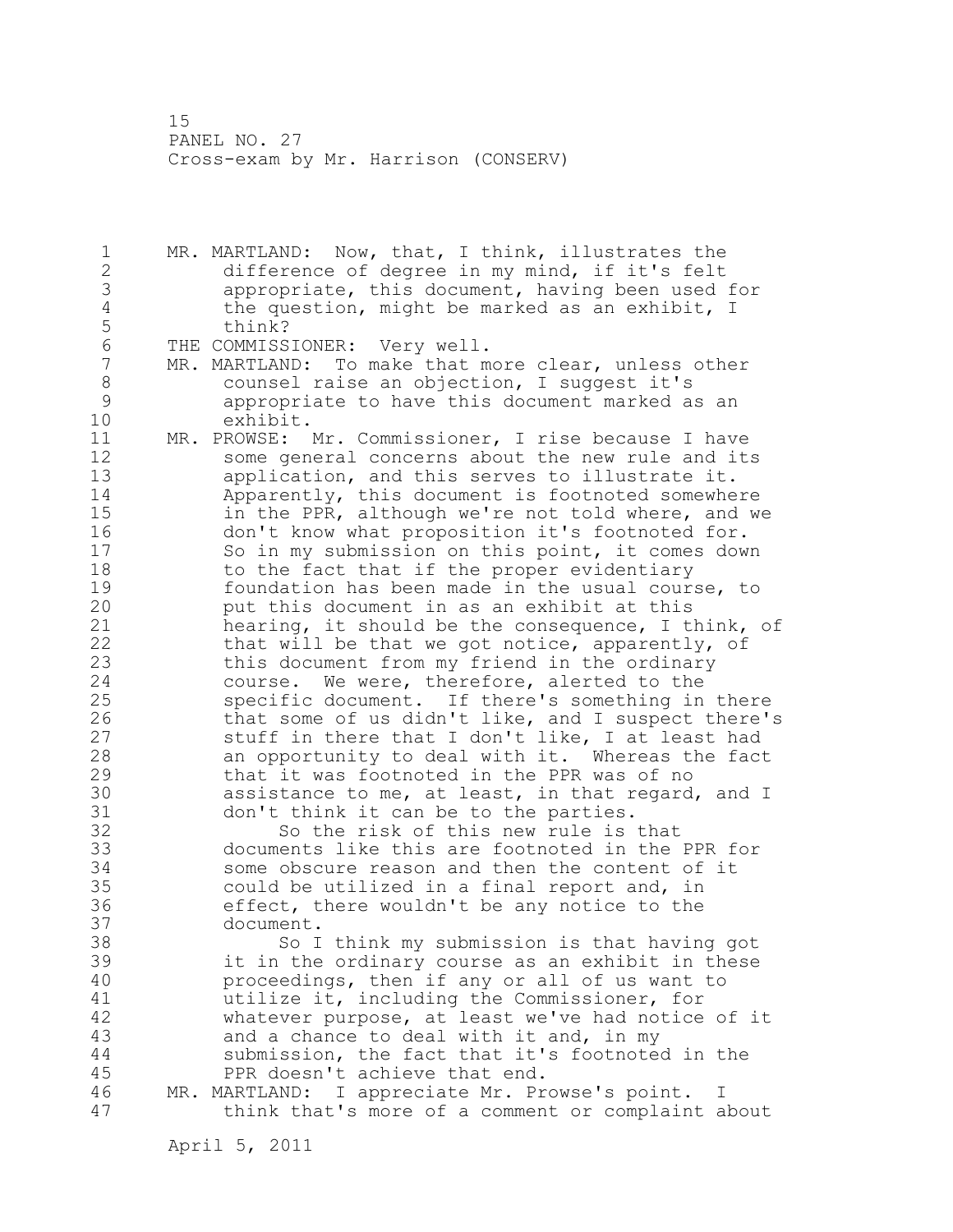1 a rule, as opposed to something dealing with this 2 particular question of whether this document is 3 marked as an exhibit. Perhaps we can simply set 4 aside that important question and have further<br>5 discussion about it, but not necessarily in the 5 discussion about it, but not necessarily in the<br>6 context of hearing time. And I'm also mindful 6 context of hearing time. And I'm also mindful we're running Mr. Harrison's clock, although 8 berhaps we add a few minutes, in fairness, given<br>9 that interruption. 9 that interruption.<br>10 THE COMMISSIONER: We'l THE COMMISSIONER: We'll mark this for identification 11 purposes, then, thank you. 12 MR. HARRISON: Okay, thank you. And I'm going to limit 13 my questions -- 14 THE REGISTRAR: That will be marked for identification<br>15 as W for Identification. as W for Identification.  $\begin{array}{c} 16 \\ 17 \end{array}$ MARKED W FOR IDENTIFICATION: High and Dry: 18 An Investigation of Salmon-Habitat 19 Destruction in British Columbia, written by<br>20 the David Suzuki Foundation the David Suzuki Foundation 21 22 MR. HARRISON: I'm going to limit my questions, but I 23 do have one more document that I would like to 24 bring up. This is a document written by Mr. 25 LeBlanc, and we sent out notice of this document 26 later in the day, but I do note that this document<br>27 was document number 1 on the Aquaculture 27 was document number 1 on the Aquaculture<br>28 Coalition's list. Number 2, excuse me. Coalition's list. Number 2, excuse me. 29 This is a briefing note for the Director 30 General of Habitat Management, and it was Canada<br>31 document 0143324. Okav, it's up on the screen. document 0143324. Okay, it's up on the screen. 32 Q So Mr. LeBlanc, on page 4, would you agree that 33 you were among the authors of this document? 34 MR. LeBLANC: Yes, I was one of the reviewers and I 35 approved it.<br>36 Q Now, on page Q Now, on page 1 of this document it discusses that 37 the Director General of Habitat Management will be 38 meeting with the Pacific Aquaculture Industry. 39 And then point number three in the summary says 40 that the purpose of this meeting is to improve 41 public confidence in aquaculture and to deliver on<br>42 the commitment the Department has undertaken to the commitment the Department has undertaken to 43 raise public confidence in the context of 44 aquaculture. 45 My question for you is relatively simple: To 46 what extent does the director of Habitat 47 Management deal with communications and public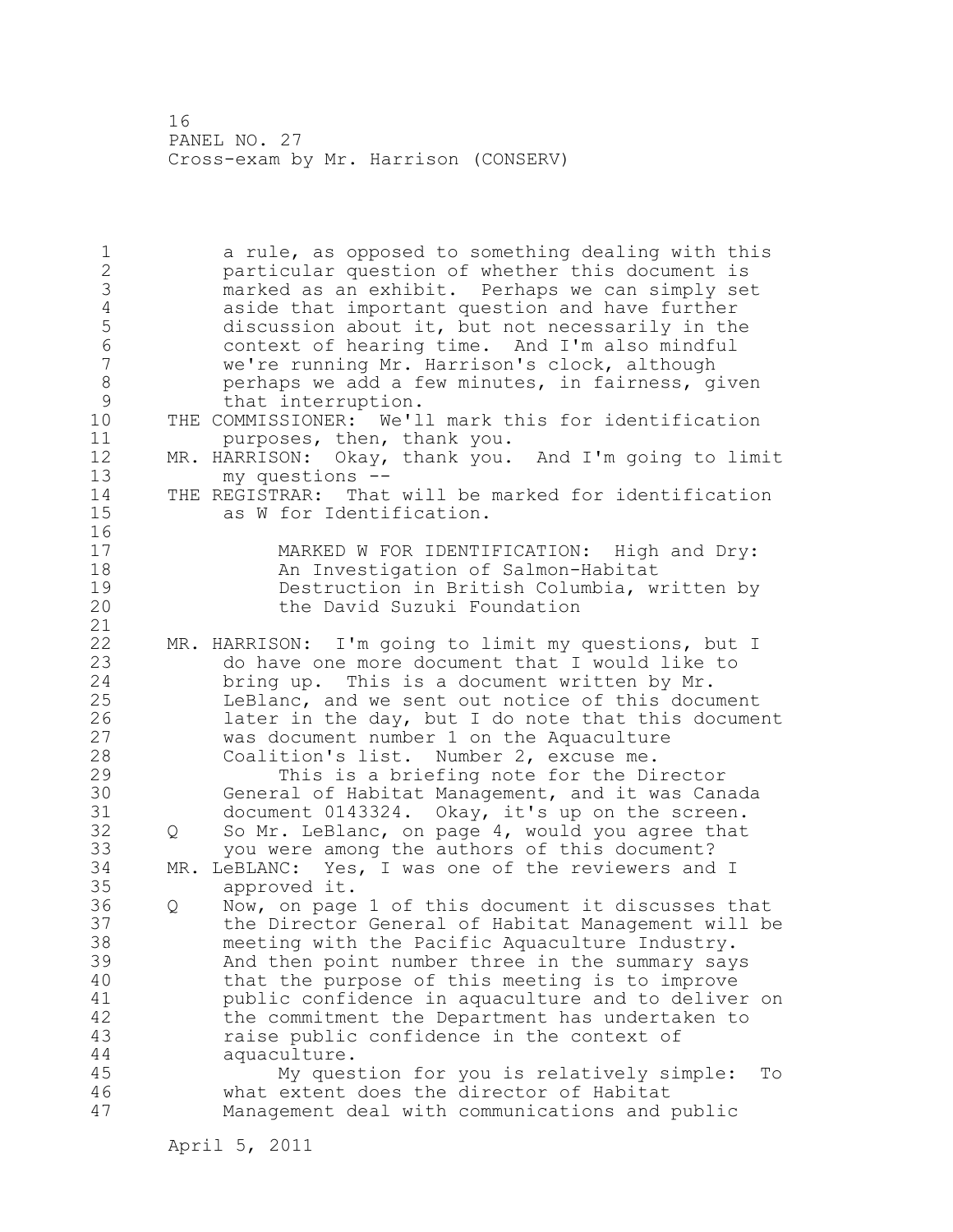1 perceptions of industry, generally, and of 2 aquaculture in particular? What percentage of 3 your job, or not percentage but to what extent,<br>4 again, does the Director General of Habitat 4 again, does the Director General of Habitat<br>5 Management involve him or herself in these : 5 Management involve him or herself in these issues?<br>6 MR. LeBLANC: Could you clarify that question? I'm 6 MR. LeBLANC: Could you clarify that question? I'm unsure what you really are driving at in terms of 8 what I do on a day-to-day basis.<br>9 0 No, what I'm driving at, I quess 9 Q No, what I'm driving at, I guess, is that this is<br>10 a meeting for the Director General to meet with a a meeting for the Director General to meet with an 11 industry association to deal with public 12 confidence in that industry, and then it states 13 quite clearly that the purpose is to change public 14 confidence and raise public confidence in a 15 particular industry. 16 So my question to you is: To what extent 17 does DFO management, generally, and the Director 18 General of Habitat Management, in particular, deal 19 with public perception of industry?<br>20 MR. LeBLANC: I would assume --MR. LeBLANC: I would assume --21 Q Is this a one-off? Is this something that comes 22 within the job description? 23 MR. LeBLANC: I think as part of the responsibilities 24 we have, we have to make sure that we can describe 25 our work in terms of protecting fish habitat for 26 whatever industry sector we're dealing with and<br>27 ensure that there is confidence that we're doine ensure that there is confidence that we're doing a 28 proper job in terms of the protection and the 29 conservation of the resource. And whether that's 30 five or 20 percent at a time, I'm not sure,<br>31 because we do meet quite often, on a regula because we do meet quite often, on a regular 32 basis, with provincial agencies, NGOs, ENGOs, 33 industry, municipalities. We advise the minister 34 on, you know, on a regular basis in terms of 35 ensuring her that we are doing the best we can in 36 terms of protecting the resource. 37 Q But I guess point three says that: 38 39 DFO has explicitly committed to improving 40 public confidence in aquaculture. 41<br>42 Has DFO explicitly committed to improving public 43 confidence in respect of any other industries? 44 MR. LeBLANC: No, in the context of aquaculture, so 45 this is we were meeting with them in terms of the 46 requirements to protect fish and fish habitat from 47 harmful effects, so we needed to ensure that we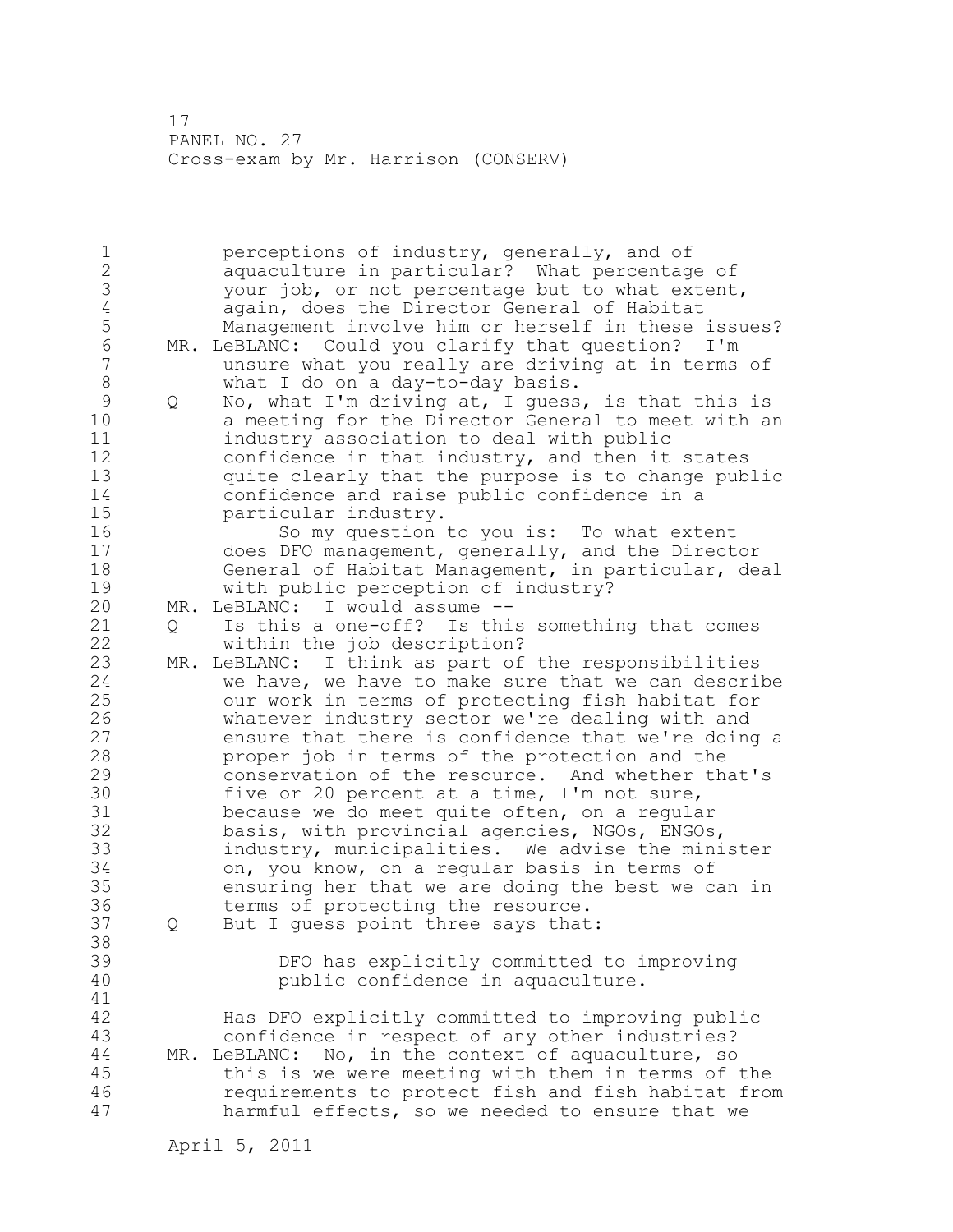1 wanted to be confident that we were doing the job 2 in terms of protecting the resource. 3 Q Okay, I'll leave it there. I need to ask one more<br>4 guestion, and I apologize --4 question, and I apologize --<br>5 MR. TAYLOR: Well, I have the opp 5 MR. TAYLOR: Well, I have the opposite objection, now.<br>6 This should be an exhibit, because he failed to 6 This should be an exhibit, because he failed to read parts of it and we can make submissions later 8 on that, but we need it as an exhibit to do it.<br>9 MR. HARRISON: I'd like to request that this documen 9 MR. HARRISON: I'd like to request that this document<br>10 be made an exhibit, please. be made an exhibit, please. 11 THE REGISTRAR: That's the briefing note to which 12 you're referring?<br>13 MR. HARRISON: Yes. 13 MR. HARRISON: 14 THE REGISTRAR: Yes, that will be marked as Exhibit 15 Number 661.  $\begin{array}{c} 16 \\ 17 \end{array}$ EXHIBIT 661: Briefing Note for Director 18 General of Habitat Management, Meeting With 19 the BC Salmon Farmers Association Regarding<br>20 Public Confidence and Aquaculture Public Confidence and Aquaculture 21 22 MR. HARRISON: Thank you. And the final document I 23 wanted to get some comments to is a document 24 identified on Commission Counsel's list. It's 25 number 15 on their list, and it's a one-page 26 document that's entitled, OHEB Key Issues.<br>27 To be honest, I'm very near my time -To be honest, I'm very near my time  $--$  I'm 28 past my time estimate, so I had planned to ask 29 you, Mr. Hwang, to go through each one of these 30 criticisms or problems and offer a solution to<br>31 cach and then to go to each other person. I do 31 each and then to go to each other person. I do<br>32 hot believe we'll have time to do that, but I d not believe we'll have time to do that, but I do 33 want to -- 34 MR. MARTLAND: Just to pick up on that concern, if I 35 might, Mr. Commissioner, there was, in, fairness, 36 an interruption and on my accounting there is 37 another five minutes, given the late start in the 38 estimate or allocation that Mr. Harrison has. And 39 given my understanding of the schedule, if he's in 40 the five to 10-minute window, at this point, I 41 don't think that presents a concern for the day.<br>42 MR. HARRISON: Thank you. I will definitely finish MR. HARRISON: Thank you. I will definitely finish 43 within that time. This will be the last document 44 and line of questioning Thank you, Mr. Martland. 45 Q Mr. Hwang, is this a document that you've written? 46 Is this your document? 47 MR. HWANG: Yes, it is.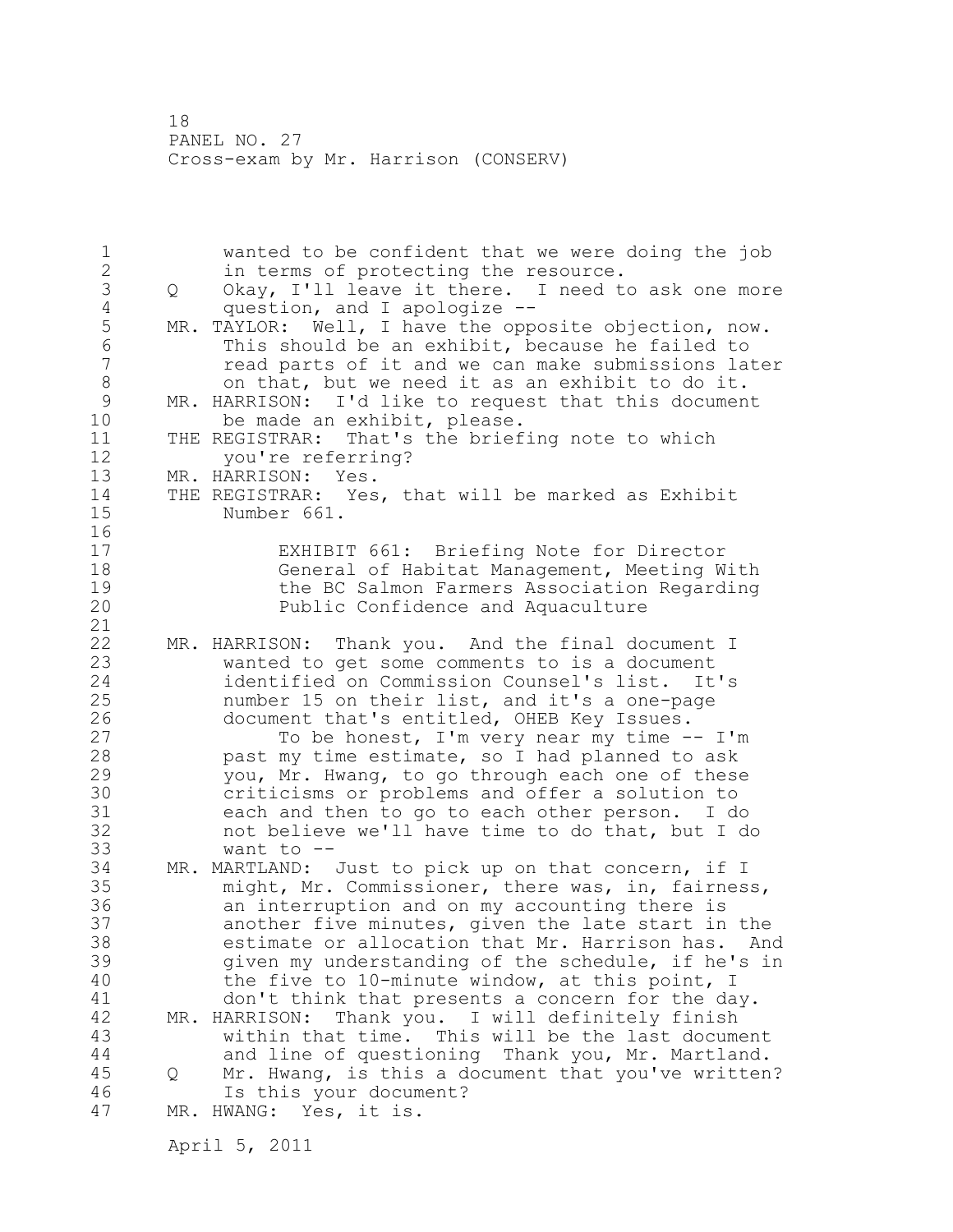1 Q Can you give us a sense of when it was written? 2 MR. HWANG: I'm pretty sure, because when I saw it as 3 an item for the hearings, a potential item, I<br>4 started looking through my records and it's i 4 started looking through my records and it's in my<br>5 electronic files from July of '07, so I assume 5 electronic files from July of '07, so I assume<br>6 that's when I wrote it. 6 that's when I wrote it.<br>7 0 Now, would you agree th 7 Q Now, would you agree that this document is a sort 8 of unguarded criticism of the problems that exist<br>9 with respect to habitat and would therefore be 9 with respect to habitat and would therefore be fairly useful for consideration by both the 11 Commissioner and participants here? 12 MR. HWANG: Well, I definitely agree it's unguarded. 13 Certainly not my finest piece of work, I don't 14 think. But I was asked about this document in 15 preliminary interviews for the Commission 16 hearings, and in thinking about it and trying to 17 reflect on what it was -- I believe I wrote that 18 sort of for myself for some upcoming planning 19 meetings that we had, and it was just sort of a,<br>20 vou know, probably five or 10-minute exercise as you know, probably five or 10-minute exercise as a 21 snapshot around what was going on at that moment, 22 what were some of the challenges we had, and 23 trying to reflect on key things that we were 24 grappling with, operationally. 25 Q So in three minutes or less, let's go through each 26 of these and to try to determine, and I would like<br>27 to hear from you if this is still a problem. Is to hear from you if this is still a problem. Is 28 the referral backlogs still a problem? 29 MR. HWANG: It is, but it's better for two reasons. 30 One, is there is less stuff coming in, the<br>31 economic development climate has slowed dow economic development climate has slowed down. And 32 number two, we have, fairly recently, put in place 33 a referral triage process that we touched on 34 briefly yesterday -- 35 Q Yes. 36 MR. HWANG: -- that has helped to direct and filter 37 some of the referral load that we have. 38 Q And is there an additional practical solution that 39 would make it even better? Is there one thing 40 that you can come up with quickly? 41 MR. HWANG: Not quickly. I'd have to think about it.<br>42 There's probably lots. There's probably lots. 43 Q Okay. Well, I'll give you -- think about it as we 44 go along, maybe. Within the second criticism you 45 say: 46 47 ...using the results-based approach -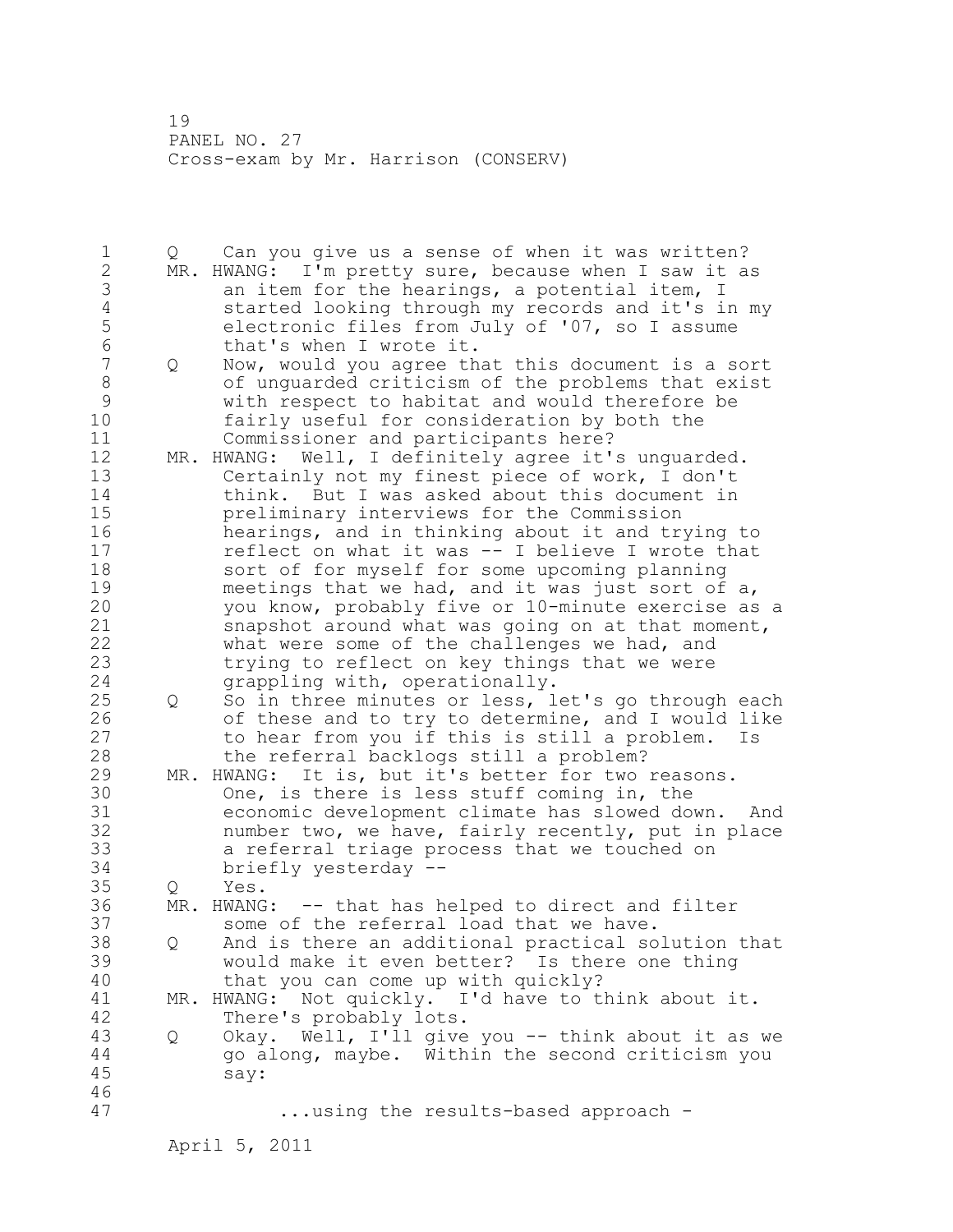$1 \qquad -$  that is, EPMP  $-$ 2 3 - means that we don't have a handle on what<br>4 is actually going on, and we often hear abo 4 is actually going on, and we often hear about<br>5 things after the fact, making a problematic 5 things after the fact, making a problematic<br>6 6 workload as investigations are costly, time 6 workload as investigations are costly, time consuming and very confrontational. 8<br>9 9 Would you agree that's still a problem?<br>10 MR. HWANG: Yes. MR. HWANG: Yes. 11 Q Is there a solution that you can see to that? 12 MR. HWANG: Well, that's a fairly involved comment 13 there in that the work that we do exists in a very 14 complicated context that we spoke to yesterday, 15 but there is value in DFO engaging in a 16 development activity before the work is 17 undertaken. If we have the opportunity to do 18 that, either directly by way of another agency 19 representing something, that it prevents harm to<br>20 habitat or by way of quidelines or something else habitat or by way of guidelines or something else, 21 then the objective is to avoid impacts before they 22 occur by way of development. 23 So it is happening, it was happening before, 24 you know, it happened when I started my career, 25 it's happened during the course of my career, it 26 was happening when I wrote this memo, and it's<br>27 happening today. The degree changes, the soure happening today. The degree changes, the source 28 changes, and it's really hard for me to kind of 29 give you a one-minute answer to that. 30 MR. HARRISON: That's fair. Why don't I stop there and<br>31 fust stick with my comments that this is an 31 just stick with my comments that this is an<br>32 important document that we think should be important document that we think should be 33 reflected upon more. Thank you. 34 MR. MARTLAND: I suggest -- 35 MR. HARRISON: And we need to mark it as an exhibit. 36 MR. MARTLAND: Yes. 37 MR. HARRISON: I'm learning that process, so excuse me. 38 THE REGISTRAR: It will be marked as Exhibit Number 39 662. 40 41 EXHIBIT 662: OHEB Key Issues, Draft Memo, dated July 2007 43 44 MR. MARTLAND: Mr. Commissioner, I note Ms. Glowacki's 45 next on the list. I note the time. I'm not sure 46 if the preference is to take the break now and 47 then reconvene, or to carry on?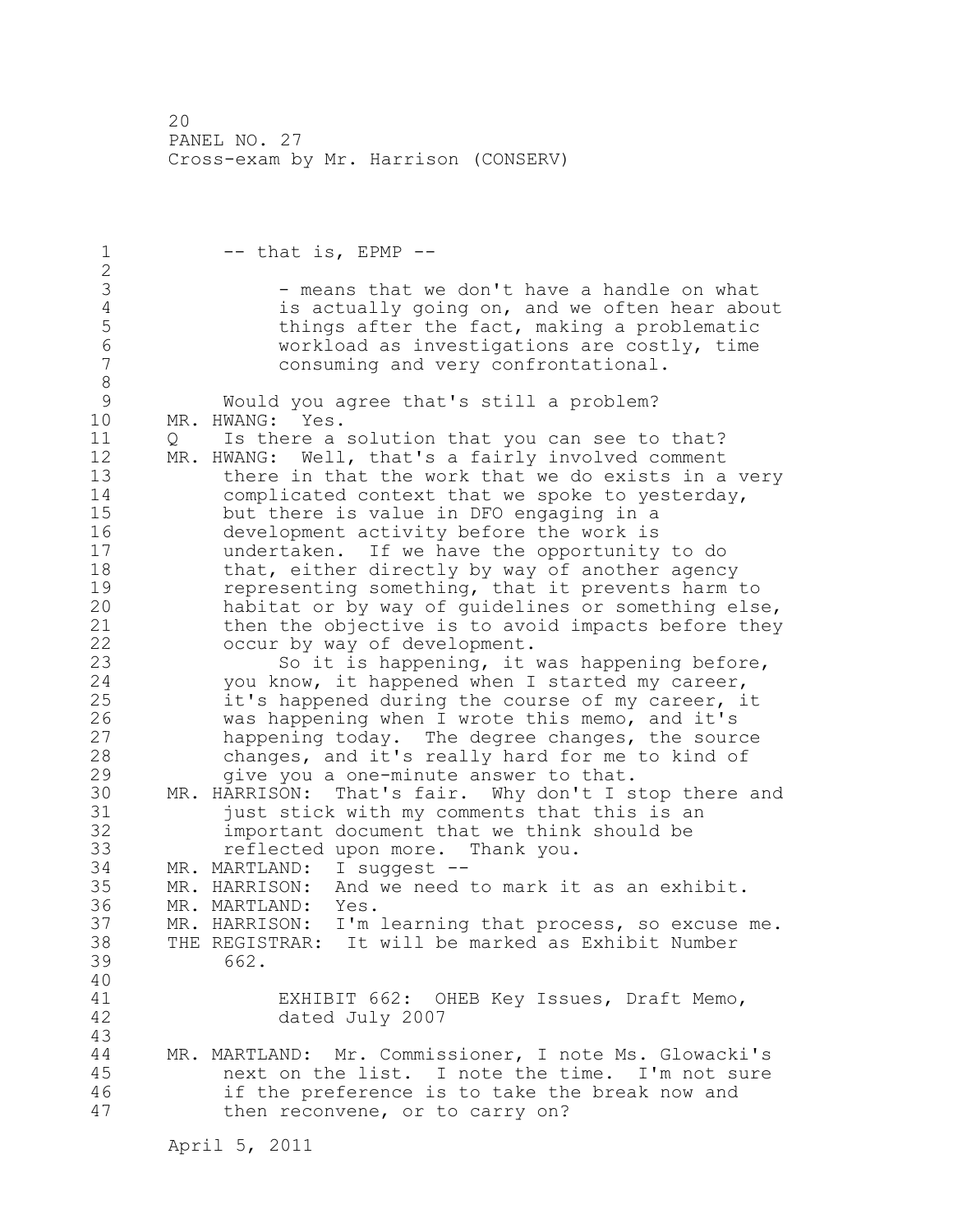1 THE COMMISSIONER: No, let's carry on. 2 MR. MARTLAND: Thank you. And I have her estimate as 3 under 30 minutes; it may be some ways under that. 4 Thank you.<br>5 MS. GLOWACKI: 5 MS. GLOWACKI: Lisa Glowacki for the Aquaculture Coalition. 7 8 CROSS-EXAMINATION BY MS. GLOWACKI:  $\begin{array}{c} 9 \\ 10 \end{array}$ 10 Q I wanted to ask a few questions that focus on how 11 the Department actually interprets its mandate to 12 protect fish habitat and, in particular, its 13 interpretation of what "habitat" means and what 14 the concept of "No Net Loss" means. 15 I think that the way to get into that would 16 be to go to the memo that was just marked as 17 Exhibit 661, or it's the briefing note for the 18 Director General of Habitat Management. It's at 19 Tab 2 of the Aquaculture Coalition documents.<br>20 Now, Mr. LeBlanc, you were asked briefly Now, Mr. LeBlanc, you were asked briefly 21 about this. When I look at this document, as you 22 said, the purpose is to discuss how to raise 23 public confidence and how the Department is 24 applying, really, habitat management to 25 aquaculture. And there's two parts to what's 26 under discussion. One, is a set of initiatives<br>27 that are really, I would describe them as, publ that are really, I would describe them as, public 28 relation initiatives, and you will find them on 29 page 2. There's Public Confidence, there's a 30 heading there, and the first paragraph,<br>31 initiatives include working with like-m 31 initiatives include working with like-minded cold-<br>32 water aquaculture producing countries, redesigning water aquaculture producing countries, redesigning 33 the online presence, and developing the long-term 34 practice strategy for raising public confidence. 35 Would you agree with me that those are 36 generally public relations? And by "public 37 relations", I don't mean an advertising campaign, 38 necessarily, but that they're directed at getting 39 information out about how the department considers 40 it to be regulating management; is that right? 41 MR. LeBLANC: Improving communications.<br>42 0 Right. Okay. Thank you. Now, th 42 Q Right. Okay. Thank you. Now, the second part of 43 this, and there doesn't seem to be any specific 44 initiative there about changing regulation; is 45 that right? 46 MR. LeBLANC: Correct. 47 Q Okay. Now, the second part of the memo, so if we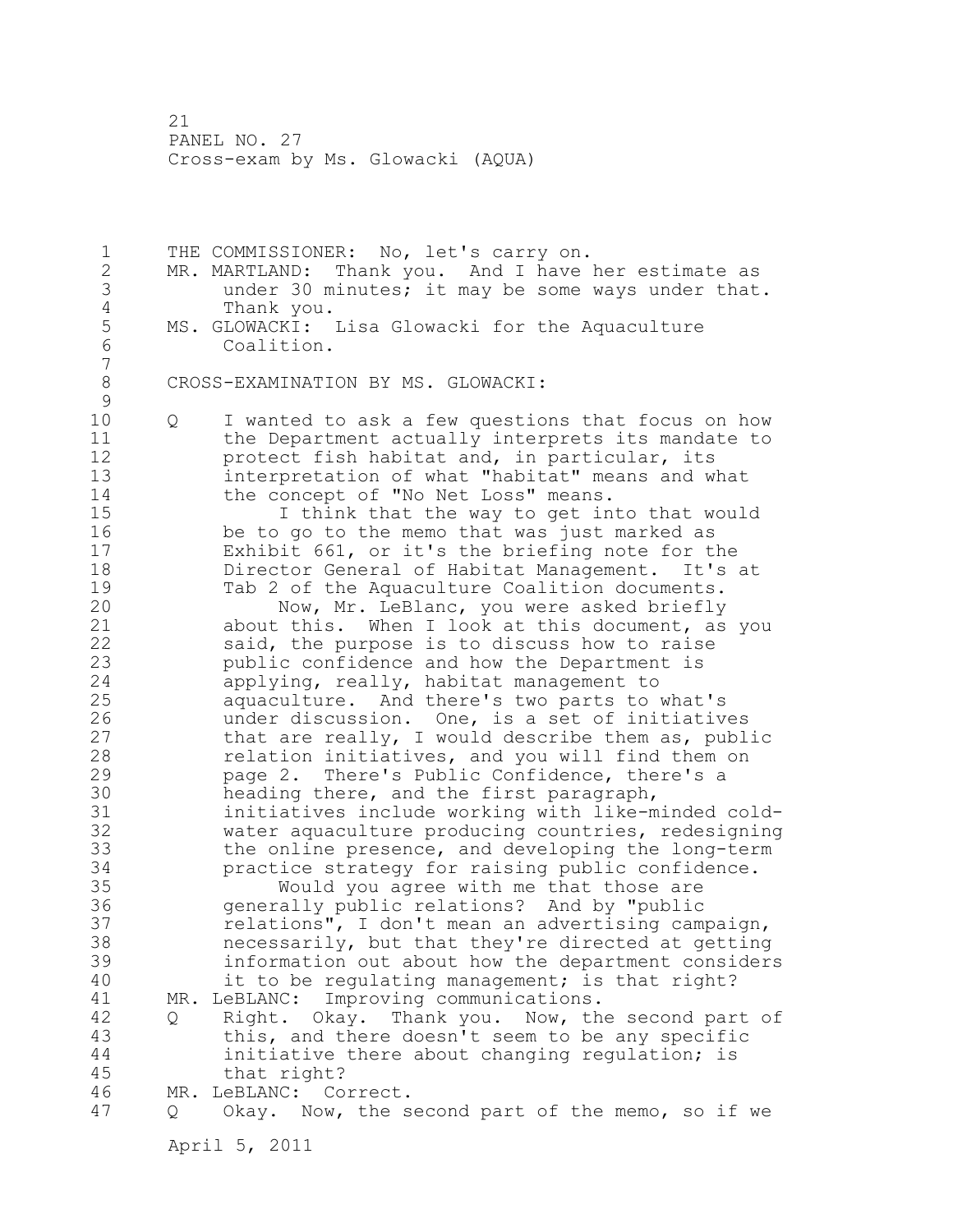1 go to page 3, that's where there's an outline, the 2 discussion around the actual regulation, and the 3 heading there is Regulatory Site Reviews. Now,<br>4 have you had an opportunity to look at this 4 have you had an opportunity to look at this<br>5 before, Mr. LeBlanc, in preparation for thi 5 before, Mr. LeBlanc, in preparation for this?<br>6 MR. LeBLANC: No. 6 MR. LeBLANC: No.<br>7 0 Okav. Then Q Okay. Then I'll give you my general impression of 8 the section, is that generally you and your other 9 authors are saying that the Department is doing a 10 good job of regulating habitat management for 11 aquaculture, but there's a challenge that is the 12 renewal process for 97 sites that are operating. 13 And I understand that I think their tenures are 14 being renewed and there's a CEAA holdup. Is that 15 how you would interpret that section? 16 MR. LeBLANC: That was my understanding. 17 Q Okay. I would like to go to the first bullet, 18 under Regulatory Site Reviews, and the Department 19 has taken -- so in order to address what they<br>20 consider to be a public confidence crisis and consider to be a public confidence crisis and how 21 they are regulating habitat management for 22 aquaculture, the Department's done focus group 23 studies and tried to assess what the general 24 public, leaving aside ENGOs, which the Department 25 considers to be perhaps unduly critical of the 26 Department's approach and supporters within the<br>27 Department, probably, they did a general Department, probably, they did a general 28 canvassing of what the public wants to happen. 29 And it says here, in the first bullet: 30<br>31 31 Focus group findings suggest that DFO's<br>32 Fequlatory approach to aquaculture must regulatory approach to aquaculture must 33 provide for accountability an transparency 34 using scientifically-based and risk-based 35 decision making. This is largely how the 36 Habitat Management Program has sought to 37 regulate the aquaculture industry, 38 39 and it continues on. And that was the opinion of 40 yourself and the authors of this briefing note? 41 MR. LeBLANC: Yes, it was.<br>42 0 Okav. Now, I would i 42 Q Okay. Now, I would just like to go to the 2004 43 Report of the Commissioner, the Environment and 44 Sustainable Development, which is Exhibit 88. 45 It's Tab 27 of the Commission's list. 46 Now, I'm bringing you to this because this 47 report of the Auditor General came out the year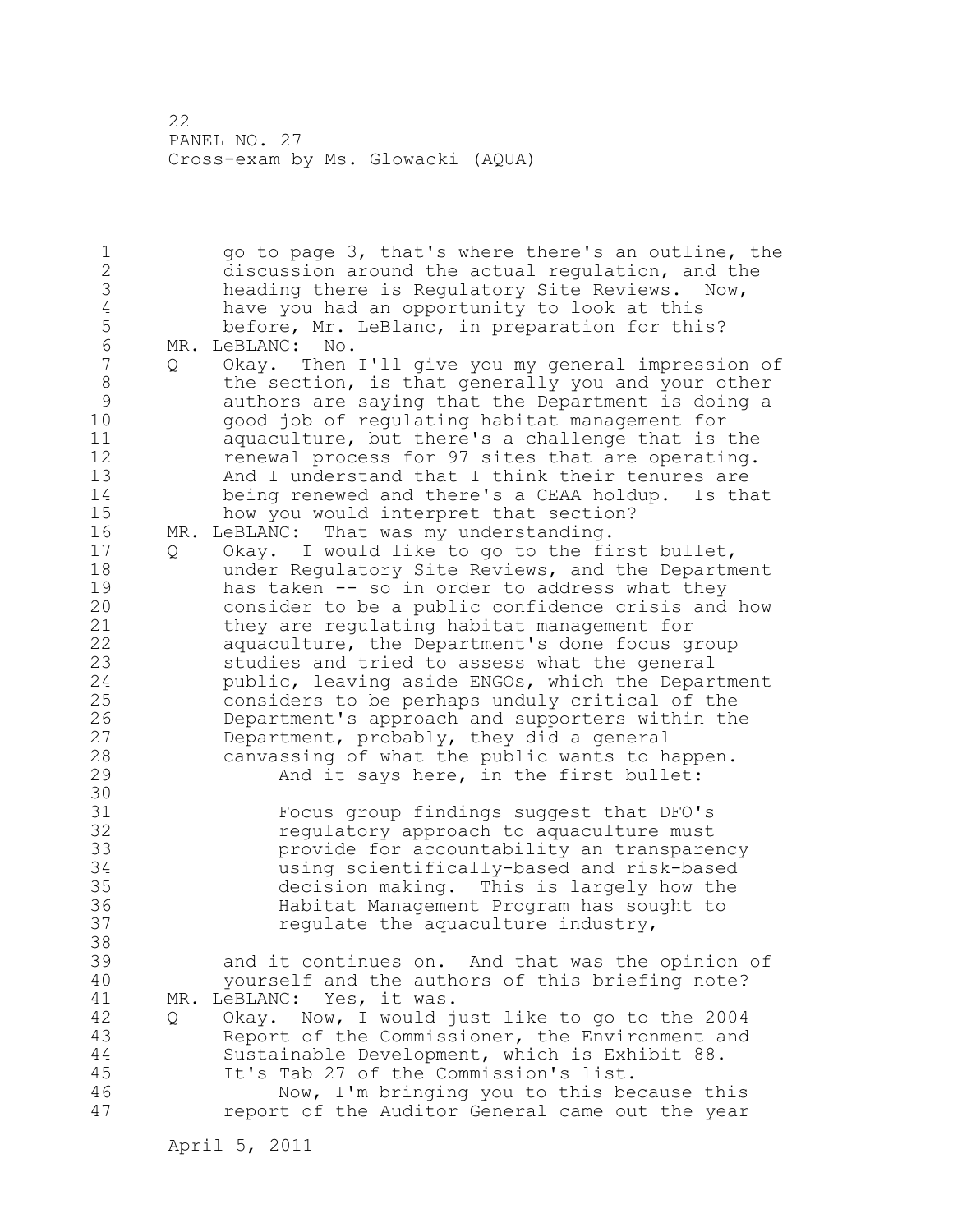1 before this memo, and it's a general report 2 that's, I think you would agree, quite critical of 3 how the Department is addressing habitat<br>4 management and, in particular, about how 4 management and, in particular, about how it is<br>5 managing in relation to aquaculture; would you 5 managing in relation to aquaculture; would you 6 agree with me?<br>7 1f you was If you want to be brought to something 8 specific, I can do that. If we move to page 1,<br>9 which is page 11 of the document on the ringtai 9 which is page 11 of the document on the ringtail<br>10 mumber, that would be the -- I think that's a number, that would be the  $-$  I think that's a 11 Roman numeral one; I want the actual 1. Yeah, I'm 12 sorry, you're right. 13 Are you on that page, Mr. LeBlanc? 14 MR. LeBLANC: Yes, I think the main point, 5.1? 15 Q 5.1, right. And if we go to the third bullet 16 down: 17 18 There are weaknesses in regulatory approvals, 19 enforcement, and monitoring of salmon<br>20 aquaculture operations. This includes aquaculture operations. This includes 21 approving aquaculture site applications, 22 assessing cumulative effects, and monitoring 23 salmon aquaculture operations to prevent 24 harmful destruction of habitat. 25 26 So that's an overall criticism. And then if you<br>27 oo to page 15, please, and I will go specifically 27 go to page 15, please, and I will go specifically<br>28 to bullet 5.75, and that paragraph reads: to bullet 5.75, and that paragraph reads: 29 30 Our current audit found that while some 31 care research has been undertaken or is ongoing,<br>32 care is significant gaps still exist with respect to significant gaps still exist with respect to 33 the needed research on the potential effects 34 of salmon aquaculture in aquatic ecosystems 35 and on wild salmon stocks. The Department, 36 through its state of knowledge initiative, 37 identified significant gaps in knowledge 38 about far-field environmental effects of 39 finfish aquaculture and the use of chemicals 40 on finfish aquaculture in Canada. We also 41 observed that sufficient knowledge of the<br>42 misks and potential effects of salmon risks and potential effects of salmon 43 aquaculture on wild salmon does not exist in 44 several areas such as disease, sea lice, and 45 escapes of farmed salmon from aquaculture 46 sites. 47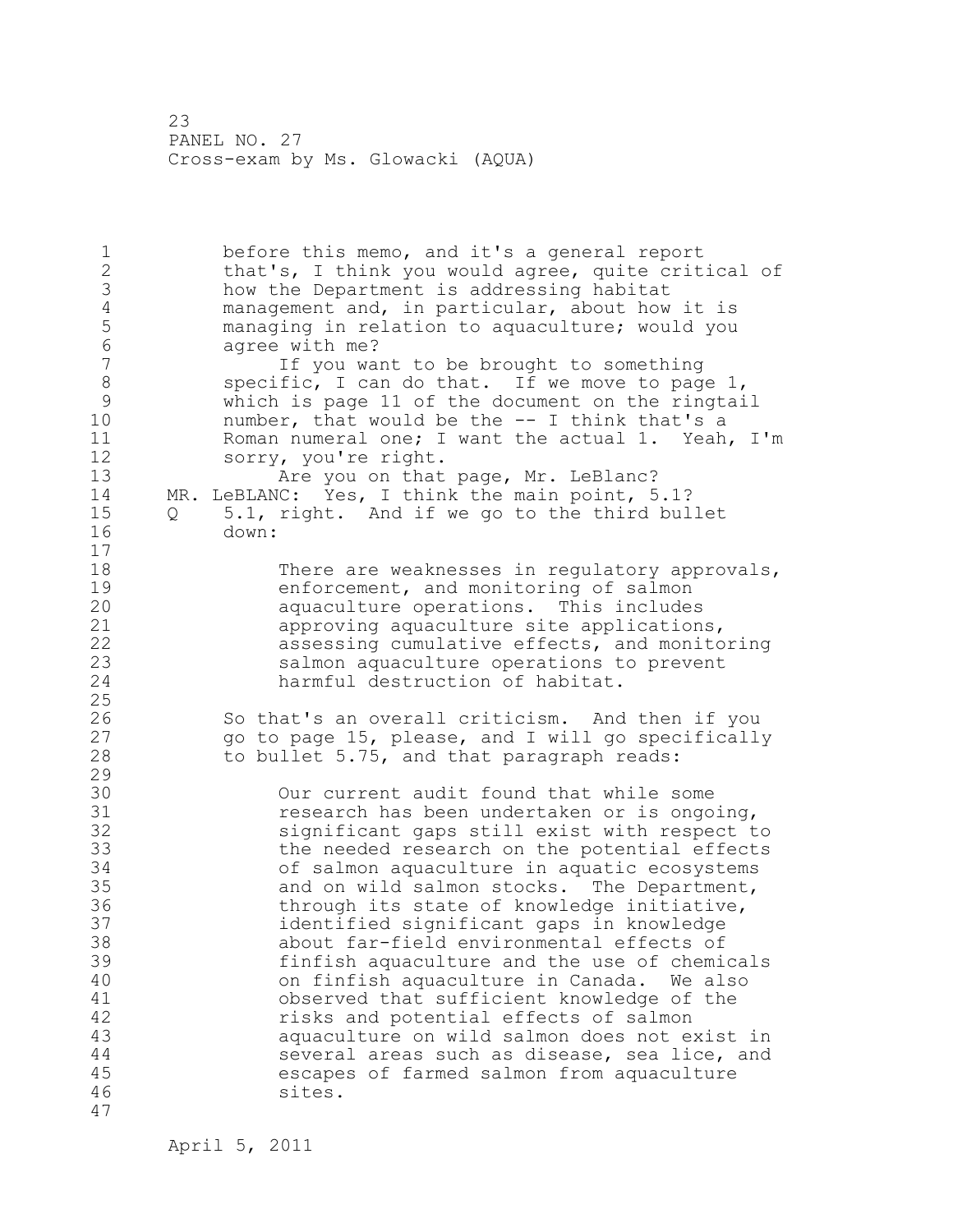1 So -- 2 MR. MARTLAND: Mr. Commissioner, I'm going to raise a 3 concern that I think we're starting to stray, and<br>4 it may be an irresistible pull, but we're starting 4 it may be an irresistible pull, but we're starting<br>5 to stray into the topic of aquaculture as distinct 5 to stray into the topic of aquaculture as distinct<br>6 from the overview management issues that this 6 from the overview management issues that this panel, so far, has been addressing. Part of the 8 process in us achieving the work with this panel<br>9 and the time we have is not heading into specifi 9 and the time we have is not heading into specific<br>10 topics in as much as we can avoid doing that. topics in as much as we can avoid doing that. 11 So I don't know, it may be that Ms. Glowacki 12 only has one or two questions further that are 13 topic-specific. We have separate hearings on 14 aquaculture, obviously, and so we're keen not to 15 try and head too far down that path at this point. 16 MS. GLOWACKI: I do have only a couple of questions. 17 One, is the divergence between the Department's 18 interpretation of how it applies its Habitat 19 Management Program and it's success, and the other<br>20 is about how it interprets the No Net Loss is about how it interprets the No Net Loss 21 principle, and I think that both of those have 22 general significance for hearing the habitat 23 management, generally. 24 MR. MARTLAND: And in that context, I think, if the 25 question is asked, and no doubt people will rise 26 if they object, but that's helpful to appreciate<br>27 it's a few questions, thank you. it's a few questions, thank you. 28 MS. GLOWACKI: Okay. 29 Q So then the first question that I suggested that I 30 would ask, I'm asking you, now. Ms. Reid, you<br>31 may, as well, have an answer to this, because 31 may, as well, have an answer to this, because I<br>32 have that you've been involved in habitat know that you've been involved in habitat 33 management for both fisheries and aquaculture. 34 But it seems to me, reading the 2004 report and 35 reading this briefing note, there's a real 36 divergence between how the Department understands 37 its success in regulating habitat management and 38 the gaps in its scientific basis versus what the 39 Auditor General, in his review, found. And I'm 40 curious about your opinion about that. 41 MR. LeBLANC: I can't comment on that section. I do<br>42 Tealize that we have science gaps in many thing. realize that we have science gaps in many things 43 that we do, many of the activities that we 44 regulate. It is an ongoing challenge in terms of 45 having scientifically sound information and 46 knowledge to be able to support our decision, and 47 this is just one of the examples of the lack of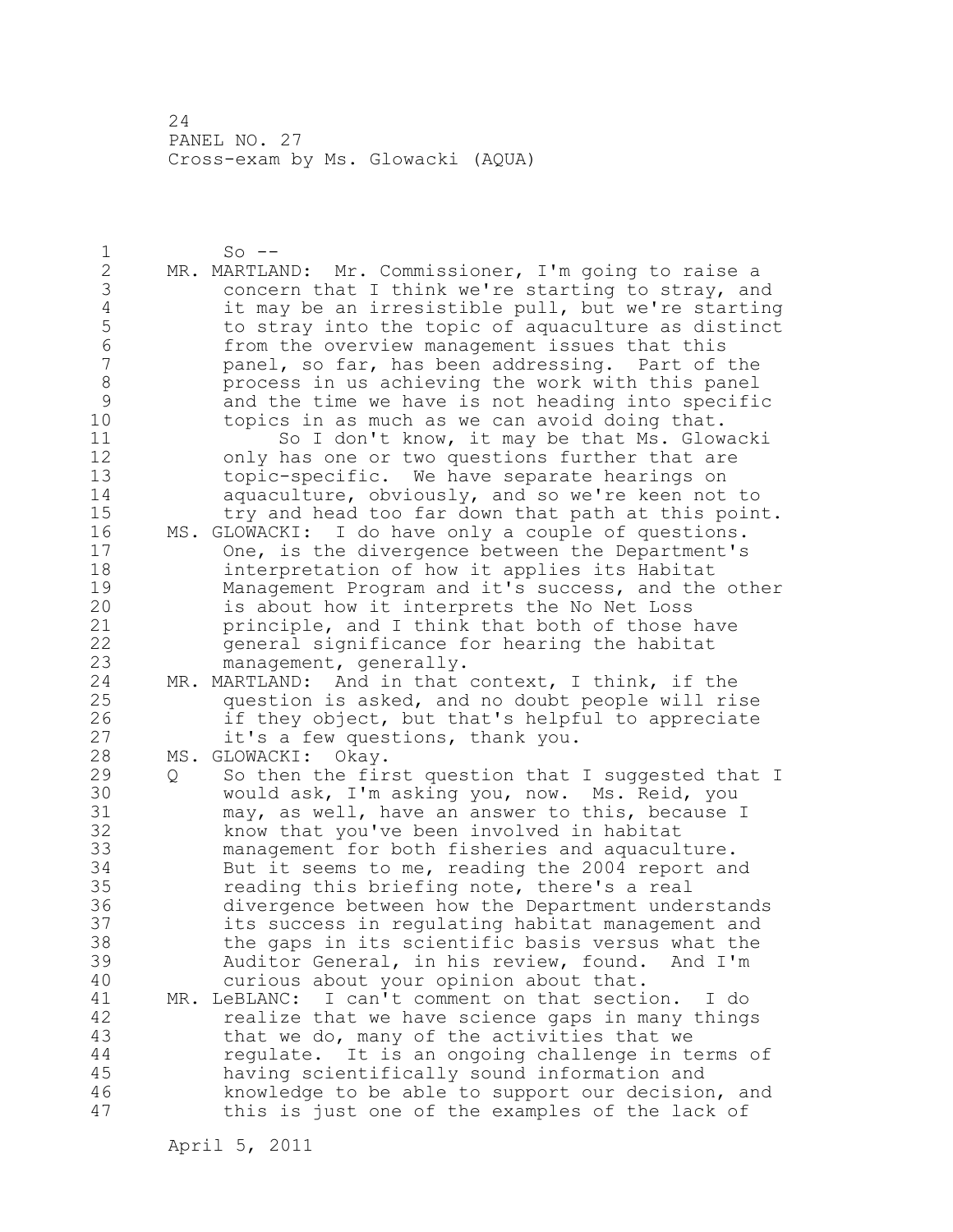1 knowledge and information we may have about the 2 interaction of aquaculture or an industry sector 3 with fish and fish habitat.<br>4 Q Okay. But the year after t 4 Q Okay. But the year after this Auditor General<br>5 ceport came out, the Department was proceeding 5 5 report came out, the Department was proceeding on<br>6 5 the basis that it was, in fact, doing a good job, 6 the basis that it was, in fact, doing a good job,<br>7 despite those gaps, and didn't bring to the despite those gaps, and didn't bring to the 8 attention of the Director General that there were 9 those gaps that had been identified?<br>10 MS. REID: Well, I think that, in a sense MS. REID: Well, I think that, in a sense, comparing 11 that briefing note to the Auditor General's report 12 is sort of comparing apples and oranges, because 13 the purposes of the two documents were quite 14 different, and so on the one it was a 15 communication piece talking about the aquaculture 16 industry; on the other, it talks about some 17 specific concerns around how the program is being 18 requlated. 19 19 I think that the Department understands those<br>20 concerns and has put into place measures to try concerns and has put into place measures to try 21 and improve our practices the way that we evaluate 22 aquaculture sites, and I think that that's likely 23 something you'll want to get into some depth in 24 the aquaculture session. 25 Q Right. 26 MS. REID: But to me, you're kind of comparing two<br>27 things that don't really match up particularl things that don't really match up particularly 28 well, because they're addressing different points. 29 Q Yes, I recognize they're addressing different 30 **points.** One is a criticism of how the 31 begans because the property people 31 begans the set of the set of  $\frac{31}{2}$  begans begans begans to  $\frac{31}{2}$  begans begans begans begans begans begans to  $\frac{31}{2}$  begans Department's regulating, and the other is the 32 Department's view on how it's regulating. I 33 recognize they had different purposes, but that's 34 the angle I was getting at. 35 In terms of how -- 36 MS. REID: Can I just add one point -- 37 Q Sure. 38 MS. REID: -- just to explain kind of briefing notes 39 very briefly? So briefing notes, we're very 40 constrained by how much information we can 41 provide. We've got three pages to make our point<br>42 and, trust me, it's really hard to do that, and s and, trust me, it's really hard to do that, and so 43 we tend to kind of really narrow in on the main 44 point. So there may be a whole bunch of other 45 peripheral pieces of information we simply don't 46 have the space to raise. So where we can, we 47 provide background, but where we really want to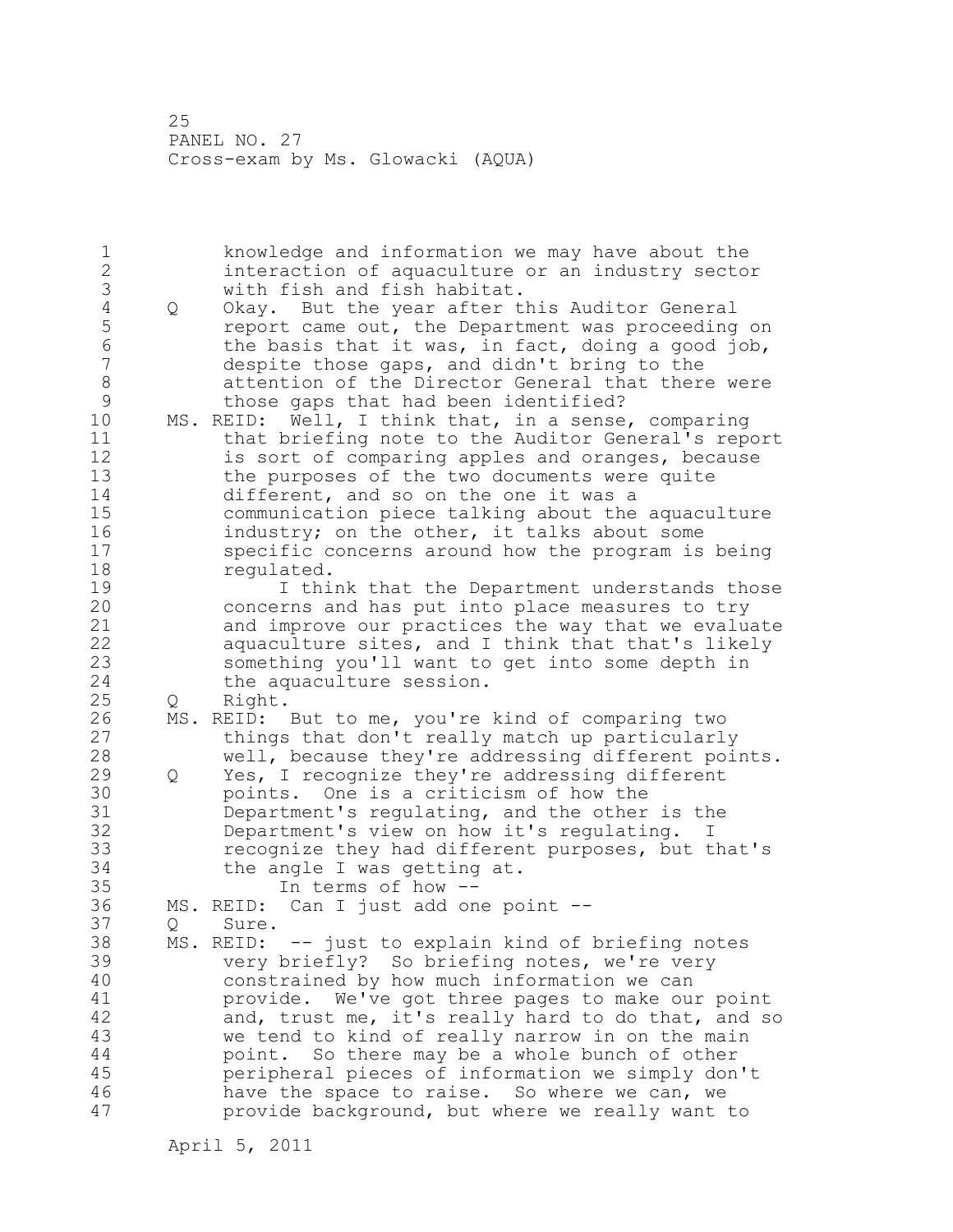1 focus in on, "Here's the key message, now let's do 2 this," that's why, when you read briefing notes 3 you'll only get a snapshot of the particular 4 objective of that particular note, and it's not<br>5 intended to provide broad context on a whole su 5 intended to provide broad context on a whole suite 6 of issues.<br>7 0 Yes, I can Q Yes, I can appreciate that. Okay, I'm not going 8 to argue about it. 9 So Ms. Reid, you were talking about the<br>10 Department taking initiatives to address the Department taking initiatives to address the 11 information gaps. So that leads me into the 12 Department's interpretation of habitat and No Net 13 Loss of habitat, and I specifically have in mind, 14 and would like you to keep in mind, the criticism 15 that the Department lacks information about 16 cumulative effect of aquaculture, disease, and sea 17 lice, and various other impacts, which were 18 brought up in the Auditor General report, and you 19 were just mentioning that the Department's taking<br>20 initiatives to look at. initiatives to look at. 21 And also I have in mind that you've all 22 expressed a similar opinion that you doubt that 23 the Department is achieving the goal of No Net 24 Loss, but you don't have a measure to know the 25 rate at which you're losing habitat. So at Tab 7 26 of the Commission's list, and I'm not sure that<br>27 vou need to go there, it's Exhibit 260, and it' you need to go there, it's Exhibit 260, and it's 28 the Habitat Management Policy, I read the 29 definition of fish habitat in there and it is, on 30 page 6, it will be familiar to you, no doubt.<br>31 This parts of the environment on which fish d It's parts of the environment on which fish depend 32 directly or indirectly in order to carry out their 33 life processes. 34 And when you go to the *Fisheries Act*, and 35 this is cited in the PPR at paragraph 10 - again, 36 I don't think anyone needs to go there - is 37 described similarly as: 38 39 ...spawning grounds and nursery, rearing, 40 food supply and migration areas on which fish 41 depend - 42 43 -- and then it continues on -- 44 45 - directly or indirectly in order to carry 46 out their life processes. 47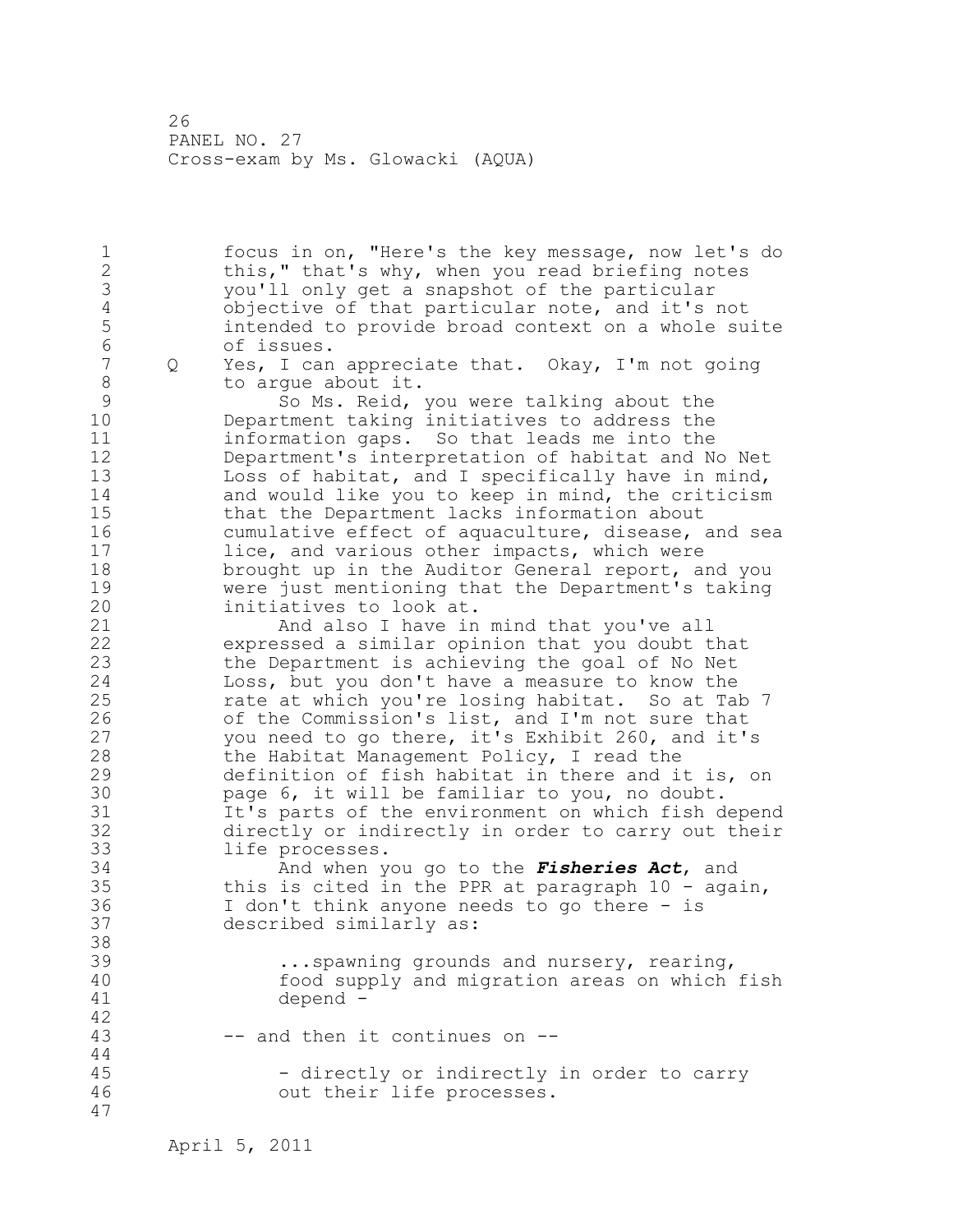1 And then the Habitat Management Policy carries on 2 to say a loss of fish habitat would be -- to 3 determine if there's a loss of fish habitat you<br>4 would determine whether there's been an impact 4 would determine whether there's been an impact on<br>5 the ability of the habitat, or on fish habitat 5 the ability of the habitat, or on fish habitat<br>6 that would reduce the capability of that habit. 6 that would reduce the capability of that habitat<br>7 to sustained fisheries resources. to sustained fisheries resources. 8 Now, when I read that and I think about there<br>9 being somewhere between 150 and 200 fish farms on 9 being somewhere between 150 and 200 fish farms on<br>10 the coast of B.C., over 100 of them on the Fraser the coast of B.C., over 100 of them on the Fraser 11 migration route, and each of those between 10 and 12 20 hectares, I think to myself that it's a pretty 13 easy calculation, that there's been several 14 thousand hectares of habitat lost. 15 But that doesn't seem to be how the 16 Department assesses fish habitat for aquaculture; 17 is that right? 18 MS. REID: Well, I think that when we look at a 19 19 referral, in this case a request for an<br>20 10 aquaculture site, we consider the quest. aquaculture site, we consider the question of 21 whether a HADD has been created or not, and 22 there's a certain methodology that's used which, 23 you know, others would be best placed to explain, 24 which essentially go through and determine whether 25 the HADD has been created or not. 26 In cases where there is a HADD calculated,<br>27 the Habitat Policy provides provisions around the Habitat Policy provides provisions around 28 compensation and the like to help it achieve that 29 No Net Loss. 30 So to do a calculation of all the fish farms<br>31 in British Columbia and assume that that's lost in British Columbia and assume that that's lost 32 habitat is not in keeping with how we actually 33 deliver the Habitat Policy. 34 Q Right. And is that a difference of interpretation 35 that I'm trying to get at? I just read those 36 definitions, and as a lay person I think, Well, if 37 you're taking that amount of area, that's water 38 that's penned in, it's on the migration route, 39 it's feeding grounds, and that wild salmon can no 40 longer access that area. 41 So that's just a lay person's interpretation.<br>42 I understand, and Ms. Reid, you might be able to I understand, and Ms. Reid, you might be able to 43 address this, and so on that basis I would think 44 that ever fish farm would need a habitat 45 alteration authorization, but that's not, in fact, 46 the case, is it? In fact, most of them don't get 47 one?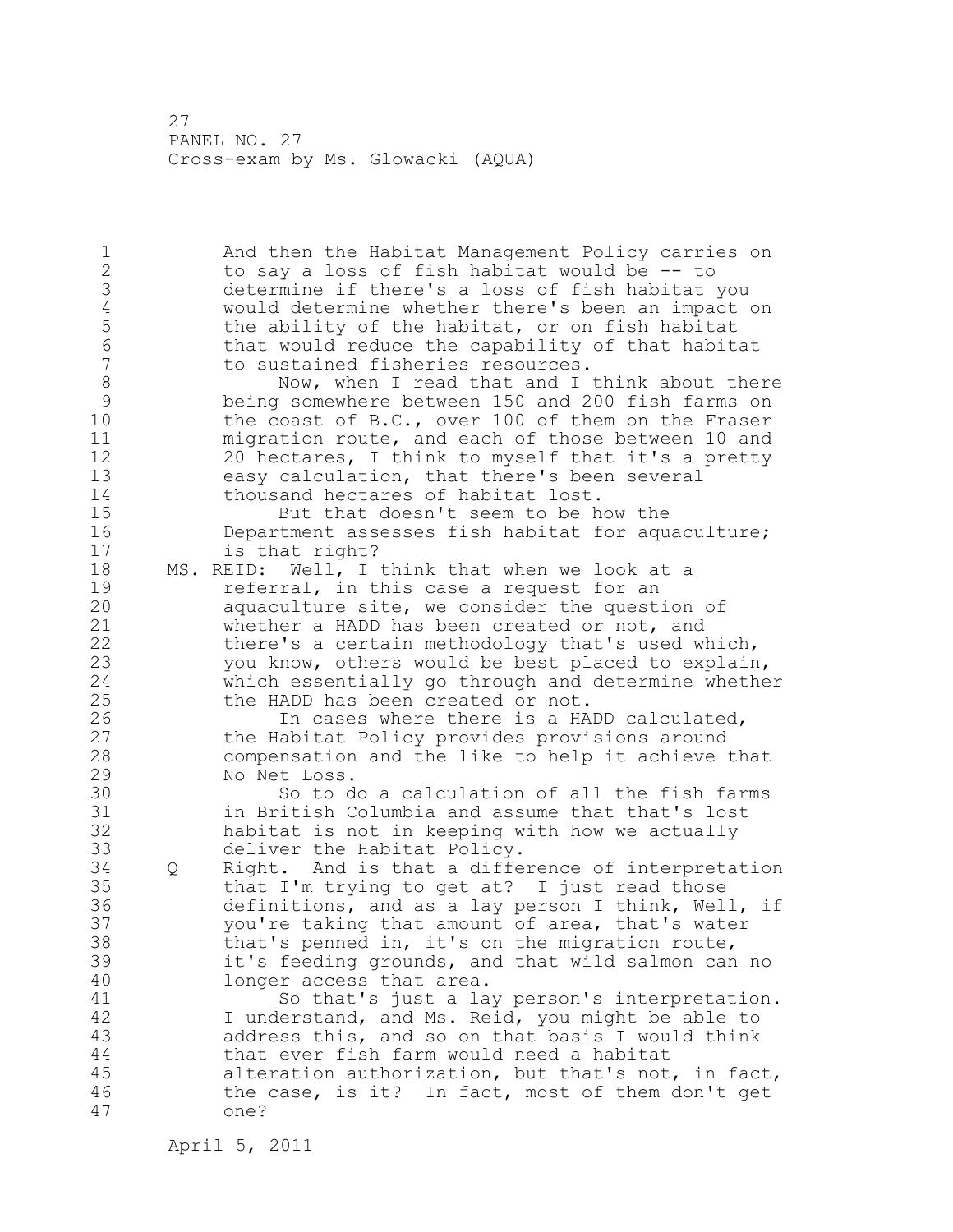1 MS. REID: That's correct. So that's not the 2 methodology that's been used. 3 Q Right. Okay. So the method of the Department is<br>4 to look, I understand it, to look at benthic 4 to look, I understand it, to look at benthic<br>5 impacts, and by benthic you mean deposit on 5 impacts, and by benthic you mean deposit on the 6 sea floor of a certain amount of chemical or<br>7 biological deposit: is that right? biological deposit; is that right? 8 MS. REID: So yeah, the model that's used, called Depot<br>9 Mod. it's a modelling methodology to determine. 9 Mod, it's a modelling methodology to determine,<br>10 based on benthic impacts, whether it has been based on benthic impacts, whether it has been 11 created or not. 12 Q Right. Okay, so each time that there is a fish 13 farm that is being considered for a HADD, it's 14 determined whether or not it will deposit above a 15 certain level, and if not, then no HADD will be 16 issued and it can carry on and get whatever 17 **licence or permit it requires; is that right?** 18 MS. REID: So each of those, in those situations, there 19 would likely still be a letter of advice<br>20 provided -provided --21 Q Right. 22 MS. REID: -- around certain mitigations measures that 23 are required to be put in place to avoid a HADD. 24 Q Mm-hmm. 25 MS. REID: Yeah. 26 Q Okay. Now, that approach precludes consideration<br>27 of what the effects of the farm and the existence of what the effects of the farm and the existence 28 of 500,000-plus fish on passing wild salmon is, 29 other than what gets deposited on the ground, so 30 it can't look at the cumulative effect of all of<br>31 the farms on the route, it can't consider diseas the farms on the route, it can't consider disease 32 and whether there can be transfer, nor can it look 33 at sea lice and whether that effects wild salmon; 34 is that right? 35 MS. REID: Well, I think if you want to talk about the 36 methodology, I would suggest you wait for the 37 right panel for that, because they can get into as 38 much detail as you want. I mean, I can tell you 39 overall, generally, how we -- 40 Q Yeah. 41 MS. REID: -- authorize HADDs.<br>42 0 That's what I'm asking, i 42 Q That's what I'm asking, just on a general level, 43 if that approach looks at benthic impacts can 44 consider those other effects that the Auditor 45 General raised concerns over? 46 MS. REID: Well, what the model does, as we've already 47 talked about, is talk about those benthic impacts.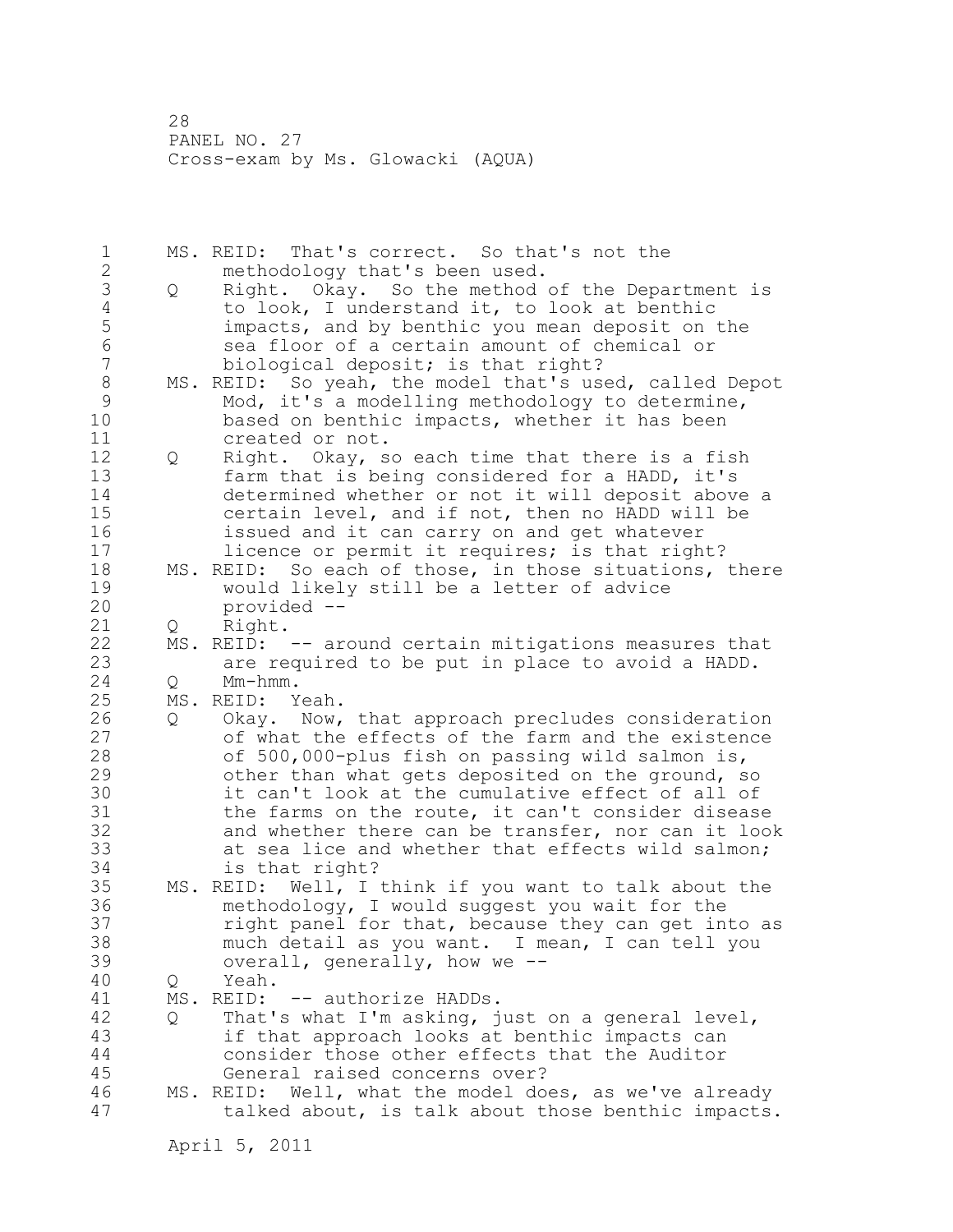1 Q Right.<br>2 MS. REID: 2 MS. REID: That's correct. 3 Q Okay, thank you. I have some questions about the 4 renewals, but I think that I'm out of time, so<br>5 I'll leave it for another participant. 5 I'll leave it for another participant.<br>6 MR. MARTLAND: I don't know why we're more 6 MR. MARTLAND: I don't know why we're more generous on<br>7 time today and we usually haven't been for sure. time today and we usually haven't been for sure. 8 My math is that there is another five minutes<br>9 memaining for Ms. Glowacki's time, if she wis 9 remaining for Ms. Glowacki's time, if she wished<br>10 to use that, or whether we go to break and she to use that, or whether we go to break and she 11 then uses it? 12 MS. GLOWACKI: I'd be happy to use it, if I'm -- yeah? 13 Okay, thank you. 14 Q Okay, I will go, then, back to the memo on page 3, 15 and Ms Reid, you joined the Department in 2007; is 16 that right? So you're after the time of this memo 17 in 2005, right? 18 MS. REID: I joined the Department in -- 19 Q Not the Department, sorry, but the Habitat<br>20 Management part of it? Management part of it? 21 MS. REID: That's right. 22 Q Okay. Thank you. So Mr. LeBlanc, I'm going to 23 draw your attention to page 3 of the memo again. 24 And we briefly touched on this, but if you go to 25 the second bullet, it says:  $\frac{26}{27}$ 27 The largest problem in BC with respect to<br>28 Site reviews -site reviews --29 30 -- pardon me, the second bullet of the Regulatory<br>31 Site Reviews section: Site Reviews section: 32 33 The largest problems in BC with respect to 34 site reviews have been related to the 35 processing of renewal sites. DFO transferred 36 all 97 renewal assessments with completed 37 screening reports for each to TC for review 38 and decisions on January 7, 2005. There 39 remains no progress in finalizing these 40 assessments or moving forward with First 41 1 Nations consultations as TC plans. In the 42 absence of any explanation from TC or 43 proposed timelines, industry's discomfort 44 with these delays is growing. 45 46 Then if you skip down to two bullets below that: 47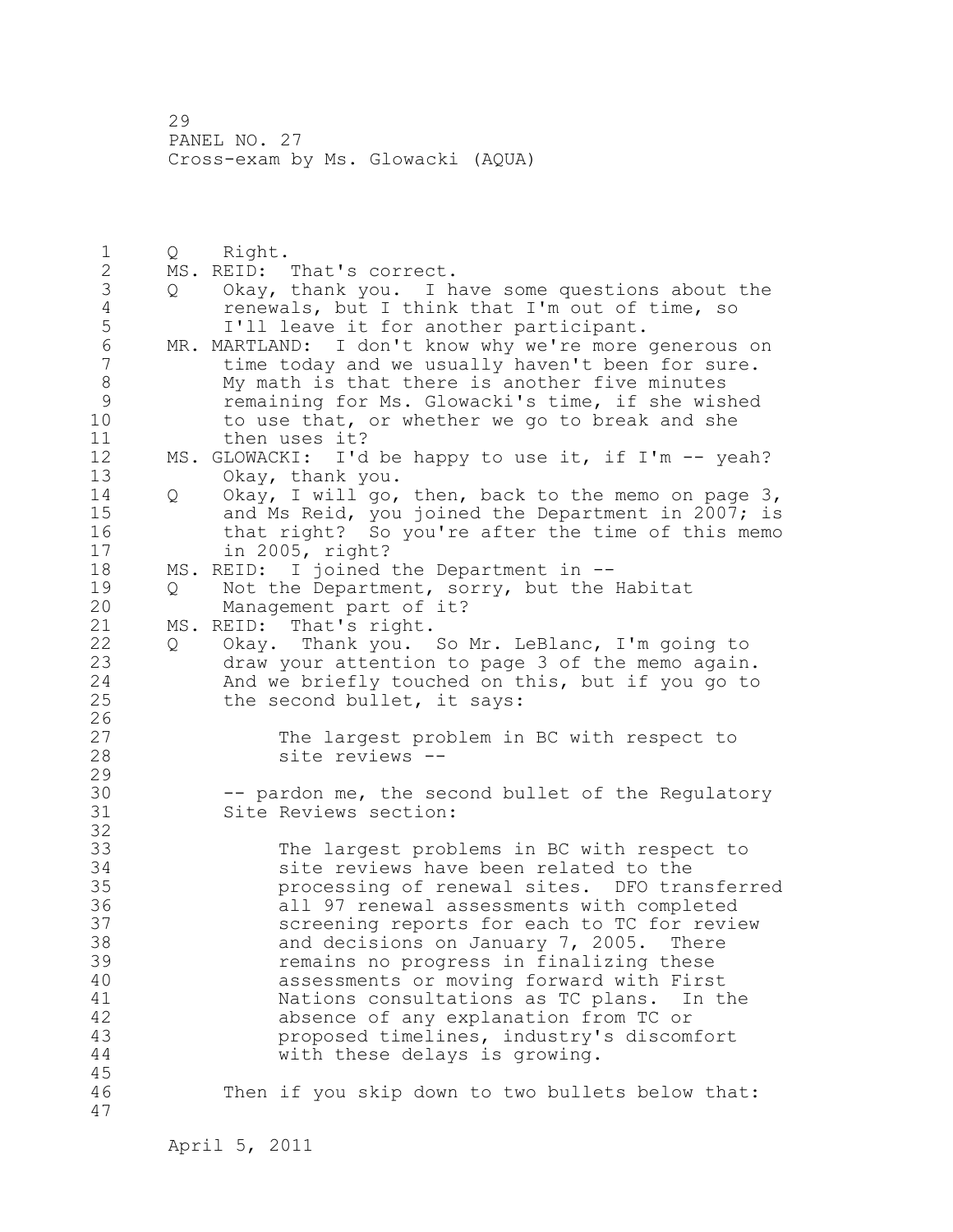30 PANEL NO. 27 Cross-exam by Ms. Glowacki (AQUA)

1 There has been some issues with processing of<br>2 There is the site applications related to reviews for new site applications related to 3 TC challenges top DFO screenings and<br>4 Conclusions on fisheries issues. Th 4 conclusions on fisheries issues. This 5 problem seems to have been resolved at the 6 regional level. 7 8 I just wanted to generally get, I'm not sure how<br>9 much you recall about the renewals, I know that 9 much you recall about the renewals, I know that<br>10 was several vears ago, but can you explain to me was several years ago, but can you explain to me 11 what those 97 renewals were, to the best of your 12 memory, and why they're being transferred to 13 Transport Canada? 14 MR. MARTLAND: Mr. Commissioner, I think we are getting 15 too detailed on the topic of aquaculture. I 16 appreciate that Mr. LeBlanc is a co-author and 17 won't be returning, in our expectation, and so if 18 it is something that's vital to have put in 19 through this witness as opposed to addressed<br>20 otherwise, but otherwise I raise the concern otherwise, but otherwise I raise the concern that 21 we're delving into too great detail on a topic 22 that this panel wasn't led for the purpose of 23 addressing. 24 MS. GLOWACKI: It actually might be a question better 25 for Ms. Reid, then. Any details about it I will 26 save.<br>27 Q But q 27 Q But generally it might be helpful to know why - 28 and you probably know this, because I understand 29 those renewals are still outstanding - why they're 30 being dealt with by Transport Canada versus the 31 Department?<br>32 MS. REID: Sure. Sure. I don't believe those renewals are 33 outstanding, though. 34 Q Oh. 35 MS. REID: I believe they were completed. But the 36 issue was that a number of farm licences came up 37 for renewal and there was a question about whether 38 -- yeah, for renewal. So there was a question 39 about whether the licence or the farm would create 40 a HADD or not, and so if there was a HADD it would 41 trigger the *Canadian Environmental Assessment Act*. Q Mm-hmm. 43 MS. REID: And so using the Depot Mod approach, the 44 methodology, there was a determination in those 45 cases that there was no HADD subject to mitigation 46 measures as outlined in the letters that were sent 47 and that you provided in your list of documents.

April 5, 2011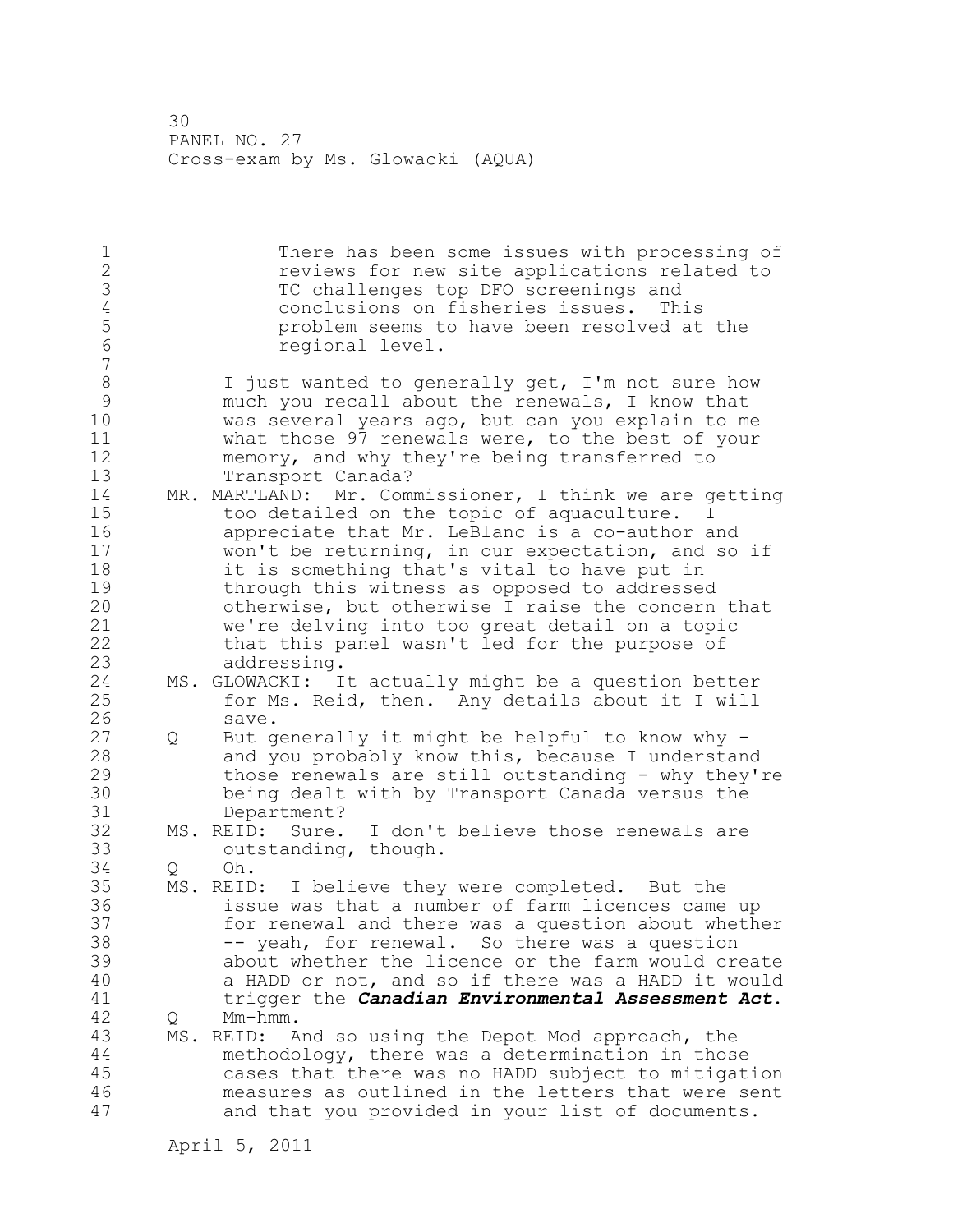31 PANEL NO. 27 Cross-exam by Ms. Glowacki (AQUA)

1 But CEAA was still triggered because of the 2 *Navigable Waters Protection Act*, and for that 3 3 reason the files were transferred to Transport<br>4 Canada, with letters of advice from us about w 4 Canada, with letters of advice from us about what 5 5 steps would be required to avoid the HADD and to 5 mitigate the impacts. 6 mitigate the impacts.<br>7 MS. GLOWACKI: Okav. I'm MS. GLOWACKI: Okay. I'm fine with that. I could call 8 up the letters to which the witness referred. I'm 9 in the Commissioner's hand on that. I don't need to, at this time, either. And it would only be 11 for the purpose that she's referred to them and 12 it's the 97 letters that are recommendations on 13 those referrals. 14 Q That's what you were talking about, right, Ms. 15 Reid? 16 MS. REID: Yes. 17 MR. MARTLAND: Maybe I can suggest that we have those 18 letters put on screen and Ms. Glowacki, I believe, 19 identified the letters, which I think are a series<br>20 of nearly identical -of nearly identical --21 MS. GLOWACKI: Yes. 22 MR. MARTLAND: -- letters. And just to be clear what 23 we're referring to, if those could be put on 24 screen, and perhaps Ms. Reid could be asked if 25 those are, indeed, the letters that were just 26 mentioned in her answer. If that's the case,<br>27 barring objections, that they be marked as an barring objections, that they be marked as an 28 exhibit? 29 MS. GLOWACKI: It's Tab 4 of my list of documents. 30 MS. REID: Yes.<br>31 MS. GLOWACKI: Thank you. MS. GLOWACKI: Thank you. Could I have those marked as 32 an exhibit, please? 33 THE REGISTRAR: Exhibit Number 663. 34 35 EXHIBIT 663: Series of 97 referral letters 36 from Department of Fisheries and Oceans to 37 Transport Canada, dated July 19, 2005 38 39 MS. GLOWACKI: Those are my questions, thank you. 40 THE COMMISSIONER: Thank you. We'll take the morning 41 break, Mr. Registrar.<br>42 THE REGISTRAR: The hearin THE REGISTRAR: The hearing will now recess for 15 43 minutes. 44 45 (PROCEEDINGS ADJOURNED FOR MORNING RECESS) 46 47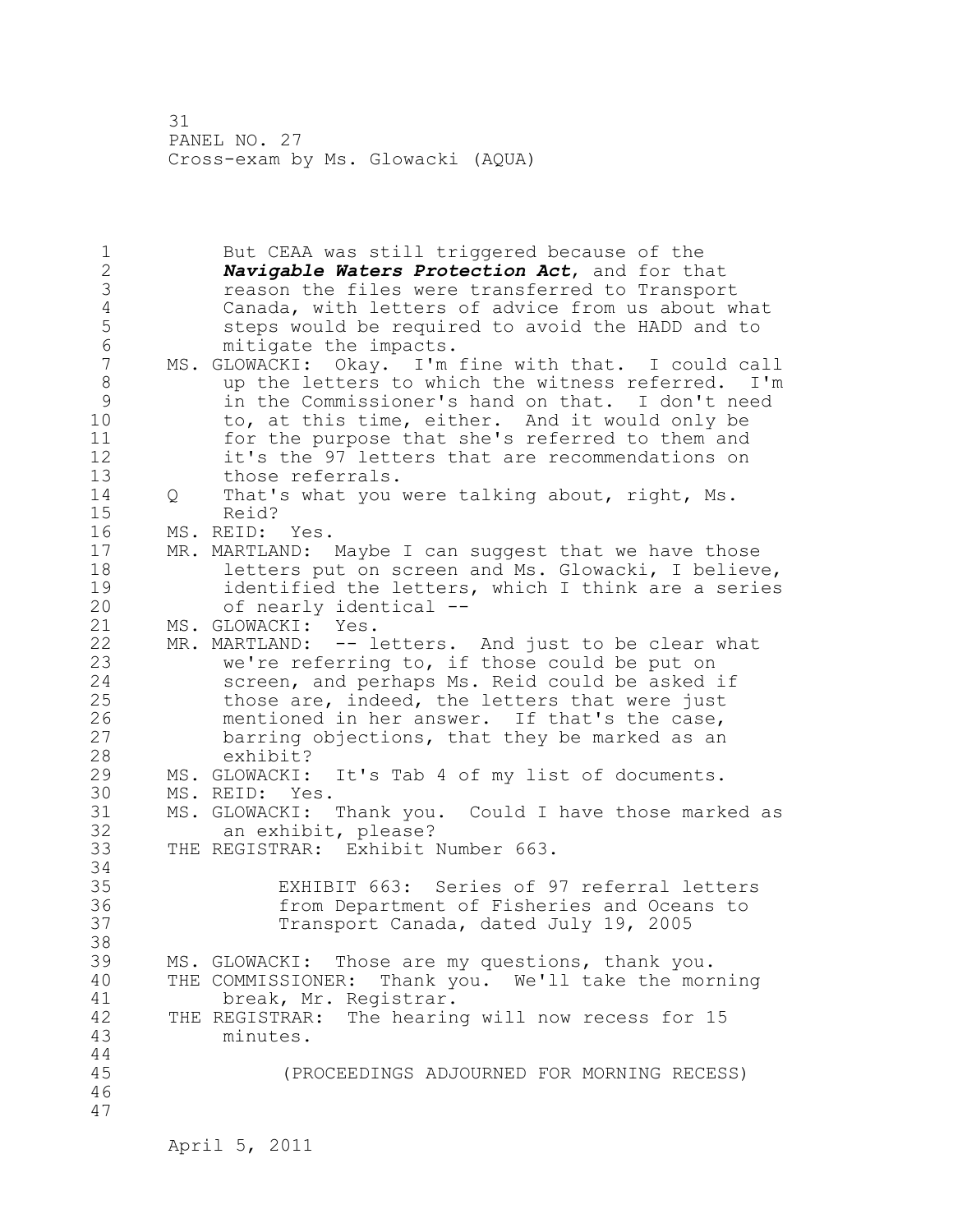32 PANEL NO. 27 Proceedings

| 1                   | (PROCEEDINGS RECONVENED)                                                                            |
|---------------------|-----------------------------------------------------------------------------------------------------|
| $\overline{2}$<br>3 |                                                                                                     |
| $\sqrt{4}$          | THE REGISTRAR: Hearing is now resumed.<br>MR. ROSENBLOOM: Thank you very much, Mr. Commissioner.    |
| 5                   | My name is Don Rosenbloom. I appear on behalf of                                                    |
| 6                   |                                                                                                     |
| 7                   | Area D Gillnet, Area B Seiner.                                                                      |
| 8                   | Mr. Commissioner, I indicated to commission                                                         |
| 9                   | counsel some time ago that I would be                                                               |
| 10                  | approximately 50 minutes in connection with this                                                    |
| 11                  | panel; however, there has been a controversy - let                                                  |
| 12                  | me put it that way - over the issue that counsel,<br>commission counsel, has chosen not to file the |
| 13                  | will-says in respect to this panel. As a way of                                                     |
| 14                  | resolving that issue, because I wanted to expedite                                                  |
| 15                  | this process by simply filing those will-says as                                                    |
| 16                  | we have done with certain of the other sectors                                                      |
| 17                  | within this inquiry, as the modus operandi of this                                                  |
| 18                  | particular counsel is not to file it, he has                                                        |
| 19                  | afforded me the additional time of approximately                                                    |
| 20                  | 20 minutes to put certain paragraphs of the will-                                                   |
| 21                  | say to these witnesses so that they might adopt                                                     |
| 22                  | those paragraphs and it becomes part of the                                                         |
| 23                  | evidentiary base of these proceedings.                                                              |
| 24                  | So, in short, I have 50 minutes plus I will                                                         |
| 25                  | tag on additional minutes with the agreement of                                                     |
| 26                  | commission counsel so that the evidence on will-                                                    |
| 27                  | says is put before the commission. But if you,                                                      |
| 28                  | Mr. Commissioner, are of the opinion that the                                                       |
| 29                  | will-says should be filed, I would strongly                                                         |
| 30                  | obviously support that direction, because it                                                        |
| 31                  | speeds up this process.                                                                             |
| 32                  | MR. MARTLAND:<br>Mr. Commissioner, the reason I had                                                 |
| 33                  | suggested Mr. Rosenbloom take the conventional                                                      |
| 34                  | approach of asking witnesses questions instead of                                                   |
| 35                  | relying on a document that they didn't prepare is                                                   |
| 36                  | that I actually viewed that, although it takes 20                                                   |
| 37                  | more minutes, as being more efficient than having                                                   |
| 38                  | what I'm aware of is a dispute or some other issue                                                  |
| 39                  | that will involve Canada and perhaps other                                                          |
| 40                  | participants on the question of these will-says.                                                    |
| 41                  | I'm not actually convinced that is a more                                                           |
| 42                  | efficient course to have them filed as such.                                                        |
| 43<br>44            | That's the reason for taking the position on that                                                   |
| 45                  | particular question.<br>THE COMMISSIONER: All right. I just have two brief                          |
| 46                  | comments, Mr. Rosenbloom. One is I don't want to                                                    |
| 47                  | interfere in this particular issue because I'm not                                                  |
|                     |                                                                                                     |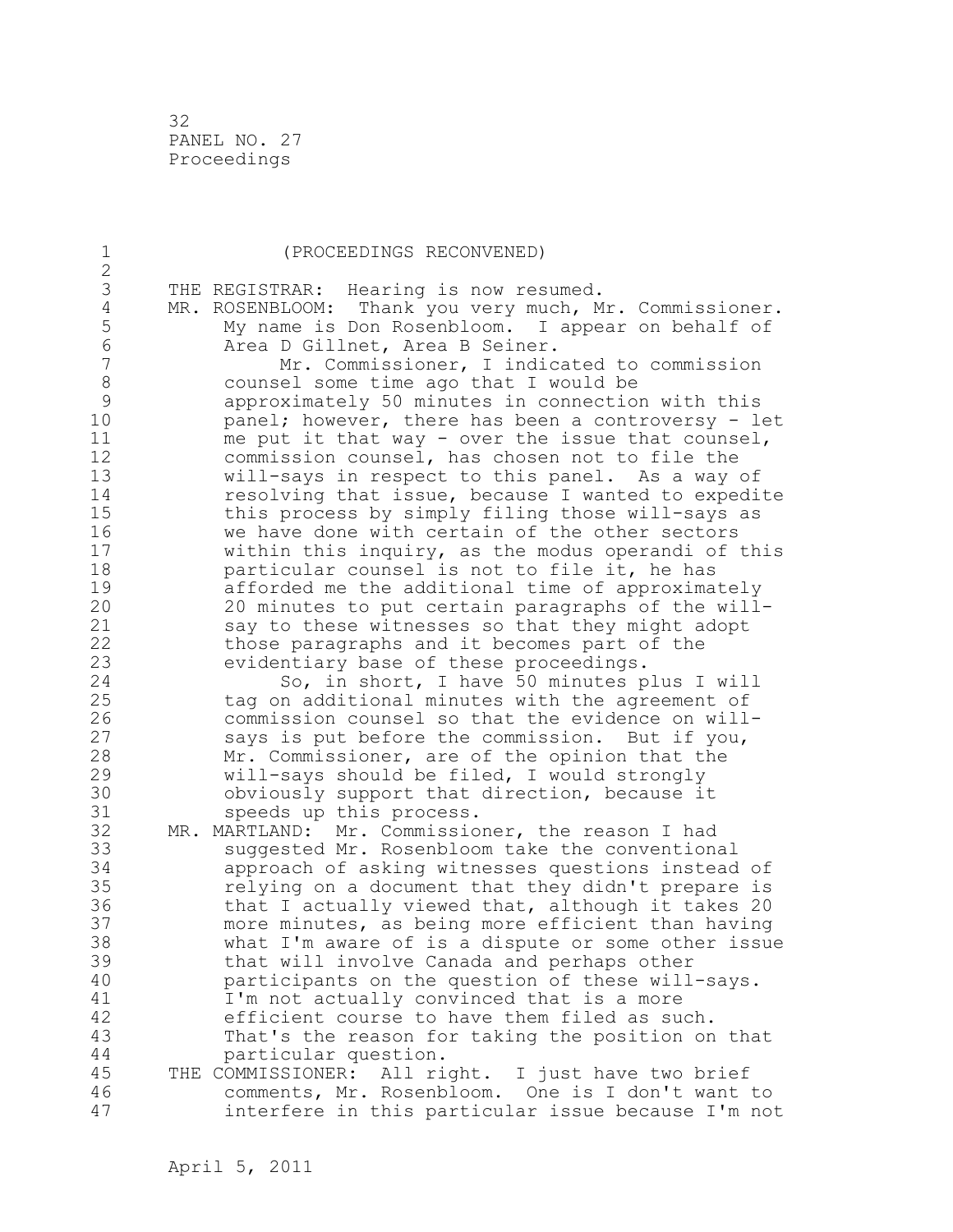1 familiar with why, in this particular circumstance 2 the will-says were not filed, so I won't go there. 3 And the other thing is I just want to be sure, I'm<br>4 taking the confidence of the commission counsel. 4 taking the confidence of the commission counsel.<br>5 We have the breathing room to allow an extra 20 5 We have the breathing room to allow an extra 20<br>6 minutes. 6 minutes.<br>7 MR. MARTLAND: MR. MARTLAND: Yes. I forgot to say that, but that's 8 quite right. In my calculation of today's time, 9 we do have that where that extra time I wouldn't offer it otherwise, so that even with the 20 11 minutes, I think we're on track to conclude this 12 evidence today. 13 THE COMMISSIONER: All right. 14 MR. ROSENBLOOM: Thank you very much. It is ten 15 minutes to noon as I commence this cross-16 examination. 17 18 CROSS-EXAMINATION BY MR. ROSENBLOOM:  $\frac{19}{20}$ 20 Q Firstly, Panel, I want to solicit from all three 21 of you response to a certain paragraph within the 22 PPR, that of course being PPR No. 8. Mr. Harrison 23 delivered a question to you early on this morning 24 in his examination similar to what I'm asking, but 25 not framed quite the way that I wish it for the 26 record in these proceedings.<br>27 1 want to draw to your I want to draw to your attention in the PPR 28 paragraph number 6 and if it could be put on the 29 screen. And I'm going to read this paragraph to 30 you and seek your comment on it. It reads: 31<br>32 Loss of fish habitat has been identified as a 33 leading factor in the decline of Canada's 34 fisheries resources, and salmon in 35 particular. 36 37 And what's footnoted there is the Pearse report. 38 Do you, each of you, adopt that statement from the 39 PPR or, more to the point, from Dr. Pearse's 40 report? 41 Maybe I'll start with Mr. Hwang.<br>42 MR. PROWSE: I object to that question. I MR. PROWSE: I object to that question. It's unclear 43 to me what's being asked, Mr. Commissioner. 44 MR. ROSENBLOOM: I have trouble understanding why my 45 learned friend is confused about what I'm asking. 46 I'm asking whether or not -- 47 MR. PROWSE: Well, I don't know whether he's asking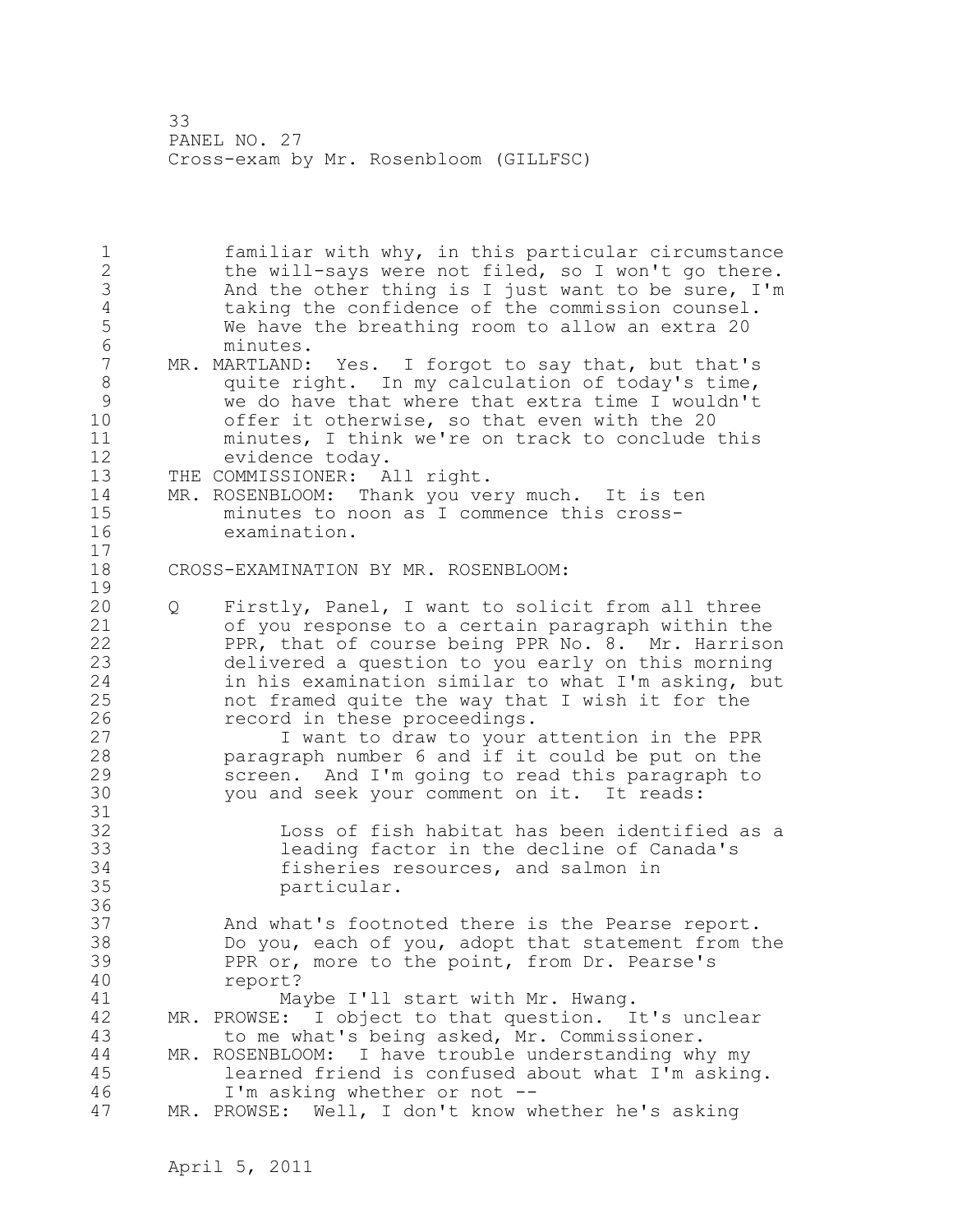1 about what's in the Pearse document that's 2 footnoted -- 3 MR. ROSENBLOOM: No.<br>4 MR. PROWSE: -- ther 4 MR. PROWSE: -- there, and I don't know whether that<br>5 Pearse document is an exhibit or whether it show 5 Bearse document is an exhibit or whether it should<br>6 be, or whether he's asking a different question. 6 be, or whether he's asking a different question. I don't understand his question. 8 MR. ROSENBLOOM: Well, forgive me. I'm not asking for<br>9 adoption of the Pearse report in total. 9 adoption of the Pearse report in total.<br>10 0 I'm asking simply whether you agree wit 10 Q I'm asking simply whether you agree with the 11 statement as found in the PPR paragraph 6: 12 13 Loss of fish habitat has been identified as a 14 14 leading factor in the decline of Canada's<br>15 15 fisheries resources, and salmon in 15 fisheries resources, and salmon in<br>16 fishericular. particular. 17 18 If I may go from my left to right in the panel, 19 Mr. Hwang?<br>20 MR. HWANG: Wel. MR. HWANG: Well, I guess my short answer to that would 21 be I would agree in general with that point. I'm 22 not really in a position to comment with authority 23 on the particular effect that the habitat changes 24 and declines is having on the productivity of 25 salmon, so to what extent habitat changes have 26 contributed to salmon population declines, I don't 27 know. I can say that habitat is changing for the 29 negative. I would presume that because habitat 30 has a notable bearing on the ability of the 31 ecosystem-produced fish, that it is having some<br>32 effect, but how that interplays with things like effect, but how that interplays with things like 33 ocean survival, changes in the way fisheries are 34 managed and things like that as they relate to 35 salmon productivity, I don't really know how that 36 all plays together. 37 Q Thank you. Ms. Reid? 38 MS. REID: Yes, I don't have any particular comment. I 39 accept that that's what Dr. Pearse said and I 40 don't object to it. 41 Q Thank you. And Monsieur LeBlanc?<br>42 MR. LeBLANC: Same comment here. MR. LeBLANC: Same comment here. 43 Q Thank you. Going on with that paragraph from the 44 PPR: 45 46 In the lower Fraser River watershed, 47 approximately 90% of the fish habitat was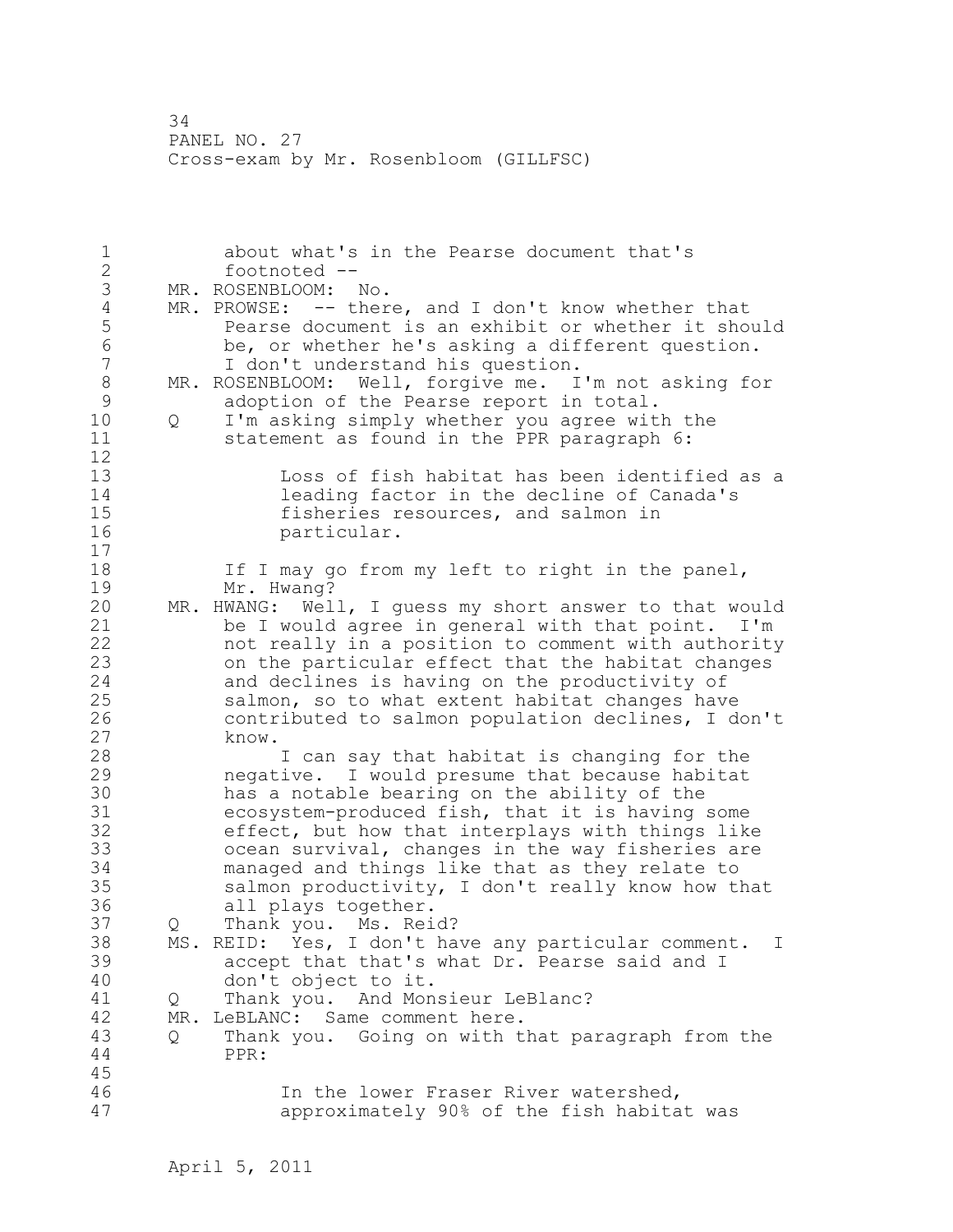1 lost during the 20th century. 2 3 Again, in the same order, do you have any reason<br>4 to dispute what is stated in that PPR? 4 to dispute what is stated in that PPR?<br>5 MR. HWANG: Could you just scroll down so I 5 MR. HWANG: Could you just scroll down so I can see the<br>6 footnote reference number 7 there? 6 footnote reference number 7 there?<br>7 0 Thank you. Q Thank you. 8 MR. HWANG: I have no particular reason to dispute<br>9 that. That's -- it's not something that I'm 9 that. That's -- it's not something that I'm personally aware of in terms of these studies. 11 Q Thank you. 12 MR. HWANG: I have no reason to dispute it. 13 Q Thank you. Ms. Reid? 14 MS. REID: Yeah, I accept it as the technical document 15 that it is. 16 Q Sorry, I'm -- 17 MR. LeBLANC: Same here. 18 Q Excuse me. I'm not asking you whether you accept 19 it as a technical document. I'm asking you from<br>20 vour knowledge in your position with DFO, you your knowledge in your position with DFO, you 21 generally accept that statement that approximately 22 90 percent of the fish habitat was lost during the 23 20th Century? 24 MS. REID: I guess what I'm saying is that from my 25 position, I take scientific advice and I recognize 26 that the footnote as a scientifically technical<br>27 document that's been peer reviewed, and I accep document that's been peer reviewed, and I accept 28 the findings of that document. 29 Q Thank you. Monsieur LeBlanc? 30 MR. LeBLANC: Same here. I accept the findings of that 31 document, given Dr. Colin Levings.<br>32 0 Lastly in that sentence from the PP 32 Q Lastly in that sentence from the PPR, I quote: 33 34 The people of British Columbia are 35 increasingly concerned about the rate of 36 habitat degradation and loss. 37 38 MR. PROWSE: Mr. Commissioner, I guess I've got a 39 broader objection to this question, because I 40 object to the sentence -- really, my objection is 41 to the PPR itself. It doesn't seem to me that the<br>42 PPR is the proper place for a sentence like that. PPR is the proper place for a sentence like that. 43 I suppose if the witnesses want to get into what 44 the people of British Columbia are concerned about 45 maybe they can do that and that will create an 46 evidentiary foundation, but I was surprised to see 47 this sentence and it doesn't seem to me to be an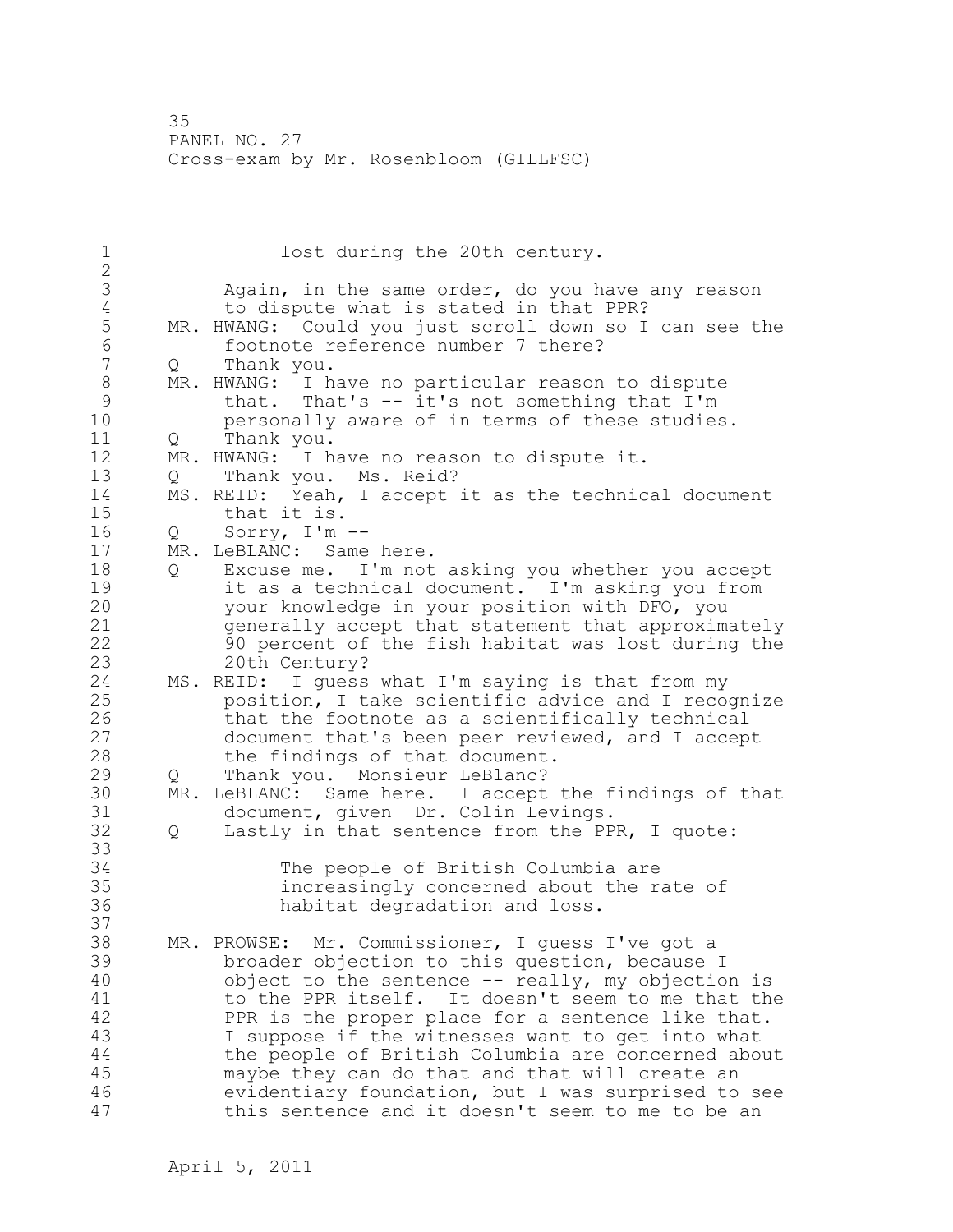| $\mathbf 1$    |     | appropriate one for PPR.                             |
|----------------|-----|------------------------------------------------------|
| $\mathbf{2}$   |     | MR. TAYLOR: I also object to the PPR. This is -- and |
| 3              |     | I know it's an exhibit. This is an example of        |
| $\sqrt{4}$     |     | where the PPRs are stated to be statements of fact   |
| 5              |     | that are not controversial, and I'm not speaking     |
| $\sqrt{6}$     |     | to this particular statement as such, but that       |
| $\overline{7}$ |     | sentence is a value-laden judgment that someone      |
| $\,8\,$        |     | may conclude, but it's certainly not a non-          |
| 9              |     | controversial statement of fact.                     |
| 10             |     | The citation that's given for that are the           |
| 11             |     |                                                      |
| 12             |     | submissions that were made before yourself, Mr.      |
|                |     | Commissioner, which I don't know the number, but     |
| 13             |     | it would be, you know, tens or so or maybe a         |
| 14             |     | hundred or so people that would have said that. I    |
| 15             |     | think that sentence is probably something that in    |
| 16             |     | the first go is best left for you to deal with       |
| 17             |     | eventually when it comes to report writing, but      |
| 18             |     | it's not -- shouldn't be in a PPR, I don't think.    |
| 19             |     | With that, and moving to Mr. Rosenbloom's            |
| 20             |     | questions, it certainly seems that this panel is     |
| 21             |     | not in a position to be giving an assessment of      |
| 22             |     | what the people of British Columbia do or don't      |
| 23             |     | think. They probably have their own views and        |
| 24             |     | they probably know what their neighbours and         |
| 25             |     | colleagues and so forth think, but they're not       |
| 26             |     | pollsters that can speak to the population's view.   |
| 27             |     | MR. ROSENBLOOM: I'm in your hands, Mr. Commissioner. |
| 28             |     | I think it's a trite proposition in any event. In    |
| 29             |     | final submission, one can refer to the submissions   |
| 30             |     | that were made to you at the public hearing          |
| 31             |     | process and make that argument, so I don't want to   |
| 32             |     | waste a lot of time. Thank you.                      |
| 33             | Q   | I now want to go to the issue of stewardship, and    |
| 34             |     | I want to try to get from you - and if you are not   |
| 35             |     | in a position to give me this evidence, I'm going    |
| 36             |     | to be asking commission where this evidence can be   |
| 37             |     | obtained - I am informed that there was a major      |
| 38             |     | stewardship program initiated by DFO between 1998    |
| 39             |     | and 2003 called the Habitat and Conservation and     |
| 40             |     | Stewardship Program. Let's stop there for a          |
| 41             |     |                                                      |
|                |     | moment. Are all three of you familiar with that      |
| 42             |     | program?                                             |
| 43             |     | First of all, Monsieur LeBlanc?                      |
| 44             | MR. | LeBLANC:<br>Yes.                                     |
| 45             | Q   | Yes. Ms. Reid?                                       |
| 46             |     | MS. REID:<br>Yes.                                    |
| 47             | Q   | Mr. Hwang?<br>Yes.                                   |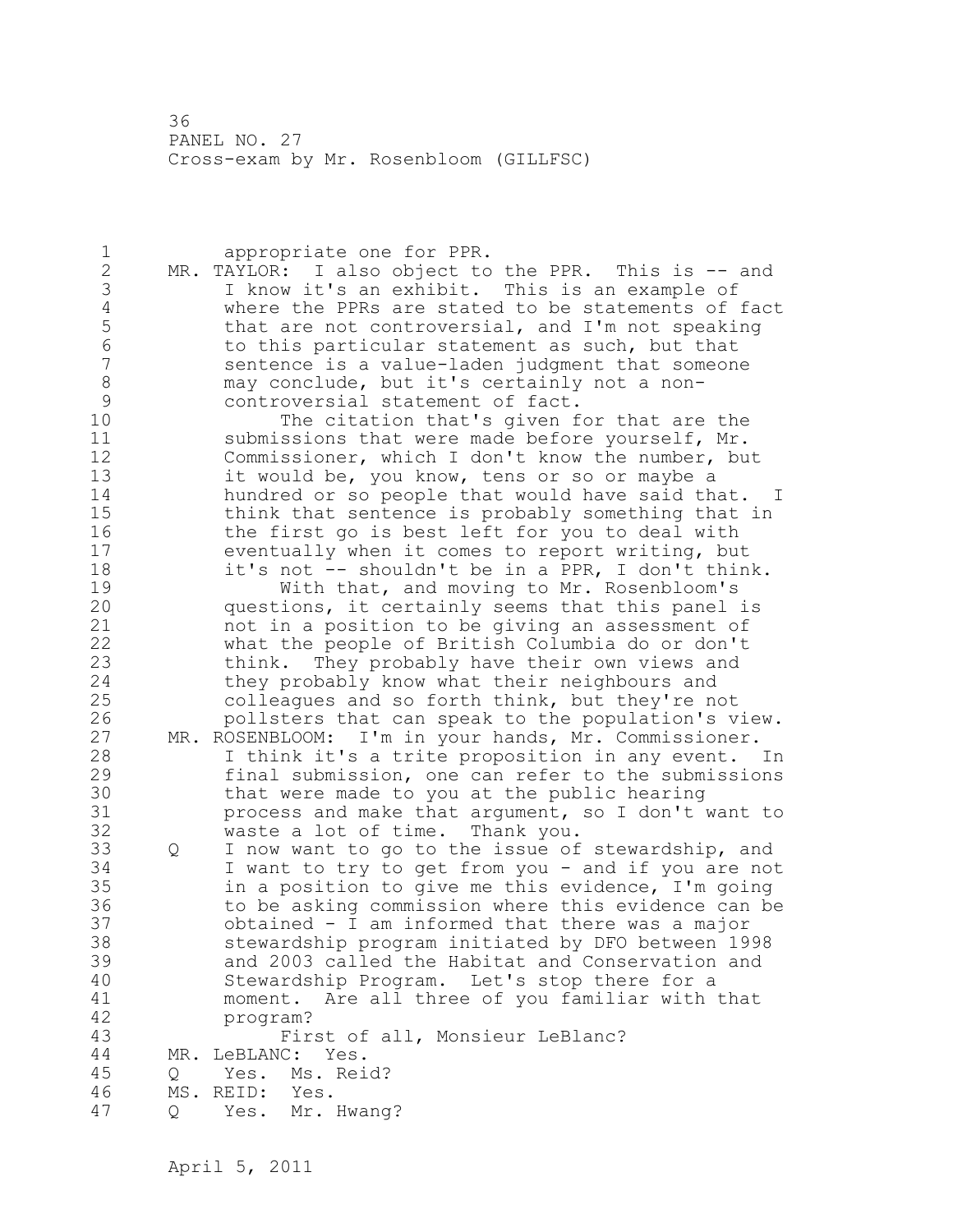1 MR. HWANG: Yes. 2 Q Yes. Now, I am informed, and forgive me for being 3 so simplistic about this, but this is a program or<br>4 was a program where DFO would fund various non-4 was a program where DFO would fund various non-5 profits, NGOs, to participate or carry out various<br>6 habitat initiatives within their local watersheds: 6 habitat initiatives within their local watersheds;<br>7 am I correct in my general summary of the program? am I correct in my general summary of the program? 8 MR. HWANG: That's a reasonable general summary. It<br>9 Was a little bit broader-reaching than that, bu 9 was a little bit broader-reaching than that, but<br>10 that's reasonable. that's reasonable. 11 Q All right. And I am informed that there was 12 significant federal money that was pumped into 13 this program maybe to the tune of approximately 14 \$100 million; is that correct, give or take? 15 MS. REID: So just for clarification, the whole program 16 value was \$400 million and that was broken into a 17 number of different programs, partly a licence 18 retirement program, there was the -- the 19 stewardship component, there were some other<br>20 elements. I don't -- I would have to look up elements. I don't  $--$  I would have to look up how 21 much money was actually put into this particular 22 program, but I don't think it was \$100 million. 23 Q All right. Let us say, at least over \$50 million? 24 MS. REID: Is it possible to get back to you on that? 25 Q Yes. Very much so. 26 MS. REID: Okay.<br>27 0 Very much s Very much so. So it forms part of the record. 28 And as I understand it, this program between 1998 29 and 2003 was terminated by the federal government, 30 by DFO.<br>31 MS. REID: S MS. REID: So that was -- it was a sunset program. It 32 was intended to have a certain time period and 33 that time period ended, yes. 34 Q All right. And let's help the commission by 35 putting that program in the context of something 36 else I'm informed about, and that is that there 37 was a previous program on stewardship initiated by 38 DFO with community groups called the Green 39 Stewardship Program; are you all familiar with 40 that? 41 MR. HWANG: Are you referring to --<br>42 Q Let me put years to it, 1991 t 42 Q Let me put years to it, 1991 to '97. 43 MR. HWANG: Is that the Fraser River Green Plan? I 44 think that -- 45 Q Yes. 46 MR. HWANG: -- would be how I know it.

47 Q Yes.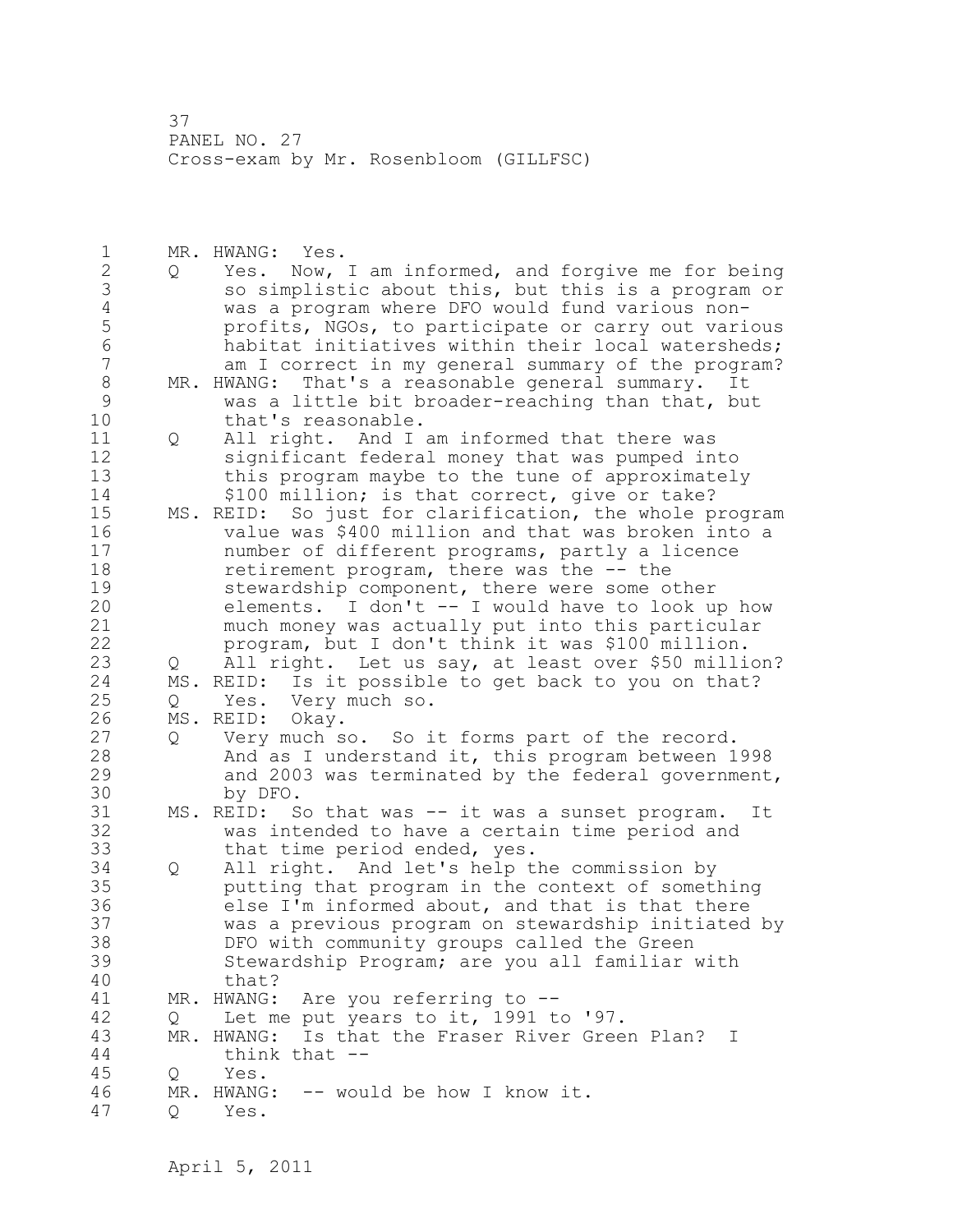1 MR. HWANG: I'm familiar with it to some degree. 2 Q All right. And appreciate some of you came on the 3 scene subsequent to that. Ms. Reid? 4 MS. REID: Not particularly. I mean, I'm aware that<br>5 there was a Green Plan but not the particulars 5 there was a Green Plan but not the particulars of 6 it.<br>7 O Fai 7 Q Fair enough. And Monsieur LeBlanc? 8 MR. LeBLANC: Same here. I was aware there was a Green<br>9 Plan but not --9 Plan but not --<br>10 MR. HWANG: All righ MR. HWANG: All right. 11 MR. LeBLANC: -- the specifics. 12 Q So -- and I'm further informed there's a third 13 stewardship plan that was ongoing during this 14 period called the Habitat Action Plan between '96 15 and '97 just for -- but just for the Fraser basin; 16 is that not correct? 17 MR. HWANG: I'm not sure. 18 Q All right. Any of you sure? 19 MS. REID: I'm not aware of that --<br>20 0 All right. 20 Q All right. 21 MS. REID: -- program. 22 Q And you are not either, Mr. LeBlanc, correct? 23 MR. LeBLANC: Correct. 24 Q All right. Now, so is it fair to say that the 25 commission is left with evidence now that there 26 was a stewardship program at least one program in existence from approximately 1991 to 2003? 28 MR. MARTLAND: I'm going to simply raise a technical 29 objection, which is asking a question about what 30 the commission has evidence on isn't appropriate.<br>31 Asking the question is fine. Asking the question is fine. 32 MR. ROSENBLOOM: Indeed. Quite correct. 33 Q My question is: is it your evidence, to the best 34 of your knowledge, that there was -- there were 35 DFO programs of stewardship from approximately 36 1991 to 2003? 37 MR. TAYLOR: Well, the witnesses, as I heard them, knew 38 about the first of the three that Mr. Rosenbloom 39 referred to and Mr. Hwang knew something about the 40 Fraser Green Plan and the other two didn't and 41 mone of them knew about the one in the middle<br>42 there. I think their evidence speaks for its there. I think their evidence speaks for itself. 43 I don't know why he needs to ask if it's fair to 44 say "X" and "Y", but when he does say "X" and "Y", 45 it doesn't seem to be a reflection of what their 46 evidence is. 47 MR. ROSENBLOOM: Well, I don't agree with my friend,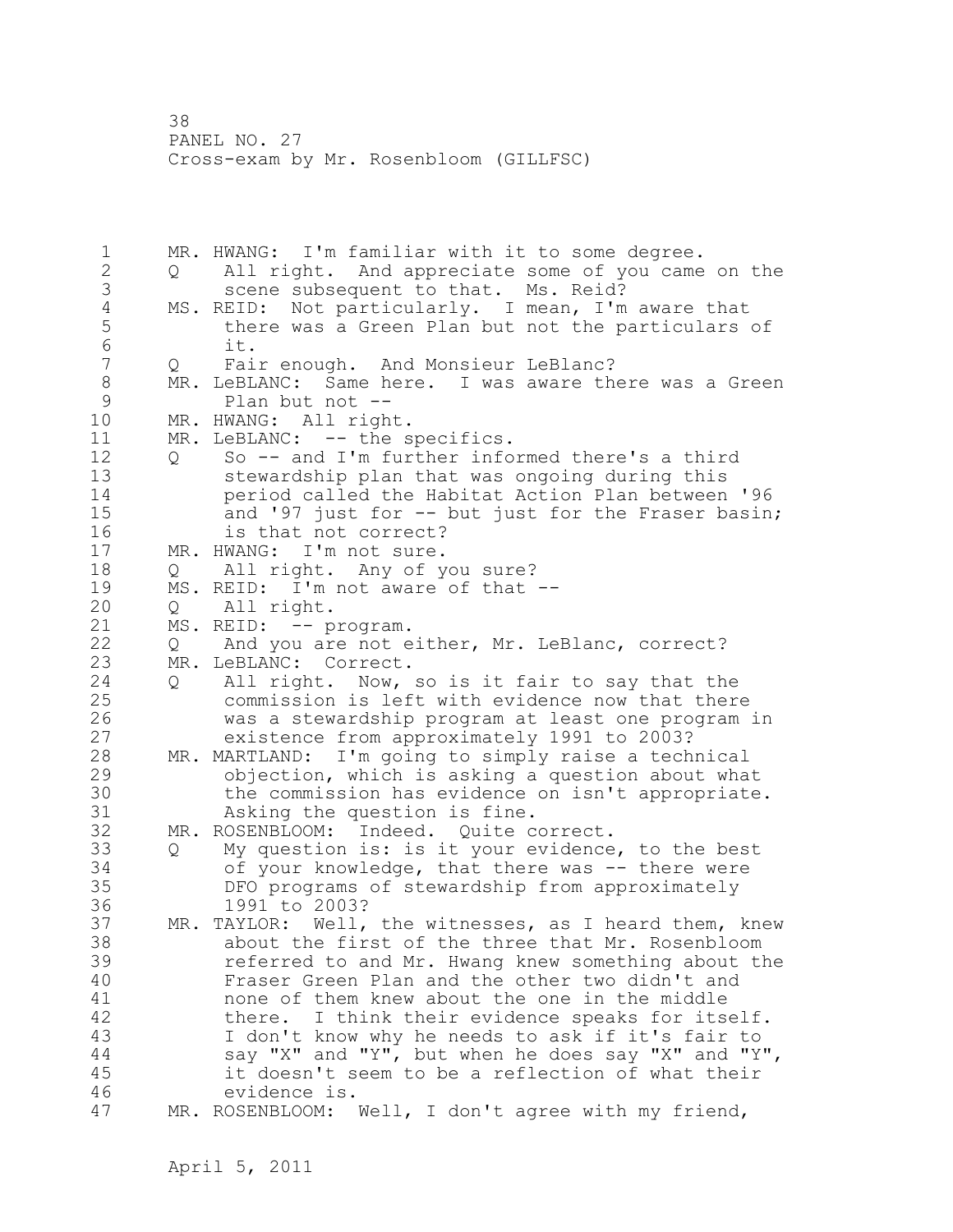| 3<br>Would you also agree with me that during the<br>Q<br>$\overline{4}$<br>period of the Habitat Conservation Stewardship<br>5<br>Program that all three of you are familiar with,<br>$\overline{6}$<br>the province also had a complementary program,<br>$\boldsymbol{7}$<br>including one on urban development, urban<br>8<br>stewardship and also forestry and watershed?<br>9<br>There was significant provincial money also pumped<br>10<br>in to stewardship initiatives. Any of you want to<br>11<br>answer that?<br>12<br>MR. HWANG: I do recall there were provincial programs.<br>13<br>The one that $--$ off the top of my head is the<br>14<br>Watershed Restoration Program and I think there<br>15<br>was an urban one, but I can't remember the name of<br>16<br>it right now.<br>17<br>Yes. And are you aware whether significant<br>$\mathsf{Q}$<br>18<br>provincial money was pumped into these programs -<br>19<br>I will tender evidence in due course about this -<br>20<br>but that it was in the vicinity of \$200 million?<br>21<br>MR. HWANG: I couldn't comment specifically on the<br>22<br>number, but I would frame it as significant as I<br>23<br>recall it.<br>24<br>That it was or wasn't?<br>Q<br>25<br>MR. HWANG: Yes, it was.<br>26<br>Yes, it was. And would you also agree with me<br>Q<br>27<br>that that program was also terminated by the<br>28<br>province around 2003?<br>29<br>MR. HWANG: It was, and I think the -- as I understand<br>30<br>it, but I would defer to somebody from the<br>31<br>province to explain the mechanics behind it. My<br>32<br>-- what I understand happened is there was a bit<br>33<br>of a transformation in terms of how they used that<br>34<br>money and they started something new that turned<br>35<br>into what I think is currently called a forest<br>36<br>investment account or something like that. So<br>37<br>there are other mechanisms in place to achieve<br>38<br>some of those objectives, but I'm sort of on the<br>39<br>fringe of my $--$<br>40<br>Yes.<br>Q<br>41<br>MR. HWANG:<br>-- knowledge here.<br>42<br>And I appreciate you don't speak for the province.<br>Q<br>43<br>Let me carry on. You therefore agree that since<br>44<br>2003 there has been no DFO stewardship program; is<br>45<br>that fair to say?<br>46<br>I don't agree with that.<br>MS. REID:<br>47<br>Yes?<br>Q | $\mathbf 1$<br>$\overline{2}$ | but I can move on because their evidence is stated<br>as to their level of knowledge of these programs. |
|---------------------------------------------------------------------------------------------------------------------------------------------------------------------------------------------------------------------------------------------------------------------------------------------------------------------------------------------------------------------------------------------------------------------------------------------------------------------------------------------------------------------------------------------------------------------------------------------------------------------------------------------------------------------------------------------------------------------------------------------------------------------------------------------------------------------------------------------------------------------------------------------------------------------------------------------------------------------------------------------------------------------------------------------------------------------------------------------------------------------------------------------------------------------------------------------------------------------------------------------------------------------------------------------------------------------------------------------------------------------------------------------------------------------------------------------------------------------------------------------------------------------------------------------------------------------------------------------------------------------------------------------------------------------------------------------------------------------------------------------------------------------------------------------------------------------------------------------------------------------------------------------------------------------------------------------------------------------------------------------------------------------------------------------------------------------------------------------------------------------------------------------------------------------------------------------------------------------------------------------------------------------------------------------------------------------------------------------------------------------------------------------|-------------------------------|---------------------------------------------------------------------------------------------------------|
|                                                                                                                                                                                                                                                                                                                                                                                                                                                                                                                                                                                                                                                                                                                                                                                                                                                                                                                                                                                                                                                                                                                                                                                                                                                                                                                                                                                                                                                                                                                                                                                                                                                                                                                                                                                                                                                                                                                                                                                                                                                                                                                                                                                                                                                                                                                                                                                             |                               |                                                                                                         |
|                                                                                                                                                                                                                                                                                                                                                                                                                                                                                                                                                                                                                                                                                                                                                                                                                                                                                                                                                                                                                                                                                                                                                                                                                                                                                                                                                                                                                                                                                                                                                                                                                                                                                                                                                                                                                                                                                                                                                                                                                                                                                                                                                                                                                                                                                                                                                                                             |                               |                                                                                                         |
|                                                                                                                                                                                                                                                                                                                                                                                                                                                                                                                                                                                                                                                                                                                                                                                                                                                                                                                                                                                                                                                                                                                                                                                                                                                                                                                                                                                                                                                                                                                                                                                                                                                                                                                                                                                                                                                                                                                                                                                                                                                                                                                                                                                                                                                                                                                                                                                             |                               |                                                                                                         |
|                                                                                                                                                                                                                                                                                                                                                                                                                                                                                                                                                                                                                                                                                                                                                                                                                                                                                                                                                                                                                                                                                                                                                                                                                                                                                                                                                                                                                                                                                                                                                                                                                                                                                                                                                                                                                                                                                                                                                                                                                                                                                                                                                                                                                                                                                                                                                                                             |                               |                                                                                                         |
|                                                                                                                                                                                                                                                                                                                                                                                                                                                                                                                                                                                                                                                                                                                                                                                                                                                                                                                                                                                                                                                                                                                                                                                                                                                                                                                                                                                                                                                                                                                                                                                                                                                                                                                                                                                                                                                                                                                                                                                                                                                                                                                                                                                                                                                                                                                                                                                             |                               |                                                                                                         |
|                                                                                                                                                                                                                                                                                                                                                                                                                                                                                                                                                                                                                                                                                                                                                                                                                                                                                                                                                                                                                                                                                                                                                                                                                                                                                                                                                                                                                                                                                                                                                                                                                                                                                                                                                                                                                                                                                                                                                                                                                                                                                                                                                                                                                                                                                                                                                                                             |                               |                                                                                                         |
|                                                                                                                                                                                                                                                                                                                                                                                                                                                                                                                                                                                                                                                                                                                                                                                                                                                                                                                                                                                                                                                                                                                                                                                                                                                                                                                                                                                                                                                                                                                                                                                                                                                                                                                                                                                                                                                                                                                                                                                                                                                                                                                                                                                                                                                                                                                                                                                             |                               |                                                                                                         |
|                                                                                                                                                                                                                                                                                                                                                                                                                                                                                                                                                                                                                                                                                                                                                                                                                                                                                                                                                                                                                                                                                                                                                                                                                                                                                                                                                                                                                                                                                                                                                                                                                                                                                                                                                                                                                                                                                                                                                                                                                                                                                                                                                                                                                                                                                                                                                                                             |                               |                                                                                                         |
|                                                                                                                                                                                                                                                                                                                                                                                                                                                                                                                                                                                                                                                                                                                                                                                                                                                                                                                                                                                                                                                                                                                                                                                                                                                                                                                                                                                                                                                                                                                                                                                                                                                                                                                                                                                                                                                                                                                                                                                                                                                                                                                                                                                                                                                                                                                                                                                             |                               |                                                                                                         |
|                                                                                                                                                                                                                                                                                                                                                                                                                                                                                                                                                                                                                                                                                                                                                                                                                                                                                                                                                                                                                                                                                                                                                                                                                                                                                                                                                                                                                                                                                                                                                                                                                                                                                                                                                                                                                                                                                                                                                                                                                                                                                                                                                                                                                                                                                                                                                                                             |                               |                                                                                                         |
|                                                                                                                                                                                                                                                                                                                                                                                                                                                                                                                                                                                                                                                                                                                                                                                                                                                                                                                                                                                                                                                                                                                                                                                                                                                                                                                                                                                                                                                                                                                                                                                                                                                                                                                                                                                                                                                                                                                                                                                                                                                                                                                                                                                                                                                                                                                                                                                             |                               |                                                                                                         |
|                                                                                                                                                                                                                                                                                                                                                                                                                                                                                                                                                                                                                                                                                                                                                                                                                                                                                                                                                                                                                                                                                                                                                                                                                                                                                                                                                                                                                                                                                                                                                                                                                                                                                                                                                                                                                                                                                                                                                                                                                                                                                                                                                                                                                                                                                                                                                                                             |                               |                                                                                                         |
|                                                                                                                                                                                                                                                                                                                                                                                                                                                                                                                                                                                                                                                                                                                                                                                                                                                                                                                                                                                                                                                                                                                                                                                                                                                                                                                                                                                                                                                                                                                                                                                                                                                                                                                                                                                                                                                                                                                                                                                                                                                                                                                                                                                                                                                                                                                                                                                             |                               |                                                                                                         |
|                                                                                                                                                                                                                                                                                                                                                                                                                                                                                                                                                                                                                                                                                                                                                                                                                                                                                                                                                                                                                                                                                                                                                                                                                                                                                                                                                                                                                                                                                                                                                                                                                                                                                                                                                                                                                                                                                                                                                                                                                                                                                                                                                                                                                                                                                                                                                                                             |                               |                                                                                                         |
|                                                                                                                                                                                                                                                                                                                                                                                                                                                                                                                                                                                                                                                                                                                                                                                                                                                                                                                                                                                                                                                                                                                                                                                                                                                                                                                                                                                                                                                                                                                                                                                                                                                                                                                                                                                                                                                                                                                                                                                                                                                                                                                                                                                                                                                                                                                                                                                             |                               |                                                                                                         |
|                                                                                                                                                                                                                                                                                                                                                                                                                                                                                                                                                                                                                                                                                                                                                                                                                                                                                                                                                                                                                                                                                                                                                                                                                                                                                                                                                                                                                                                                                                                                                                                                                                                                                                                                                                                                                                                                                                                                                                                                                                                                                                                                                                                                                                                                                                                                                                                             |                               |                                                                                                         |
|                                                                                                                                                                                                                                                                                                                                                                                                                                                                                                                                                                                                                                                                                                                                                                                                                                                                                                                                                                                                                                                                                                                                                                                                                                                                                                                                                                                                                                                                                                                                                                                                                                                                                                                                                                                                                                                                                                                                                                                                                                                                                                                                                                                                                                                                                                                                                                                             |                               |                                                                                                         |
|                                                                                                                                                                                                                                                                                                                                                                                                                                                                                                                                                                                                                                                                                                                                                                                                                                                                                                                                                                                                                                                                                                                                                                                                                                                                                                                                                                                                                                                                                                                                                                                                                                                                                                                                                                                                                                                                                                                                                                                                                                                                                                                                                                                                                                                                                                                                                                                             |                               |                                                                                                         |
|                                                                                                                                                                                                                                                                                                                                                                                                                                                                                                                                                                                                                                                                                                                                                                                                                                                                                                                                                                                                                                                                                                                                                                                                                                                                                                                                                                                                                                                                                                                                                                                                                                                                                                                                                                                                                                                                                                                                                                                                                                                                                                                                                                                                                                                                                                                                                                                             |                               |                                                                                                         |
|                                                                                                                                                                                                                                                                                                                                                                                                                                                                                                                                                                                                                                                                                                                                                                                                                                                                                                                                                                                                                                                                                                                                                                                                                                                                                                                                                                                                                                                                                                                                                                                                                                                                                                                                                                                                                                                                                                                                                                                                                                                                                                                                                                                                                                                                                                                                                                                             |                               |                                                                                                         |
|                                                                                                                                                                                                                                                                                                                                                                                                                                                                                                                                                                                                                                                                                                                                                                                                                                                                                                                                                                                                                                                                                                                                                                                                                                                                                                                                                                                                                                                                                                                                                                                                                                                                                                                                                                                                                                                                                                                                                                                                                                                                                                                                                                                                                                                                                                                                                                                             |                               |                                                                                                         |
|                                                                                                                                                                                                                                                                                                                                                                                                                                                                                                                                                                                                                                                                                                                                                                                                                                                                                                                                                                                                                                                                                                                                                                                                                                                                                                                                                                                                                                                                                                                                                                                                                                                                                                                                                                                                                                                                                                                                                                                                                                                                                                                                                                                                                                                                                                                                                                                             |                               |                                                                                                         |
|                                                                                                                                                                                                                                                                                                                                                                                                                                                                                                                                                                                                                                                                                                                                                                                                                                                                                                                                                                                                                                                                                                                                                                                                                                                                                                                                                                                                                                                                                                                                                                                                                                                                                                                                                                                                                                                                                                                                                                                                                                                                                                                                                                                                                                                                                                                                                                                             |                               |                                                                                                         |
|                                                                                                                                                                                                                                                                                                                                                                                                                                                                                                                                                                                                                                                                                                                                                                                                                                                                                                                                                                                                                                                                                                                                                                                                                                                                                                                                                                                                                                                                                                                                                                                                                                                                                                                                                                                                                                                                                                                                                                                                                                                                                                                                                                                                                                                                                                                                                                                             |                               |                                                                                                         |
|                                                                                                                                                                                                                                                                                                                                                                                                                                                                                                                                                                                                                                                                                                                                                                                                                                                                                                                                                                                                                                                                                                                                                                                                                                                                                                                                                                                                                                                                                                                                                                                                                                                                                                                                                                                                                                                                                                                                                                                                                                                                                                                                                                                                                                                                                                                                                                                             |                               |                                                                                                         |
|                                                                                                                                                                                                                                                                                                                                                                                                                                                                                                                                                                                                                                                                                                                                                                                                                                                                                                                                                                                                                                                                                                                                                                                                                                                                                                                                                                                                                                                                                                                                                                                                                                                                                                                                                                                                                                                                                                                                                                                                                                                                                                                                                                                                                                                                                                                                                                                             |                               |                                                                                                         |
|                                                                                                                                                                                                                                                                                                                                                                                                                                                                                                                                                                                                                                                                                                                                                                                                                                                                                                                                                                                                                                                                                                                                                                                                                                                                                                                                                                                                                                                                                                                                                                                                                                                                                                                                                                                                                                                                                                                                                                                                                                                                                                                                                                                                                                                                                                                                                                                             |                               |                                                                                                         |
|                                                                                                                                                                                                                                                                                                                                                                                                                                                                                                                                                                                                                                                                                                                                                                                                                                                                                                                                                                                                                                                                                                                                                                                                                                                                                                                                                                                                                                                                                                                                                                                                                                                                                                                                                                                                                                                                                                                                                                                                                                                                                                                                                                                                                                                                                                                                                                                             |                               |                                                                                                         |
|                                                                                                                                                                                                                                                                                                                                                                                                                                                                                                                                                                                                                                                                                                                                                                                                                                                                                                                                                                                                                                                                                                                                                                                                                                                                                                                                                                                                                                                                                                                                                                                                                                                                                                                                                                                                                                                                                                                                                                                                                                                                                                                                                                                                                                                                                                                                                                                             |                               |                                                                                                         |
|                                                                                                                                                                                                                                                                                                                                                                                                                                                                                                                                                                                                                                                                                                                                                                                                                                                                                                                                                                                                                                                                                                                                                                                                                                                                                                                                                                                                                                                                                                                                                                                                                                                                                                                                                                                                                                                                                                                                                                                                                                                                                                                                                                                                                                                                                                                                                                                             |                               |                                                                                                         |
|                                                                                                                                                                                                                                                                                                                                                                                                                                                                                                                                                                                                                                                                                                                                                                                                                                                                                                                                                                                                                                                                                                                                                                                                                                                                                                                                                                                                                                                                                                                                                                                                                                                                                                                                                                                                                                                                                                                                                                                                                                                                                                                                                                                                                                                                                                                                                                                             |                               |                                                                                                         |
|                                                                                                                                                                                                                                                                                                                                                                                                                                                                                                                                                                                                                                                                                                                                                                                                                                                                                                                                                                                                                                                                                                                                                                                                                                                                                                                                                                                                                                                                                                                                                                                                                                                                                                                                                                                                                                                                                                                                                                                                                                                                                                                                                                                                                                                                                                                                                                                             |                               |                                                                                                         |
|                                                                                                                                                                                                                                                                                                                                                                                                                                                                                                                                                                                                                                                                                                                                                                                                                                                                                                                                                                                                                                                                                                                                                                                                                                                                                                                                                                                                                                                                                                                                                                                                                                                                                                                                                                                                                                                                                                                                                                                                                                                                                                                                                                                                                                                                                                                                                                                             |                               |                                                                                                         |
|                                                                                                                                                                                                                                                                                                                                                                                                                                                                                                                                                                                                                                                                                                                                                                                                                                                                                                                                                                                                                                                                                                                                                                                                                                                                                                                                                                                                                                                                                                                                                                                                                                                                                                                                                                                                                                                                                                                                                                                                                                                                                                                                                                                                                                                                                                                                                                                             |                               |                                                                                                         |
|                                                                                                                                                                                                                                                                                                                                                                                                                                                                                                                                                                                                                                                                                                                                                                                                                                                                                                                                                                                                                                                                                                                                                                                                                                                                                                                                                                                                                                                                                                                                                                                                                                                                                                                                                                                                                                                                                                                                                                                                                                                                                                                                                                                                                                                                                                                                                                                             |                               |                                                                                                         |
|                                                                                                                                                                                                                                                                                                                                                                                                                                                                                                                                                                                                                                                                                                                                                                                                                                                                                                                                                                                                                                                                                                                                                                                                                                                                                                                                                                                                                                                                                                                                                                                                                                                                                                                                                                                                                                                                                                                                                                                                                                                                                                                                                                                                                                                                                                                                                                                             |                               |                                                                                                         |
|                                                                                                                                                                                                                                                                                                                                                                                                                                                                                                                                                                                                                                                                                                                                                                                                                                                                                                                                                                                                                                                                                                                                                                                                                                                                                                                                                                                                                                                                                                                                                                                                                                                                                                                                                                                                                                                                                                                                                                                                                                                                                                                                                                                                                                                                                                                                                                                             |                               |                                                                                                         |
|                                                                                                                                                                                                                                                                                                                                                                                                                                                                                                                                                                                                                                                                                                                                                                                                                                                                                                                                                                                                                                                                                                                                                                                                                                                                                                                                                                                                                                                                                                                                                                                                                                                                                                                                                                                                                                                                                                                                                                                                                                                                                                                                                                                                                                                                                                                                                                                             |                               |                                                                                                         |
|                                                                                                                                                                                                                                                                                                                                                                                                                                                                                                                                                                                                                                                                                                                                                                                                                                                                                                                                                                                                                                                                                                                                                                                                                                                                                                                                                                                                                                                                                                                                                                                                                                                                                                                                                                                                                                                                                                                                                                                                                                                                                                                                                                                                                                                                                                                                                                                             |                               |                                                                                                         |
|                                                                                                                                                                                                                                                                                                                                                                                                                                                                                                                                                                                                                                                                                                                                                                                                                                                                                                                                                                                                                                                                                                                                                                                                                                                                                                                                                                                                                                                                                                                                                                                                                                                                                                                                                                                                                                                                                                                                                                                                                                                                                                                                                                                                                                                                                                                                                                                             |                               |                                                                                                         |
|                                                                                                                                                                                                                                                                                                                                                                                                                                                                                                                                                                                                                                                                                                                                                                                                                                                                                                                                                                                                                                                                                                                                                                                                                                                                                                                                                                                                                                                                                                                                                                                                                                                                                                                                                                                                                                                                                                                                                                                                                                                                                                                                                                                                                                                                                                                                                                                             |                               |                                                                                                         |
|                                                                                                                                                                                                                                                                                                                                                                                                                                                                                                                                                                                                                                                                                                                                                                                                                                                                                                                                                                                                                                                                                                                                                                                                                                                                                                                                                                                                                                                                                                                                                                                                                                                                                                                                                                                                                                                                                                                                                                                                                                                                                                                                                                                                                                                                                                                                                                                             |                               |                                                                                                         |
|                                                                                                                                                                                                                                                                                                                                                                                                                                                                                                                                                                                                                                                                                                                                                                                                                                                                                                                                                                                                                                                                                                                                                                                                                                                                                                                                                                                                                                                                                                                                                                                                                                                                                                                                                                                                                                                                                                                                                                                                                                                                                                                                                                                                                                                                                                                                                                                             |                               |                                                                                                         |
|                                                                                                                                                                                                                                                                                                                                                                                                                                                                                                                                                                                                                                                                                                                                                                                                                                                                                                                                                                                                                                                                                                                                                                                                                                                                                                                                                                                                                                                                                                                                                                                                                                                                                                                                                                                                                                                                                                                                                                                                                                                                                                                                                                                                                                                                                                                                                                                             |                               |                                                                                                         |
|                                                                                                                                                                                                                                                                                                                                                                                                                                                                                                                                                                                                                                                                                                                                                                                                                                                                                                                                                                                                                                                                                                                                                                                                                                                                                                                                                                                                                                                                                                                                                                                                                                                                                                                                                                                                                                                                                                                                                                                                                                                                                                                                                                                                                                                                                                                                                                                             |                               |                                                                                                         |
|                                                                                                                                                                                                                                                                                                                                                                                                                                                                                                                                                                                                                                                                                                                                                                                                                                                                                                                                                                                                                                                                                                                                                                                                                                                                                                                                                                                                                                                                                                                                                                                                                                                                                                                                                                                                                                                                                                                                                                                                                                                                                                                                                                                                                                                                                                                                                                                             |                               |                                                                                                         |
|                                                                                                                                                                                                                                                                                                                                                                                                                                                                                                                                                                                                                                                                                                                                                                                                                                                                                                                                                                                                                                                                                                                                                                                                                                                                                                                                                                                                                                                                                                                                                                                                                                                                                                                                                                                                                                                                                                                                                                                                                                                                                                                                                                                                                                                                                                                                                                                             |                               |                                                                                                         |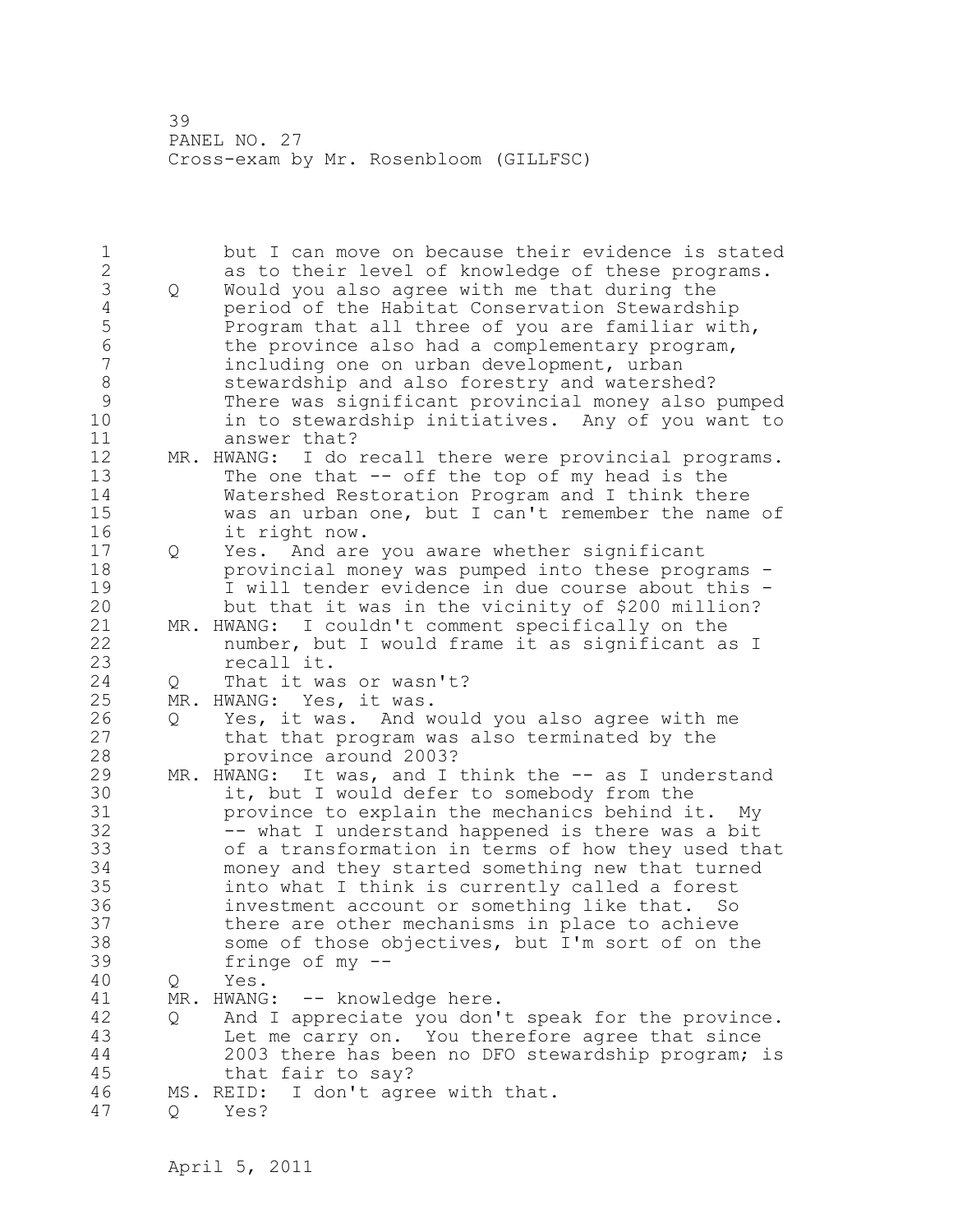1 MS. REID: We have a continuing program under the 2 Salmonid Enhancement Program, so that's a \$27 3 million program funded -- annual funding and a 4 portion of that is directed towards stewardship<br>5 type activities and providing funds to communit 5 type activities and providing funds to community 6 groups.<br>7 0 What po Q What portion of that 27 million, approximately? 8 MS. REID: It's around two to \$3 million. 9 Q Two to three million?<br>10 MS. REID: Yes. MS. REID: Yes. 11 Q And so is it your evidence that since 2003 only 12 two to \$3 million for that entire period or per 13 annum have been allocated for stewardship? 14 MS. REID: Per annum. That's just one program. There 15 are a number of smaller community or stewardship 16 type programs that occur in the different 17 programs, and similarly under the Species at Risk 18 Program which is led by Environment Canada but DFO 19 also has a component of that, there is a<br>20 stewardship program that goes with that, stewardship program that goes with that, as well. 21 So there's a number of smaller stewardship type 22 initiatives that have gone on since 2003. 23 Q But you would agree with me, Ms. Reid, that the 24 monies allocated for stewardship since 2003 is 25 minimal compared to the program that was in place 26 between 1997, 1998 and 2003?<br>27 MS. REID: I mean, I would agree MS. REID: I mean, I would agree that with the 28 sunsetting of the Green Plan and the HCSP, the 29 amount of money available for stewardship has gone 30 down significantly, yes.<br>31 0 Yes. And to that very i Q Yes. And to that very issue, I want to refer you 32 to a document that we have given notice about that 33 we wanted to tender in these proceedings, which is 34 -- has a CAN number 035811, it's number 3 on our 35 list called Reality Stewardship - Survival of the 36 Fittest for Community Salmon Groups. It is 37 authored by Brian Harvey and David Greer. It is a 38 report to the Vancouver Foundation and the Pacific 39 Fisheries Resource Council, and we have it in .pdf 40 and I believe it is now before you. 41 I want to try to get through this quickly.<br>42 This document is -- excuse me, this document wa This document is  $-$  excuse me, this document was, 43 as I say, a 2004 document and I want to go to the 44 Executive Summary and I want your comments, 45 whether you agree with the authors as they say the 46 following. Under -- at page 1, Executive Summary, 47 that's before you now, the top paragraph, and I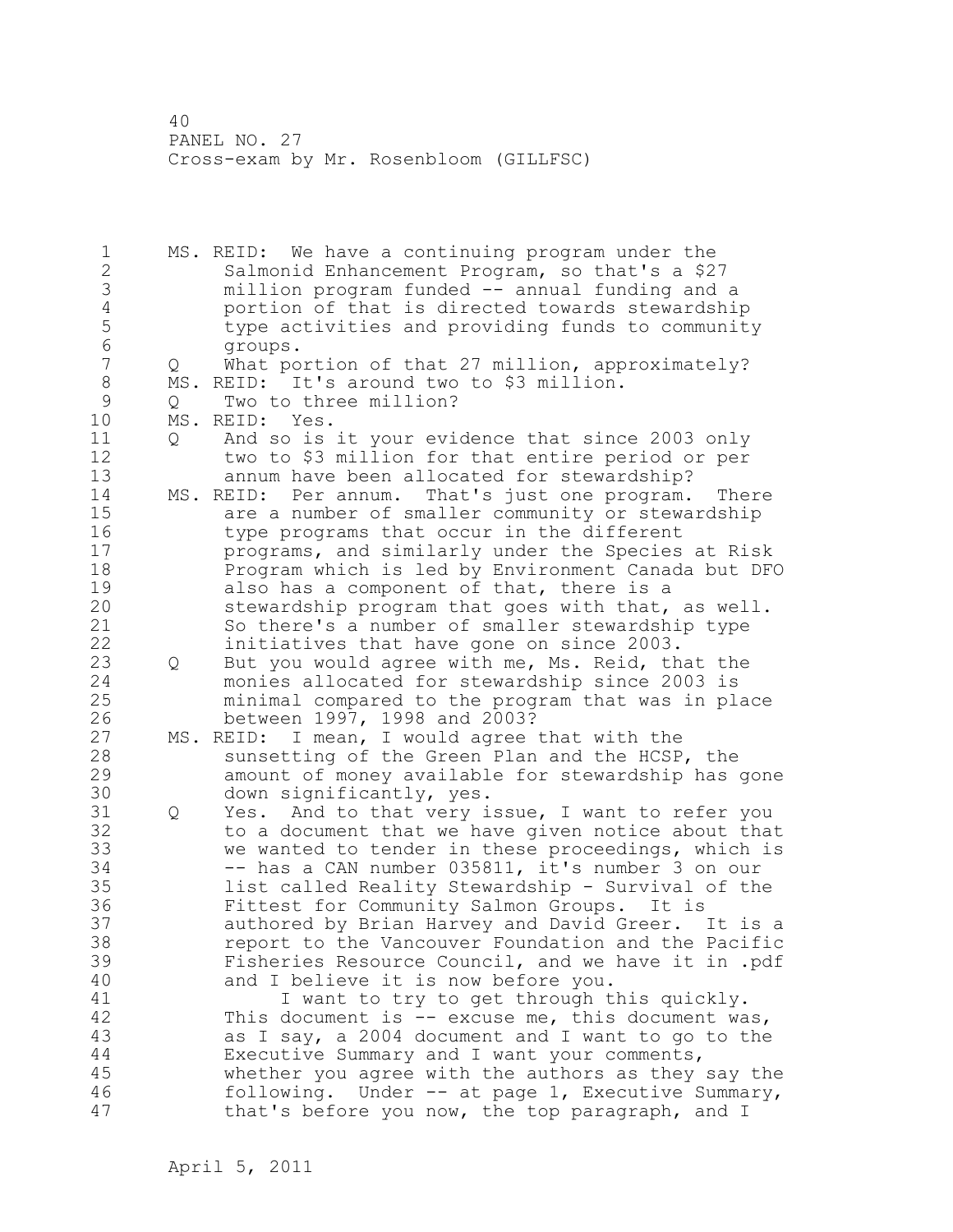1 quote -- 2 MR. HWANG: Sorry, we're just looking for it on paper 3 here.<br>4 Q Yes. 4 Q Yes. Tell me when you're ready. Are you ready?<br>5 Thank you. You are or you're not? Thank you. You are or you're not? 6 MS. REID: Too many books around. Q No problem. 8 MS.REID: Okay.<br>9 O Okav. It's 9 Q Okay. It's also on your screen, for whatever<br>10 that's worth. It reads under Executive Summa that's worth. It reads under Executive Summary: 11 12 Over the past decade, governments at the 13 federal and provincial levels have encouraged 14 B.C. communities to get involved in salmon 15 habitat stewardship. Until very recently 16 governments provided many funding and 17 technical support programs. But, as this 18 report is written --  $\frac{19}{20}$ Which is 2004. 21 22 -- that funding has largely dried up, the 23 salmon are little better off than they were a 24 decade ago, and many community groups can be 25 excused for feeling the rug has been pulled 26 out from under them. The disappearance of<br>27 HRSEP, HCSP, Forest Renewal and Fisheries 27 HRSEP, HCSP, Forest Renewal and Fisheries<br>28 Renewal represent a loss of approximately Renewal represent a loss of approximately \$66 29 million in annual funding for salmon 30 Stewardship, almost overnight. If the<br>31 budgets of the habitat biologists and 31 budgets of the habitat biologists and<br>32 engineers in DFO continue to decrease. engineers in DFO continue to decrease, what 33 has devolution really achieved beyond a 34 short-term frenzy of activity, the rise and 35 fall of some local organizations, and the 36 gutting of DFO's own programs and funding? 37 38 Your comments to that paragraph, do you generally 39 agree with the authors and their perception of 40 what has unfolded with respect to the Stewardship 41 Program or programs?<br>42 1'11 go from Mr I'll go from Mr. Hwang first. 43 MR. HWANG: Well, I think similar to what Rebecca said 44 and what has been explained, there's no question 45 there's been a reduction in resources available 46 for stewardship groups in the province. I'm not 47 sure I understand in this piece of evidence here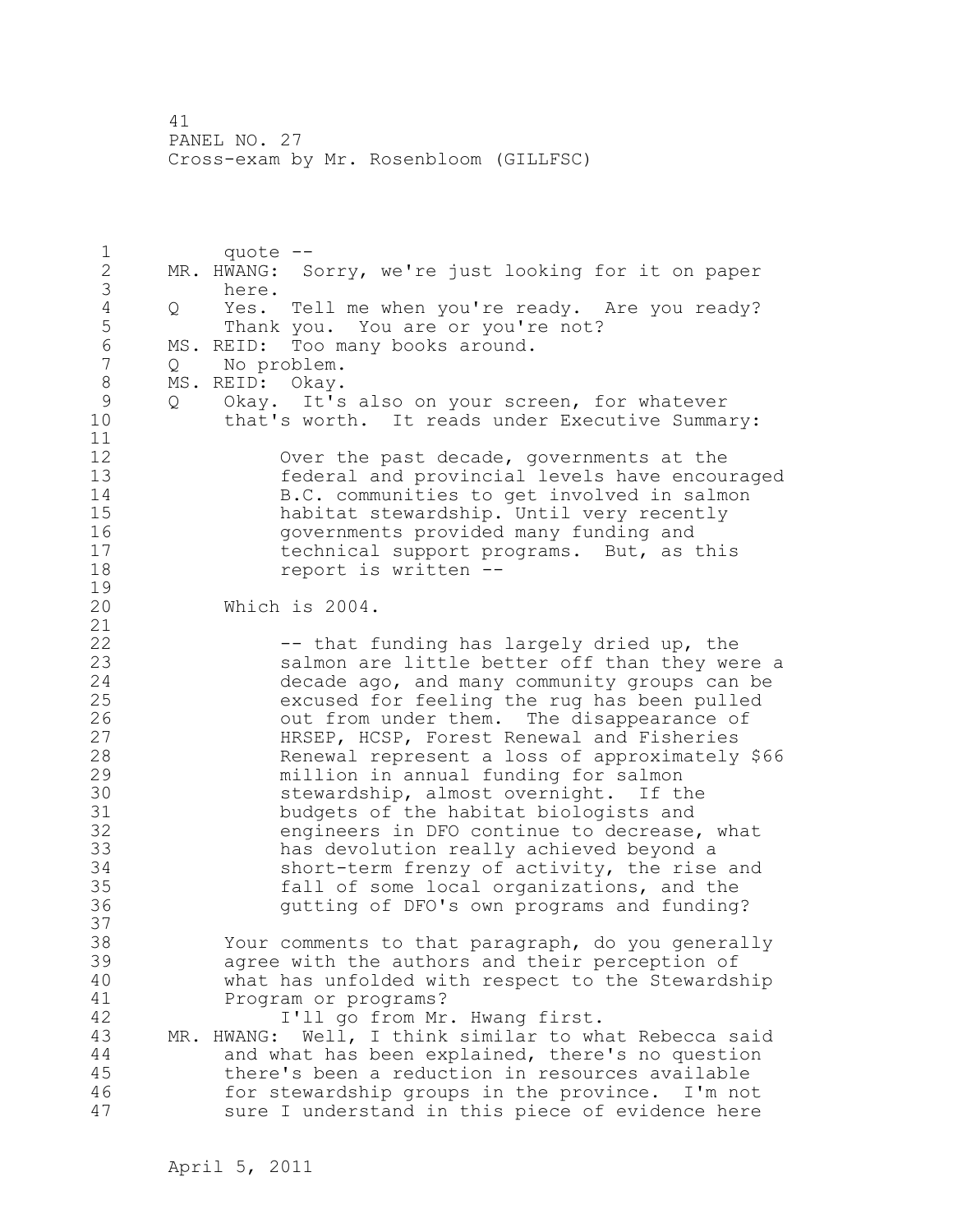1 the word "devolution" and I think the impression 2 here is that there's been some transformation with 3 an expectation that something that was changed has<br>4 been lost, and I'm not trying to say it's wrong. 4 been lost, and I'm not trying to say it's wrong.<br>5 1 just don't understand the rest of the context, 5 I just don't understand the rest of the context,<br>6 Where the authors are coming from here, so it 6 where the authors are coming from here, so it 7 probably warrants some further discussion to 8 understand that point.<br>9 0 Ms. Reid? 9 Q Ms. Reid? MS. REID: I don't disagree that there has been a 11 significant loss of funding for stewardship type 12 programs, but I don't agree with the overall 13 perspective of that paragraph in that it's -- 14 you've gone from something to nothing. I think 15 that there were some legacy benefits from those 16 stewardship programs which continue on today, 17 albeit at a much lower level. 18 Q Thank you. Monsieur LeBlanc? 19 MR. LeBLANC: No comment on it.<br>20 0 Thank you. Ms. Reid, foll 20 Q Thank you. Ms. Reid, following up with your 21 response just now, I am instructed that in terms 22 of the projects that were initiated during this 23 program from two thousand -- excuse me, from '98 24 until 2003, only approximately 25 programs have 25 sustained themselves beyond the government 26 funding. Do you have any information that you can<br>27 bring to this inquiry as to the extent to which bring to this inquiry as to the extent to which 28 there really is a legacy and where groups that 29 were funded during the program are maintaining 30 themselves through exterior funding?<br>31 MS. REID: So are you -- you're talking s MS. REID: So are you -- you're talking specifically 32 about stewardship groups or some -- 'cause when I 33 talk about legacy, I'm talking about other 34 benefits so there is, you know, mapping work that 35 was done, there was capacity building that was -- 36 Q I see. No, I'm speaking of legacies in terms of 37 groups that were formed and receive their lifeline 38 of funding from these -- this program that then 39 were able to secure outside funding to continue to 40 the point that the public in British Columbia are 41 benefiting from their initiatives to this very<br>42 day, albeit without government funding. day, albeit without government funding. 43 MS. REID: So I don't have a specific number for you. 44 I would agree though that with -- when the funding 45 was removed, it had a significant impact on a 46 large number of stewardship type groups that had 47 sprung up, had been formed. There are some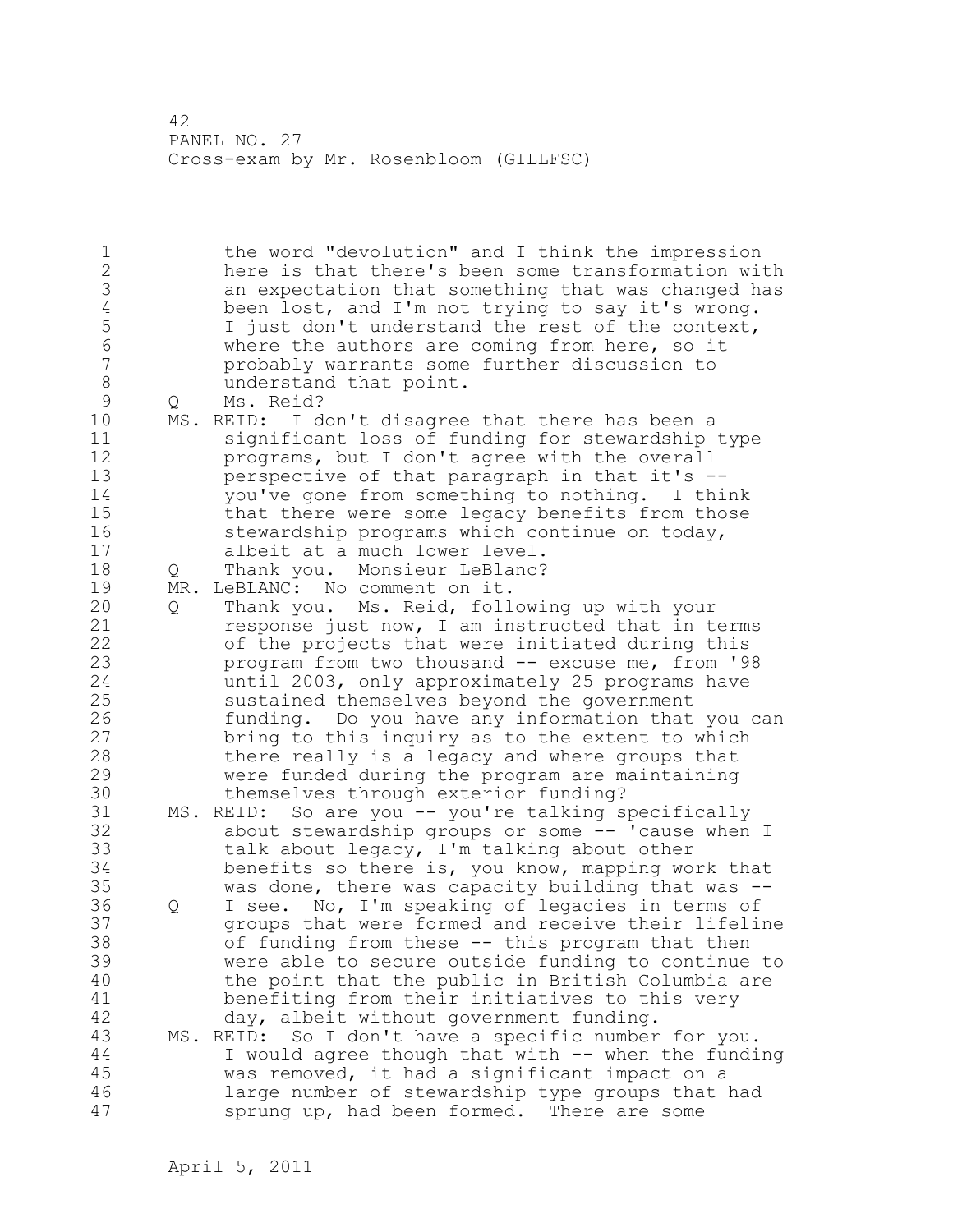1 remaining but not many and I would say likely the 2 ones that were, you know, already in place or have 3 other sources of funds so, yeah, as far as the<br>4 number goes, we may have that type of informat 4 number goes, we may have that type of information<br>5 at the department, but I don't have it at my 5 at the department, but I don't have it at my<br>6 fingertips. 6 fingertips.<br>7 0 Yes. Do vo 7 Q Yes. Do you mind attempting to secure that 8 information and providing it to your counsel so 9 that it could be brought before the inquiry?<br>10 MS. REID: So is the specific question how many MS. REID: So is the specific question how many 11 stewardship groups which were created as a part of 12 HCSP continue today? 13 Q That is correct. 14 MS. REID: Okay. 15 Q The next question I have a feeling is self-16 evident, but I think it should go on the record. 17 Why has the Government of Canada through DFO 18 failed to fund a stewardship program subsequent to 19 2003? Again, Mr. Hwang, why don't we just go left 20 to right, my left to right? And you may not be 21 the best to answer this because you're on a local 22 region and you may want to deflect, and if so, 23 maybe I should, in fact, if you don't mind, start 24 with Monsieur LeBlanc from Headquarters. 25 MR. LeBLANC: It's very difficult to answer. This was 26  $a \rightarrow$  these were B-based funding and they do sunset 27 and  $I$  --28 Q Sorry? They do what? I didn't hear you. 29 MR. LeBLANC: They sunset, that is they close -- 30 Q Yes.<br>31 MR. LeBLA MR. LeBLANC: -- off. 32 Q Yes, yes, yes. 33 MR. LeBLANC: And from a broad perspective in terms of 34 a national habitat program, these are very unique 35 in this region. There are no such programs in any 36 other parts of the country, in Atlantic Canada, 37 Central Canada or elsewhere. 38 Q Well, that's interesting, and just before going on 39 to Ms. Reid, was it the opinion of Headquarters in 40 its post-mortem, in its review of this program, 41 that it had been beneficial to the public<br>42 interest? interest? 43 MR. LeBLANC: I would say that these programs here that 44 are listed have been beneficial in terms of 45 increasing awareness, understanding, as well in 46 terms of the value of habitat, as well as engaging 47 Canadians in the stewardship of fish habitat.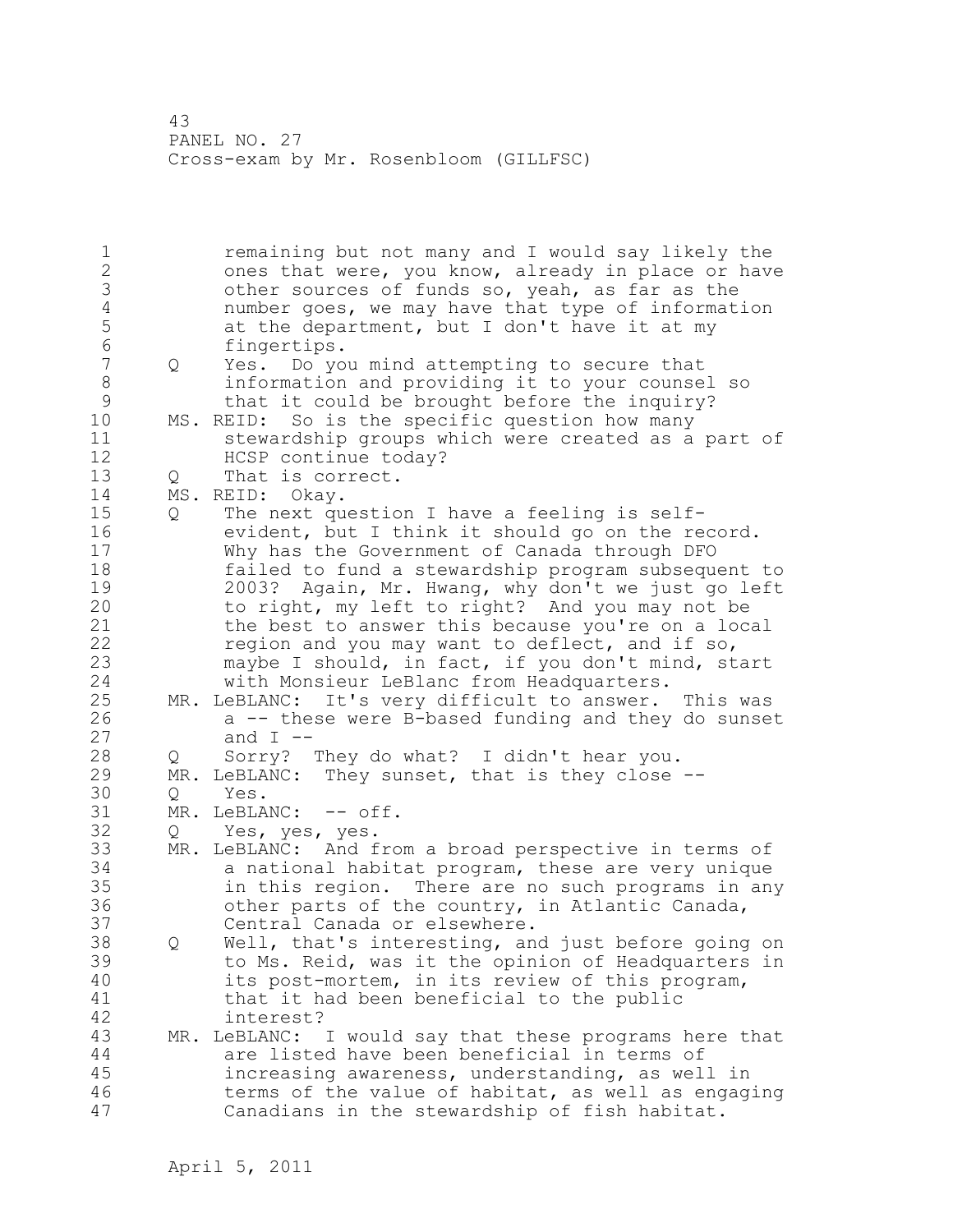1 Q Right. If, indeed, it was perceived by the 2 federal government and by DFO that it was 3 beneficial in the public interest, again my 4 question why were these programs not renewed from 5 '03 until the present? 6 MR. LeBLANC: You would have to ask someone other than<br>7 myself, probably cabinet, because the cabinet myself, probably cabinet, because the cabinet 8 makes decisions on these programs going forward. 9 Treasury board, and what have you, are the ones<br>10 that are the gatekeepers for any future extensi that are the gatekeepers for any future extension 11 of any B-based programs. 12 Q All right. Well, I don't know the protocol about 13 this - maybe you're not able to speak to it - has 14 DFO been seeking funds from treasury board for a 15 program to replace the program up till 2003? 16 MR. LeBLANC: Not that I'm aware of. 17 Q And you would be aware of that, would you not, in 18 light of your position? 19 MR. LeBLANC: I should be. 20 Q Yes. Ms. Reid, turning to you on the same 21 question, if you would respond to the question, 22 was this program deemed beneficial and if it was, 23 why was it never renewed since '03? 24 MS. REID: Yes, I think that the program was deemed 25 beneficial. The submission to cabinet to get the 26 funding was set out over a specific time period<br>27 buith intended objectives. It was never intended with intended objectives. It was never intended 28 to be ongoing increase in our A-based funding. I 29 think it was intended as an infusion of funds to 30 build some capacity, get some work done, and then<br>31 we need to reabsorb the activities into the we need to reabsorb the activities into the 32 business of the department. So the question is, 33 you know, why doesn't DFO get that extra bump of 34 money in perpetuity is really a question, as 35 Patrice has said, around cabinet decisions and 36 priorities and where we spend our money as a 37 government. 38 Q Well, you being in the position you are at the 39 region, has region been lobbying headquarters for 40 a budgetary item to support a stewardship program 41 much -- similar to what we know about from up to 42 2003? 43 MS. REID: We haven't specifically written -- you 44 wouldn't find a document specifically requesting, 45 you know, a new big B-based program per se, but 46 certainly we do speak about the benefits of 47 stewardship and try different ways to encourage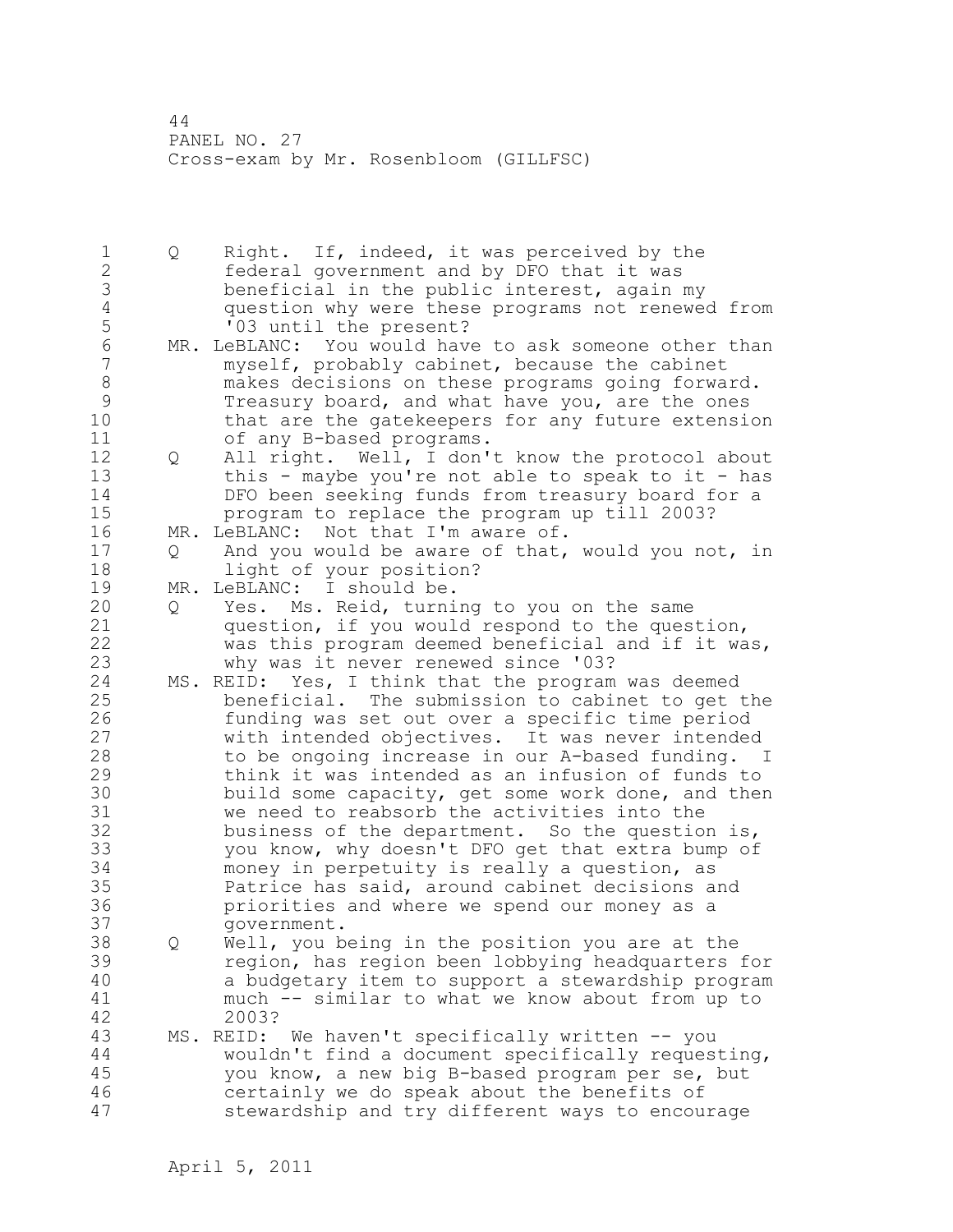| $\mathbf 1$                                                                          |     | and support funding of those types of activities                                                                                                                                                                                                                                                                                                                                                                                                              |
|--------------------------------------------------------------------------------------|-----|---------------------------------------------------------------------------------------------------------------------------------------------------------------------------------------------------------------------------------------------------------------------------------------------------------------------------------------------------------------------------------------------------------------------------------------------------------------|
| $\frac{2}{3}$                                                                        |     | on an ongoing basis.                                                                                                                                                                                                                                                                                                                                                                                                                                          |
|                                                                                      | Q   | But you're short of money.                                                                                                                                                                                                                                                                                                                                                                                                                                    |
| $\sqrt{4}$                                                                           | MS. | REID: But we're short of money.                                                                                                                                                                                                                                                                                                                                                                                                                               |
| 5<br>$\sqrt{6}$                                                                      | Q   | Yes. I'll come back to the shortage of money. I<br>want to move on.                                                                                                                                                                                                                                                                                                                                                                                           |
| $\overline{7}$<br>$\,8\,$<br>$\mathcal{G}$<br>10<br>11<br>12<br>13<br>14<br>15<br>16 |     | Monsieur LeBlanc, you testified yesterday<br>about the strategies 1 to 8 within the Habitat<br>Policy Program and you stated that the<br>concentration has been on the first of the<br>strategies and in a will-say which was provided to<br>all counsel that is not in evidence, I want to put<br>one sentence to you. If you can go to your will-<br>say, if it is $-$ yes, thank you. And to page 2,<br>you -- last bullet under Habitat Policy [as read]: |
| 17<br>18<br>19<br>20<br>21<br>22<br>23<br>24<br>25                                   |     | He will say that the habitat policy contains<br>eight implementation strategies and that DFO<br>is primarily focused in efforts and resources<br>on implementing the protection and compliance<br>strategy which is the foundation of the HMP's<br>referral review process and practice with<br>limited efforts and resources directed at<br>implementing the other seven strategies.                                                                         |
| 26                                                                                   |     | You adopt that, do you not?                                                                                                                                                                                                                                                                                                                                                                                                                                   |
| 27                                                                                   | MR. | LeBLANC: Yes.                                                                                                                                                                                                                                                                                                                                                                                                                                                 |
| 28                                                                                   | Q   | Yes. And so what we are left with there is that                                                                                                                                                                                                                                                                                                                                                                                                               |
| 29                                                                                   |     | there has been, "limited effort and resources                                                                                                                                                                                                                                                                                                                                                                                                                 |
| 30                                                                                   |     |                                                                                                                                                                                                                                                                                                                                                                                                                                                               |
|                                                                                      |     | directed" at, for example, monitoring which is the                                                                                                                                                                                                                                                                                                                                                                                                            |
| 31                                                                                   |     | eighth of the strategies, correct?                                                                                                                                                                                                                                                                                                                                                                                                                            |
| 32                                                                                   | MR. | LeBLANC:<br>That's correct.                                                                                                                                                                                                                                                                                                                                                                                                                                   |
| 33                                                                                   | Q   | Okay. Well, again, this may be a self-evident                                                                                                                                                                                                                                                                                                                                                                                                                 |
| 34                                                                                   |     | answer, but can you tell me why that is the case?                                                                                                                                                                                                                                                                                                                                                                                                             |
| 35                                                                                   |     | Is it a funding situation again that has led to                                                                                                                                                                                                                                                                                                                                                                                                               |
| 36                                                                                   |     | this weak initiative on the monitoring side of the                                                                                                                                                                                                                                                                                                                                                                                                            |
| 37                                                                                   |     | habitat portfolio?                                                                                                                                                                                                                                                                                                                                                                                                                                            |
| 38                                                                                   |     | MR. LeBLANC: Our efforts over the years have been to                                                                                                                                                                                                                                                                                                                                                                                                          |
| 39                                                                                   |     | deal with the workload in terms of regulatory                                                                                                                                                                                                                                                                                                                                                                                                                 |
| 40                                                                                   |     | reviews under the <i>Fisheries Act</i> and that's the                                                                                                                                                                                                                                                                                                                                                                                                         |
| 41                                                                                   |     |                                                                                                                                                                                                                                                                                                                                                                                                                                                               |
|                                                                                      |     | referral process which we manage, as well as other                                                                                                                                                                                                                                                                                                                                                                                                            |
| 42                                                                                   |     | workload related to, as we talked about, processes                                                                                                                                                                                                                                                                                                                                                                                                            |
| 43                                                                                   |     | such as environmental assessment requirements,                                                                                                                                                                                                                                                                                                                                                                                                                |
| $4\,4$                                                                               |     | duty to consult with aboriginal groups and to deal                                                                                                                                                                                                                                                                                                                                                                                                            |
| 45                                                                                   |     | with requirements under the Species at Risk Act.                                                                                                                                                                                                                                                                                                                                                                                                              |
| 46                                                                                   |     | We have dedicated most of our resources to that                                                                                                                                                                                                                                                                                                                                                                                                               |
| 47                                                                                   |     | effort, in many cases across Canada. I'm looking                                                                                                                                                                                                                                                                                                                                                                                                              |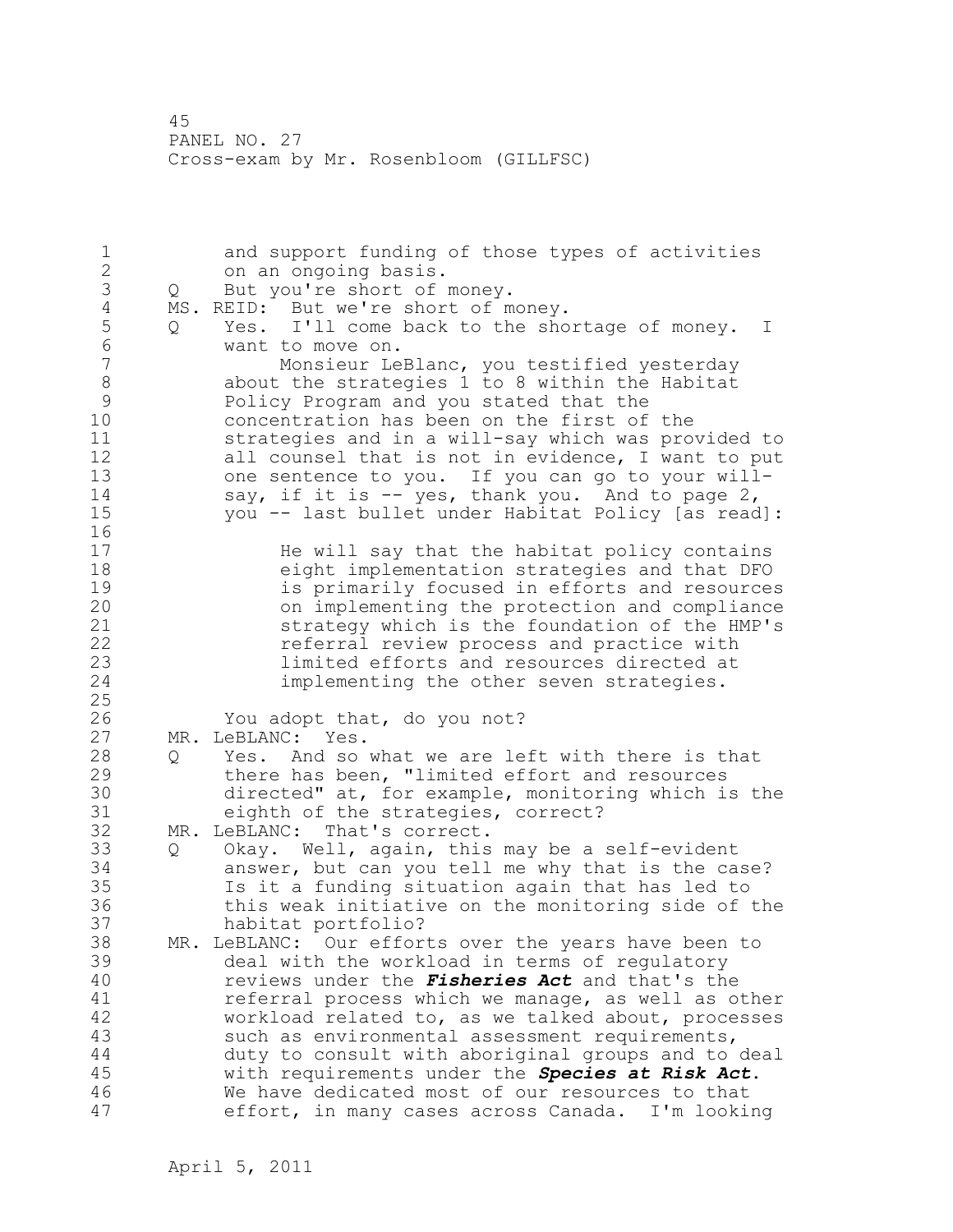1 across Canada here. In the regions, each region 2 is a little bit unique. There has been some 3 limited effort as I've mentioned there and<br>4 eesources that were directed at some of the 4 resources that were directed at some of the other<br>5 and it's more in some areas. For example, in B.C 5 and it's more in some areas. For example, in B.C. 6 you see a significant injection of funding on community-based stewardship, which would get into 8 habitat improvement, public education and<br>9 awareness and some of the other strategies 9 awareness and some of the other strategies, but<br>10 less so in other parts of the country. less so in other parts of the country. 11 Q Yes. And if I may go back to the document which I 12 neglected to put in as an exhibit, this being the 13 Reality Stewardship - Survival of the Fittest for 14 Community Salmon Groups, and if you go back to 15 that same page that's right before your screen, 16 there is a sentence in the third paragraph I want 17 to read to you in the context of monitoring and 18 it's mid-paragraph and the sentence starts:  $\frac{19}{20}$ The most important kind of evaluation... 21 22 I hope you are able to find that sentence, midway 23 through the third paragraph. 24 25 The most important kind of evaluation, 26 monitoring for effects on the ecosystems<br>27 dtilized by salmon, is almost non-existe utilized by salmon, is almost non-existent. 28 29 Would you agree, Monsieur LeBlanc, that that is 30 indeed an accurate statement as of 2004 and as of<br>31 mow, for that matter? 31 now, for that matter?<br>32 MR. LeBLANC: There is -- $MR.$  LeBLANC: There is  $--$  I would agree that there is 33 limited monitoring at the ecosystem base -- at the 34 ecosystem level for the status of fish habitat. 35 Q Thank you. 36 MR. HWANG: Could I add something to that? My 37 impression, and I've only read this piece quickly, 38 is that it's suggesting that habitat restoration 39 efforts that are undertaken are unevaluated *ad hoc* 40 and perhaps low value and I think that while the 41 structure is somewhat limited in terms of what can<br>42 be sort of produced as an evaluative document, be sort of produced as an evaluative document, 43 that there is a fair amount of professional 44 capacity in the background which does inform these 45 kinds of things and, you know, we have restoration 46 biologists within the department, some of whom 47 have spent careers doing this and I would not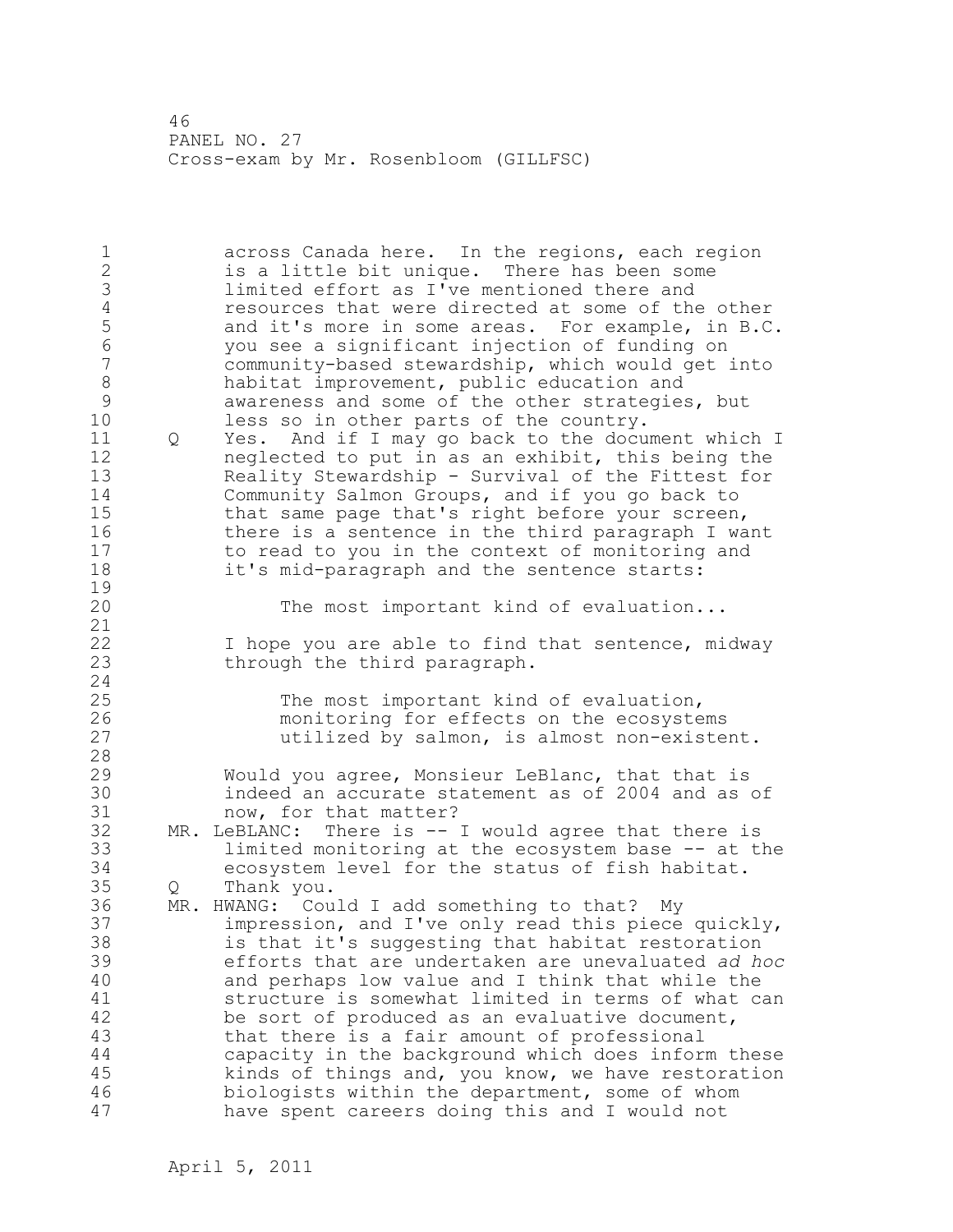1 undervalue their professional guidance and utility 2 in terms of trying to direct restoration projects 3 of things that are very likely to have biological 4 value.<br>5 Q Yes. 5 Q Yes. On restoration, let's go right to that for a<br>6 moment --6 moment --<br>7 THE COMMISSION THE COMMISSIONER: Did you want to mark that as an 8 exhibit? 9 MR. ROSENBLOOM: Yes. And I do, indeed.<br>10 THE REGISTRAR: It will be marked as Exh THE REGISTRAR: It will be marked as Exhibit number 11 664. 12 13 EXHIBIT 664: Reality Stewardship - Survival 14 of the Fittest for Community Salmon Groups 15 16 MR. ROSENBLOOM: 17 Q On the issue of restoration, I've sat in this 18 inquiry for months now. I'm not familiar with 19 whether the federal government, let's say over the<br>20 1ast five years has actually initiated restoration last five years has actually initiated restoration 21 programs on its own as opposed to contracting out 22 to other groups, NGOs, whatever. Is there a 23 history - and I don't want to go into great detail 24 - but is there a history of federal restoration 25 programs within the Fraser watershed? 26 MS. REID: If I could just answer over -- give an<br>27 overall answer and then Jason can get to the overall answer and then Jason can get to the 28 specifics about the Fraser. 29 Q Yes. 30 MS. REID: So as part of the Salmonid Enhancement 31 Program \$5 million a year is dedicated towards<br>32 Testoration. Now, for the most part, we have restoration. Now, for the most part, we have 33 engineers and biologists who work in that program 34 distributed across the region. For the most part 35 what those engineers and biologists try and do is 36 lever resources, so they take the money that they 37 have and they work with partners to try and 38 increase the amount of bang for the buck, so to 39 speak. And so through those -- through that 40 technique, they estimate they lever about one in 41 five, so for every dollar they spend, they get<br>42 about \$5 back in restoration benefits. about \$5 back in restoration benefits. 43 Now, to speak to the specifics of the Fraser, 44 Jason can talk about that. 45 Q Just before going to Mr. Hwang then, this history 46 of restoration by the federal government, would 47 you say over the last five years it has had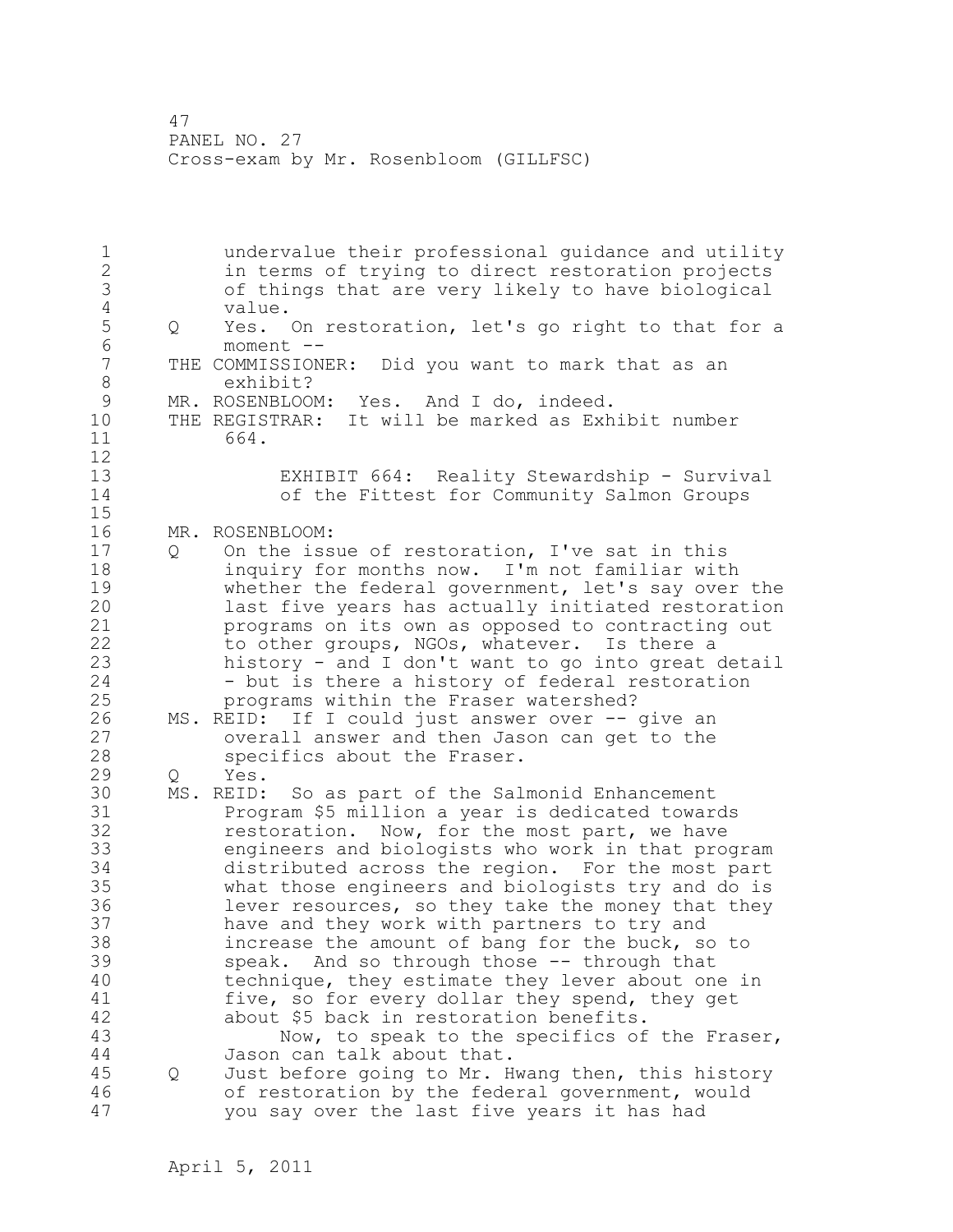1 diminished impact or it has been increased as a 2 program? 3 MS. REID: Over the past five years it has stabilized.<br>4 Now, under the HCSP there is -- I think there was 4 Now, under the HCSP there is -- I think there was<br>5 probably additional money put into restoration 5 probably additional money put into restoration 6 type activities, so under that B-based program, there was more, but SEP has stabilized that amount 8 at about five million a year.<br>9 0 And would you agree with me, 9 Q And would you agree with me, five million is a<br>10 drop in the bucket in terms of the needs for drop in the bucket in terms of the needs for 11 restoration of watershed within the Fraser basin 12 over the last five years? 13 MS. REID: Well, I would agree that \$5 million, 14 certainly we could spend a lot more money than 15 that. 16 Q Thank you. Mr. Hwang, did you want to say 17 something? 18 MR. HWANG: I think Rebecca covered it pretty well. 19 Q Thank you.<br>20 MR. HWANG: The MR. HWANG: There's been a restoration program around 21 and -- for awhile. We have staff that do that. 22 They work very much in collaboration with external 23 partners, get most of the project dollars from 24 what I would generalize as third-party funding 25 sources and over the course of a number of years, 26 a fair amount of activity is undertaken that I<br>27 think has some positive benefit for salmon. think has some positive benefit for salmon. 28 Q Thank you. I have a major topic to go into, but I 29 don't want to break it up, so let me go to another 30 issue. We're going to be dealing with enforcement<br>31 later this week and -- but you would agree with later this week and -- but you would agree with 32 me, enforcement is very relevant to the management 33 side of habitat because it puts teeth into the 34 habitat program and hopefully is a deterrent in 35 terms of individuals who might otherwise violate 36 s. 25/36 of the *Fisheries Act*; would you agree 37 with me, Mr. Hwang? 38 MR. HWANG: Yes. 39 Q Yes. And being that being the situation and 40 appreciating enforcement goes hand in hand with 41 management in terms of your effectiveness as<br>42 managers, I am informed, and I'll put this managers, I am informed, and I'll put this 43 obviously more specifically to the panel on 44 enforcement, that from the reports to Parliament 45 by DFO, the number of convictions in 1997/98 were 46 24 convictions for s. 25, 24 convictions for s. 47 36. In fairness, you probably don't have those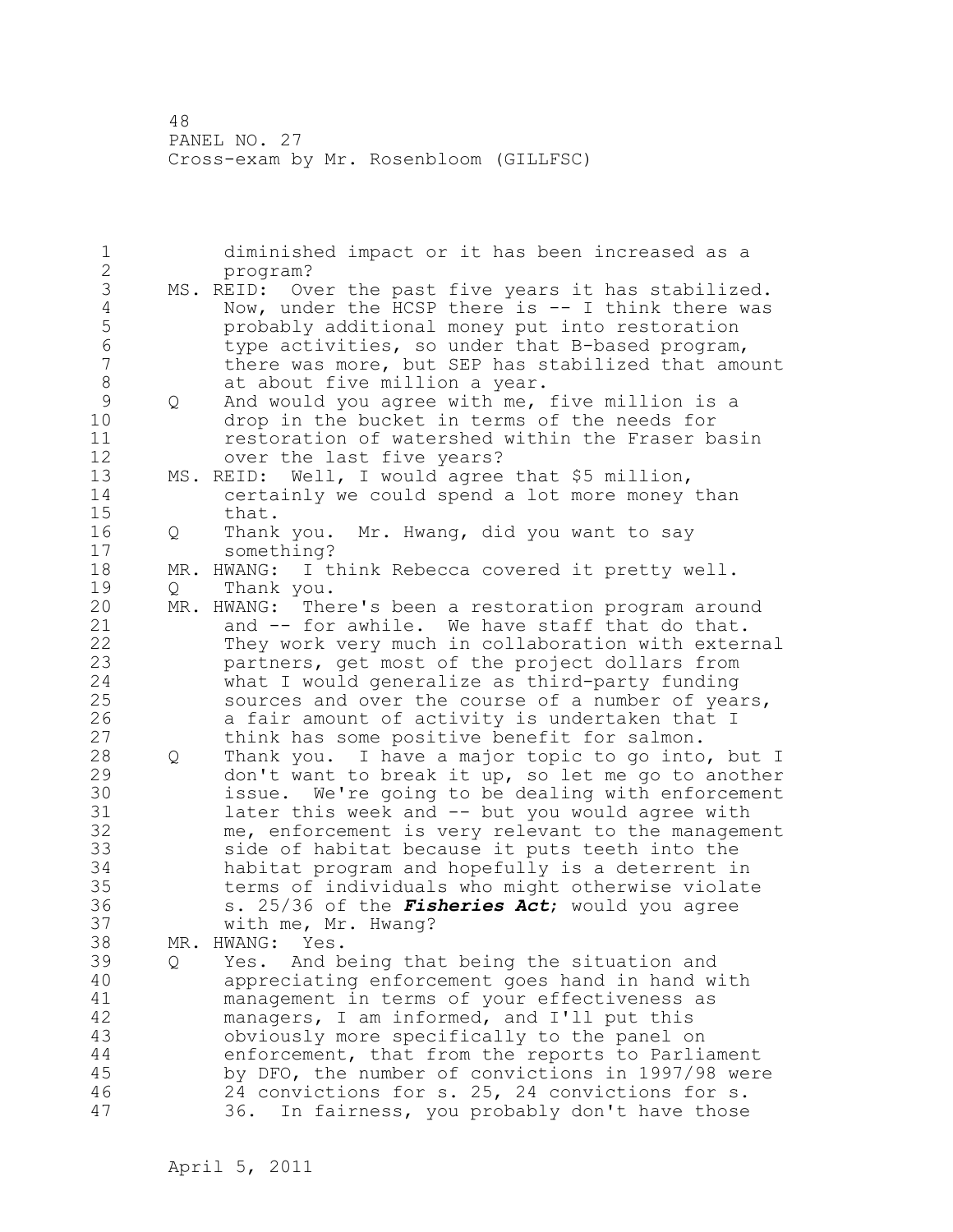1 figures right before you, do you? And in terms of 2 '98 to '99, 22 convictions for habitat, 13 3 convictions for pollution.<br>4 Accepting for a momen 4 Accepting for a moment that this is proven<br>5 out when I cross-examine the panel Friday and 5 out when I cross-examine the panel Friday and 6 Monday, I am further informed that 2008/2009 there was only one conviction. Do you know that to be 8 generally correct? 9 MR. HWANG: I don't know. I am not sure, are you --<br>10 well, I don't have the date in front of me that well, I don't have the date in front of me that 11 you're speaking to and I'm not sure if you're 12 talking about within the Fraser River, the Pacific 13 Region, the country, so I'm sure that we can 14 gather the data in whatever frame you're looking 15 for, but I don't have it before me. 16 MR. ROSENBLOOM: All right. Rather than belabouring 17 the issue, could I also put that on my wish list 18 of information, unless it is going to come out in 19 any event from the other panel?<br>20 MR. MARTLAND: I'm going to discoura MR. MARTLAND: I'm going to discourage --21 MR. TAYLOR: I'm going to make a wish list. 22 THE COMMISSIONER: I'm sorry? 23 MR. TAYLOR: Well, I have a wish list. It sounds like 24 Mr. Rosenbloom's got the data so he can give it to 25 me. 26 MR. ROSENBLOOM: Well, I don't have it in document<br>27 form. But I can get it in document form. I d 27 form. But I can get it in document form. I don't<br>28 see why I should be the one putting it out. but.. see why I should be the one putting it out, but... 29 MR. MARTLAND: This issue can properly be deferred, 30 I'll suggest, to the panel Thursday.<br>31 MR. ROSENBLOOM: Thank vou. It's the hou MR. ROSENBLOOM: Thank you. It's the hour. Thank you. 32 THE REGISTRAR: Hearing is now adjourned until 2:00 33 p.m. 34 35 (PROCEEDINGS ADJOURNED FOR NOON RECESS) 36 (PROCEEDINGS RECONVENED) 37 38 THE REGISTRAR: The hearing is now resumed. 39 MR. MARTLAND: Mr. Commissioner, we continue to analyze 40 where we stand on timing, and I may just alert you 41 to this in advance. After perhaps two or so<br>42 counsel's questions this afternoon, I may ca counsel's questions this afternoon, I may canvass 43 whether we might be in a position to proceed 44 without an afternoon break to conclude by four 45 o'clock as we must today. I'll just alert you to 46 that and we'll raise it in the course of the 47 afternoon. Thank you.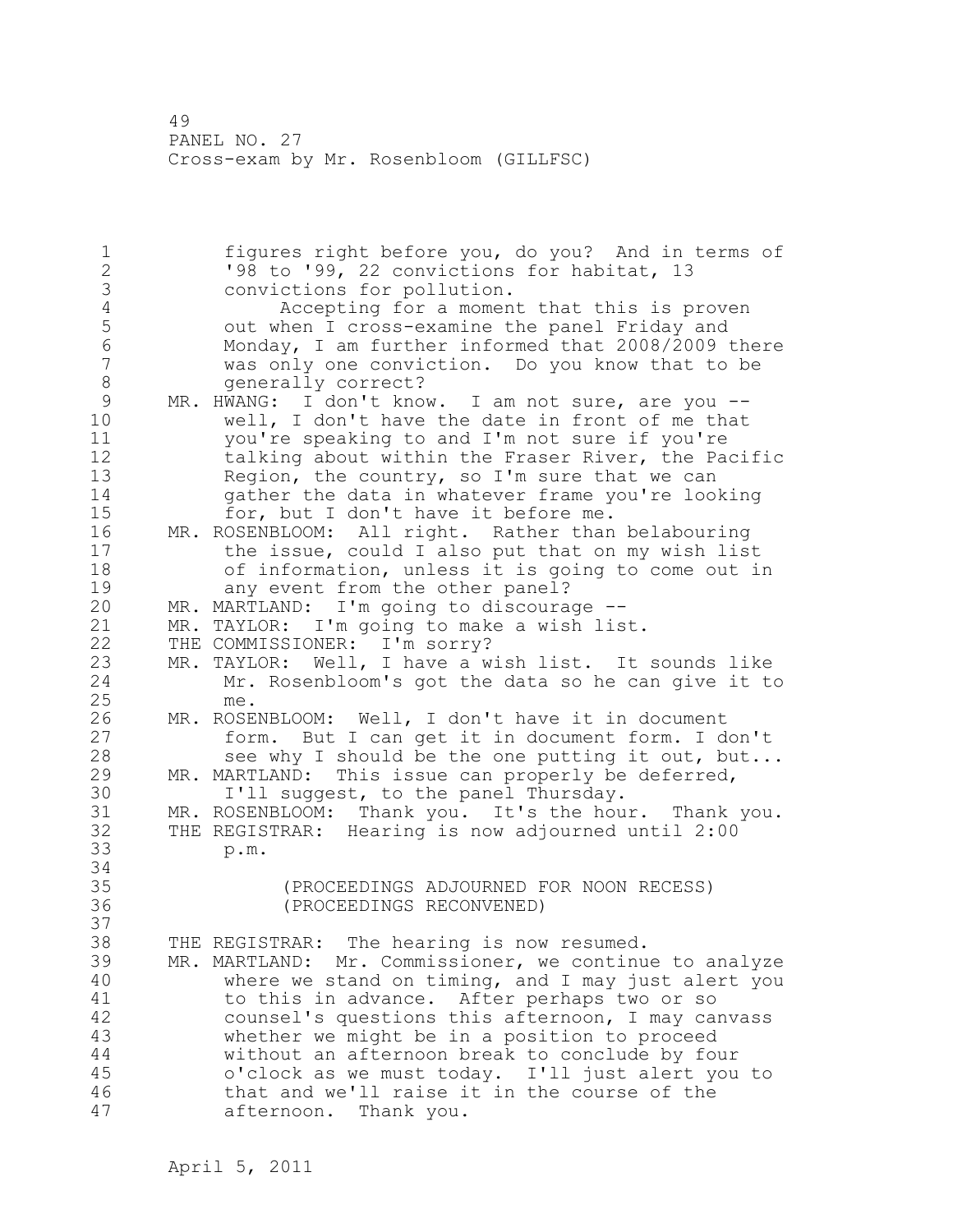1 MR. ROSENBLOOM: Thank you. Mr. Commissioner, I have 2 approximately half an hour left in terms of what I 3 indicated I would take. To be quite blunt about<br>4 it, Mr. Commissioner, I could take two days of 4 it, Mr. Commissioner, I could take two days of<br>5 cross-examination in this area, and we are all 5 cross-examination in this area, and we are all<br>6 cressed to compress things into the realistic 6 pressed to compress things into the realistic timetable that the government has provided to you. 8 CROSS-EXAMINATION BY MR. ROSENBLOOM, continuing: 10 11 Q Firstly, I want to correct for the record that in 12 the course of this morning's cross-examination, I 13 was speaking to the stewardship program, and I was 14 speaking to the number of programs, stewardship 15 programs that were initiated during the 1998 to 16 2003 period. I said that 25 -- I was instructed 17 that 25 of those programs existed. I have been 18 corrected during the break. It's 25 percent of 19 those stewardship programs that were initiated<br>20 during that time exist today. during that time exist today. 21 So of what I'm told is approximately 50 22 programs that were initiated during that program, 23 25 percent of those 50 carry on. I understand, 24 Ms. Reid, that you undertook that you were going 25 to try to provide information to the inquiry in 26 this regard, correct?<br>27 MS. REID: That's correct.

MS. REID: That's correct.

28 Q Thank you. Secondly, just before the lunch break, 29 we spoke of the prosecutions in British Columbia, 30 and when we get to enforcement, I will put this<br>31 document in. I have before me the annual repor document in. I have before me the annual report 32 to Parliament of your Department, and in this 33 document it shows one conviction in the Pacific 34 Region for the year 2008, 2009. You don't have 35 that in front of you.

36 Assuming for a moment that you have no reason 37 to disbelieve that, my question is this: What 38 affect on compliance - which is your area - is 39 there when there is the cumulative effect of only 40 one conviction in 2008/2009, and also when it is 41 in the public record that your Department is not<br>42 doing much in the way of monitoring? What is the doing much in the way of monitoring? What is the 43 cumulative effect of that in terms of managing and 44 seeking compliance of the public in respect to the 45 *Fisheries Act* and, in particular, sections 35 and 46 36. I'm happy to go either direction, from my 47 right or my left. Mr. LeBlanc?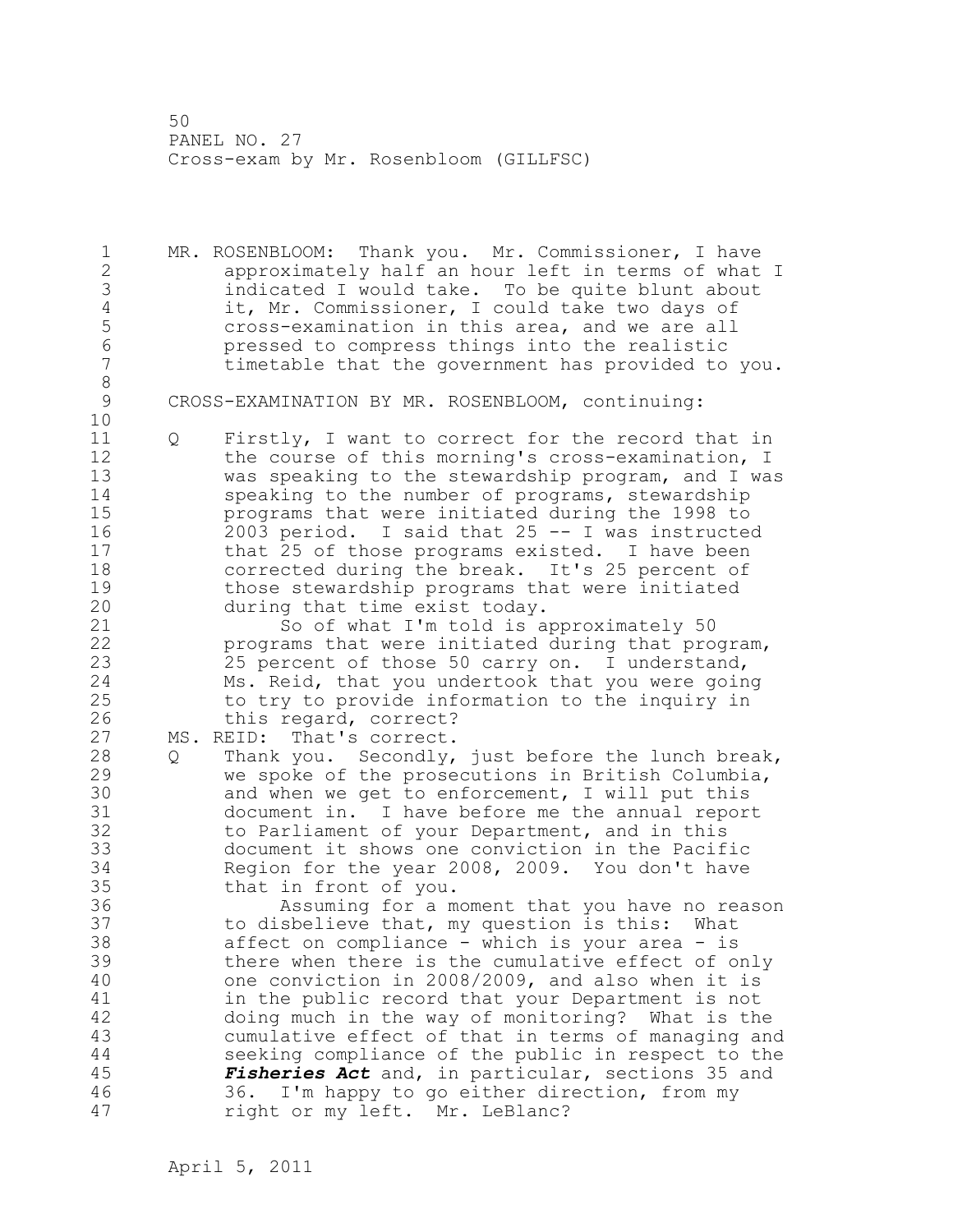1 MR. LeBLANC: I think when you look at these numbers, 2 you have to remember there could be a number of 3 other actions, enforcement actions that are taken<br>4 but didn't end as a conviction in that fiscal 4 but didn't end as a conviction in that fiscal<br>5 vear. So I'm not familiar with all the data 5 year. So I'm not familiar with all the data that<br>6 comes in, so that may -- there may be a lot more 6 comes in, so that may  $-$  there may be a lot more<br>7 actions that have been taken, and it takes  $$ actions that have been taken, and it takes --8 sometimes it takes many years before it gets to<br>9 the court and gets ironed out. 9 the court and gets ironed out.<br>10 When you're looking at -When you're looking at  $-$  and I'll step back a

11 bit - when you're looking at compliance, part of 12 policy is to use a continuum in terms of 13 compliance, a balance between education, advice 14 and assistance, and compelling the proponents to 15 take action in cases of non-compliance or non-16 conformity with the requirements of the *Act*. You 17 do need a balance of all three. You need to have 18 compelling ways of -- or have ways of compelling 19 beople through enforcement action, yes, that is a<br>20 -- there are many different forms of that. It -- there are many different forms of that. It 21 could be an order, could be a direction from an 22 inspector's direction, or it can be laying of a 23 charge.

24 So there are different ways to enforce the 25 law other than just bringing people to court. 26 Q Thank you. Any reason for either of the other two<br>27 banellists to speak to this? Yes, Mr. -panellists to speak to this? Yes, Mr. --

28 MR. HWANG: I would just add the point that, from an 29 operational perspective, the number of convictions 30 isn't really the substantive issue. The value of<br>31 enforcement is around the deterrence factor. It's 31 enforcement is around the deterrence factor. It's<br>32 demonstrating where the bar is in terms of demonstrating where the bar is in terms of 33 threshold of tolerable effect, and the government 34 being in a position to take a regulatory action 35 when those kinds of conditions warrant.

36 So some years there may be a fair number of 37 convictions, other years there may not be, and 38 it's not necessarily the annual total that is 39 reflective of the value of that part of the 40 program.

41 Q But, Mr. Hwang, isn't there a message to the<br>42 bublic when there is only one conviction in public when there is only one conviction in the 43 Pacific Region for a given year, and when evidence 44 becomes known as - and this is a matter of public 45 record - that you really aren't doing a great deal 46 in the field of monitoring? What is the message 47 to the public when that information is received?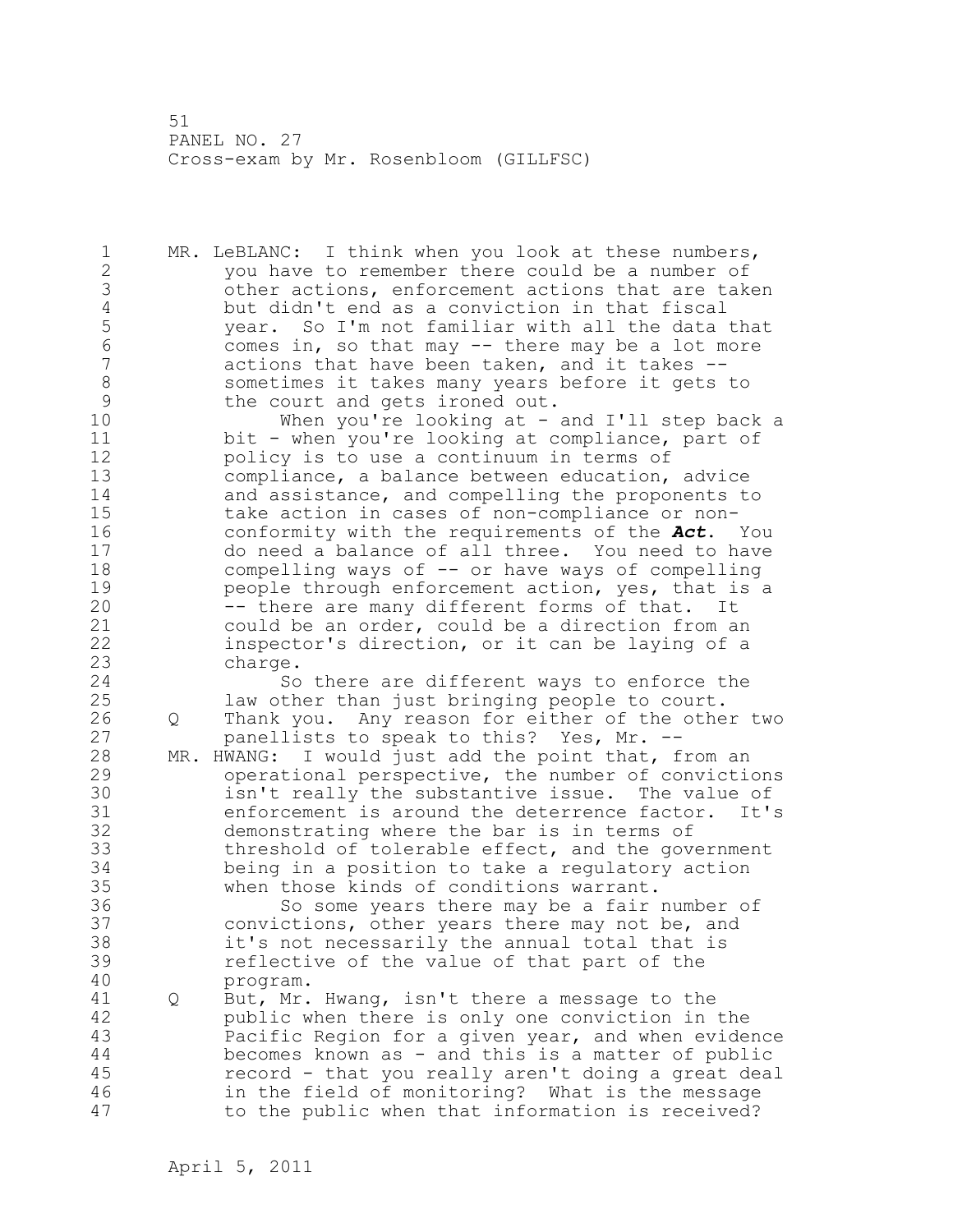1 Doesn't that invite violation of the *Act*? 2 MR. HWANG: Well, again, I would come back -- I would 3 agree with, I think, the underlying point that<br>4 you're making, that enforcement is important to 4 you're making, that enforcement is important to<br>5 habitat protection. But, again, the point, to m 5 habitat protection. But, again, the point, to me, 6 is that it's not about the quantity of convictions. There may be a year where 8 circumstances are such that either, as Patrice<br>9 said, cases are in progress so they haven't 9 said, cases are in progress so they haven't<br>10 sesulted in a conviction vet, or mavbe a nu resulted in a conviction yet, or maybe a number of 11 things are still in the course of proceeding 12 through the respective measures. 13 There may be other years where we get a 14 number of them all coming to term at the end of 15 the day. It may be useful, if I'm understanding 16 your point, to explore the relative type of issue 17 that we're able to investigate operationally, and 18 the number of those things and how we attend to 19 them. But the story isn't singularly demonstrated<br>20 by the number of convictions. by the number of convictions. 21 Q Well, I'm going to tender evidence to the other 22 panel in terms of enforcement that, as I said 23 previously, there've been 24 convictions under s. 24 35, 24 convictions under s. 36, for example, 1997, 25 1998. In other words, 25 times what we were 26 dealing with in 2008/2009.<br>27 All I'm saying is whe All I'm saying is when word gets out of that 28 situation, doesn't that make it difficult for you 29 in terms of seeking compliance of the public? 30 MR. HWANG: Well, again, I think what the issue that 31 would be significant in terms of compliance would be that DFO is not going to pursue a regulatory 33 action on this kind of issue anymore. So it's the 34 threshold of tolerance that is the issue that I 35 think sends the message to the public, rather than 36 the quantity of convictions. So I think I 37 understand the point, and I don't think I disagree 38 with it, but it's not the sum total of numbers 39 that is the question that's at hand. It's more 40 about what is happening on the land base, what 41 kind of capacity has DFO got to undertake its<br>42 equlatory and enforcement action, and then h regulatory and enforcement action, and then how 43 does that transmit a signal or a message publicly? 44 Q All right. And one of the foundations of your 45 entire schematic is that there is a voluntary 46 program where a proponent, as we understand it, 47 voluntarily submits for a referral; is that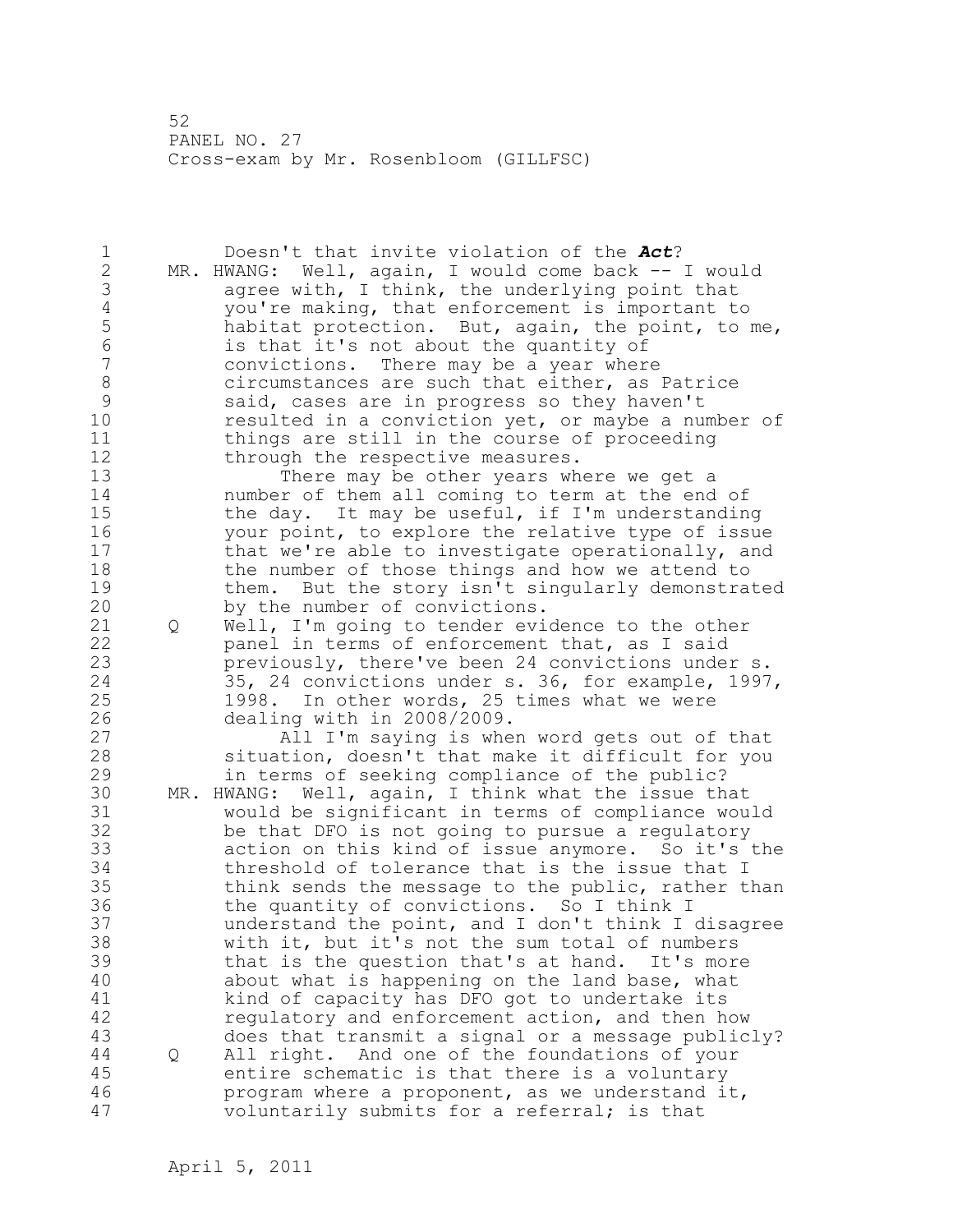1 correct? You're shaking your head in the 2 affirmative. 3 The fact that it becomes known that there is<br>4 no monitoring or follow-up on applications or 4 no monitoring or follow-up on applications or 5 5 referrals, doesn't that also invite non-compliance<br>6 by parties, or invite parties to not even submit 6 by parties, or invite parties to not even submit for referral? 8 MR. HWANG: I can say, using some examples, that we<br>9 have seen that trend. I've spoken earlier in 9 have seen that trend. I've spoken earlier in this part of the proceedings about Shuswap Lake as an 11 example. We have seen recently, in things that I 12 would describe as routine patrols, a re-emergence 13 of practices around foreshore development that had 14 previously been done in a much more sustainable 15 way, and they were starting to show up again on 16 the landscape in a way that we had previously had 17 under some degree of control. 18 Q Thank you for your candidcy (sic) to that. 19 I want to come to budget. You have alluded<br>20 to the shortfalls in funding to do the kind of to the shortfalls in funding to do the kind of 21 programs necessary. Is it correct that over the 22 last - and I'll direct this question to Ms. Reid - 23 over the last five to ten years, your budget for 24 habitat regionally has been stabilized? It hasn't 25 increased, but you haven't lost a great deal of 26 money on the budget; is that correct?<br>27 MS. REID: Well, I think you have to take MS. REID: Well, I think you have to take the sunset 28 money out of that when you ask that question. So 29 the sunset money was a big bump. When that went 30 away, though, the budget did go back to kind of<br>31 brevious levels. It has essentially stabilized previous levels. It has essentially stabilized 32 with some adjustments. 33 Q Yes. And when you say "stabilized", the fact is 34 over those same years there has been an increase 35 in salaries, has there not? 36 MS. REID: Yes, but salaries are -- you do get an 37 increase for salary increments. Within a 38 stabilized budget, you'd still get your salary 39 increments with the exception of right now when 40 there's been a budget freeze for three years. 41 Q Yes. And in terms of that budget freeze, that is consequential, obviously, to budgeting for habitat 43 in the region. 44 MS. REID: It impacts on budgeting? 45 Q Yes. 46 MS. REID: Yes. 47 Q And we have heard from your Deputy Minister, Ms.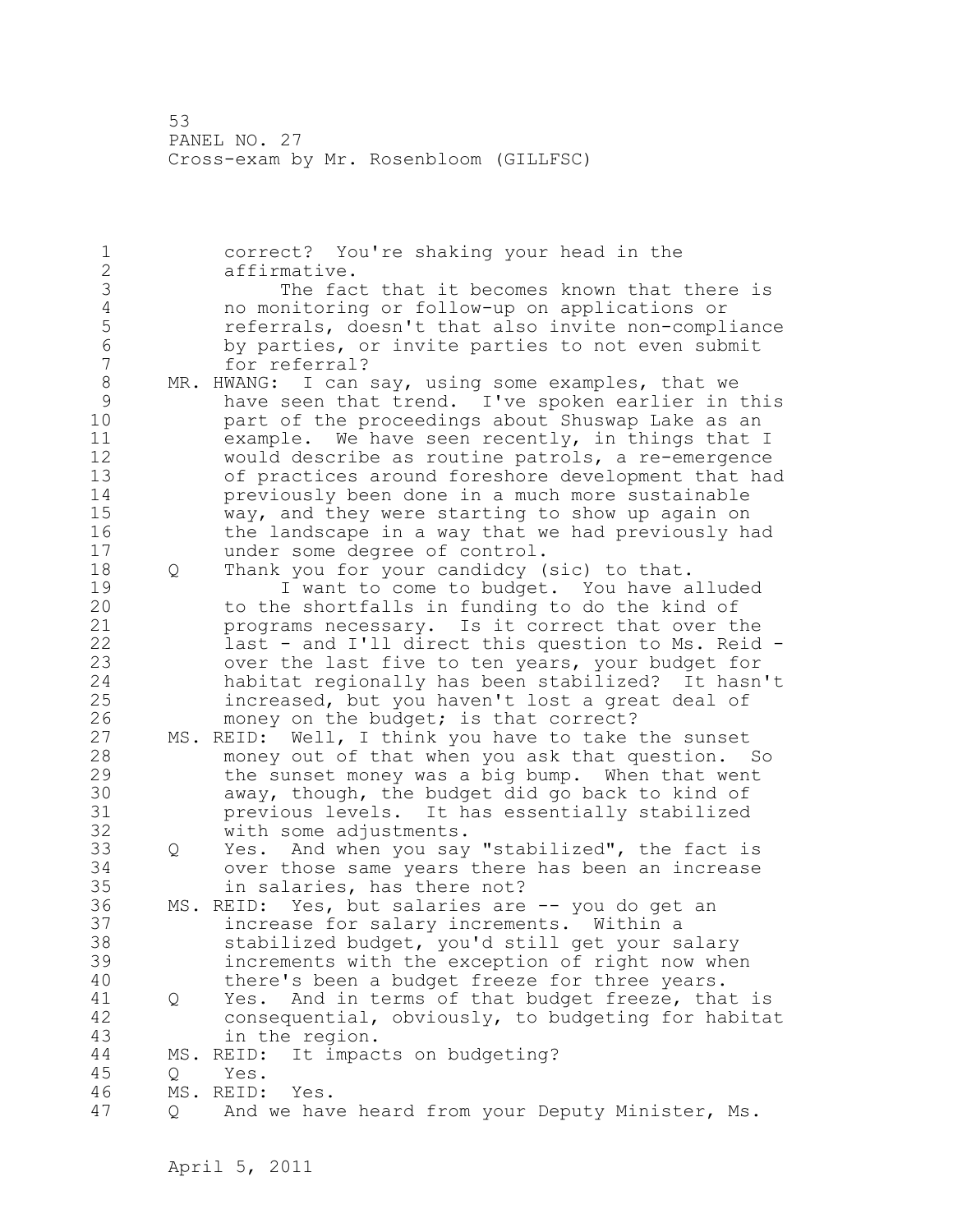1 Dansereau, in testimony here last October, that as 2 of this fiscal year, a few days ago, you're facing 3 down a five percent cut nationally on the DFO 4 budget. You understand that to be correct?<br>5 MS. REID: With regard to the budget freeze? Is 5 MS. REID: With regard to the budget freeze? Is that<br>6 What you're referring to? 6 what you're referring to?<br>7 0 Yes. I quess budget freeze 7 Q Yes, I guess budget freeze, but if my memory is 8 a right, she didn't describe it as budget freeze.<br>8 9 She spoke of a five percent reduction of budget 9 She spoke of a five percent reduction of budget<br>10 for the upcoming fiscal year -- well, upcoming for the upcoming fiscal year  $--$  well, upcoming 11 meaning now. 12 MS. REID: Yes. So there's a couple of impacts on our 13 budget this year. The first one is this three-14 year budget freeze which, because of salary 15 increments, translates over that time to about 4.5 16 percent. 17 Q Yes. 18 MS. REID: In addition to that, the Department went 19 through a strategic review which resulted in<br>20 approximately five percent reallocation of t approximately five percent reallocation of the 21 Department's funding. 22 Q Okay. And I have so little time here, but Dr. 23 Riddell testified - obviously a former DFO 24 employee - that a five percent reduction in 25 overall budget really speaks to a 15 to 20 percent 26 reduction in the operational side of budget<br>27 because you can't tamper with salary levels, because you can't tamper with salary levels, and 28 therefore -- and I'm happy to show you the 29 reference in the testimony, but I think most 30 counsel will recall him saying that, 15 to 20<br>31 experient reduction in operational expenses. 31 **beedeming percent reduction in operational expenses.**<br>32 **bo** you agree that five percent reduct Do you agree that five percent reduction or 33 4.5 percent reduction in overall budget hits very, 34 very hard on the operational side? 35 MS. REID: In the case of strategic review, we're not 36 focusing the cuts simply on operating money. 37 We're focusing it overall, so there could be 38 salary and operating impacts. So it's not 39 concentrating, per se. It's spread across the 40 board. 41 And I would say that there's two things.<br>42 There's the 4.5 percent which is the budget f There's the 4.5 percent which is the budget freeze 43 over three years, and then there's the strat 44 review element. So you've got to kind of keep 45 those two pieces separate when you're looking at 46 impacts. But -- 47 Q Okay, but --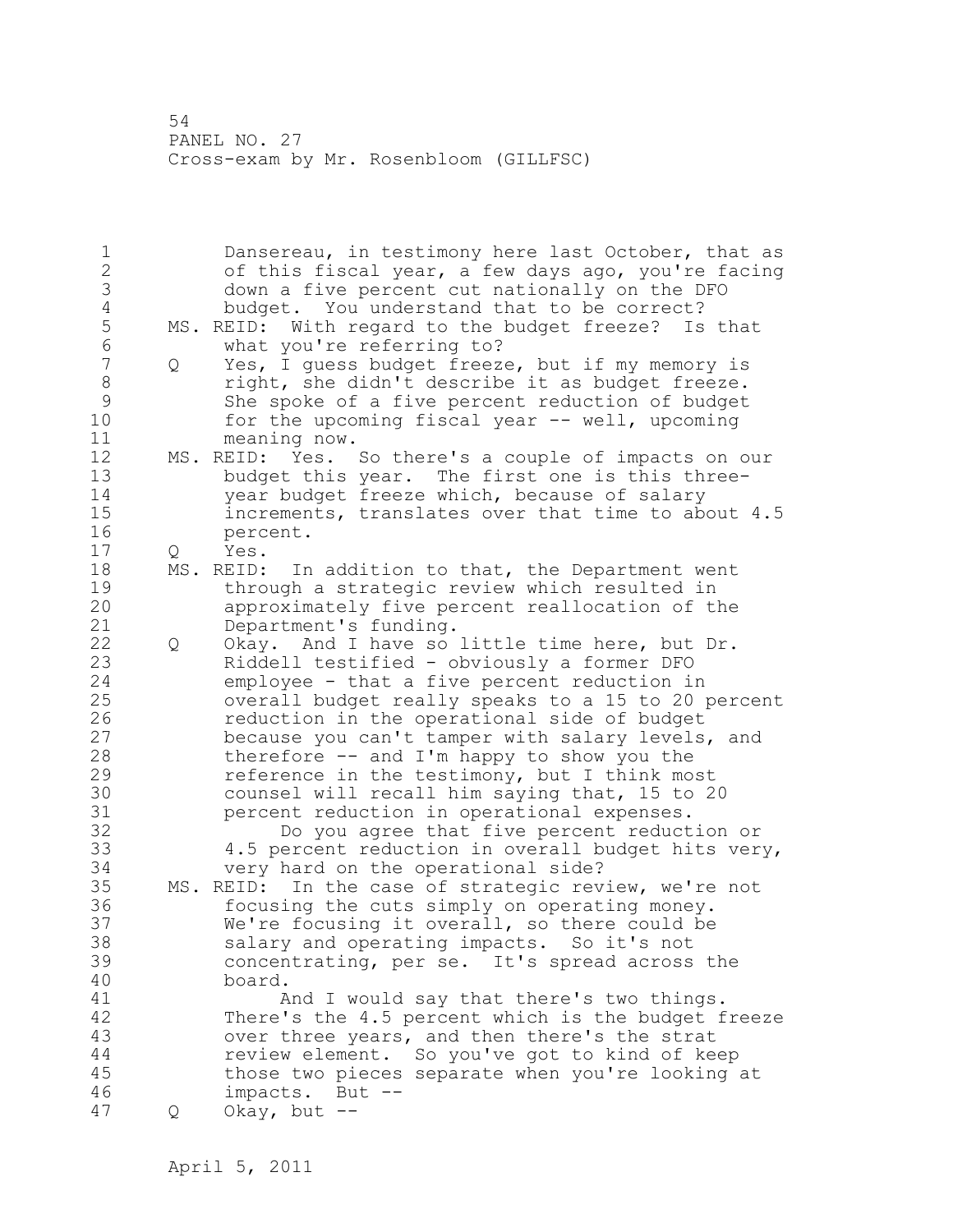1 MS. REID: I'm sorry, but no, it's not correct that we 2 were going to focus all the impacts on what we 3 call operating money. It's going to be spread 4 across the board.<br>5 0 Spread across the 5 Q Spread across the board in the sense that you can 6 tamper with PSA salary levels?<br>7 MS. REID: No. but you can impact of MS. REID: No, but you can impact on the number of what 8 we call full-time equivalents, the number of 9 people that you have.<br>10 0 Oh, so the way you mi 10 Q Oh, so the way you might deal with it is to reduce 11 staff to make good on the operational reduction of 12 4.5 or five percent; is that what you're saying? 13 MS. REID: So in the case of strategic review, it's an 14 overall reallocation. You can look at operating 15 and full-time equivalent salary dollars to come up 16 with a package of how you're going to effect your 17 five percent reduction. 18 The budget freeze, which is separate, it's --19 so the budget's frozen. The salary increments<br>20 continue to go up and so you'll end up with a continue to go up and so you'll end up with a 21 salary shortfall which you can deal with either 22 through reducing the number of FTEs, your full-23 time equivalents, or by reducing your operating 24 dollars, your operating program. 25 Q Thank you. Ms. Reid, let's get down to bare 26 bones. The fact that there is this five percent,<br>27 or 4.5 percent reduction in budget is going to or 4.5 percent reduction in budget is going to 28 have a detrimental effect on habitat management in 29 the region, do you agree? 30 MS. REID: I agree that there will be an impact on the 31 budget. That is, there'll be less money for sure,<br>32 ves. yes. 33 Q Yes. The Auditor General has done reports in 34 respect to habitat initiatives by your Department 35 and you're familiar with them. Again, because I 36 don't have the time, I simply want to refer to the 37 PPR, paragraph 8. I think this is the fastest way 38 of getting through this. Between paragraphs 8 -- 39 excuse me, I apologize. Paragraph 47 to 54, and 40 it deals not only with the Auditor General's 41 reports but the CESD reports. Had I had more<br>42 time, I wanted to go into those recommendatio time, I wanted to go into those recommendations 43 and to the obligations that you, as a Department, 44 have committed to, and probably Mr. LeBlanc is the 45 best to deal with this area. 46 Mr. LeBlanc, because of the shortage of time, 47 would you agree with me that where these two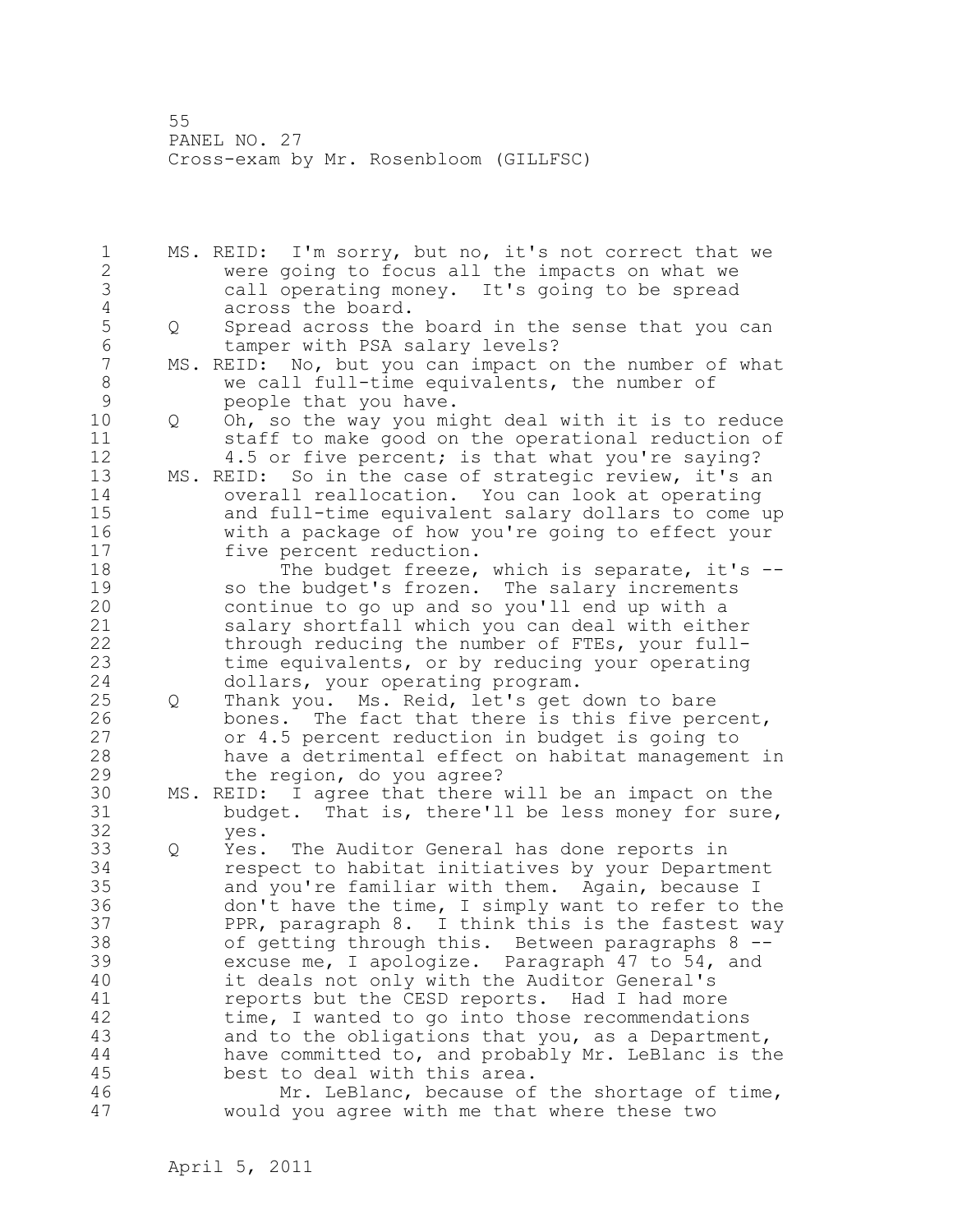1 **1** reports, or these number of reports, have been 2 critical of habitat management, that the DFO did 3 commit itself to meeting certain deadlines. Would 4 you agree with me that you have not been meeting those deadlines up until now? 6 MR. LeBLANC: In terms of the response to the CESD<br>7 report? 7 report? 8 Q Yes.<br>9 MR. LeBLA 9 MR. LeBLANC: We have provided an update to the Auditor<br>10 General, the CESD did. Commission on Environment General, the CESD did. Commission on Environment 11 Sustainable Development reports to the Auditor 12 General, so it's the same office. We have 13 provided an update and we're on track with most of 14 the work that we were committed to do. Some is 15 still ongoing, work on the MOU on s. 36 with 16 Environment Canada. We have put a quality 17 assurance program in place. We've responded to 18 most of the recommendations. Some is still 19 ongoing, I should say, 'cause some of them are for<br>20 2011, 2012 and beyond. 20 2011, 2012 and beyond. 21 Q So are you saying that where, in your responses to 22 these reports, you indicated that you would 23 accomplish certain things by a deadline, that you 24 have met those deadlines? 25 MR. LeBLANC: In most cases, we have. 26 Q Can you give examples of where you haven't and<br>27 what one can expect in terms of when you will what one can expect in terms of when you will 28 accomplish it? 29 MR. LeBLANC: I'd have to look at the map and I don't 30 have access to it right now 'cause I don't know where it is. 32 Q Is it fair to ask of you, through Commission 33 counsel to speed this up, that you simply provide 34 to us in due course, to this Commission, where 35 there are outstanding obligations where you had 36 not met deadline and when you anticipate meeting 37 deadline? 38 MR. LeBLANC: There is a report to go to the CESD in a 39 relatively short period of time. I think it's 40 been submitted to the Deputy Minister for her 41 approval.<br>42 0 Right. Q Right. 43 MR. LeBLANC: And that will give you an update on all 44 aspects of the CESD response. 45 Q And will we receive that report? 46 MR. MARTLAND: I believe that indeed is number 34 on 47 our list of documents which we circulated notice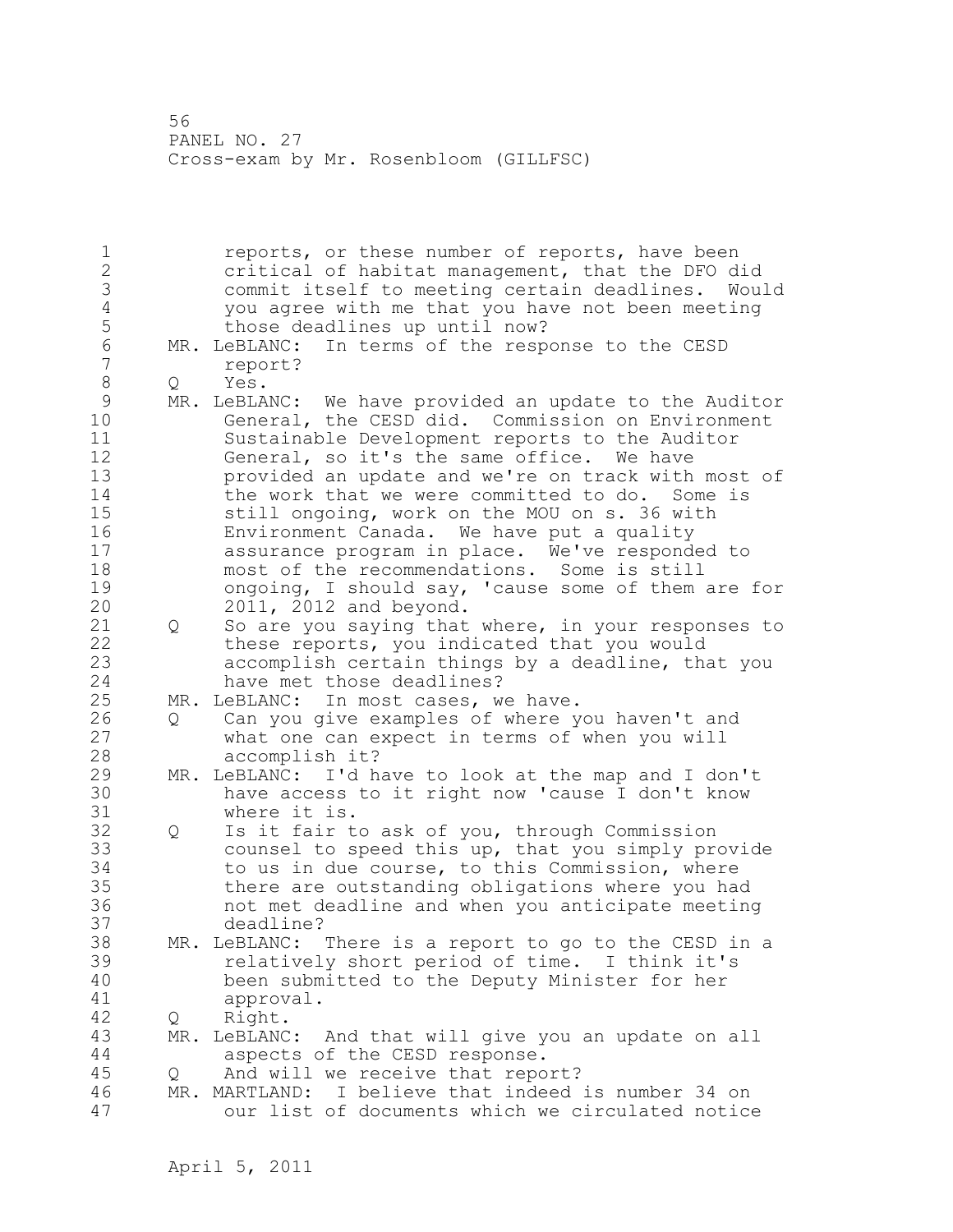1 of some weeks ago. 2 MR. ROSENBLOOM: Okay. But that was in draft form, Mr. 3 Martland? I hear from the witness this is a 4 document before the Deputy Minister at this 5 moment.<br>6 MR.MARTLAND 6 MR. MARTLAND: No, I appreciate in fact that does bring to mind that the document we gave notice of was 8 the map that was the earlier version. Number 34<br>9 on our list should be the one recently received. 9 on our list should be the one recently received.<br>10 MR. ROSENBLOOM: MR. ROSENBLOOM: 11 Q So, Mr. LeBlanc, is that the document that you 12 speak of? 13 MR. LeBLANC: Yes. 14 MR. ROSENBLOOM: I would like to have it entered as an 15 exhibit. I'm told by counsel it is already 16 entered.<br>17 THE REGISTRAR: 17 THE REGISTRAR: That will be marked as Exhibit 665. 18 MR. ROSENBLOOM: Thank you very much.  $\frac{19}{20}$ EXHIBIT 665: DFO and EC Response to May 2009 21 CESO Audit Report and Progress Made - Final 22 Version 23 24 MR. ROSENBLOOM: 25 Q I move to the next area which is Wild Salmon 26 Policy and Ms. Reid in particular. We've talked<br>27 about habitat status reports at this inquiry and about habitat status reports at this inquiry and 28 today in testimony, you said, if I understand this 29 and I hope I'm in context, you said we're 30 beginning to do that work, which was habitat<br>31 assessment on a CU basis. These weren't you 31 assessment on a CU basis. These weren't your very words. 33 And if I have understood your testimony 34 correctly this morning, can you give examples 35 within the Fraser watershed where you have 36 completed any habitat status report? 37 MS. REID: Okay. I would ask, actually, if you don't 38 mind asking Jason that question with -- 39 Q I have no problems, thank you. 40 MR. HWANG: I'm not sure I can help, actually. To my 41 knowledge, I don't think we've done a full one, as<br>42 a habitat status report. I'm reaching a bit here, a habitat status report. I'm reaching a bit here, 43 but I believe there was one that was done on one 44 of the sockeye watersheds up in the Stuart-Takla, 45 but it was a fairly early pilot, I'll call it, and 46 I don't believe it was done to the full extent of 47 the recommendations that came in the fairly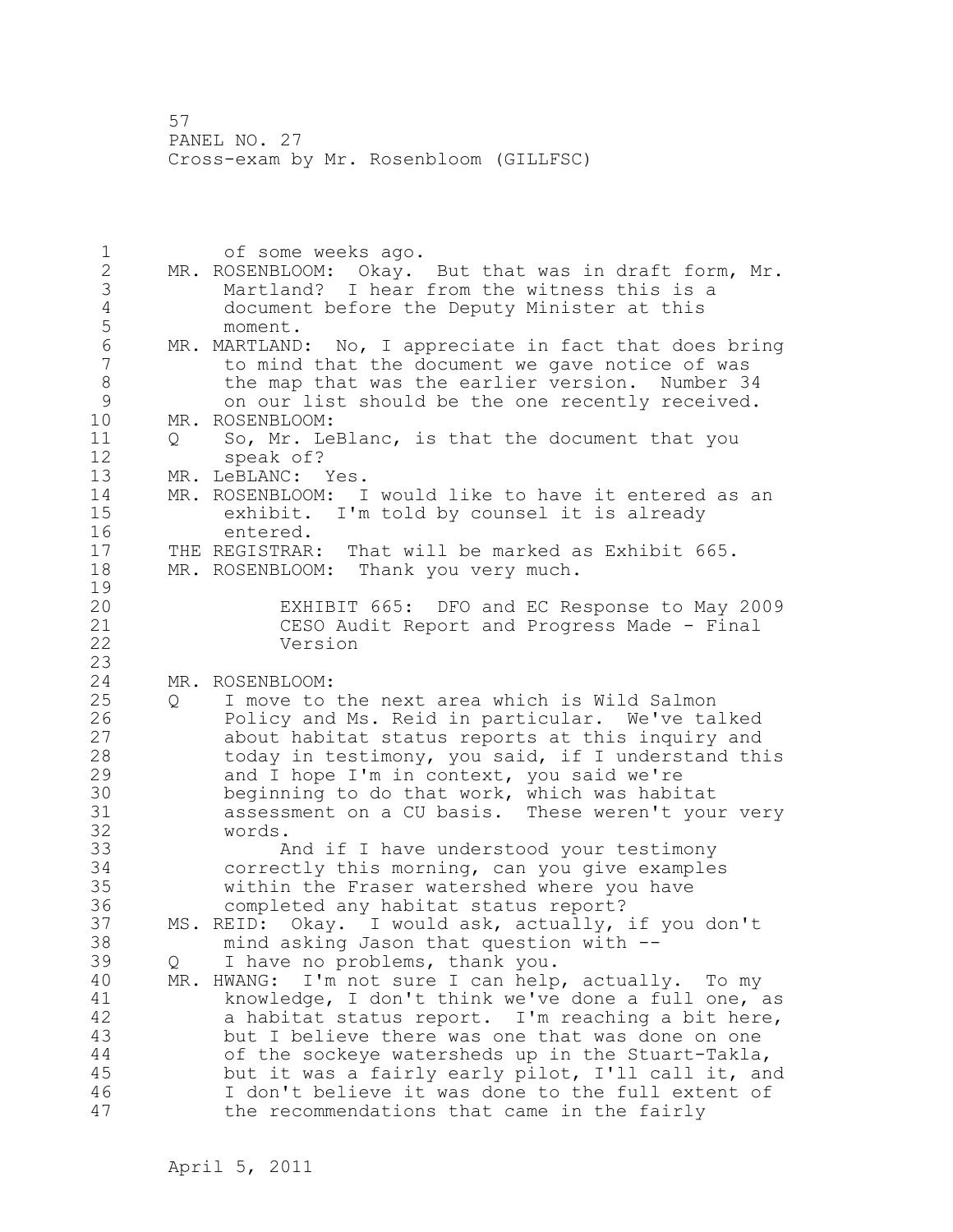1 recently published paper that provides for the 2 habitat indicator context, I guess, with some 3 recommendations. So I don't think we've done any<br>4 but -- in the interior, there may be -- I think 4 but -- in the interior, there may be -- I think<br>5 there might be one from the Lower Fraser area, k 5 there might be one from the Lower Fraser area, but<br>6 I'm not familiar with those details. 6 I'm not familiar with those details. Q Okay. And I want to be charitable here. We're 8 not here to blame anyone for anything, but can you 9 explain to us why five, six years now, after the<br>10 implementation of the WSP, there has not been even implementation of the WSP, there has not been even 11 one completed habitat status report within the 12 Fraser watershed. Ms. Reid? 13 MS. REID: Yes, so I can speak to that. So it took us 14 a considerable amount of time and investment in 15 order to develop the methodology for the work. 16 That was completed fairly recently with the 17 publication of a science paper by Heather Stalberg 18 and Ray Losier, and I expect it's in ringtail 19 someplace, that document.<br>20 Subsequent to that, Subsequent to that, the amount of funding 21 that we had set aside to do the actual work went 22 down quite considerably, so we only had a small 23 amount of money left to start the habitat status 24 indicator work, the nature of about \$50,000 a 25 year. Previous to that, we were spending over 26 \$300,000 a year. So we picked the few watersheds<br>27 where we thought we could work with partners most where we thought we could work with partners most 28 effectively, where we could leave our resources, 29 and we started -- I think we did one in the 30 Skeena, we did in Barclay.<br>31 The intention is to d 31 The intention is to do them all, but it's a<br>32 considerable amount of time and effort and we considerable amount of time and effort and we 33 simply haven't the resources to -- 34 Q Right, and if you -- 35 MS. REID: -- have them done yet. 36 Q -- haven't had the resources to do that of recent 37 day, you have no reason to be optimistic of having 38 the resources over the next couple of years from 39 what you've already spoken about with the shortage 40 of money, correct? 41 MS. REID: Unless there's a reallocation towards this<br>42 activity, that's correct. activity, that's correct. 43 Q Thank you. Now, Monsieur LeBlanc, you yesterday 44 spoke about the U.S. experience with habitat and 45 you made reference to certain federal initiatives 46 with habitat and, if I understood you correctly, 47 you gained some inspiration from the American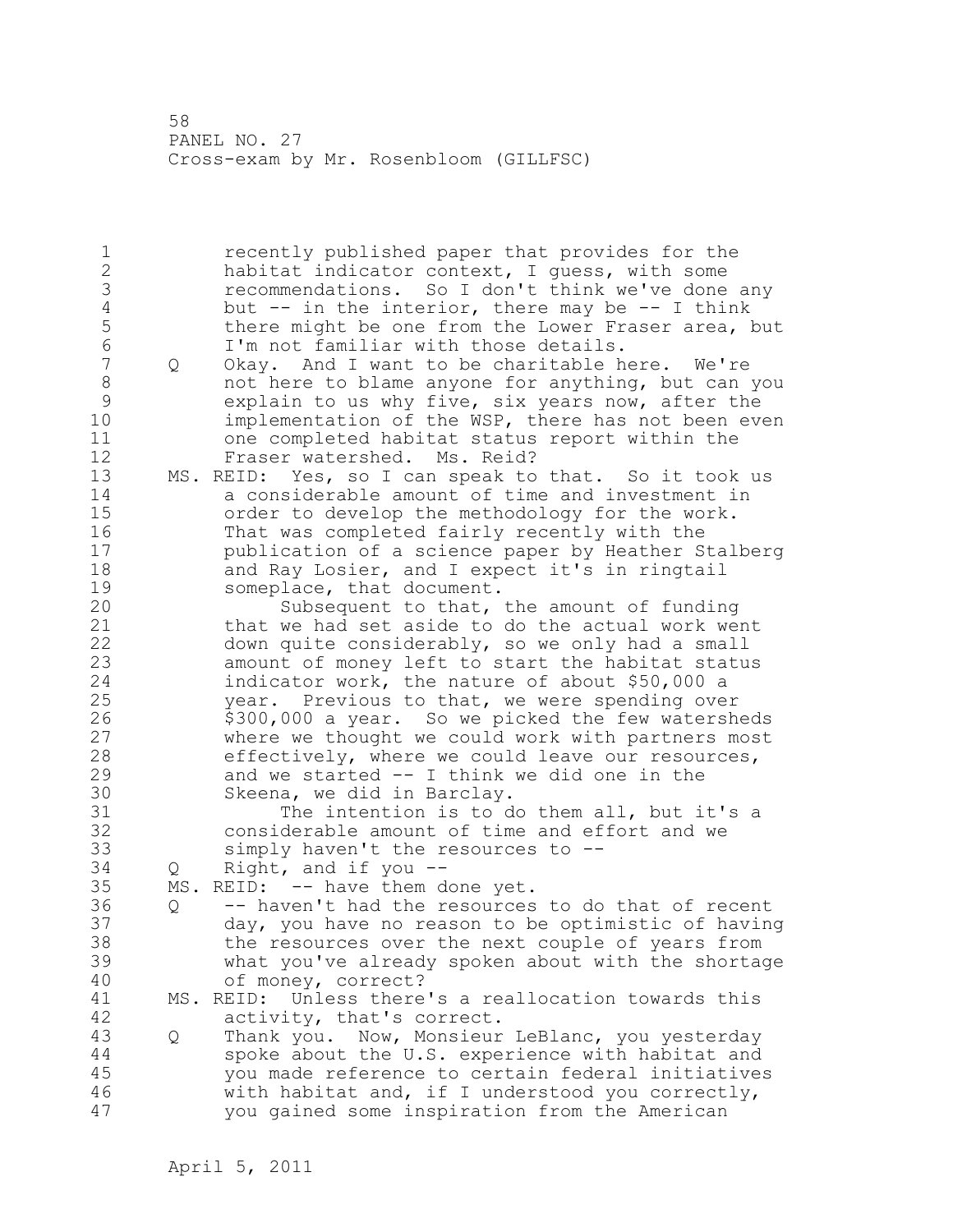1 experience and, if I understood you correctly, 2 thought that we could learn something from that 3 U.S. experience. Do I generally characterize your 4 evidence satisfactorily?<br>5 MR. LeBLANC: Yes, you do. 5 MR. LeBLANC: Yes, you do. 6 Q Where would this Commission gain more background, because I obviously don't have five hours to go 8 back and forth with you to learn more about the 9 American experience? Where would we learn more<br>10 about that experience so that the Commission wo about that experience so that the Commission would 11 be educated about at least how they're handling 12 things? 13 MR. LeBLANC: There's a Fish Habitat -- National Fish 14 Habitat Action Plan in the U.S. that you could -- 15 the website has a lot of information about that. 16 There's also a bill before Congress called the 17 *National Fish Habitat Conservation Act* which is 18 the Bill to enable the whole plan to be 19 implemented. It's been implemented, but it's been<br>20 implemented on a small amount of money through a implemented on a small amount of money through a 21 whole bunch of partners. However, they're trying 22 to obtain some further funding from Congress and 23 some collaboration among all the federal 24 government departments, including the U.S. 25 Geological Service, U.S. Fish and Wildlife, the 26 120 National Oceans Administration, the National<br>27 0 Oceans and Atmospheric Administration, to com Oceans and Atmospheric Administration, to come 28 together to provide support for this National Fish 29 Habitat Action Plan, which is really driven by a 30 mumber of industry - and I mean industry, here,<br>31 the recreational fishing industry and other 31 the recreational fishing industry and other<br>32 states, and other interested parties that w states, and other interested parties that want to 33 see conservation and protection of fish habitat. 34 So it is an intensive amount of work that's 35 been done. Just recently, the USGS, Geological 36 Service, has put a map of all of the U.S. and you 37 can get down to sub-sub watershed to show the 38 pressures that are being placed by various kinds 39 of development on the watershed. That's the first 40 tranche of defining some of the priority 41 watersheds where they will be investing money.<br>42 They spent \$1 million just to collect the They spent \$1 million just to collect the 43 data. This is not research; this is collecting 44 data and putting it on maps. It took about a year 45 just to do that. 46 Q You consult with your American colleagues from 47 time to time?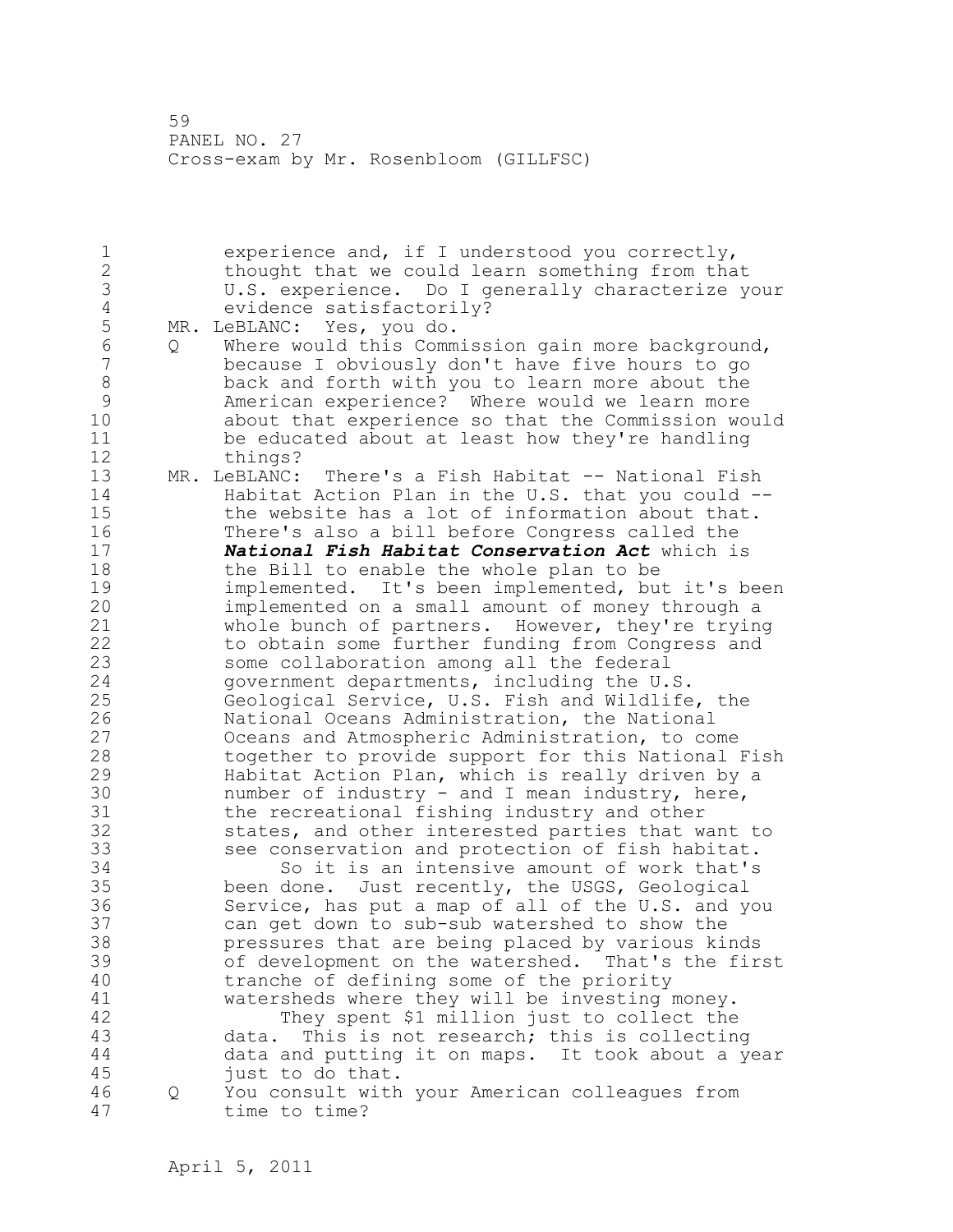1 MR. LeBLANC: Yes, we do. We had Dr. Beard from the 2 U.S. Geological Service come to Ottawa just about 3 two or three months ago to give us a presentation<br>4 on the work that they've been doing on the U.S. 4 on the work that they've been doing on the U.S.<br>5 National Fish Habitat Action Plan. 5 National Fish Habitat Action Plan.<br>6 0 Do you have any summary documents 6 Q Do you have any summary documents of those meetings that you could make public and provide to 8 this Commission that would assist the<br>9 Commissioner? 9 Commissioner?<br>10 MR. LeBLANC: Yes, MR. LeBLANC: Yes, I have the documents that I can make 11 available. 12 MR. ROSENBLOOM: I would make such a request through 13 your counsel for purposes of edifying this 14 Commission. 15 MR. MARTLAND: I think the request has been made. I'm 16 reluctant to invite any sort of a process that has 17 these witnesses with questions and homework as 18 opposed to answering questions today. It may be 19 that we can follow up and try to assist and<br>20 identify things that are ringtail or otherw identify things that are ringtail or otherwise. I 21 take it that's not a request for follow-up answers 22 so much as identifying documents. 23 MR. ROSENBLOOM: Absolutely. It's not asking questions 24 to you, Mr. LeBlanc. It's to provide this 25 Commission with more background information about 26 the American experience.<br>27 MR. TAYLOR: I'll just jump i MR. TAYLOR: I'll just jump in for a moment if I may. 28 I've taken that request, and the way it came up, 29 it seemed a perfectly logical thing to dig out and 30 we will do that.<br>31 But just as But just as a flag on the play, if you like, 32 this is not an examination for discovery, so I 33 certainly don't want to see a creeping practice of 34 many outstandings coming out of evidence. The 35 witnesses, in the main, are here to give evidence 36 and not collect a bunch of outstandings. If there 37 are things - and this came up for the first time 38 to Mr. Rosenbloom's knowledge - but counsel 39 thinking ahead, if they can ask us things before 40 the witnesses get on the stand, then we'll, 41 through the Commission, accommodate that as best<br>42 we can. we can. 43 MR. ROSENBLOOM: Obviously on this American experience, 44 that came out only yesterday in testimony. I'll 45 carry on. I have two or three other areas and I 46 want to get through them. 47 Q In respect to the interjurisdictional issues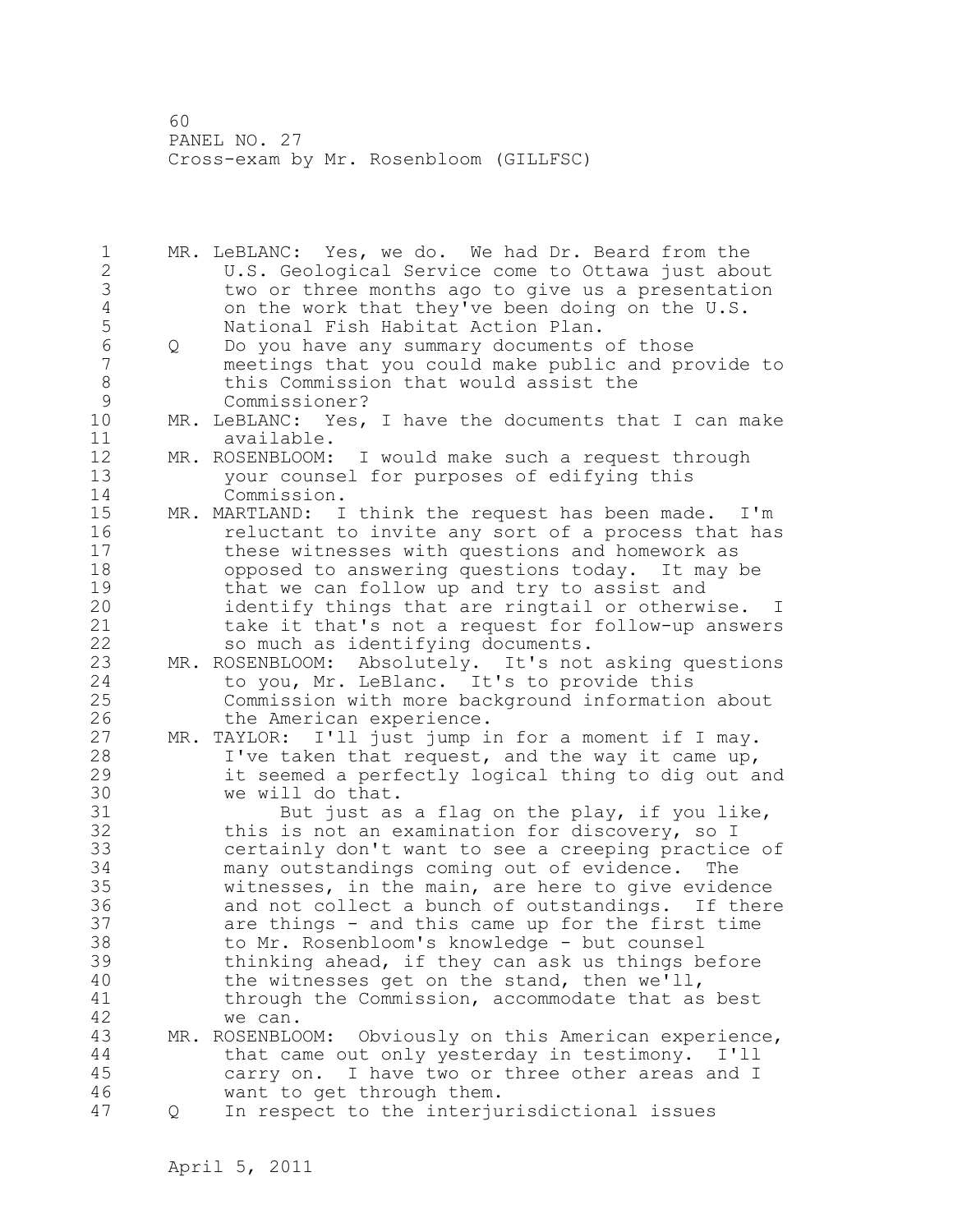1 between B.C. and Canada, Mr. Hwang, you said in 2 testimony this morning, and I wrote these words 3 down. In fact, sorry, you didn't say it. It's 4 referred to in this Exhibit 662 which is the<br>5 document that was written without imagining 5 document that was written without imagining that 6 it would ever end up before a Royal Commission. And so if we can go to 662, there is a 8 reference there to -- and if you go down to five<br>9 paragraphs from the bottom: paragraphs from the bottom: 10 11 The relationship between province and DFO is 12 in a state of disfunction (sic). We don't<br>13 coordinate on referrals in any consistent coordinate on referrals in any consistent way 14 and there is no guidance or leadership from 15 Vancouver-Victoria on this. 16 17 Okay. Firstly, you still believe that to be the 18 case? 19 MR. HWANG: In the general, yes, but I things have<br>20 improved somewhat since I wrote this. improved somewhat since I wrote this. 21 Q Yes. And you wrote this again what year? 22 MR. HWANG: I believe it was July 2007. 23 Q Yes. And as I'm informed - and again you're not 24 speaking for the province - there's been a very 25 diminished budget of the provincial side on 26 environment and fisheries; is that not correct? A<br>27 eduction. reduction. 28 MR. HWANG: I can't really speak to the budget. I 29 could say that we have seen less interaction. 30 There are fewer people in different agencies for<br>31 and the interact with. That may be a signal that us to interact with. That may be a signal that 32 there's been a budget change, but I'm not really 33 familiar with their operational details. 34 Q And obviously that has a fallout in terms of the 35 public interest of the sustainability of this 36 resource. 37 MR. HWANG: Well, certainly it has affected our ability 38 to work with certain provincial agencies in a way 39 that's collaborative towards trying to get the 40 best outcomes for fish. 41 Q Yes. Now, describing the relationship, albeit at 42 the time you authored this document, as 43 dysfunctional is very strong language. Now, my 44 question is we're here to try to resolve problems. 45 What recommendation do you have to the Commission, 46 if you can be brief about it, that might improve 47 the interjurisdictional relationship to the point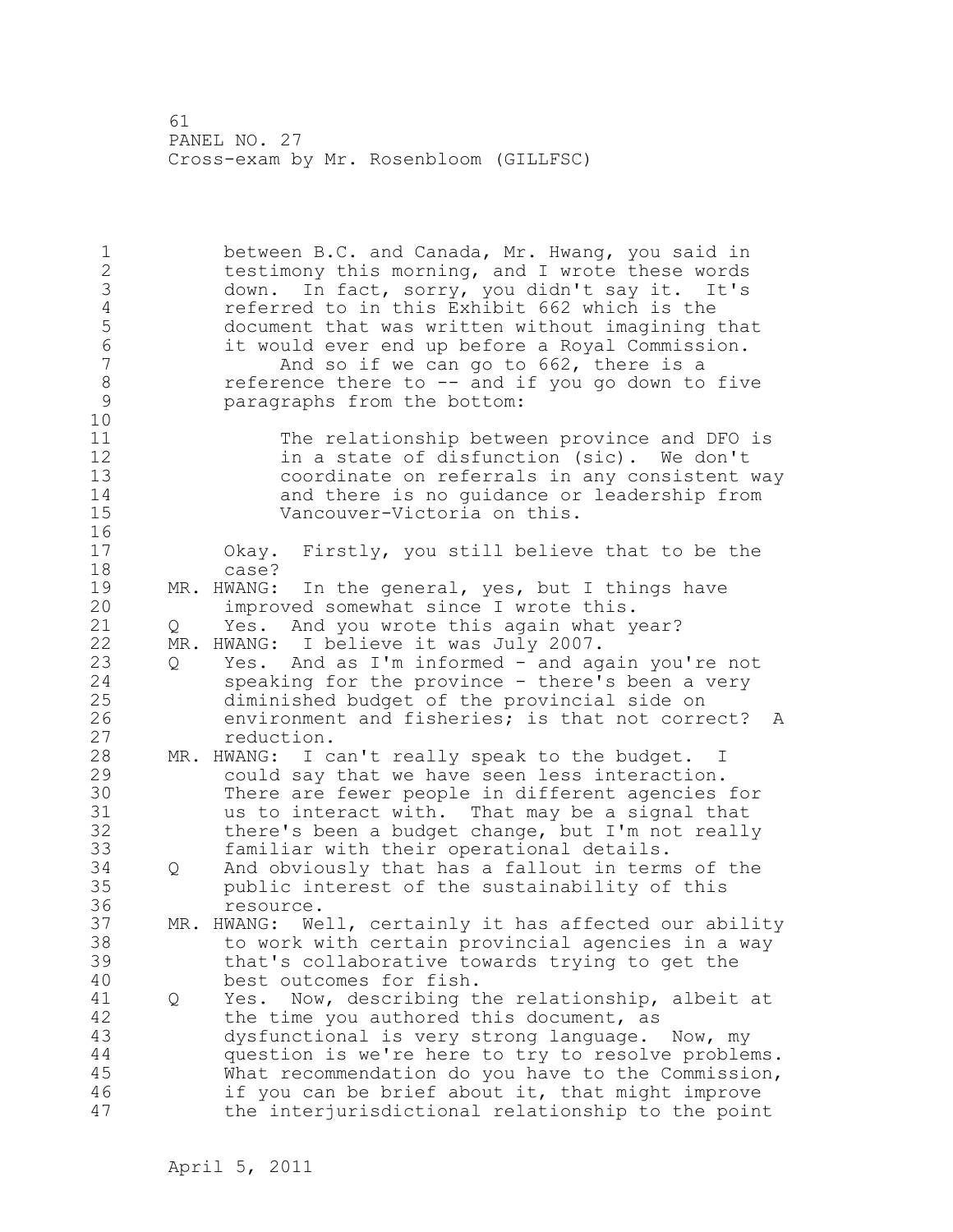1 that it is more functional and in the public 2 interest? 3 MR. HWANG: Well, it's a difficult response to give in<br>4 a short and concise way. The issue in general 4 a short and concise way. The issue in general 5 goes to what I spoke to yesterday, which is 6 Fisheries and Oceans has a mandate for fish habitat, whereas the Province of British Columbia 8 and local governments have authority over land use<br>9 and water use. The conundrum lies in coordinating 9 and water use. The conundrum lies in coordinating those functions, and this has been presented in 11 previous audits as an issue of challenge. I would 12 say it remains substantially today.<br>13 Notwithstanding that, there ha Notwithstanding that, there have been 14 examples where locally we've cooperated reasonably 15 effectively, but they are generally reliant upon 16 local individuals or relationships, and the issue 17 more broadly still stands. 18 I don't know there's a simple answer in terms 19 of me saying if the Commissioner could wave a<br>20 maqic wand and just do this, it would be done magic wand and just do this, it would be done. 21 Because the issue is very complex, and I think the 22 fact that it hasn't been resolved, despite it 23 being noted through numerous consecutive audits, 24 is an indication that it's not an easy thing to 25 come to terms with. 26 Q All right.<br>27 MR. MARTLAND: MR. MARTLAND: I'm just going to interrupt for this 28 purpose, Mr. Commissioner, which is my timekeeper 29 function. Mr. Harvey has asked to be added for 30 ten minutes of questions, Ms. Brown had requested<br>31 an hour, Ms. Robertson, ten at a minimum, asking an hour, Ms. Robertson, ten at a minimum, asking 32 for further (sic). You may have questions, I 33 might have three or four minutes of questions in 34 re-examination on a few points. For us to do all 35 of that before 4:00, I think we'll all need to 36 speed up, if you will. I'm alerting Mr. 37 Rosenbloom to that. 38 MR. ROSENBLOOM: I'm still trying to comply with my 39 allotted time. I have five minutes left. I 40 started at ten minutes to 12:00, I went to 12:30. 41 I said -- I initially said 50 minutes to you, counsel. I then asked, you agreed to give me 43 another 20 minutes because the will-says are not 44 going in. 45 MR. MARTLAND: I'm not going to spend five minutes 46 fighting about the five minutes. We'll have the 47 further five, and then we'll move on. Thank you.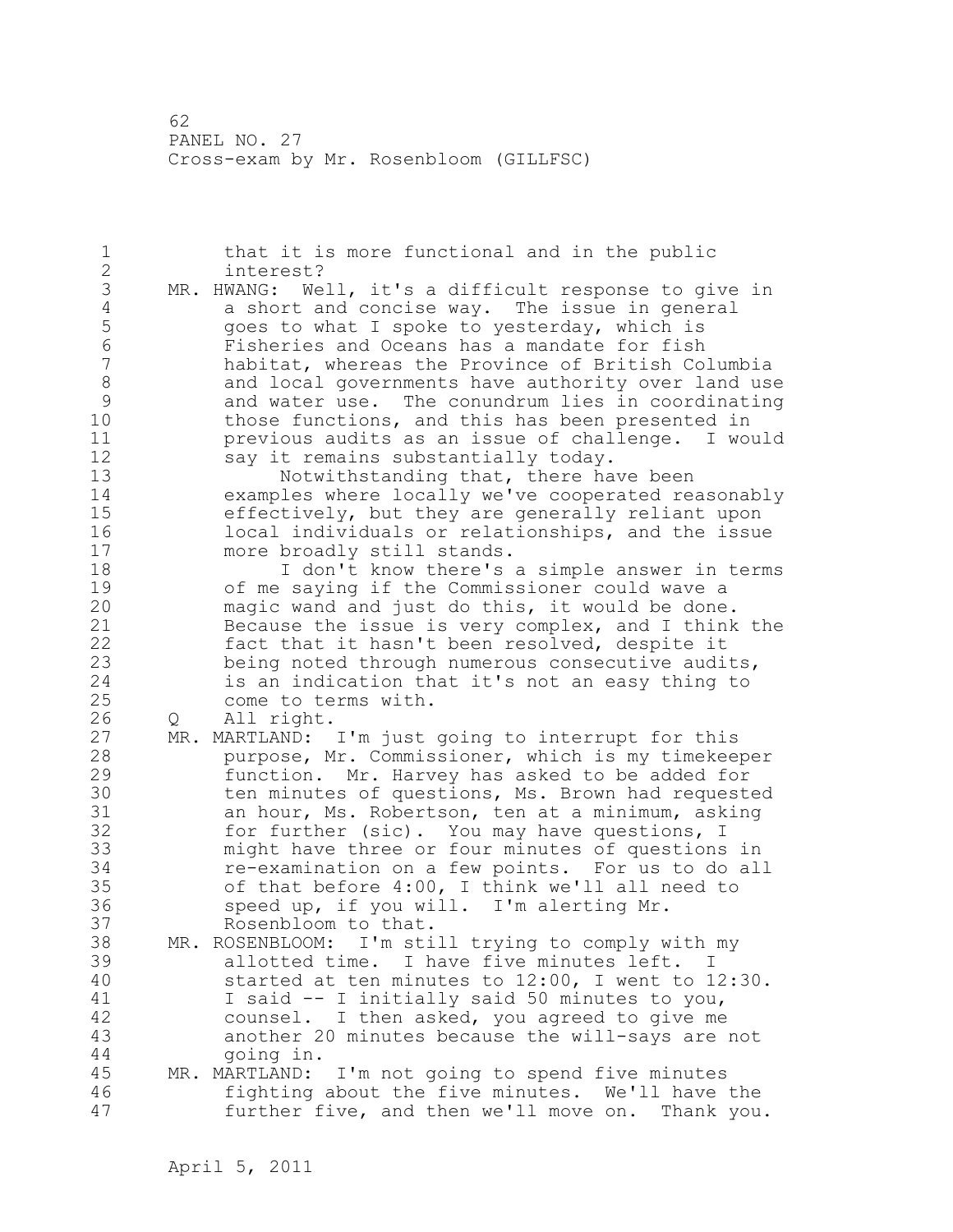1 MR. ROSENBLOOM: Thank you. 2 Q Panel, I've heard testimony that there is a -- 3 you're putting together a new habitat policy, if 4 I've heard that correctly; is that right? That's 5 the direction?<br>6 MR. LeBLANC: We're 6 MR. LeBLANC: We're reviewing the current policy.<br>7 We've been reviewing it for quite a while, a We've been reviewing it for quite a while, and we 8 have a proposal to put in place a process that 9 would allow us to renew the policy and the program. 11 Q Yes. And my question is: In light of the 12 financial restrictions as we've heard about them 13 today, what makes one believe that a new habitat<br>14 bolicy is likely to bring any better results in policy is likely to bring any better results in 15 habitat management than what we're dealing with 16 today? 17 MR. LeBLANC: Through our dialogue and our 18 consultations with various sectors in society, 19 we'll find out whether that is the case. When we<br>20 launched this, we have no intent, at the end of launched this, we have no intent, at the end of 21 the day -- we may modify the policy. We'll decide 22 after we have a dialogue with Canadians. There's 23 a process that's been laid in place. I think I 24 mentioned to you it would take approximately six 25 months of dialogue with Canadians, and then we'd 26 decide whether, and to what extent, we would<br>27 modify the policy. modify the policy. 28 It may just be including some of the newer 29 things that we have now. We don't have any 30 mention of the *Canadian Environmental Assessment*  Act, Species at Risk Act. Some of the 32 documentation is inaccurate; for example, the 33 arrangements we have with inland provinces is not 34 the same as it was in 1986. In 1999, we expanded 35 the program into the inland provinces so there's a 36 lot of things that have changed since that policy. 37 Just look at the pictures of the policy. You 38 might want to reflect on that. We might want to 39 modernize the pictures. 40 Q But would you not agree that financial -- the 41 financial side, an increase in budget is<br>42 absolutely critical to any confidence the absolutely critical to any confidence that there 43 will be an improved habitat management scheme in 44 Canada? 45 MR. LeBLANC: I think we could all agree that any 46 program in the Department or in the federal 47 government could use more money. It would make it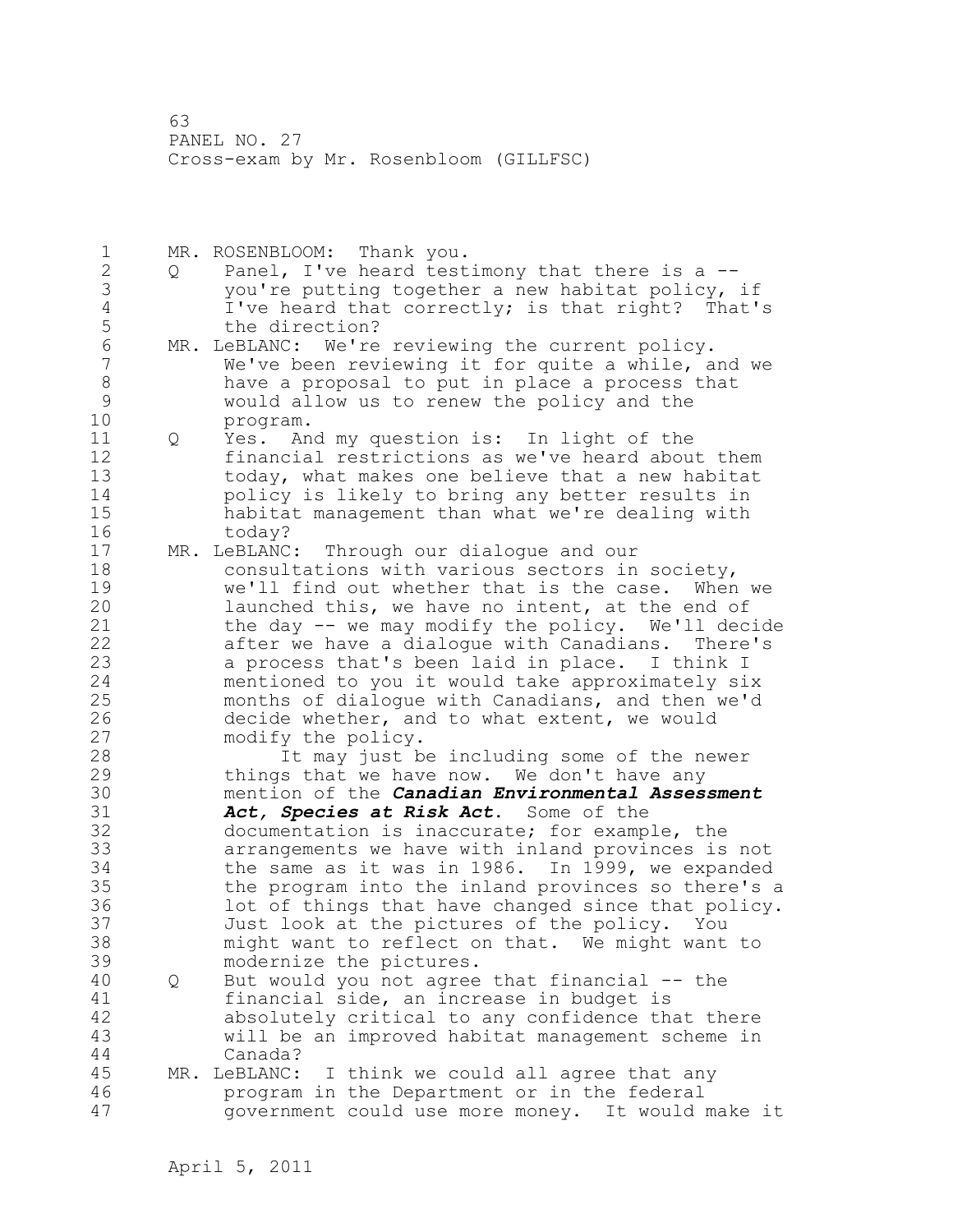1 much better. 2 Q Thank you. My last area of cross-examination, I 3 have maybe two minutes left, three minutes left,<br>4 is I have requested from the Commission, and fro 4 is I have requested from the Commission, and from<br>5 the Commission they requested DFO, information 5 the Commission they requested DFO, information 6 about bonuses and salaries to directors 7 regionally, and to Regional Directors -- excuse 8 me, and to Director Generals in Ottawa. I have 9 mot yet received reply. It's been two months that<br>10 my request has been made to the Commission, and my request has been made to the Commission, and 11 indeed the Commission to your counsel. 12 My question to you, Ms. Reid, is you are a 13 Regional Director. Do you receive a bonus for 14 performance in respect to your area of work? 15 MR. TAYLOR: I object. This is a request that has been 16 made, as has been said, and it has been dealt 17 with. I don't see why we have to or should 18 advance the answering of that on an ad hoc basis 19 with one witness. There will be an answer given.<br>20 1've told the Commission that. The Commission ha I've told the Commission that. The Commission has 21 told the participants' counsel, and it remains 22 outstanding. 23 MR. ROSENBLOOM: Mr. Commissioner, I don't want to 24 belabour this, but I've waited two months for this 25 information. This panel is before us. Why would 26 it take two months for the Government of Canada to<br>27 sepend to a question that is pretty simple. I'm respond to a question that is pretty simple. I'm 28 prejudiced if I cannot ask this witness the simple 29 question which is: 30 Q One, are there bonuses as incorporated within your<br>31 Salary structure, and as Director of Habitat for salary structure, and as Director of Habitat for 32 the region, have you received a bonus over the 33 last few years for your work? That is my 34 question. 35 MR. ROSENBLOOM: How can I get that evidence if indeed, 36 two months, there's been an outstanding request 37 for this information from the government. 38 THE COMMISSIONER: Quite apart from the outstanding 39 request of Mr. Rosenbloom, I think if the witness 40 is in a position to answer the question that you 41 have asked, I will ask her to do so, if you are<br>42 directing it to Ms. Reid. If she's not, she wi directing it to Ms. Reid. If she's not, she will 43 say so and her counsel will have to address 44 whatever she says about why she can't answer the 45 question and act accordingly. 46 So I'm going to allow you to ask the 47 question. It's a matter of whether she's in a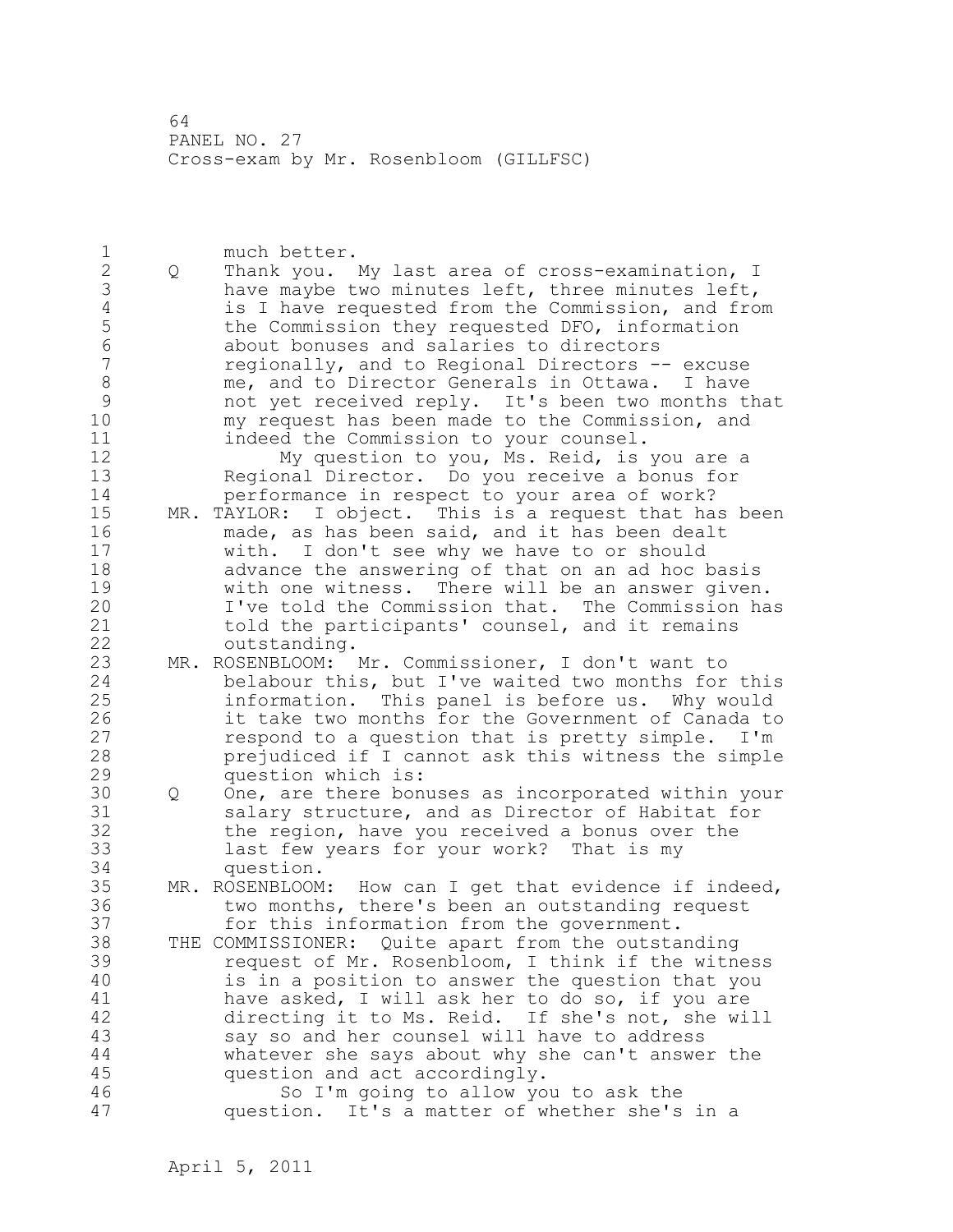65 PANEL NO. 27 Cross-exam by Mr. Rosenbloom (GILLFSC) Cross-exam by Mr. Harvey (TWCTUFA)

1 position today to answer it for you and, if not, 2 she can explain why. 3 MR. ROSENBLOOM: Mr. Commissioner, forgive me, but why 4 would anyone not remember whether they received a 5 bonus?<br>6 THE COMMISSIONER: 6 THE COMMISSIONER: We're going to find out.<br>7 MR. ROSENBLOOM: Thank you. MR. ROSENBLOOM: Thank you. 8 Q Ms. Reid? 9 MS. REID: Yeah, I can answer the question.<br>10 0 Thank you. 10 Q Thank you. 11 MS. REID: So, as an executive, part of my pay is based 12 on performance. There's a performance element to 13 it, so every year I write a Performance Management 14 Agreement, and based on the specific results of 15 that agreement, I receive a bonus or I don't. So, 16 yes, I have received a bonus for the work that 17 I've done. 18 Q And that has been each year since you've taking 19 over that regional directorship?<br>20 MS. REID: That's right, yes. MS. REID: That's right, yes. 21 MR. ROSENBLOOM: Thank you. No further questions. 22 MR. MARTLAND: Mr. Commissioner, next on the list, Mr. 23 Harvey, ten minutes.<br>24 THE COMMISSIONER: Yes. THE COMMISSIONER: Yes. 25 26 CROSS-EXAMINATION BY MR. HARVEY: 27 28 Q So I have a question for the panel generally, and 29 it has a bit of a preamble to it. Basically, 30 you've given us a lot of important details about<br>31 habitat loss and I, for one, am struggling to pu habitat loss and I, for one, am struggling to put 32 it into perspective in terms of the contribution 33 it has, if any, to the -- the contribution that 34 habitat loss has to the decline of the Fraser 35 River sockeye. So that's where I'm coming from. 36 I first want to ask if I'm correct, that 37 habitat loss is relevant and perhaps critical if 38 it reduces the carrying capacity of either the 39 spawning grounds or the rearing lakes. Is that a 40 correct starting point? 41 MR. HWANG: So your question is the second part of what<br>42 vou just laid out? you just laid out? 43 Q Yes. 44 MR. HWANG: Well, certainly that's a useful general 45 summary. I would say biologically it's a bit more 46 detailed than that, but I don't think we want to 47 get into a biology lesson --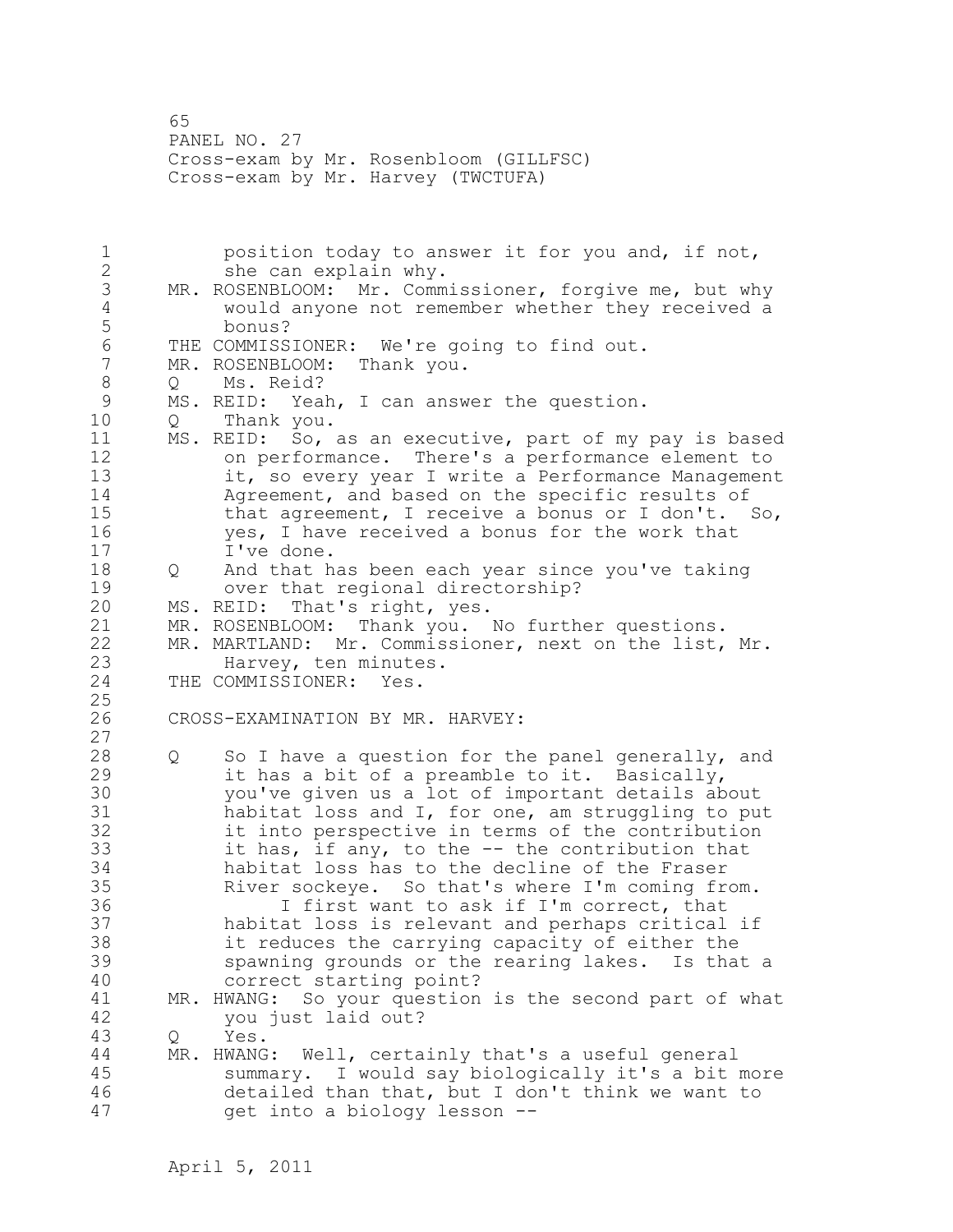66 PANEL NO. 27 Cross-exam by Mr. Harvey (TWCTUFA)

1 Q No. 2 MR. HWANG: -- at this juncture, so I'll leave it at 3 that.<br>4 Q All r 4 Q All right. Now, and the rearing lakes, it's been<br>5 described in previous evidence, have a certain 5 described in previous evidence, have a certain 6 carrying capacity depending on the size of the lakes and the food supply in the lakes. We've had 8 a lot of evidence on the importance of maintaining<br>9 the delicate balance between the number of fry in 9 the delicate balance between the number of fry in the rearing lakes resulting from the number of 11 spawners, and the nutrient capacity in those 12 rearing lakes. 13 For example, there was a discussion in 14 February from a panel, a very interesting 15 discussion about the effects of the very large 16 escapement levels that we've had in the last 17 decade or so, and that panel, on February 9th and 18 10th, expressed the opinion that the carrying 19 capacity of the large lakes, Chilko, Shuswap and<br>20 000 000 meshel, had been exceeded such that the number Quesnel, had been exceeded such that the number of 21 fry that resulted were reduced in growth and in 22 their survival rates. I'll just read you a very 23 short passage. This is from Dr. Woodey on 24 February 10th at page 22. He was discussing, as I 25 say, these very large escapements, escapements at 26 the level above optimal escapements.<br>27 MR. HWANG: Is this something we have bef MR. HWANG: Is this something we have before us to look 28 at or are you just reading it? 29 Q Well, if it's a problem, I can have it put up. 30 It's February 10th, page 22, line 16 or 17 is<br>31 about where I'm coming in. He savs: about where I'm coming in. He says: 32 33 ... they've shown decreased productivity 34 principally because of juvenile survival and 35 growth in the lakes that are causing the 36 survival rates in the ocean to go down in 37 those individual years. 38 39 And that's just a small snippet of a large 40 extensive discussion on that subject. 41 That leads me to my question. The question<br>42 is: That discussion, that important discussion is: That discussion, that important discussion 43 appeared to proceed on the assumption that the 44 carrying capacity of our rearing lakes has been 45 constant over the past 50 years or so. But it 46 strikes me, having heard your evidence, that they 47 may have overlooked something very important, and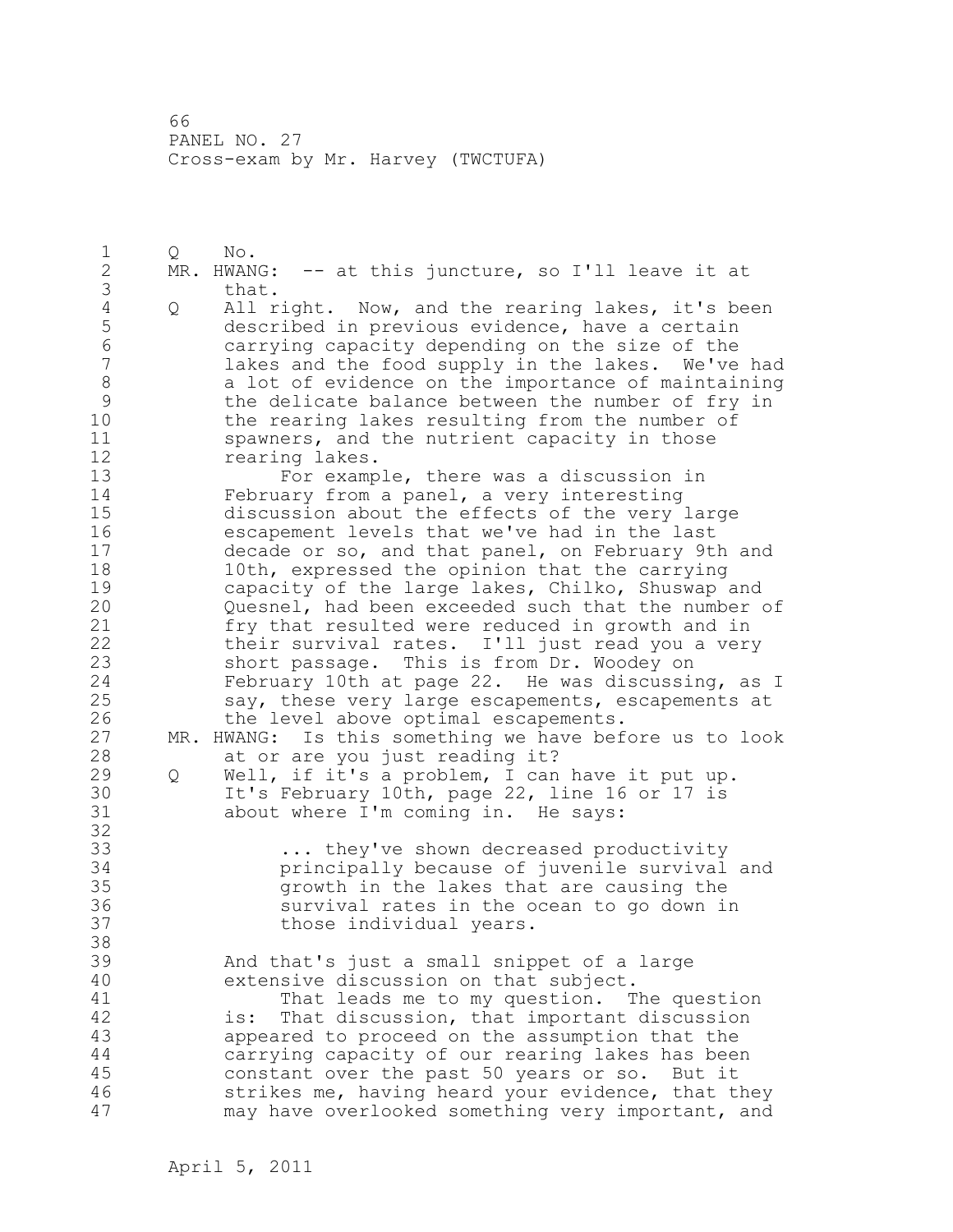67 PANEL NO. 27 Cross-exam by Mr. Harvey (TWCTUFA)

1 that is that habitat changes have reduced the 2 carrying capacity of our rearing lakes. So that 3 is my question. Are you inviting the Commission 4 to take from your evidence a conclusion that the<br>5 carrying capacity of our rearing lakes have been 5 carrying capacity of our rearing lakes have been 6 6 reduced by habitat changes?<br>7 MR. HWANG: I think it was earli MR. HWANG: I think it was earlier today I spoke to the 8 difficulty in knowing for sure how much the change 9 in habitat in the lakes and streams and the freshwater environment for sockeye affects the 11 carrying capacity or the population response. 12 What we have observed over time is that cumulative 13 change -- so it's been an incremental change and 14 it's been cumulative. So every year's change is 15 stacked on top of the change from all previous 16 years, and very few of those changes are things 17 that we would characterize as positive for sockeye 18 or the fish habitat in general. 19 So I think what we could say is, compared to<br>20 background natural conditions, human activity has background natural conditions, human activity has 21 resulted in changes that are almost certainly not 22 favourable for sockeye or freshwater fish, but the 23 degree to which that affects the overall carrying 24 capacity and productivity, I don't think we're in 25 a position to really conclude on that at this 26 point.<br>27 Q But if Q But if it's done anything, it would have reduced 28 the carrying capacity. It wouldn't have increased 29 the carrying capacity; is that correct? 30 MR. HWANG: It's most likely that it would have reduced the carrying capacity in my opinion. 32 Q Have you seen, in any way, that this opinion has 33 been taken into account by the fishery managers in 34 charge of determining how much escapement there is 35 capable of being carried in the rearing lakes? 36 MR. HWANG: Not particularly. I think you'd have to 37 ask the fishery managers that more specifically. 38 But we are generally not providing information on 39 background carrying capacity to support fishery 40 management decisions. That's not something that 41 has been part of our normal programming.<br>42 MR. HARVEY: I see. All right, thank you. T MR. HARVEY: I see. All right, thank you. Those are 43 my questions. 44 MR. MARTLAND: Mr. Commissioner, next I have Ms. Brown 45 for the First Nations Coalition. 46 I wonder if I might canvass the point I made 47 earlier. I think in light of the ground we have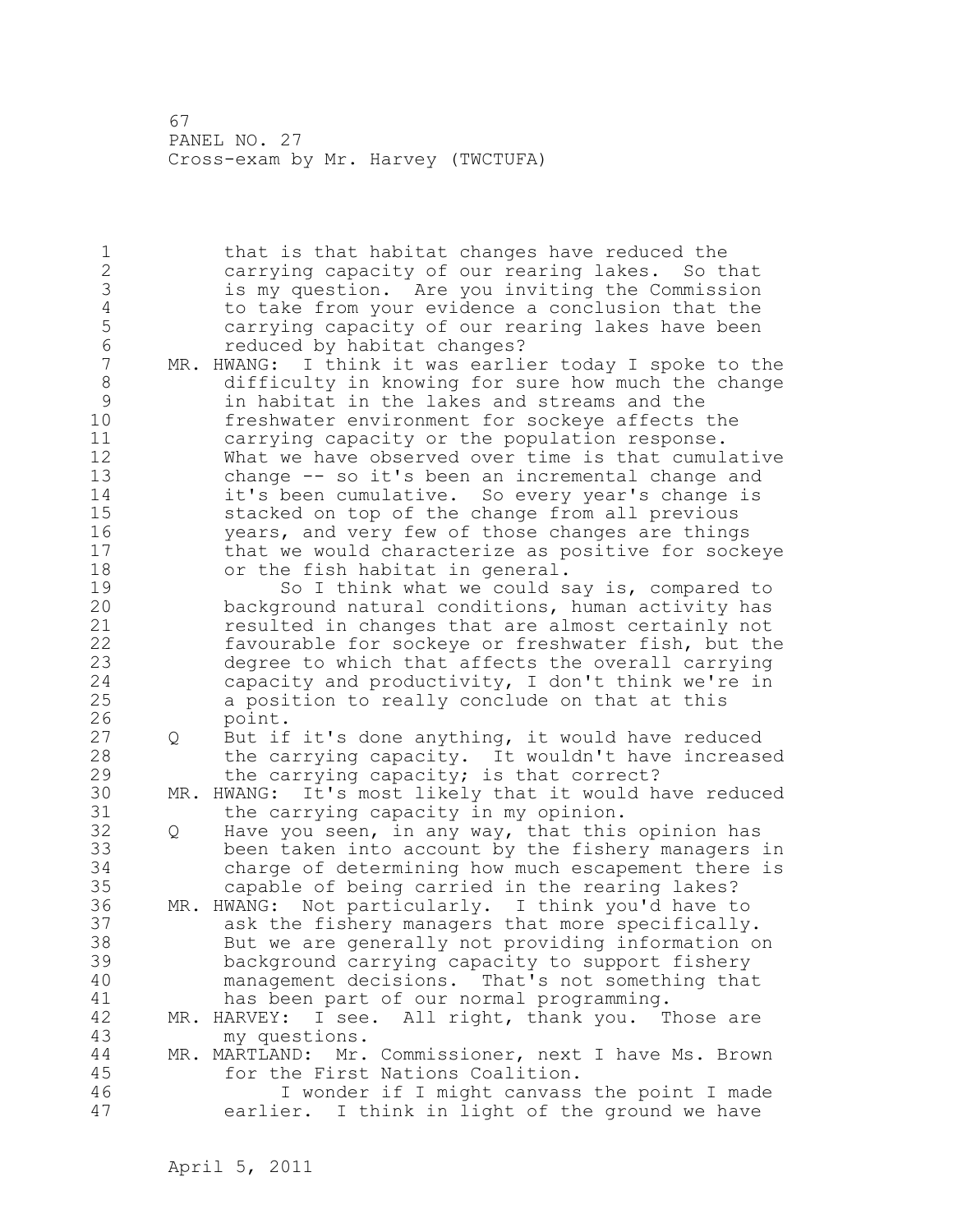68 PANEL NO. 27 Cross-exam by Mr. Harvey (TWCTUFA) Cross-exam by Ms. Brown (FNC)

1 yet to cover, we'll be pushing to complete by 2 4:00. I wonder if it may be possible either to do 3 a short or no break through the afternoon session?<br>4 THE COMMISSIONER: I don't know, Commission counsel. I 4 THE COMMISSIONER: I don't know, Commission counsel. I<br>5 heard you say this morning we were very 5 heard you say this morning we were very 6 comfortable in handing out more time to folks, so I'm going to take a ten-minute break, because I 8 think that's needed for staff and at least for me. 9 We'll just have to have counsel divide up what<br>10 time is available amongst them fairly as best time is available amongst them fairly as best they 11 can. 12 MR. MARTLAND: Thank you. 13 THE COMMIISSIONER: Thank you. 14 MR. MARTLAND: Thank you. And do you wish -- we can 15 move to that break now, is that -- 16 THE COMMISSIONER: No, I think we should carry on. 17 MR. MARTLAND: Or to continue on? Thank you. I'll 18 make that point at 3:15. Thank you. 19 MS. BROWN: Thank you, Mr. Commissioner. Anya Brown,<br>20 appearing for the First Nations Coalition, and appearing for the First Nations Coalition, and 21 with me is Leah Pence. For the benefit of the 22 panellists, the First Nations Coalition represents 23 First Nations up and down the Fraser River, as 24 well as the Council of the Haida Nation. We also 25 represent a number of aboriginal organizations 26 with interests in respect of the Fraser River. 27 28 CROSS-EXAMINATION BY MS. BROWN: 29 30 Q I'm going to start out by asking some questions<br>31 about the 1986 Habitat Policy which recognizes. about the 1986 Habitat Policy which recognizes, in 32 part, that First Nations could assume a greater 33 role in local fisheries management and 34 environmental protection in the future. My 35 question is - and I suppose I'll start by 36 directing it to Ms. Reid - can you say whether, in 37 the past 25 years that the policy's been in place, 38 whether this has happened? 39 MS. REID: Well, I can say that over the past 25 years, 40 how the Department has worked with First Nations 41 has changed significantly. There's been a number<br>42 of programs put into place. The Aboriginal of programs put into place. The Aboriginal 43 Fisheries Strategy, AAROM Program, PICFI, some 44 others, all of which are intended to support First 45 Nations' involvement in fisheries management and 46 habitat management type activities. 47 So under the Aboriginal Fisheries Strategy,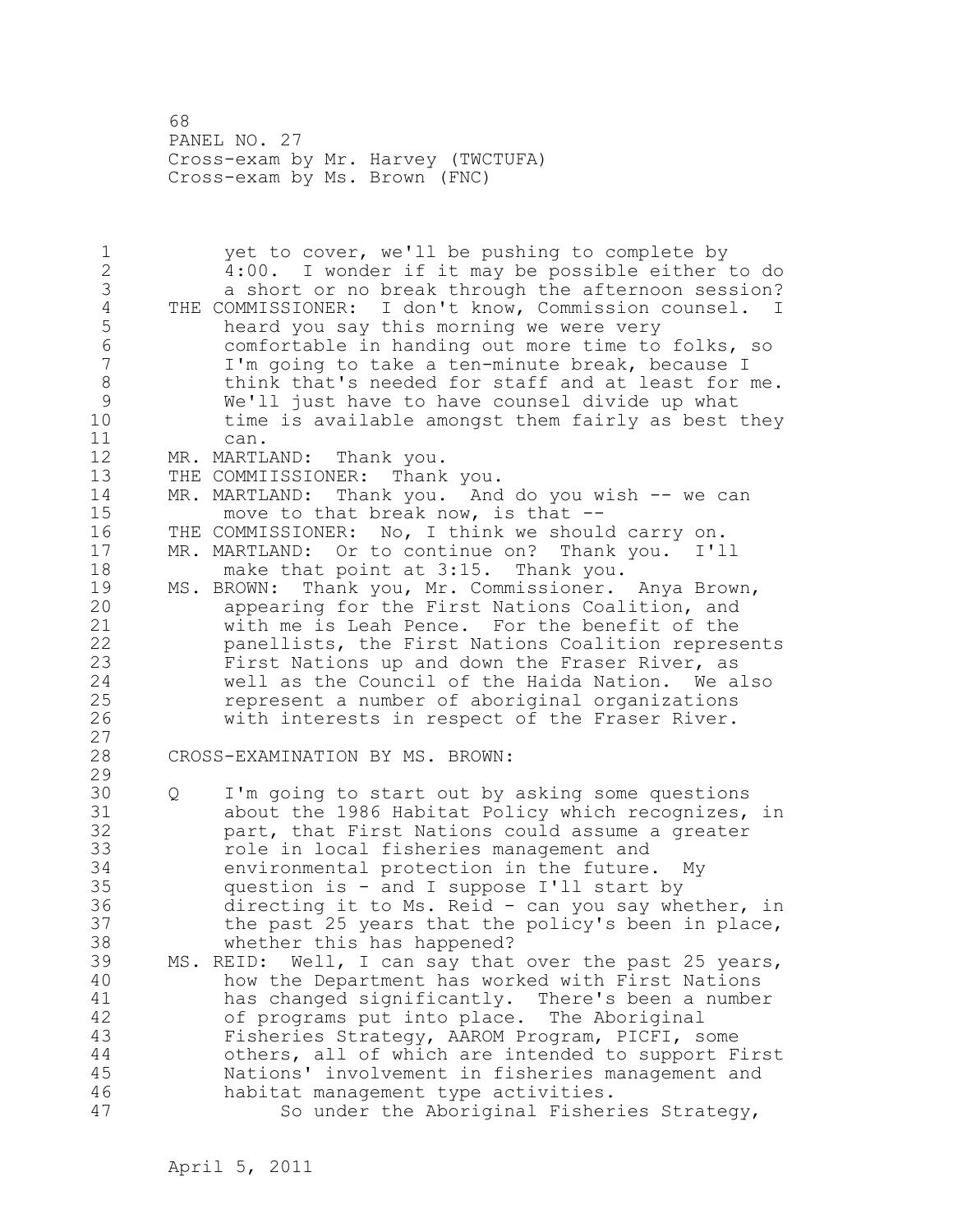1 for example, there's funding provided which allows 2 for First Nations' involvement in habitat-type 3 projects. There's capacity under the AAROM 4 program which allows First Nations to build<br>5 technical capability in order to become 5 technical capability in order to become 6 meaningfully involved in processes. There's certainly a recognition and 8 understanding of the importance of Canada's 9 fiduciary responsibility towards First Nations and our need to, you know, consult in a meaningful way 11 in cases where First Nations' access could be 12 impacted by projects, those sorts of things. So 13 there's a number of ways through planning 14 processes, through strategies and initiatives 15 that, over the past 25 years, I'd say that First 16 Nations have become a lot more involved in 17 management and habitat-type activities. 18 Q Now, Mr. LeBlanc, you spoke yesterday about the 19 **process that will take place to update or**<br>20 **modernize the Habitat Policy, and are you** modernize the Habitat Policy, and are you able to 21 give us any indication of how you anticipate 22 changes to the policy that incorporate what's now 23 known as the "duty to consult"? 24 MR. LeBLANC: Yes, I think one of the changes that 25 could be made to the policy would be a recognition 26 of the rights of aboriginal peoples across Canada<br>27 and, to be more explicit, on the duty to consult and, to be more explicit, on the duty to consult 28 aboriginal peoples. 29 Q And we've heard you give evidence today and 30 yesterday about how much of the Department's focus is in respect of the referral process, and I'm 32 wondering if you can give us a sense of what the 33 current mechanism is in place in terms of DFO's 34 consultation with affected First Nations. 35 MR. LeBLANC: As part of the regulatory review process, 36 prior to making any regulatory decisions, that is, 37 issuance of authorizations under s. 35(2) and 32, 38 we have a duty to consult aboriginal peoples in 39 terms of the impacts that that may have on their 40 rights. 41 The other part of it is that prior to making<br>42 those requlatory decisions, we have another those regulatory decisions, we have another 43 process, the application of an environmental 44 assessment process, ensuring that that process is 45 followed. As part of that, there is a requirement 46 to consult with aboriginal peoples on the impact 47 that the project may have on their traditional use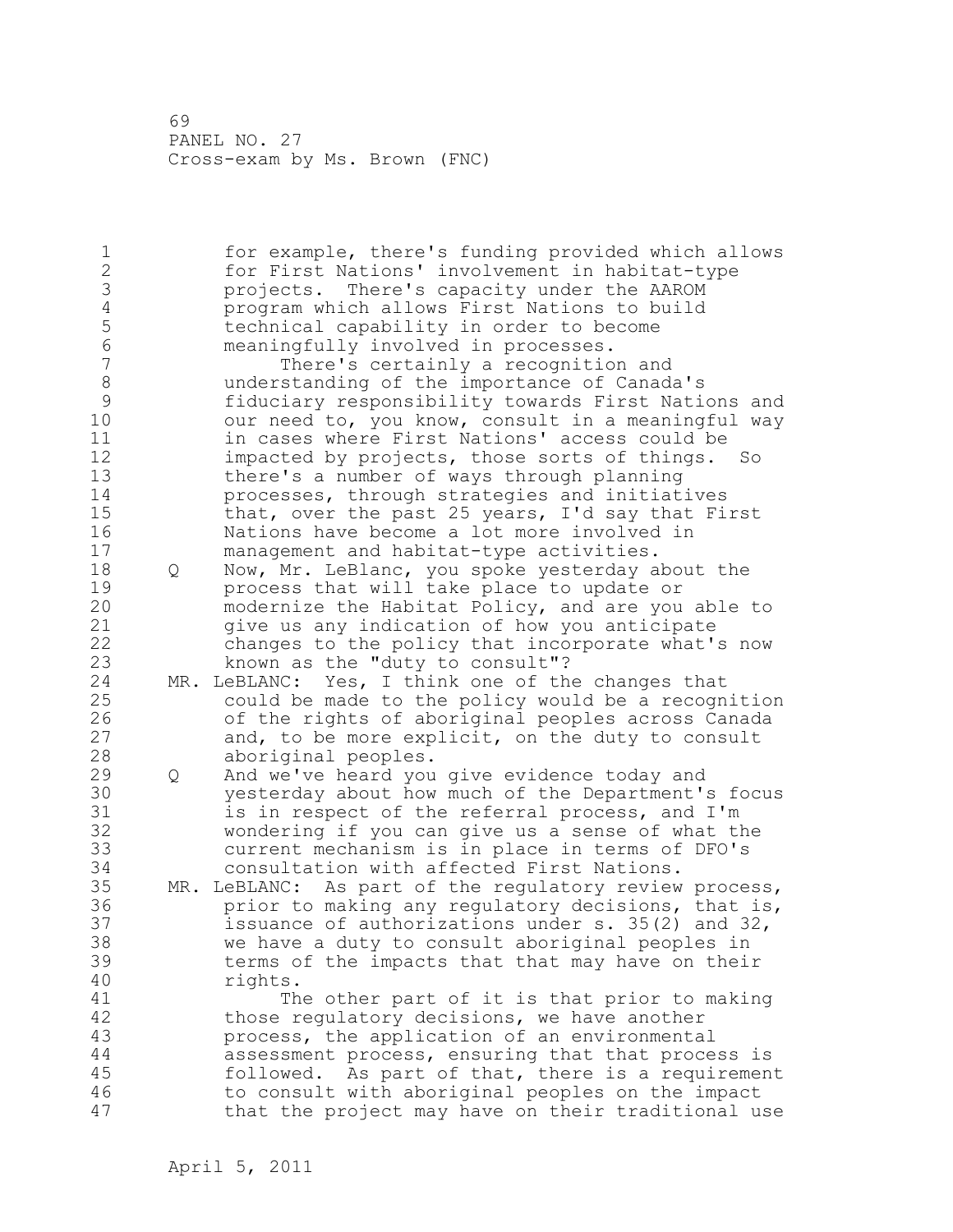| 1<br>$\overline{c}$<br>3<br>4<br>5<br>$\overline{6}$<br>7<br>8<br>$\mathcal{G}$<br>10<br>11<br>12<br>13<br>14<br>15 | Q | of land and resources.<br>We've developed training programs, we've<br>developed guidelines, guidance for staff to make<br>sure that they undertake those requirements to<br>consult with aboriginals during the EA process,<br>the environmental assessment process, and as part<br>of the regulatory decision-making.<br>All right. And you gave some evidence yesterday<br>about the review process that will take place in<br>respect of the Habitat Policy and you told us that<br>it's currently undergoing an internal review, and<br>you spoke about an external process that will take<br>place which will include engagement and<br>consultation with partners and stakeholders.<br>Will<br>that include First Nations as well? |
|---------------------------------------------------------------------------------------------------------------------|---|------------------------------------------------------------------------------------------------------------------------------------------------------------------------------------------------------------------------------------------------------------------------------------------------------------------------------------------------------------------------------------------------------------------------------------------------------------------------------------------------------------------------------------------------------------------------------------------------------------------------------------------------------------------------------------------------------------------------------------------|
| 16                                                                                                                  |   | MR. LeBLANC: Yes, it will include all aboriginal                                                                                                                                                                                                                                                                                                                                                                                                                                                                                                                                                                                                                                                                                         |
| 17<br>18<br>19<br>20                                                                                                | Q | peoples. The major organizations will be working<br>through national and regional organizations to get<br>input from aboriginal peoples across Canada.<br>All right. And has a timeframe for that been                                                                                                                                                                                                                                                                                                                                                                                                                                                                                                                                   |
| 21                                                                                                                  |   | established yet?                                                                                                                                                                                                                                                                                                                                                                                                                                                                                                                                                                                                                                                                                                                         |
| 22<br>23<br>24<br>25<br>26<br>27<br>28                                                                              |   | MR. LeBLANC:<br>No, because it was before the Minister.<br>No approval has been made to launch an engagement<br>strategy or plan that we had put in place, which<br>was, as I mentioned before, a dialoque with<br>Canadians, but all Canadians including aboriginal<br>peoples, and a consultation following any decision<br>to modify the policy.                                                                                                                                                                                                                                                                                                                                                                                      |
| 29<br>30<br>31<br>32<br>33<br>34<br>35                                                                              | Q | Now, one of the things that you said yesterday<br>about this new policy and what you expected we<br>might see in there was that it would apply -- if I<br>understood your evidence correctly, that it would<br>apply a more ecosystem-based approach which would<br>include identifying what you called priority<br>habitats. Have I got that right?                                                                                                                                                                                                                                                                                                                                                                                     |
| 36<br>37<br>38<br>39<br>40<br>41                                                                                    | Q | MR. LeBLANC: That could be part of the policy, yes.<br>All right. And what I'm wondering is whether the<br>definition or the Department's definition of<br>priority habitats would include habitats<br>identified by First Nations as being of particular<br>importance to them?                                                                                                                                                                                                                                                                                                                                                                                                                                                         |
| 42<br>43<br>44<br>45<br>46<br>47                                                                                    |   | If I was looking at trying to identify<br>MR. LeBLANC:<br>priorities for habitat priority areas, I would<br>make sure that -- or we would, as a Department,<br>and I would support this, is that we would consult<br>with local communities to ensure that we have all<br>the available information available from everyone                                                                                                                                                                                                                                                                                                                                                                                                              |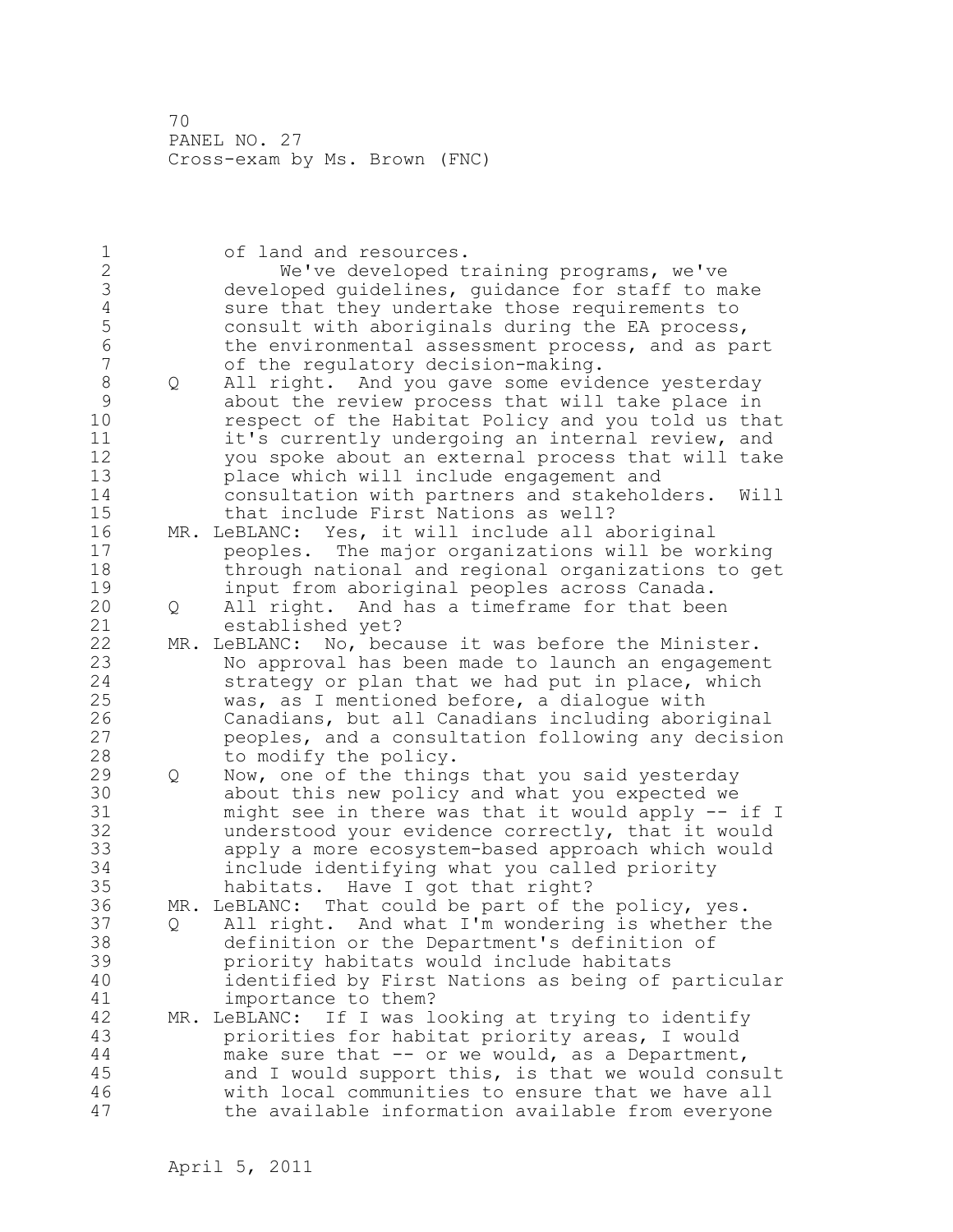1 to identify those priority areas. 2 MS. BROWN: Mr. Bisset, if we could please have Tab 7, 3 and in the interest of time, I'll skip over the<br>4 first document I indicated to you, and if we com 4 first document I indicated to you, and if we could 5 have number 7 from our list of documents.<br>6 0 This is a letter that was written by one 6 Q This is a letter that was written by one of our clients, the First Nations Fisheries Council to 8 Greg Savard, the Director of OHEB on September 9 22nd, 2010. At the bottom of the page, the<br>10 burpose of the letter is really set out, an purpose of the letter is really set out, and I'll 11 read it there.  $\begin{array}{c} 12 \\ 13 \end{array}$ ...the Council has become a conduit for 14 questions from communities on hydroelectric<br>15 mitigation and the process the Crown propos mitigation and the process the Crown proposes 16 to fulfil their obligation to consult and<br>17 the accommodate First Nations' Title and right accommodate First Nations' Title and rights. 18 19 Then I'll skip down to the last sentence of that<br>20 page: page: 21 22 We are particularly interested in how the 23 Crown plans to fulfill its obligations to 24 First Nations, and how DFO plans to engage 25 First Nations in all decisions and processes 26 which infringe or have the potential to<br>27 infringe, on asserted, claimed and prove 27 infringe, on asserted, claimed and proven<br>28 infrite and rights. title and rights. 29 30 So I'm not asking you to comment on this<br>31 Specific project. What I'm asking for is whe 31 specific project. What I'm asking for is whether<br>32 vou're able to advise of what mechanism or proces. you're able to advise of what mechanism or process 33 would be in place or would the Department engage 34 in to respond to questions such as this? Perhaps 35 Mr. Hwang would be able to answer that. 36 So what I'm looking for is really an on-the-37 ground sense of what happens to inquiries such as 38 this where First Nations become aware of a 39 particular project that may have implications on 40 habitat in their territory. 41 MR. HWANG: Hydro is a difficult example for that<br>42 duestion because what you're dealing with mo. question because what you're dealing with most of 43 the time with a hydro operation is something 44 that's already there. The regulatory trigger that 45 Fisheries and Oceans has under our statutory 46 authority comes when we go to issue an 47 authorization for something.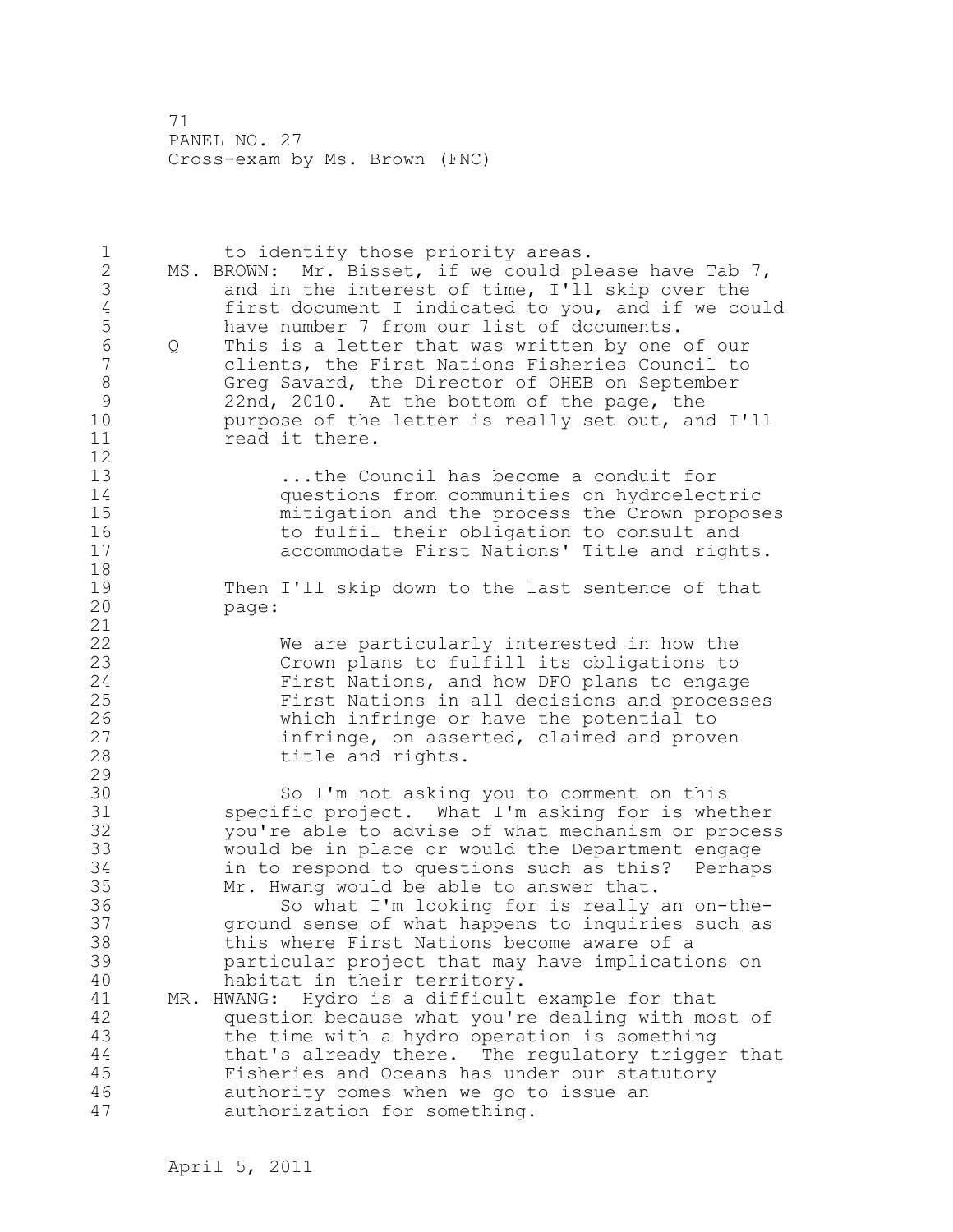1 So the hydro example in the context of, say, 2 B.C. Hydro, which is what most people's sort of 3 first thought is in that regard, is it's a very<br>4 complex environment where we're dealing, in som 4 complex environment where we're dealing, in some<br>5 regard, to try to reconcile not only the histori 5 5 regard, to try to reconcile not only the historic<br>6 6 Feffects of the hydro facilities, but also the 6 effects of the hydro facilities, but also the 7 ongoing operational effects. The processes to 8 deal with these things are largely being led by<br>9 either B.C. Hydro itself or through the provinc 9 either B.C. Hydro itself or through the provincial 10 government under the Water Comptroller who permits 11 the water allocation and use. 12 DFO is aligned with those processes and, for 13 example, for the operational effects over the 14 last, I think, ten or 12 years or so, there's been 15 a process called Water Use Planning, and the Water 16 Use Planning was, in essence, trying to look at 17 all the operational considerations and trade-offs 18 that went along with having these hydro facilities 19 in place, looking at not only fisheries issues,<br>20 but also other environmental issues, other but also other environmental issues, other 21 socioeconomic issues, as well as, very 22 significantly, First Nations issues within the 23 areas of operation for these facilities. 24 I would say the DFO participated actively in 25 those processes. We were certainly not the lead, 26 but there was a mechanism and opportunity for<br>27 First Nation interests to be tabled through t First Nation interests to be tabled through that 28 process. So that would be the example, I suppose, 29 tying to the hydro question. 30 Q All right. And in a more general sense, what I'm<br>31 trying to understand is at what point is the duty 31 trying to understand is at what point is the duty<br>32 to consult triggered? Is it at some point after. to consult triggered? Is it at some point after a 33 referral application is received, or when does it 34 typically happen? 35 MR. HWANG: Well, I can speak operationally. I'm 36 certainly not a constitutional expert or anything 37 like that. 38 Q Absolutely not. I'm just simply asking for what 39 happens on the ground as you know it. 40 MR. HWANG: Our trigger comes when we are in a 41 situation where we have a statutory decision to<br>42 exercise. So when we qet a project, we have a exercise. So when we get a project, we have a 43 look at it. If it's a project that falls within 44 our authority to say, yes, this may require an 45 authorization and it looks like it's heading that 46 way -- because some projects that come in that may 47 require an authorization end up not proceeding or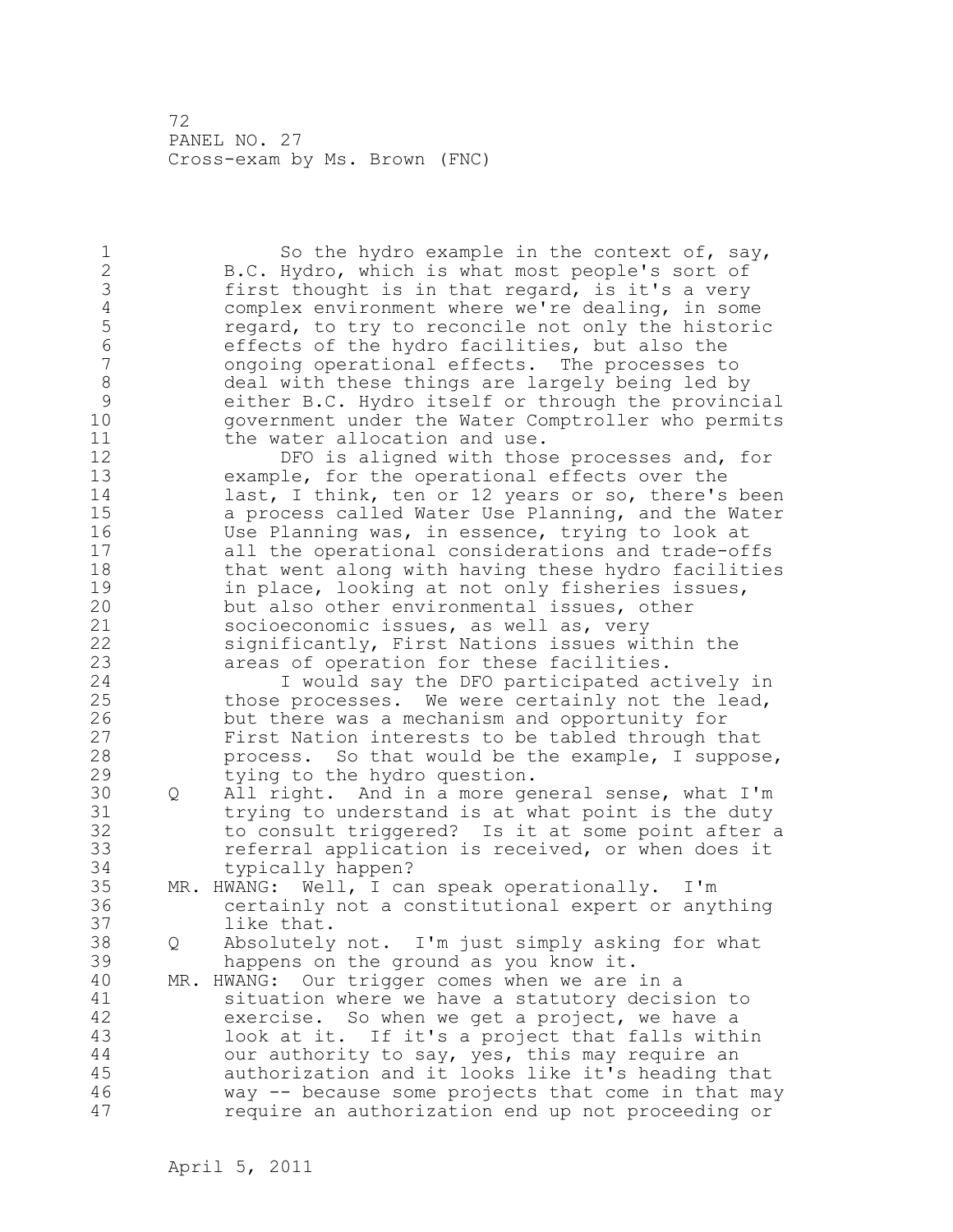1 taking a different path. But if it looks like 2 it's going to head down that road, then that 3 indication, when we come to that realization is 4 our signal or trigger to initiate a consultative process. 6 MS. BROWN: All right. I'd like to enter that document<br>7 as an exhibit, please. as an exhibit, please. 8 THE REGISTRAR: Exhibit number 666.<br>9 MS. BROWN: Thank you. MS. BROWN: Thank you. 10 11 EXHIBIT 666: Letter from John Henderson and 12 Ken Malloway, Co-Chairs of FNFC to Greq 13 Savard, Direction of OHEB at DFO dated 14 September 22, 2010 re concerns about 15 mitigation measures for hydroelectric 16 operations in B.C. 17 18 MS. BROWN: 19 0 When the time does come for consultation, Mr.<br>20 1 Hwang, does that typically take place with an Hwang, does that typically take place with an 21 individual First Nation or would it happen at a 22 more regional level? 23 MR. HWANG: Well, I would say from our experience in 24 the Interior area, there is no typical. It's 25 quite dependent upon the interests of the First 26 Nations in the area where the work is occurring.<br>27 There are times when it's relatively well define There are times when it's relatively well defined 28 and singular. There are other times when there's 29 a bit of a plurality where there are overlapping 30 traditional areas or areas of claim, and we will<br>31 consult quite broadly with different lavers or consult quite broadly with different layers or 32 entities within the First Nations communities. 33 Q And would the type of consultation that you engage 34 in also depend on the nature of the referral 35 itself and how specific or broad, small or large 36 it might be? 37 MR. HWANG: Yes, that's accurate. 38 Q Now, we've heard that the referral process 39 examines impacts to fish and fish habitat. Would 40 you agree that, as part of the referral process, 41 that one of the things that the Department also<br>42 must consider is how those impacts to fish and must consider is how those impacts to fish and 43 fish habitat, assuming that, in the course of your 44 work you determine that there are potential 45 impacts, is part of the consideration the way that 46 those impacts will, in turn, affect First Nations' 47 right to fish?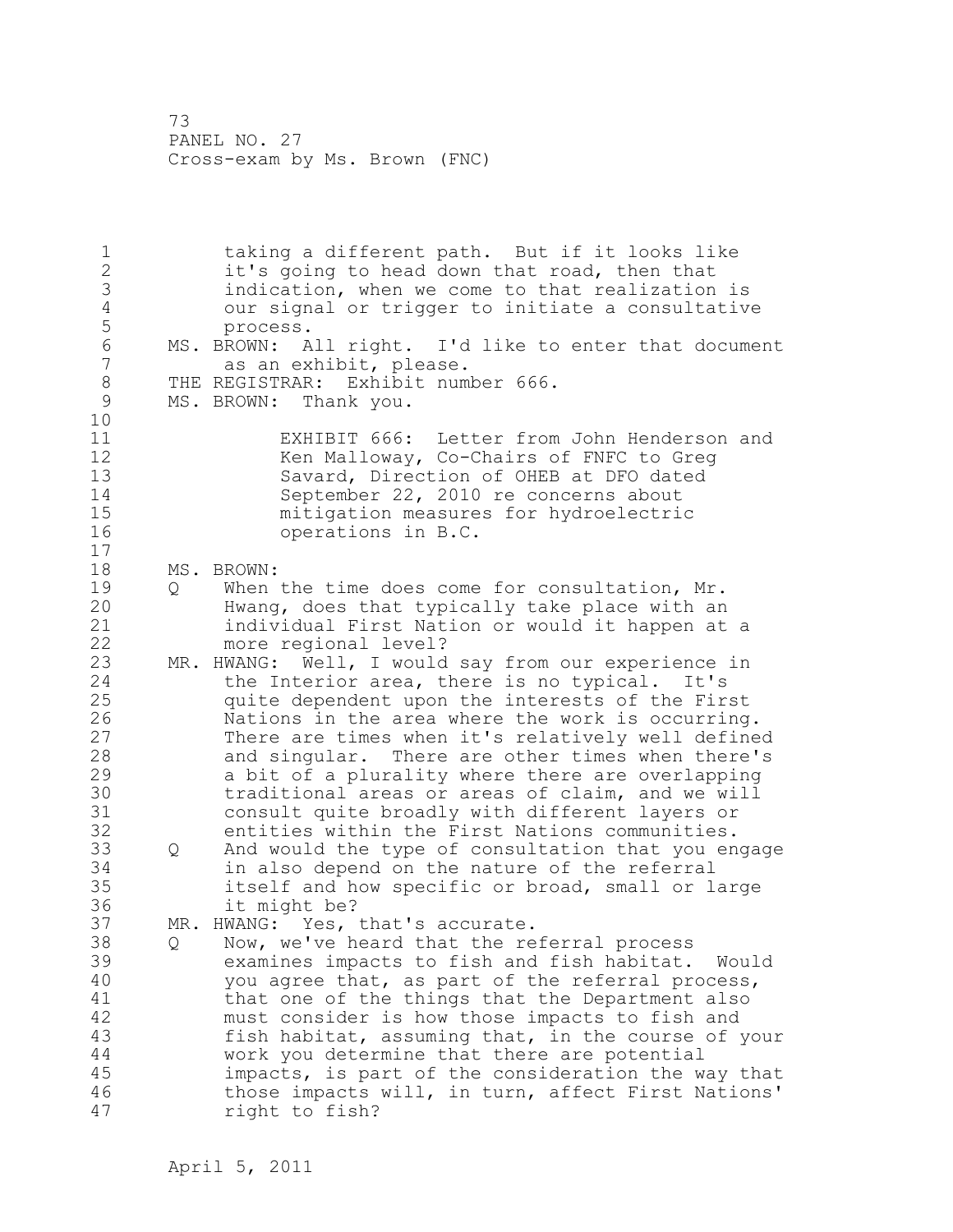1 MR. HWANG: Certainly. Operationally, we generally 2 **refer to it as the need to consider right, title** 3 and traditional use. So traditional use can<br>4 and include not only fishing, but even things li 4 include not only fishing, but even things like<br>5 collecting medicinal plants, or plants for foo 5 collecting medicinal plants, or plants for food 6 and things like that. There's certainly no limit 7 to the kinds of issues a First Nation may wish to 8 bring to the Department for consideration as a<br>9 botential impact or concern associated with ou 9 potential impact or concern associated with our consideration with regard to rendering our 11 decision on a project. 12 Q Now, how does - and this is a question I'd really 13 direct to any one of the three of you - how does 14 the No Net Loss principle and the exchange of 15 units, the compensation principle, I suppose, of 16 habitat, take into account aboriginal priority 17 fishing which takes place on a site-specific 18 basis, or in a site-specific way? 19 MR. HWANG: I'll lead with that, and maybe Patrice or<br>20 Rebecca can add if they like. But when we look Rebecca can add if they like. But when we look at 21 these things at the operational level, we look at 22 them, first, very specifically on what is the 23 potential impact to the fisheries resource from 24 that activity. In considering that, if we are 25 contemplating permitting it, we look at the 26 compensation side which is the offset piece to<br>27 achieve the No Net Loss in a way that most achieve the No Net Loss in a way that most 28 generally falls within the hierarchy of 29 preferences that we have established in the 30 policy.<br>31 So 31 So the first thing we try to do is get a<br>32 similar habitat function in a similar locatio similar habitat function in a similar location, or 33 as we work down the hierarchy, other things that 34 will have benefits to the stocks that are 35 affected. 36 So while I wouldn't say that we go 37 specifically to considering how would a particular 38 First Nation fishery potentially be affected, I 39 think that consideration is captured in the way we 40 approach it more from the ecological basis, which 41 is we're trying to reflect a neutral or even<br>42 positive outcome for the fish and the fish s positive outcome for the fish and the fish stocks 43 that are going to be potentially affected by that 44 project. 45 Q I think we've seen in some of the Quigley and 46 Harper reports that there's certainly some debate 47 or critique about the exchange of one area of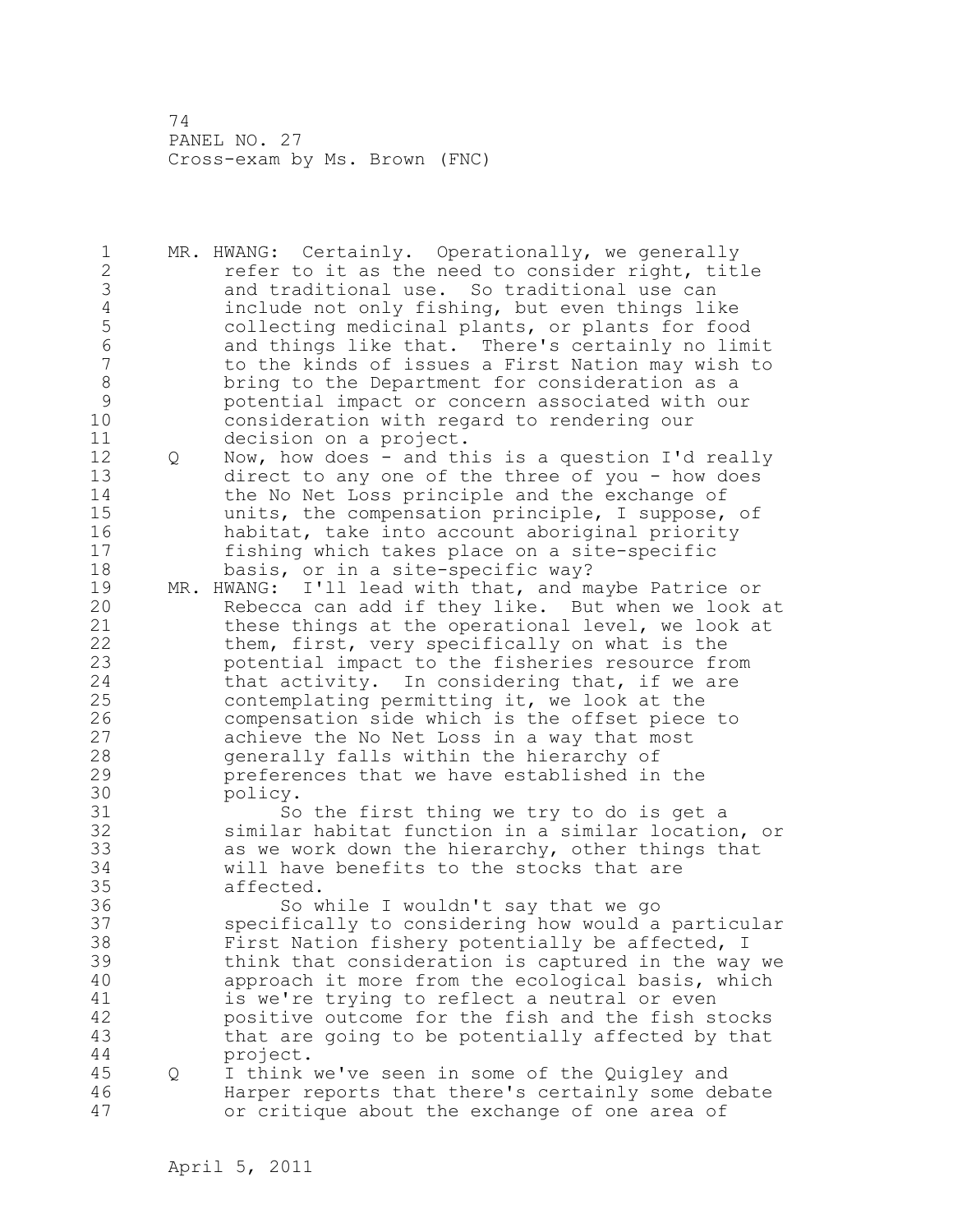1 habitat for another, and whether that's something 2 that's ecologically sustainable. Do you agree 3 that there's ongoing debate about the 4 appropriateness of that?<br>5 MR. HWANG: Certainly compens 5 MR. HWANG: Certainly compensating for an impacted<br>6 habitat is difficult. It is hard for humans 6 habitat is difficult. It is hard for humans to go out and replicate something created by nature that 8 all the creatures and everything out there has 9 adapted to. So I think it's possible, and there<br>10 are examples where habitat compensation has been are examples where habitat compensation has been 11 successful, but there's plenty where it hasn't 12 been, and there's still a lot to learn. It's not 13 something that we take lightly in terms of 14 considering whether to issue an authorization. 15 The first thing that we always try to do is 16 to avoid that impact by having the proponent 17 redesign their project. So it's only when there 18 are no other feasible options that the Department 19 contemplates allowing the harmful impact.<br>20 By way of our authorizations, we try By way of our authorizations, we try to build 21 in factors that are -- I call them in favour of 22 fish, where we will ask for perhaps two to one or 23 three to one in terms of a footprint of 24 compensation area over and above the impacted 25 area, recognizing that some of this stuff doesn't 26 work as well as humans will think about when they<br>27 design their planning. design their planning. 28 Q Right. And looking at it from the perspective of 29 aboriginal people fishing, would you agree that an 30 exchange of one salmon-bearing stream for another may not be an appropriate outcome if that 32 substituted stream is perhaps in a neighbouring 33 First Nations territory, or perhaps simply a 34 stream that's not a preferred fishing site, let's 35 put it that way. 36 MR. HWANG: Well, I would agree with your example, but 37 we don't really do that. I won't say never, but 38 for the most part, any compensation the DFO asks 39 for has a direct benefit to the stock that is 40 potentially being impacted. It's not always right 41 beside the impacted area, but it is something that<br>42 our staff put our minds to, because we're trying our staff put our minds to, because we're trying 43 essentially to maintain the ecological values and 44 integrity within that watershed. 45 So if we were allowing impacts in the Fraser 46 and doing compensation in the Skeena, that, what 47 you lay out, would be a valid consideration. But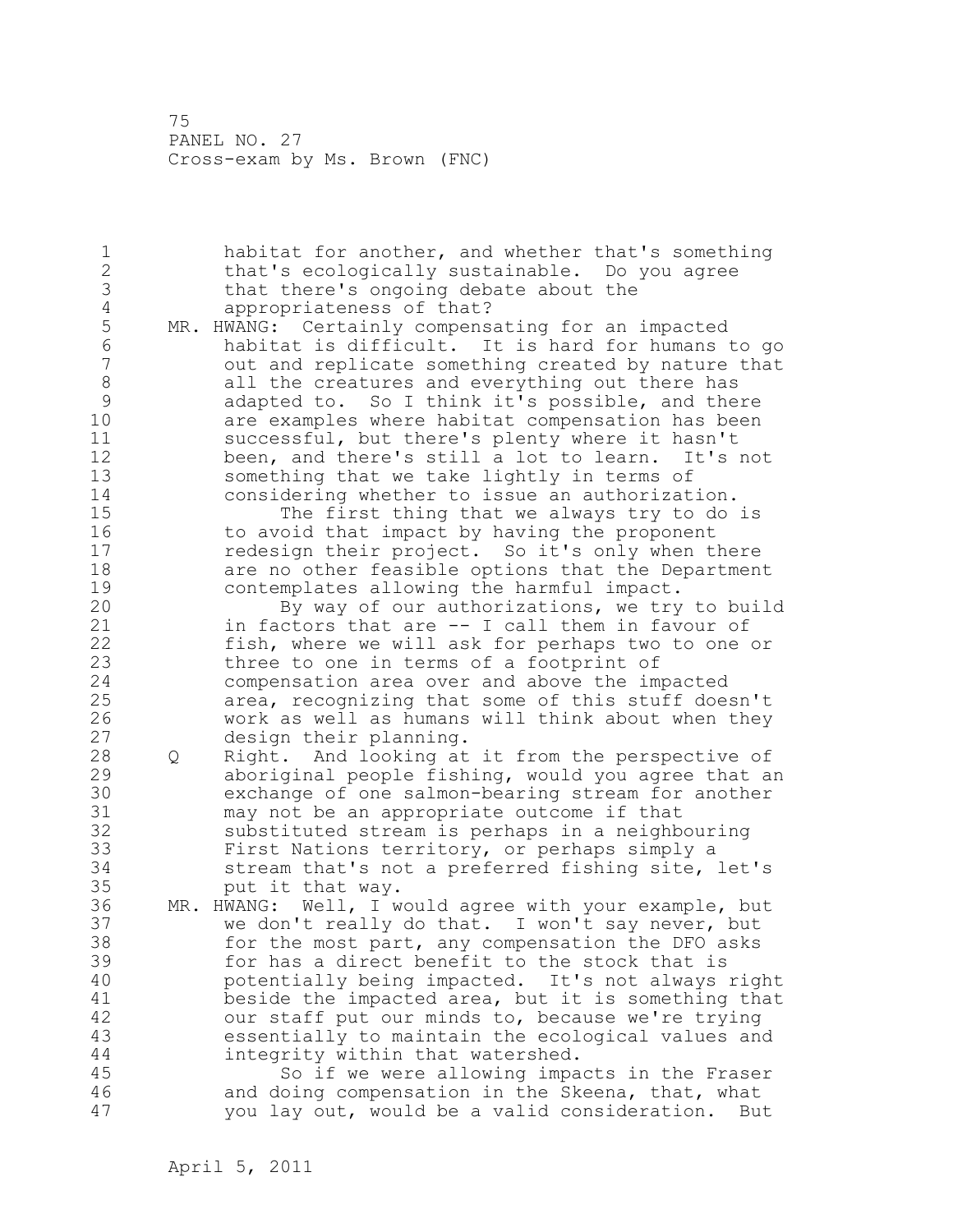1 generally the Department doesn't do that. 2 Q But would a First Nation's concern be considered 3 by DFO, and I'm not talking about a situation as<br>4 far removed as the Skeena, but if we were talkin 4 far removed as the Skeena, but if we were talking<br>5 about streams fairly close to each other within 5 about streams fairly close to each other within 6 the Fraser, if there was a concern from a First<br>7 Nation about the substituted piece, is that Nation about the substituted piece, is that 8 something that would be considered. 9 MR. HWANG: Certainly.<br>10 0 Mr. Hwang, again, Q Mr. Hwang, again, in your experience, have there 11 been opportunities for First Nations to work with 12 your Department on habitat compensation plans or 13 proposing mitigation measures, working 14 cooperatively in some sense? 15 MR. HWANG: Yes. There's been many, and they're 16 ongoing. 17 Q And do those at any time incorporate First 18 Nations' traditional knowledge? 19 MR. HWANG: As much as they care to bring them forward,<br>20 ves. yes. 21 Q Are there also any examples that you're aware of - 22 and I welcome or invite Ms. Reid to speak to this 23 as well - do either of you know of any specific 24 instances where First Nations are actively 25 involved in monitoring habitat in conjunction with 26 the Department?<br>27 MR. HWANG: I could MR. HWANG: I could say I'm aware of very narrowly 28 specific circumstances where there has been some 29 monitoring perhaps involving First Nations related 30 to a particular compensation project, say, or<br>31 something like that. But more generally, on, something like that. But more generally, on, say, 32 a strategic basis or something, not that I'm aware 33 of.<br>34 MS. REID: 34 MS. REID: I think one example that you could draw on 35 is the B.C. Hydro example in that B.C. Hydro has 36 what they call compensation projects. We don't 37 use the term in quite the same way, but their 38 compensation projects do certainly involve local 39 First Nations and there is quite a bit of work 40 with those groups. 41 Q Mr. Hwang, at the end of the day yesterday you<br>42 spoke of how the referral process might change spoke of how the referral process might change in 43 the face of an emergency situation. I'm wondering 44 if you're able to tell us at all how the duty to 45 consult or the engagement process that your 46 Department enters into with First Nations would 47 change if the Department was responding to an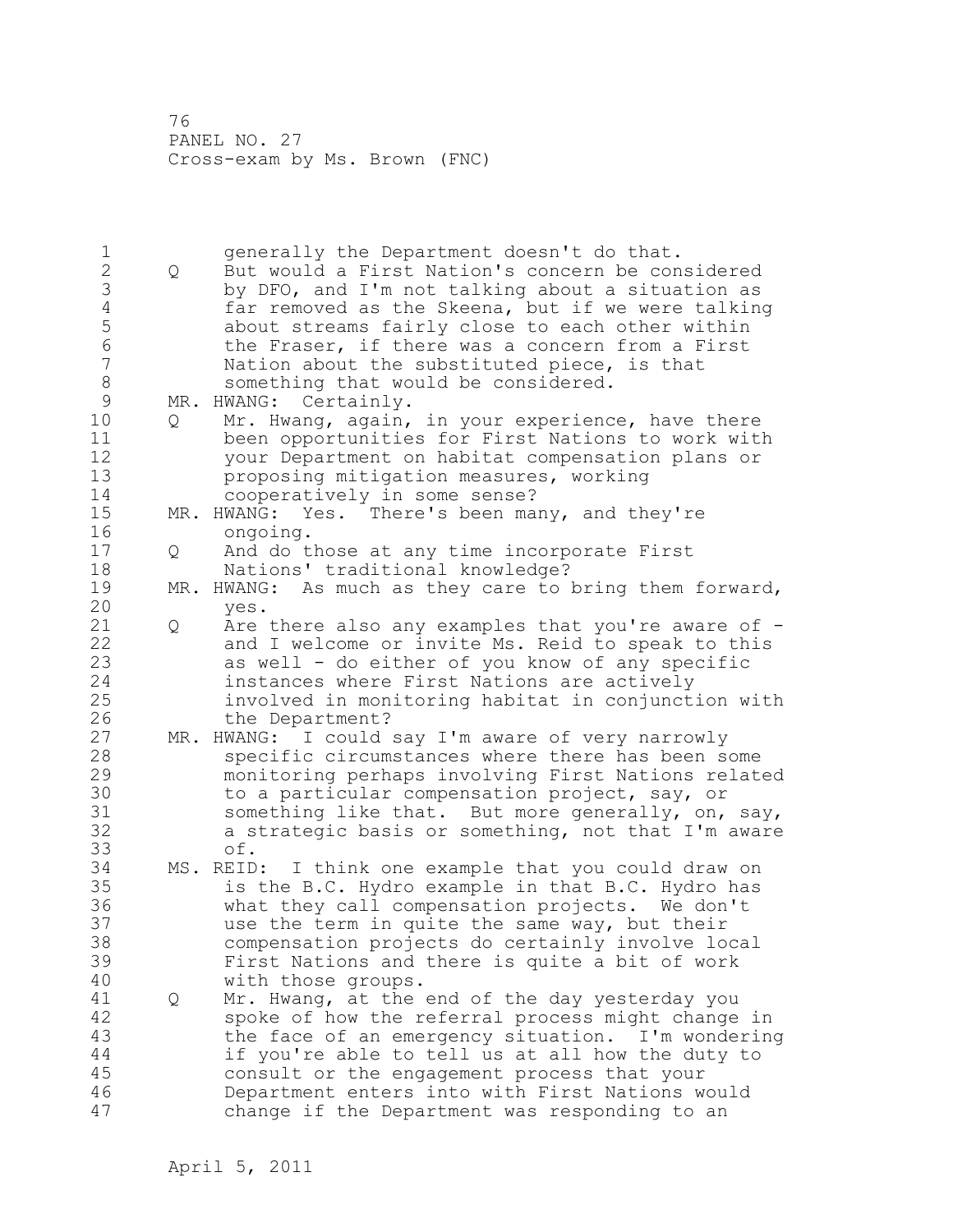1 emergency situation. 2 MR. HWANG: Well, the nature and I guess the urgency of 3 the emergency has some bearings on how much that<br>4 may change. But at the end of the day, the 4 may change. But at the end of the day, the<br>5 quidance that we have as we interpret it 5 5 guidance that we have as we interpret it<br>6 6 000 operationally is do as much as you can a 6 operationally is do as much as you can and incorporate as many of the considerations or 8 concerns as you can, but it's also to keep in mind 9 that if the issue at hand is a legitimate high-<br>10 sisk situation, that we may not have the abilit risk situation, that we may not have the ability 11 to take the time and, prior to issuing our 12 authorization, address all of the concerns that 13 may come forward as we would normally when you 14 don't have that kind of time constraint. 15 So we do our best, and it's certainly a high 16 priority. We've had many projects that we pushed 17 quite far beyond the project owner's ideal 18 starting time to provide for more time to consult 19 and engage with First Nations, and we have pushed<br>20 many proponents quite hard to adjust their plans many proponents quite hard to adjust their plans 21 to incorporate concerns that First Nations have 22 brought forward. 23 Q Now, you spoke a little bit earlier this afternoon 24 about the complexity of sorting out the 25 interjurisdictional relationship between the 26 Province of British Columbia and the Department in<br>27 terms of habitat management. Would you agree that terms of habitat management. Would you agree that 28 First Nations' jurisdiction and sorting that out 29 and addressing First Nations' concerns adds a 30 further layer of complexity for the Department in the work that it does? 32 MR. HWANG: It most certainly does on the habitat 33 front. 34 Q Now, Mr. Hwang again, we heard yesterday, and 35 we've heard today as well, that the referral 36 process is a voluntary one, and really, the only 37 way for a project, large or small, to come to 38 DFO's attention is if the proponent self-refers. 39 You noted yesterday the cumulative impact of 40 those projects where a proponent chooses to not 41 bring -- you noted yesterday the cumulative impact<br>42 of those projects that the proponent chooses to of those projects that the proponent chooses to 43 not bring to DFO's attention, I'm wondering 44 whether the Department has any sense of the 45 percentage of projects that take place that may 46 cause degradation to the habitat that don't engage 47 in the voluntary referral process.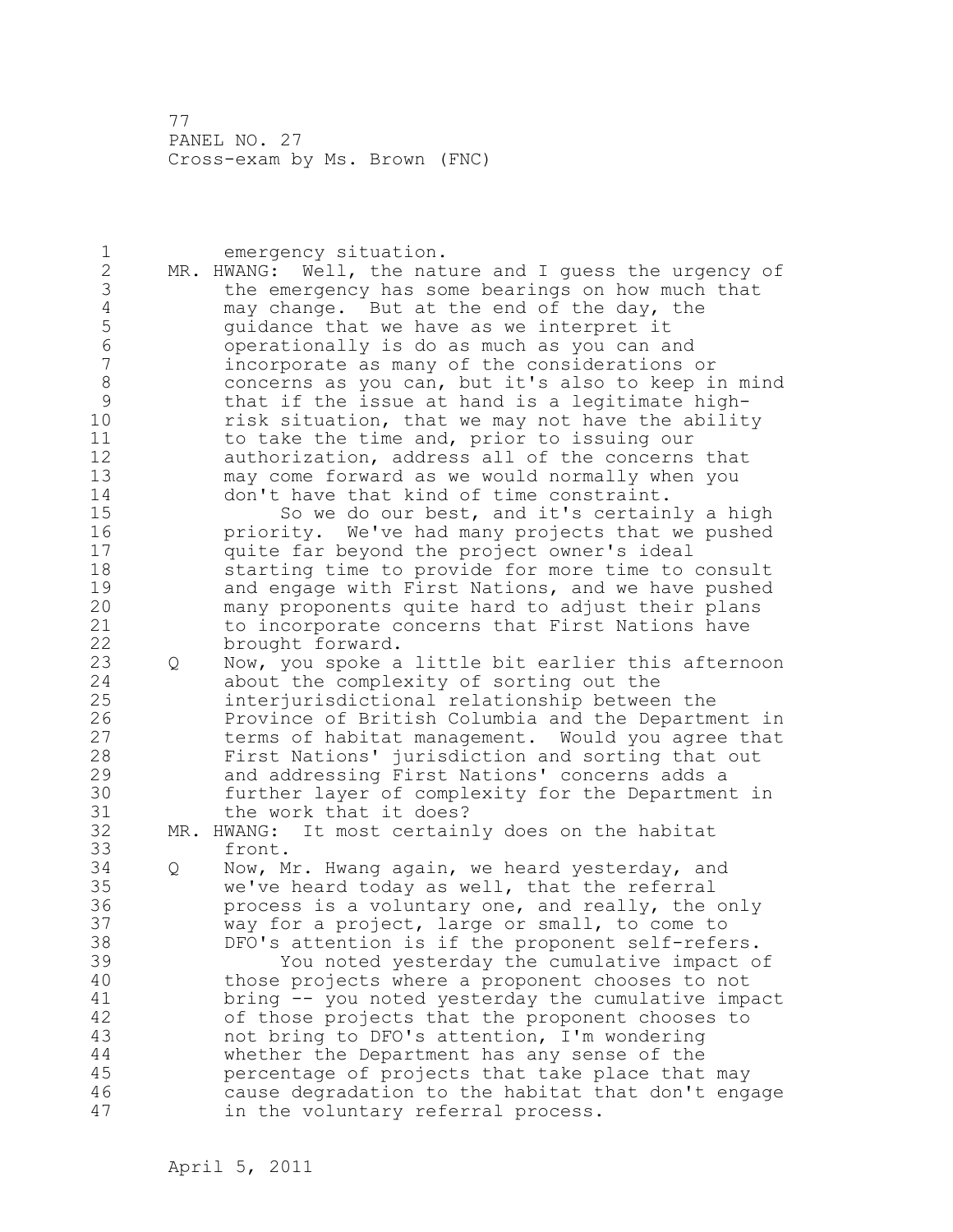1 MR. HWANG: I'll put a bit of a qualifier on that, that 2 the cumulative impacts are not necessarily just 3 from things that project proponents don't bring to 4 us.<br>5 Q Ric 5 Q Right.<br>6 MR.HWANG: 6 MR. HWANG: Sometimes they come from things that we do review. We don't really have a good sense of what 8 proportion are coming from things we don't see. 9 We have undertaken, through our relatively new<br>10 monitoring program, a little bit of work trying monitoring program, a little bit of work trying to 11 have a look at that where we did an audit of what 12 -- we were mentioning yesterday of things called 13 operational statements which set out a pre-14 existing set of recommendations for certain 15 activities that were classified as low risk, that 16 if the proponent were to undertake them that way, 17 the Department is pretty sure they would not cause 18 harm to habitat. 19 So what our staff tried to do was have a look<br>20 at a sample of those kinds of activities and say at a sample of those kinds of activities and say 21 how many of these do we get notification on, and 22 let's find some that we didn't, and let's see how 23 they compare to each other. 24 I don't have a really clear recollection of 25 the details, but I could say that we didn't see 26 anything alarming because I know that would have<br>27 ceqistered with me, so the signal back is that i registered with me, so the signal back is that it 28 doesn't necessarily - at least with that very 29 small snapshot - it doesn't stand out that it's 30 easy to put your finger on that as a major culprit or not. But I have to emphasize that that was a 32 really small window into a much bigger piece of 33 work. 34 MS. BROWN: All right. Mr. Bisset, could you please 35 turn up number 9 from the Commission's list, 36 please? 37 Q Mr. LeBlanc, you'll recognize this as one of the 38 Quigley and Harper studies. This is from 2005, 39 and it's one where I noted in the acknowledgements 40 that you were one of the people that did the 41 technical review of that. I think you noted<br>42 vesterday that one of the conclusions made w yesterday that one of the conclusions made was 43 that the study, as have other Quigley and Harper 44 studies, they've revealed that there's a weakness 45 in NNL compliance, and we've heard about that. 46 I'll just note that the study, at page 353 - 47 and I'll just refer to it, I won't take you to it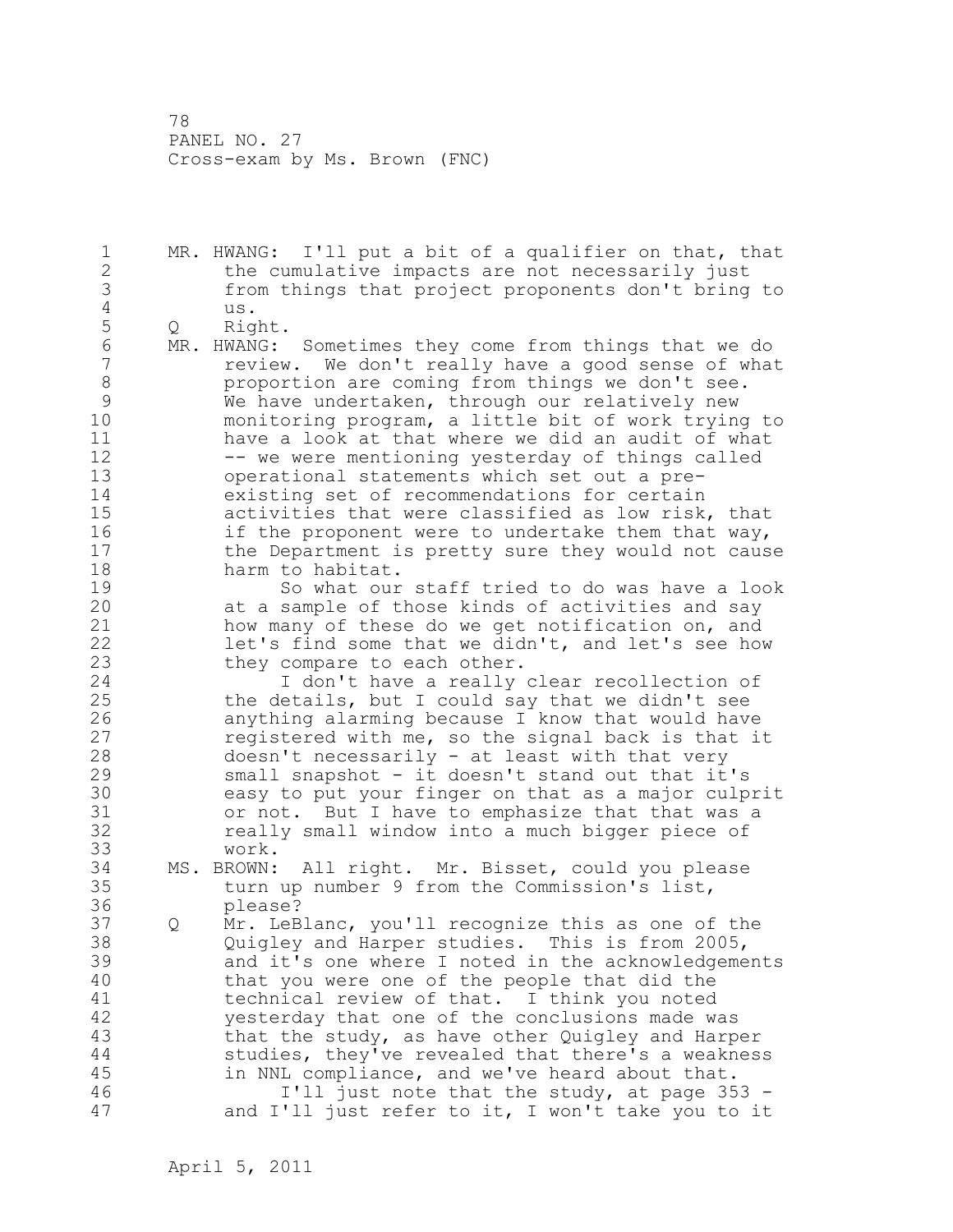1 - but what the authors there said that one of the 2 most alarming findings of the study was that out 3 of the 124 authorizations that they examined, they<br>4 were able to make determinations about No Net Loss 4 were able to make determinations about No Net Loss<br>5 in only 17 of those and they identified, as I 5 in only 17 of those and they identified, as I<br>6 think we've heard, that one of the primary re 6 think we've heard, that one of the primary reasons<br>7 was because of poor proponent compliance. was because of poor proponent compliance. 8 Now, I noted with interest that out of those<br>9 124 authorizations that were looked at, actually 9 124 authorizations that were looked at, actually<br>10 105 came from B.C., so according to my 105 came from  $B.C.,$  so according to my 11 calculations, 85 percent. Out of those 105, 83 12 actually came from the Fraser River Basin. 13 Now, I'm just going to quickly take you to 14 the conclusions of this study at page 354, and 15 I'll just quickly paraphrase them. It's in the 16 last part of the text immediately above the 17 acknowledgements. So the findings there indicate 18 - and most of this we've heard - DFO should 19 improve record-keeping, have better management,<br>20 address poor proponent compliance through address poor proponent compliance through 21 increased compliance and enforcement, and 22 incorporate a standardized science-based approach 23 into monitoring to assess the effectiveness of 24 fish habitat compensation projects in achieving 25 NNL. 26 My question simply is whether any specific<br>27 tests, steps have been taken by the Department tests, steps have been taken by the Department to 28 address poor proponent compliance in the time 29 period since this report was written? 30 MR. LeBLANC: One of the efforts was out of the Environmental Process Modernization Plan, 32 increasing capacity and focus on compliance 33 monitoring or monitoring the conformity with the 34 requirements of authorization, so that has 35 started. We staff people across Canada in the 36 habitat program to focus their attention on 37 monitoring and auditing compliance. 38 The other one is that we are working with our 39 Science colleagues to develop a standard 40 scientifically-sound methodology for what we call 41 follow-up monitoring; that is, to evaluate or to<br>42 verify the accuracy of the predicted impact or verify the accuracy of the predicted impact or 43 harmful alteration, disruption or destruction of 44 habitat, and to verify the effectiveness of the 45 compensation measures. So both of those are 46 underway. 47 One, the compliance, has been in place now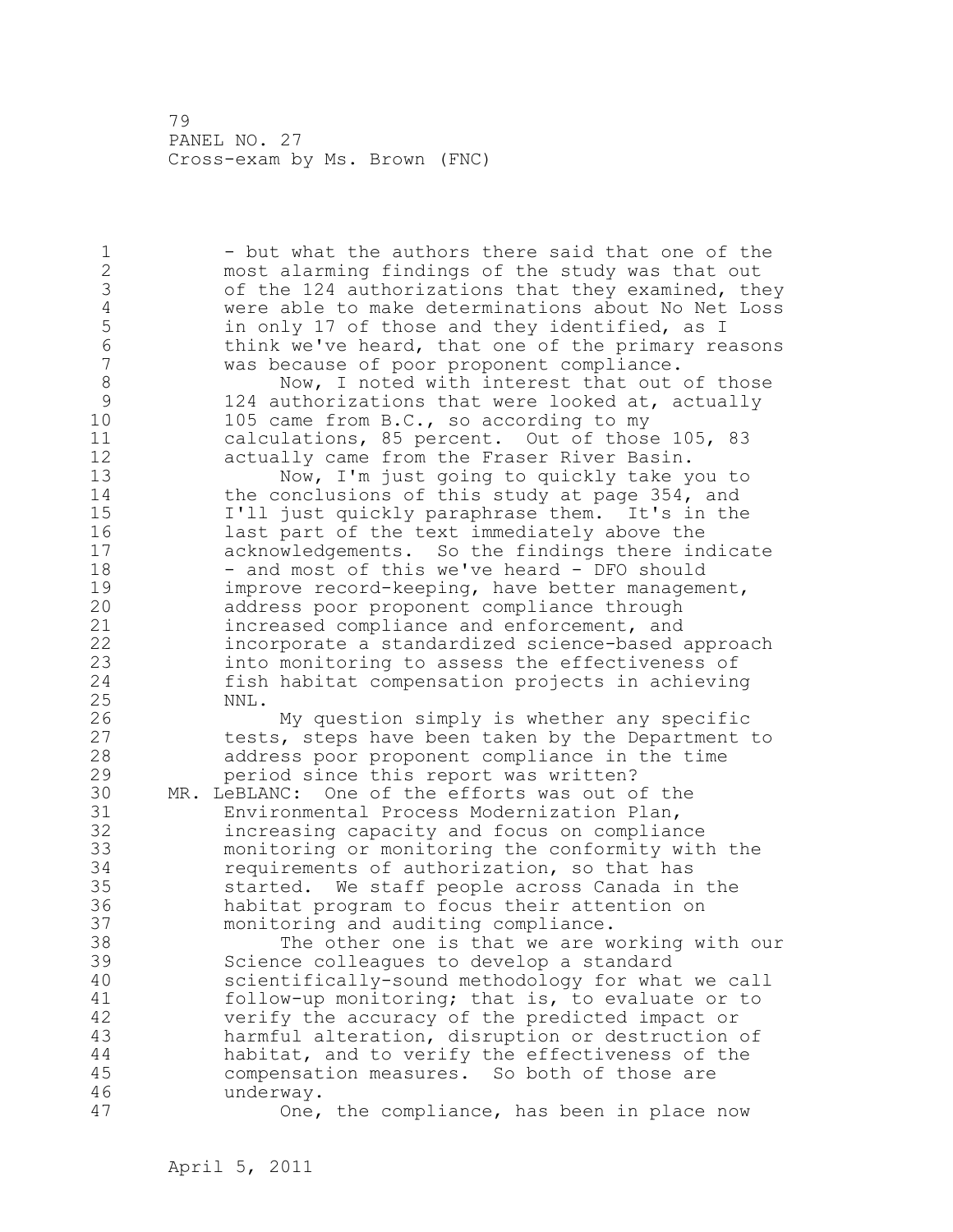1 since I believe 2006 or '07 when we started to 2 roll out that compliance regime, new compliance 3 regime, compliance monitoring regime. If I<br>4 recall, we've been talking with our Science 4 recall, we've been talking with our Science<br>5 colleagues, just had several workshops to e 5 colleagues, just had several workshops to engage<br>6 them in developing that standardized methodology 6 them in developing that standardized methodology<br>7 that we could apply across Canada. that we could apply across Canada. 8 MS. BROWN: All right, thank you. If I could enter<br>9 that document as an exhibit, please. 9 that document as an exhibit, please.<br>10 THE REGISTRAR: Exhibit number 667. THE REGISTRAR: Exhibit number 667. 11 12 EXHIBIT 667: No Not Less of Fish Habitat - A Review and Analysis of Habitat Compensation 14 in Canada 15 16 MS. BROWN: Mr. Commissioner, I note the time and I'm 17 wondering if this might be a convenient time for 18 the afternoon break. 19 THE COMMISSIONER: It would be, Ms. Brown. I think<br>20 When we come back it'll be 3:30, so whoever is when we come back it'll be  $3:30$ , so whoever is 21 left has to divide up that time available. Thank 22 you very much. 23 MS. BROWN: Yes, I'll speak with my friends that 24 haven't yet made their submissions. 25 THE COMMISSIONER: Thank you. 26 THE REGISTRAR: The hearing will now recess for ten<br>27 minutes. minutes. 28 29 (PROCEEDINGS ADJOURNED FOR AFTERNOON RECESS) 30 (PROCEEDINGS RECONVENED) 31<br>32 THE REGISTRAR: Hearing is resumed. 33 MR. MARTLAND: Ms. Brown? 34 MS. BROWN: Thank you. 35 36 CROSS-EXAMINATION BY MS. BROWN, continuing: 37 38 Q Ms. Reid, I actually have a few questions -- 39 THE REGISTRAR: Speaker, please. 40 MS. BROWN: 41 Q Ms. Reid, I have a few questions for you now.<br>42 Yesterday one of the things that you discusse Yesterday one of the things that you discussed was 43 the need to develop and strengthen partnerships 44 and to engage in watershed-level planning. And 45 I'd like to ask you a little more about that and 46 draw your attention to a specific example that you 47 might be aware of.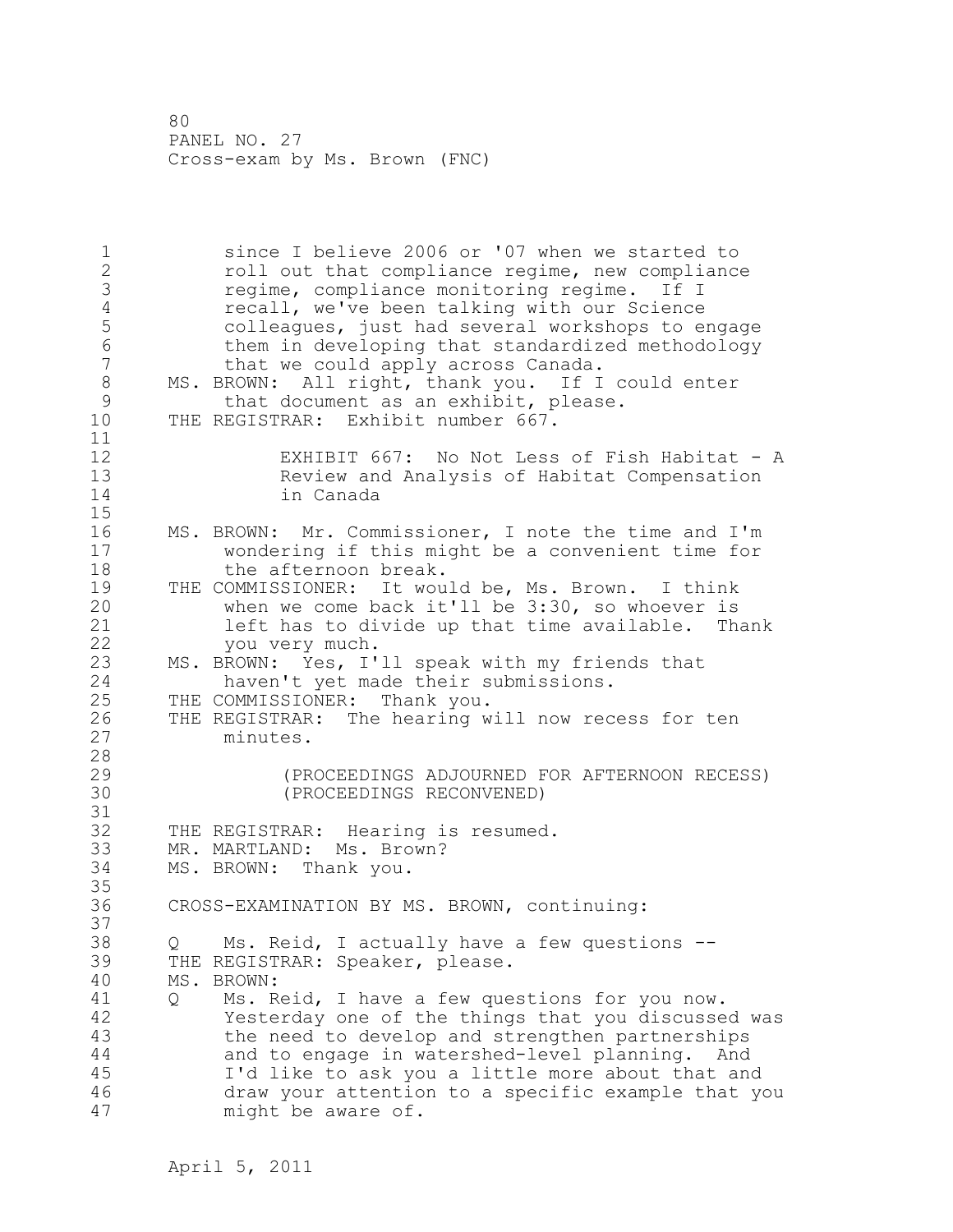1 MS. BROWN: So, Mr. Bisset, if you could please bring 2 up Tab 1 from our list and this is a newsletter 3 from the year 2000 from the Fraser Basin Panel --<br>4 or Fraser Basin Council, rather. It's a special 4 or Fraser Basin Council, rather. It's a special<br>5 ceport from the Spring of 2000 on aboriginal and 5 **1988** report from the Spring of 2000 on aboriginal and<br>6 1989 non-aboriginal partnerships. 6 non-aboriginal partnerships. 7 Q Now, Ms. Reid, I'm assuming that you're aware of 8 the work of the Fraser Basin Council because we 9 mote that it's listed as one of the cooperative<br>10 morocesses that were on your inventory; do you processes that were on your inventory; do you 11 recognize, are you aware of the work of the 12 council? 13 MS. REID: Yes. 14 Q Now, if we could just turn to page 4 of that 15 document, please, and at the top of the page it 16 says Nicola Valley Watershed Stewardship and 17 Fisheries Authority. Have you -- first of all, 18 I'll ask you are you aware of this authority? 19 MS. REID: Yes, I am. 20 Q And what's stated here in the report is that this 21 organization or this authority, I'll call it, is 22 described as one of the leading partnerships for 23 fisheries management in the Fraser basin. It goes 24 on to say that they're funded by Fisheries and 25 Oceans through ASF -- AFS. They undertake stock 26 assessment, stock enhancement, habitat restoration<br>27 and that they've built and now maintained records and that they've built and now maintained records 28 of what they describe as unprecedented detail on 29 watershed health. 30 Going down to the bottom of the page where we<br>31 See the five bullets, I'll just refer you to the see the five bullets, I'll just refer you to the 32 bottom two bullets, which say that the work of the 33 authority include: 34 35 - developing policy (e.g., recommending and 36 implementing precautionary checks and 37 balances for fisheries management based on 38 traditional knowledge of the watershed); 39 40 And also: 41<br>42 - establishing protocols... 43 44 And the examples they give are: 45 46 (communicating ways to utilize traditional 47 knowledge alongside other science in analysis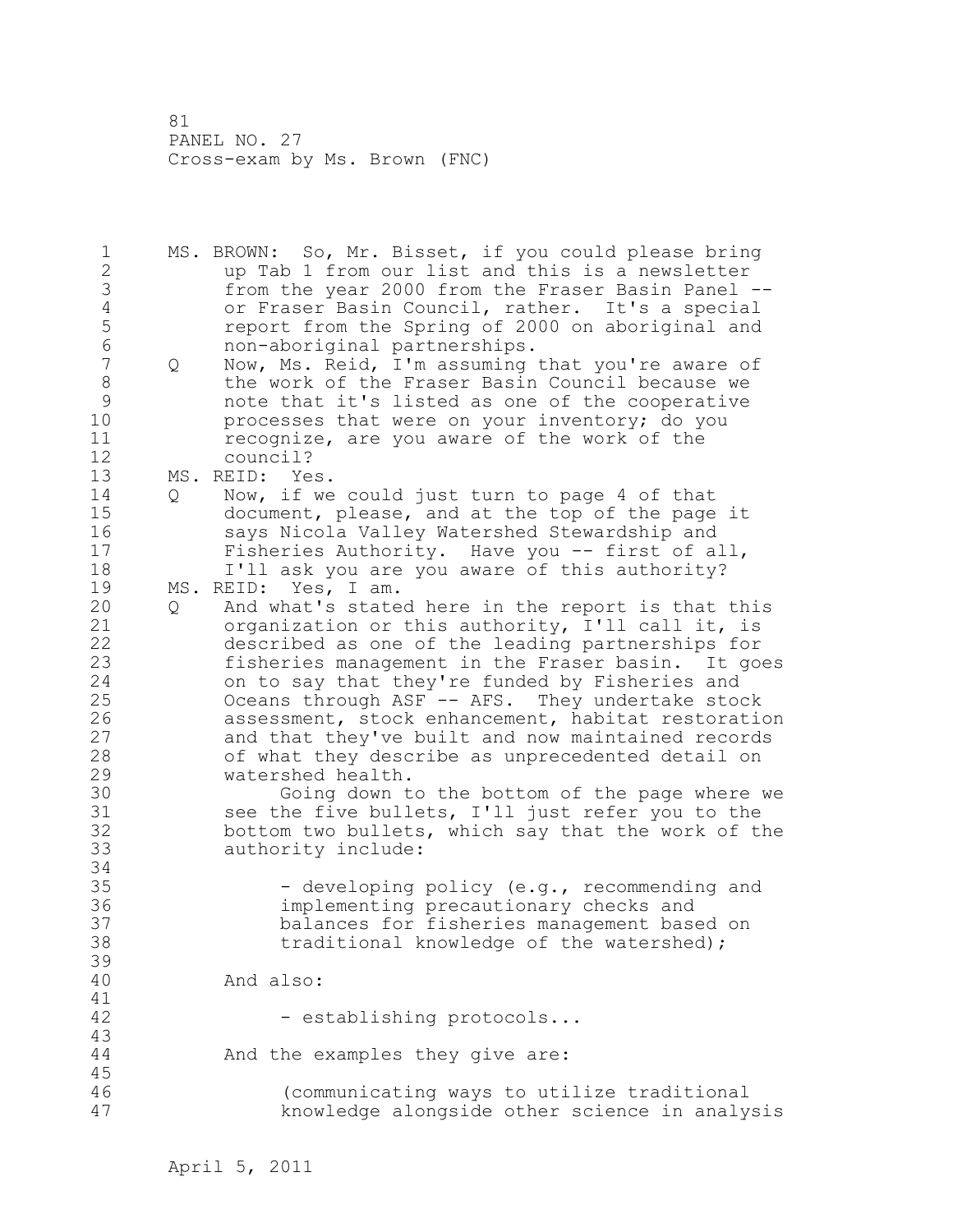| $\mathbf 1$      |         | and decision making);                                                                        |
|------------------|---------|----------------------------------------------------------------------------------------------|
| $\sqrt{2}$<br>3  |         |                                                                                              |
| $\sqrt{4}$       |         | So first of all, I'd like to ask you, Ms. Reid,<br>what your knowledge or involvement of the |
| 5                |         | authority is?                                                                                |
| $\sqrt{6}$       |         | MS. REID: My involvement was when I worked for the --                                        |
| $\boldsymbol{7}$ |         | under the Aboriginal Fisheries Strategy Program as                                           |
| $\,8\,$          |         | a program officer, facilitating funding of this                                              |
| $\mathsf 9$      |         | authority, but I didn't have direct involvement                                              |
| 10               |         | with them on an operational level.                                                           |
| 11               | Q       | All right. And they make note there of something                                             |
| 12               |         | that I touched on with Mr. Hwang, as well, which                                             |
| 13               |         | was the incorporation of aboriginal traditional                                              |
| 14               |         | knowledge. And do you agree that First Nations                                               |
| 15               |         | traditional knowledge can have an important role                                             |
| 16               |         | to play in fisheries management?                                                             |
| 17               |         | MS. REID: Yes, I do.                                                                         |
| 18               | Q       | And have you ever been directly involved in the                                              |
| 19               |         | work that you've done with any particular First                                              |
| 20               |         | Nation on incorporating traditional knowledge into                                           |
| 21               |         | habitat issues?                                                                              |
| 22               |         | MS. REID: Yes, I have.                                                                       |
| 23               | $\circ$ | Can you elaborate on that, please?                                                           |
| 24               | MS.     | REID: When I worked as the area director in the                                              |
| 25               |         | Central Coast, I worked with the Rivers and Smiths                                           |
| 26               |         | -- it was essentially a watershed planning group                                             |
| 27               |         | involving the local First Nations Oweekeno and the                                           |
| 28               |         | Gwa'Sala-Nakwaxda'xw, those two groups                                                       |
| 29<br>30         |         | specifically, and maybe some others. And<br>essentially the intent of that group was to come |
| 31               |         | up with a watershed fish sustainability plan for                                             |
| 32               |         | the two inlets, Rivers and Smiths Inlets and                                                 |
| 33               |         | certainly the incorporation of traditional                                                   |
| 34               |         | ecological aboriginal knowledge was very important                                           |
| 35               |         | into the development of that plan. That's just                                               |
| 36               |         | one of -- one example of many.                                                               |
| 37               |         | MS. BROWN: Right. Could I enter that as an exhibit,                                          |
| 38               |         | please?                                                                                      |
| 39               |         | THE REGISTRAR: Exhibit 668.                                                                  |
| 40               |         |                                                                                              |
| 41               |         | EXHIBIT 668: Aboriginal/Non-Aboriginal                                                       |
| 42               |         | Partnerships FBC Special Report, Sustaining                                                  |
| 43               |         | the Basin Spring 2000                                                                        |
| 44               |         |                                                                                              |
| 45               |         | I'm now on to my final topic area and if<br>MS. BROWN:                                       |
| 46               |         | Mr. Bisset could please bring up Tab 8 from our                                              |
| 47               |         | list of documents.                                                                           |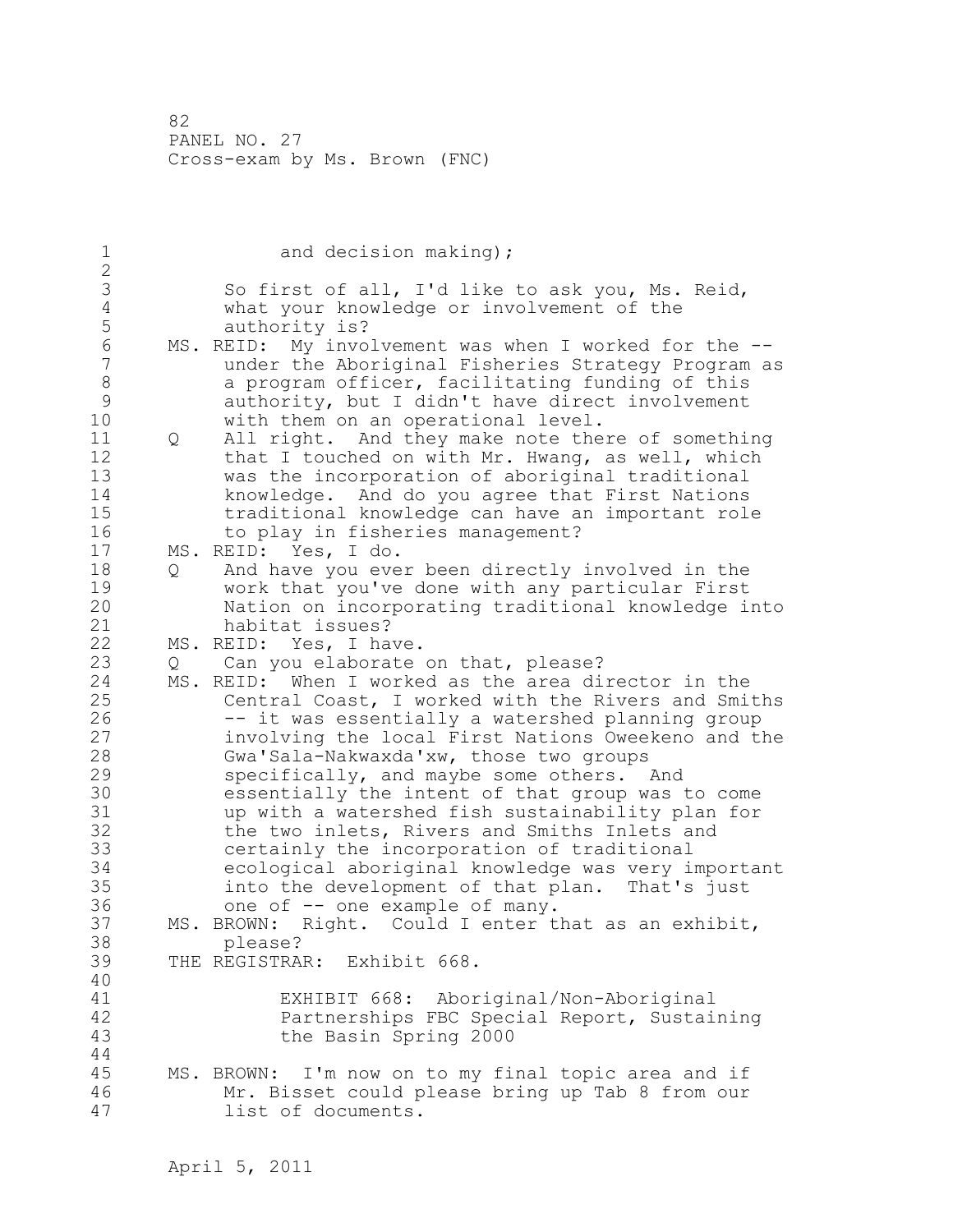1 Q And I have a few last questions now and these will 2 be directed at you, Mr. LeBlanc. These are 3 minutes from a meeting that took place with the 4 Assembly of First Nations and various other<br>5 individuals, including yourself, in Decembe 5 individuals, including yourself, in December 2007. 6 It was called an AFN National Policy Analysis Group meeting. Do you remember attending that 8 meeting, Mr. LeBlanc? 9 MR. LeBLANC: Yes, I do.<br>10 0 And I understand th 10 Q And I understand that the purpose of that meeting 11 was to meet with First Nations from across the 12 country and discuss policies and programs and 13 tools that the department's Habitat Branch uses 14 and to discuss issues of First Nations engagement 15 and consultation and issues such as that; is that 16 -- do you generally agree with that? 17 MR. LeBLANC: Partly correct. This was done under the 18 auspices of what's called the Aboriginal Inland 19 Habitat Program that was funding the AFN to help<br>20 as have a dialoque with aboriginal peoples in the us have a dialogue with aboriginal peoples in the 21 inland provinces, although they invited other 22 people because they had their national policy 23 group there. 24 Q All right. And as we can see, the document goes 25 on for many pages, but in the interests of time, 26 what we've done is summarized what we've seen in<br>27 our read of it as some of the key concerns that our read of it as some of the key concerns that 28 were identified by the participants that engaged 29 with you and others. So one of the concerns that 30 we identified in the notes was that there was an<br>31 expressed desire for consultation with First 31 expressed desire for consultation with First Nations to occur soon or sooner as opposed to 33 later in the process of regulatory approvals. And 34 Mr. LeBlanc, are you able to indicate whether DFO 35 has responded at all to this particular concern 36 about early consultation? 37 MR. LeBLANC: Yes, I do believe we have both in terms 38 of regulatory decision-making in an environmental 39 assessment, there is a tremendous amount of 40 guidance for staff and I think you've heard that 41 many of the aboriginal groups that are near<br>42 projects are -- and may be impacted by deve projects are -- and may be impacted by development 43 projects which we review are engaged in the -- and 44 consulted with. We've also undertaken to continue 45 to have a dialogue with DFN and other aboriginal 46 groups across Canada on any policy development 47 that we do, so that's part -- also an expansion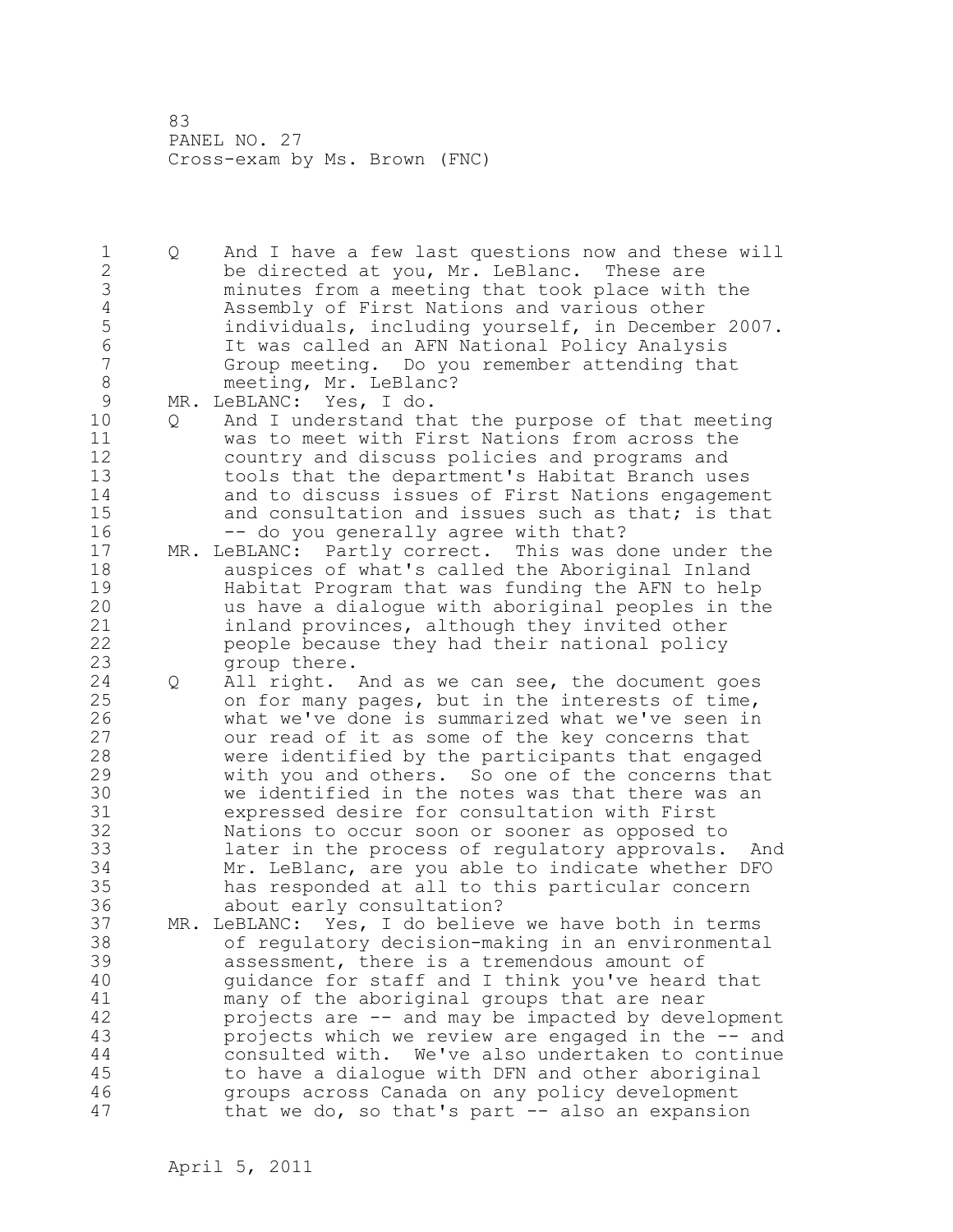1 beyond the regulatory process.<br>2 0 Another concern that was expre 2 Q Another concern that was expressed by the First 3 Nations participants was what they perceived as a 4 lack of clarity from the department about the<br>5 process that's used to address First Nations 5 **19 process that's used to address First Nations**<br>6 **19 concerns and the process for meaningful** 6 6 concerns and the process for meaningful<br>7 consultation, and I'm wondering if you consultation, and I'm wondering if you can advise 8 what, if any, steps DFO has taken to reach out to<br>9 First Nations communities to explain when and how 9 First Nations communities to explain when and how consultation is engaged and takes place and how 11 that fits within habitat practices and priorities. 12 And this may be something that Mr. Hwang can 13 answer, but I'll ask Mr. LeBlanc first. 14 MR. LeBLANC: Well, I can give you the start. I 15 think -- 16 Q Thank you. 17 MR. LeBLANC: -- just recently we've been working 18 through an intergovernmental group and the various 19 departments of federal governments and with INAC<br>20 and other departments to develop an interim and other departments to develop an interim 21 guideline for -- duty to consult. We've also 22 integrated a lot of these things. This is a draft 23 document that we've just released a month or two 24 ago, but it's been ongoing for quite awhile. 25 We've incorporated a lot of that practice in our 26 own guidance documents to staff and in our<br>27 training and we have our various aborigina training and we have our various aboriginal 28 advisors in our Legal Department or Legal Services 29 providing guidance and advice to us in terms of 30 aboriginal consultation.<br>31 50 J'm not sure if. 31 So I'm not sure if, Jason, you have anything<br>32 to add or others. to add or others. 33 MR. HWANG: Just briefly, there -- within the operating 34 area, we have some -- what would you call them, 35 partnership-type arrangements where we do sit down 36 on a scheduled and regular basis at tables that 37 include First Nations to explain processes or 38 things that are coming down the pipe project-wise 39 or other relevant things. There's certainly 40 probably more wishes or demands from the First 41 Nation communities within the Interior than we<br>42 have capacity to fully engage with and service have capacity to fully engage with and service and 43 there's certainly a very broad range of capacity 44 and types of interest the different First Nation 45 communities have throughout the Fraser and, in 46 fact, throughout the B.C. Interior that we deal 47 with, so it's something that the department places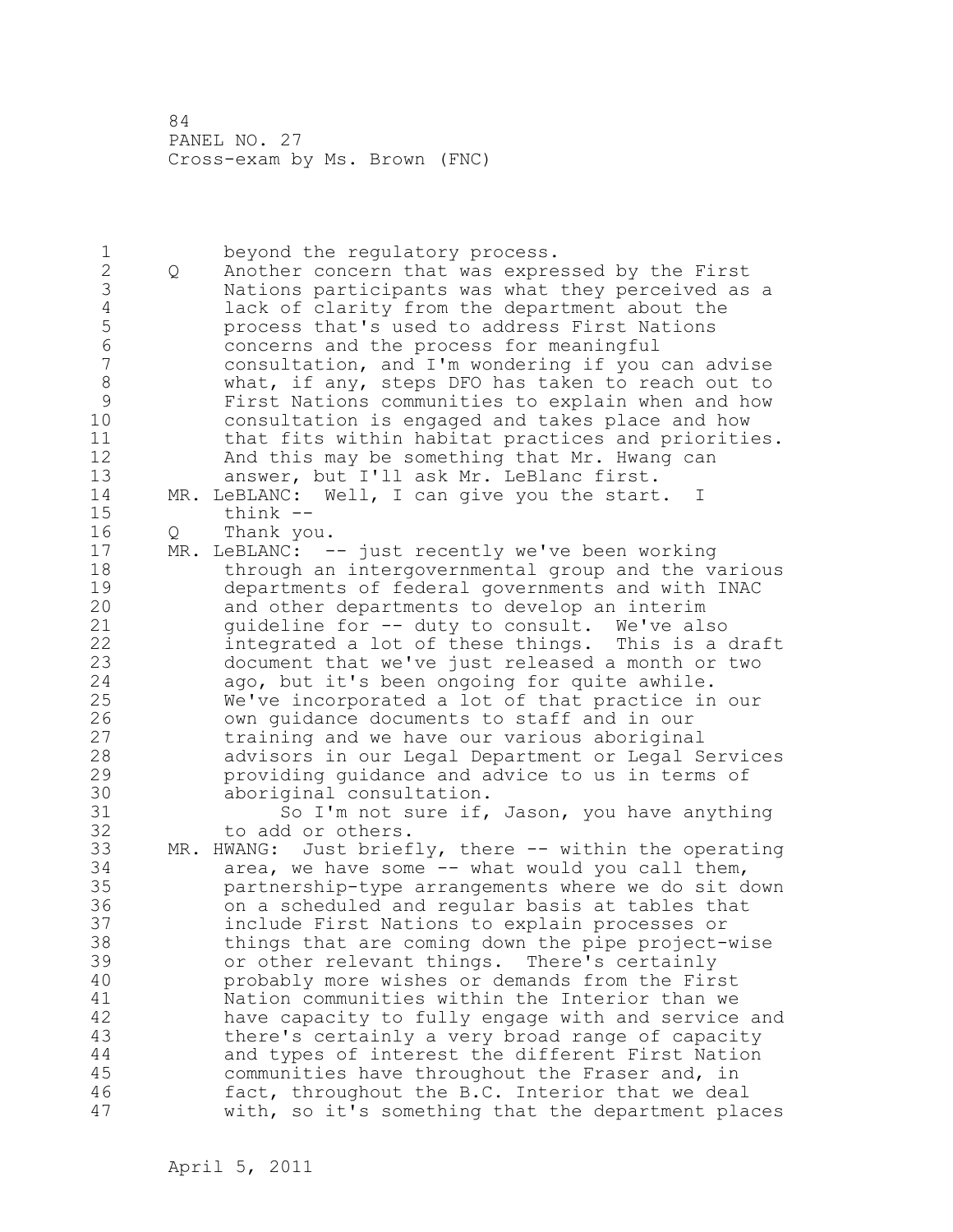1 a very high priority on. 2 We do our best to address it operationally, 3 but I would also have to acknowledge that I'd be 4 quite certain we're not meeting everybody's<br>5 expectations in that regard. 5 expectations in that regard.<br>6 0 All right. And I have one l 6 Q All right. And I have one last question. The other concern that we noted arising from the 8 minutes was that there was an expressed desire for 9 First Nations views on the importance of different habitats to be considered. And my question, and 11 Ms. Reid answered this and Mr. Hwang to a certain 12 extent, but the question is how does the 13 department consider First Nations points of view, 14 especially in relation to traditional knowledge in 15 respect of the importance of one habitat over 16 another? 17 **Is there anything that I -- any of you would** 18 **like to add to what's already been said?** 19 MS. REID: Well, what I'd like to add, perhaps from a<br>20 Slightly different angle, is through some of the slightly different angle, is through some of the 21 integrated planning processes that we have or that 22 we are involved in, First Nations involvement and 23 perspectives in those planning processes are 24 extremely important because they bring to the 25 table their interests on a watershed-level basis 26 or an ecosystem-based level and I think that<br>27 that's also very helpful to inform us for fu 27 that's also very helpful to inform us for future<br>28 planning processes as we go about doing our planning processes as we go about doing our 29 regulatory work. 30 MR. LeBLANC: What I can add is that under the -- 31 what's called the Aboriginal Inland Habitat<br>32 Program, which doesn't cover B.C., mind you Program, which doesn't cover B.C., mind you, 33 'cause there's an AAROM program, another one, in 34 that one we've provided funding to a number of 35 aboriginal groups to build their capacity to bring 36 relevant information, traditional ecological 37 knowledge and other information into any planning 38 and decision-making process. 39 MS. BROWN: Thank you. And in closing, if I could have 40 that document marked as an exhibit, please. And 41 those are my questions.<br>42 THE REGISTRAR: Exhibit 669. THE REGISTRAR: Exhibit 669. 43 44 EXHIBIT 669: Minutes from Assembly of First 45 Nations National Policy Analysis Group 46 Meeting, Habitat Management Session - 47 December 2007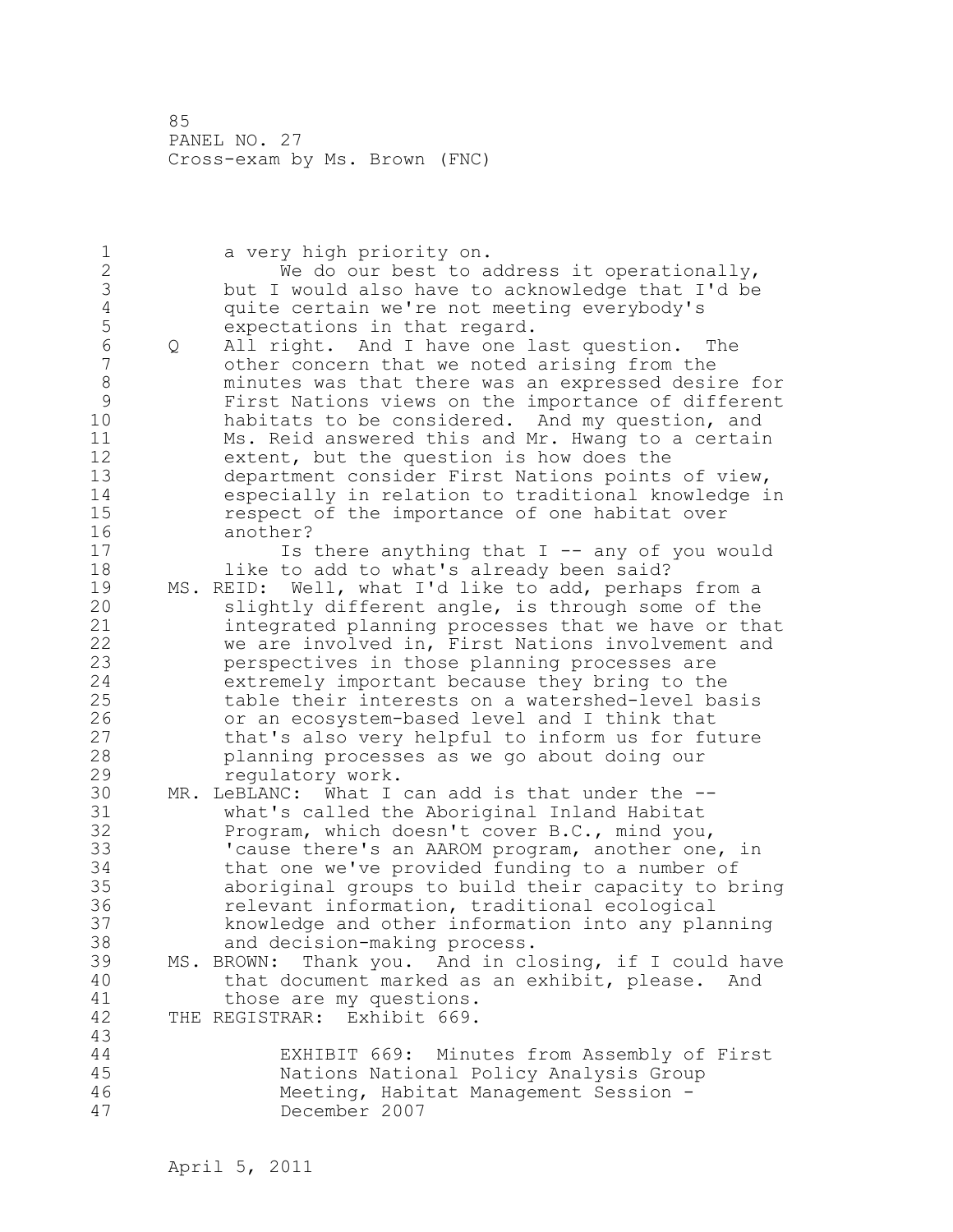86 PANEL NO. 27 Cross-exam by Ms. Brown (FNC) Cross-exam by Ms. Robertson (MTTC)

1

2 MR. MARTLAND: Mr. Commissioner, Ms. Robertson has 3 questions, following which if there's any re-4 examination, I understand Mr. Taylor has<br>5 questions, I have a few, you may have que 5 questions, I have a few, you may have questions,<br>6 as well. 6 as well.<br>7 MS. ROBERTSON MS. ROBERTSON: Krista Robertson for the Musgagmagw 8 Twasataineuk Tribal Council. 9 T just have a very few questions for the<br>10 The application of habitat policy to panel in the application of habitat policy to 11 salmon aquaculture sites that the Fraser River 12 sockeye migrate near. Mr. Bisset if you could 13 pull up Tab 1 of the Aquaculture Coalition 14 documents? So this is the interim guide to the 15 application of s. 35 of the *Fisheries Act* to 16 marine salmonid cage aquaculture. 17 18 CROSS-EXAMINATION BY MS. ROBERTSON:  $\begin{array}{c} 19 \\ 20 \end{array}$ 20 Q Mr. LeBlanc, is this policy housed in the Habitat 21 Branch? 22 MR. LeBLANC: Yes, it is. It's -- sorry, it's a 23 national guide. 24 Q Thank you. If we could just go to page 1 of the 25 -- not Roman numeral, but page 1 of the guide, the 26 second paragraph there. If you could highlight<br>27 that, please? I'm just going to paraphrase, just that, please? I'm just going to paraphrase, just 28 in the interests of time, that the purpose of this 29 document is to aid DFO habitat management 30 assessors in assessing whether or not a HADD could occur as a result of a salmon farm. And you 32 confirmed that's the purpose generally of the 33 policy? 34 MR. LeBLANC: Yes, it is. Yes. 35 MS. ROBERTSON: Thank you. If we could please go to 36 page 17 of this guide. Sorry, it's probably going 37 to be a few other pages. It's -- okay. Actually, 38 thanks, if you could back up and go to page 16 39 there. 40 Q Ms. Reid, this is a question for you. So this is 41 a sample letter of advice that you had referred to<br>42 in your earlier testimony. You mentioned with in your earlier testimony. You mentioned with 43 respect to 97 aquaculture sites where there was a 44 CEAA assessment, that DFO made a determination 45 that there was no HADDs for those sites, but that 46 a letter of advice was provided to Transport 47 Canada. Would -- and this template, is that an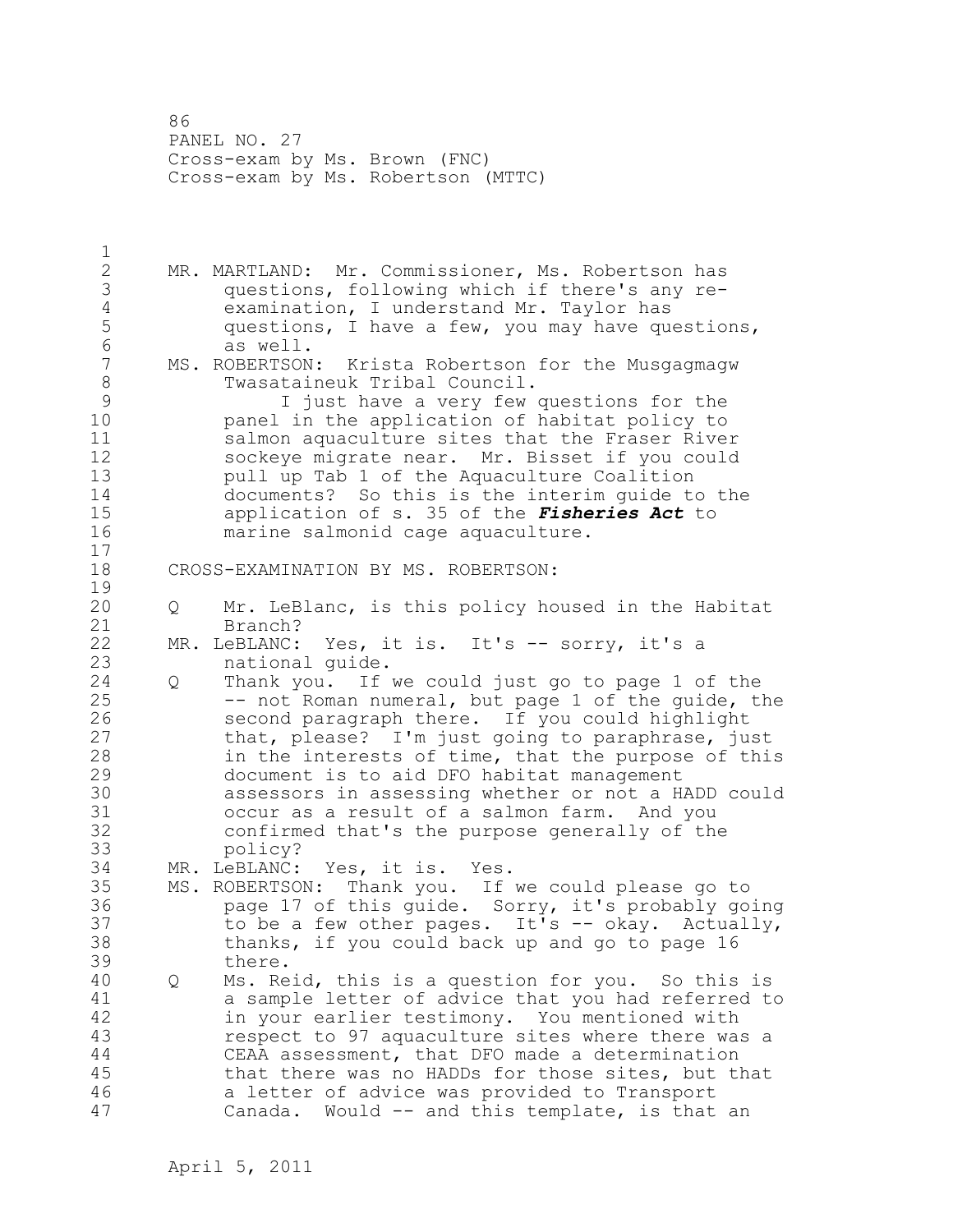87 PANEL NO. 27 Cross-exam by Ms. Robertson (MTTC)

1 example of that kind of letter you're referring 2 to? It's a two-page if you want to look at the 3 second page.<br>4 MS. REID: Well, 4 MS. REID: Well, the letter we sent to Environment --<br>5 or, sorry, to Transport Canada, this letter is 5 or, sorry, to Transport Canada, this letter is<br>6 intended to go to the proponent, I think, so I 6 intended to go to the proponent, I think, so I think it's probably a little bit different, but 8 I'd have to compare the two. 9 Q Okay. And we'll turn to the actual letters in a<br>10 moment, but I quess I'm just asking you to moment, but I guess I'm just asking you to 11 indicate that this letter is included in the 12 policy as a template, as a sample letter to guide 13 DFO assessors -- 14 MS. REID: Yes. 15 Q -- as to what content would be in that letter of 16 advice. And over the page, on the second page of 17 that letter, on page 17, you can see that the 18 signatory of the letter would be a fish habitat 19 biologist from the fish habitat -- the Habitat<br>20 Branch? Branch? 21 MS. REID: Yes. 22 MS. ROBERTSON: May I mark this document as the next 23 exhibit, please?<br>24 THE REGISTRAR: Numbe THE REGISTRAR: Number 670. 25 26 EXHIBIT 670: Interim Guide to the<br>27 Application of Section 35 of the F 27 Application of Section 35 of the *Fisheries*  28 *Act* to Marine Salmonid Cage Aquaculture 29 30 MS. ROBERTSON: Thank you. And now if we could pull up Exhibit 663. 32 Q So Ms. Reid, these are the actual letters that you 33 identified earlier as being the letters that were 34 provided to Transport Canada and this is DFO's 35 letter of advice. 36 MS. REID: Yes. 37 Q Now, this -- we haven't looked at it fully, but 38 this document actually contains 97 letters and 39 they're almost identical in form except that they 40 pertain to different sites; is that correct? 41 MS. REID: Yes.<br>42 0 So on the 42 Q So on the second page of this letter, if we could 43 please go there, actually the third page then, I 44 note that the signatory to this letter is Andrew 45 Thomson, who's director of the Aquaculture 46 Division. Could you please explain why the 47 Aquaculture Division and not the habitat -- not a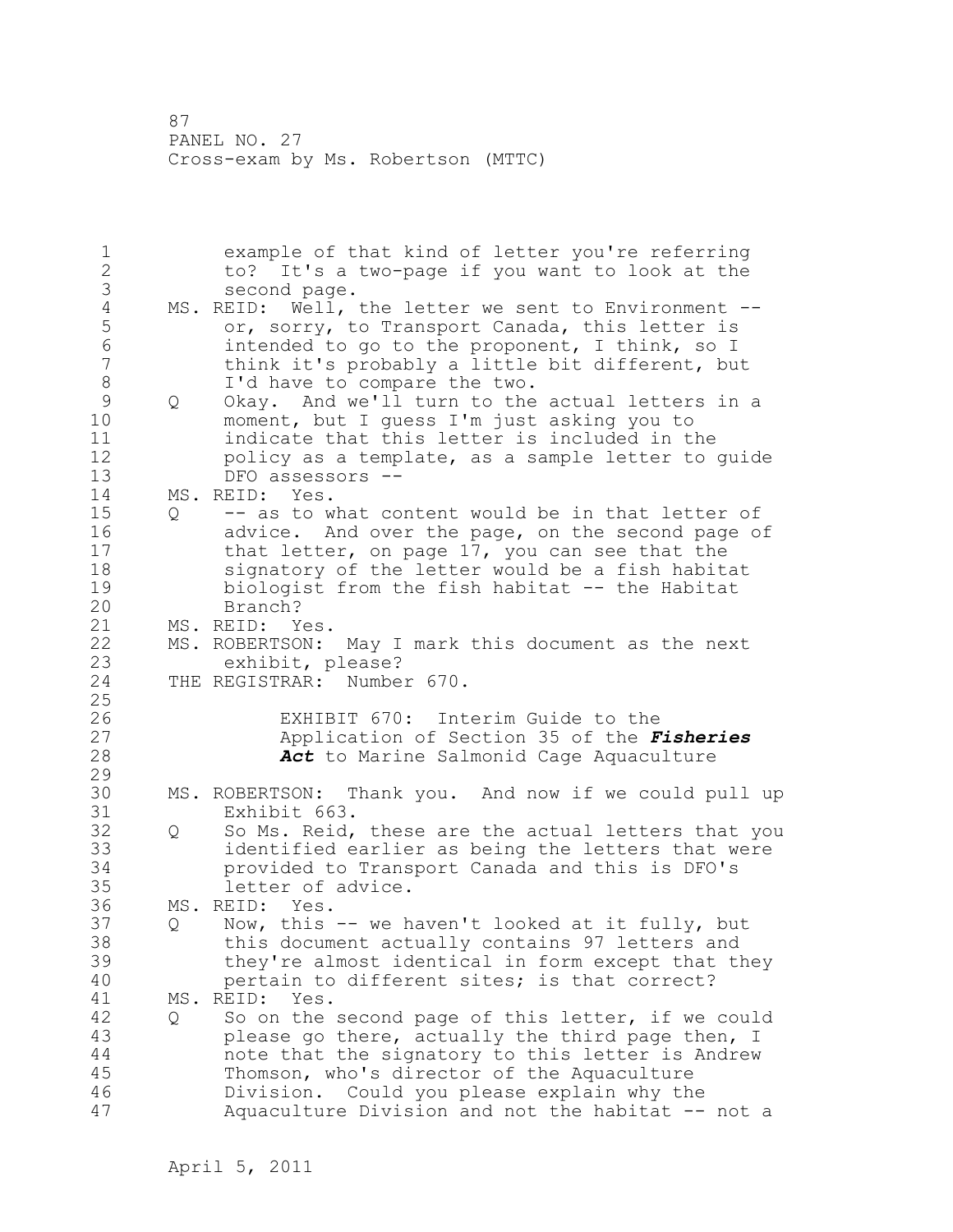88 PANEL NO. 27 Cross-exam by Ms. Robertson (MTTC)

1 habitat biologist or the Habitat Branch is 2 providing these letters of advice to Transport 3 Canada in respect to the environmental 4 assessments?<br>5 MS. REID: I beli 5 MS. REID: I believe at the time aquaculture was still<br>6 6 mart of OHEB so there was an organizational change 6 part of OHEB so there was an organizational change and I can't exactly remember when it was, but it 8 might have been right around that time, so<br>9 aquaculture went off to a different branch 9 aquaculture went off to a different branch, to<br>10 fisheries management at that point, but previo fisheries management at that point, but previous 11 to that, it was part of OHEB, so the director of 12 the aquaculture program signed off on the 13 document. 14 We do have protocols essentially laying out 15 who signs what and those protocols have changed 16 over time, so what was put in the original 17 document may have evolved. I'd have to check the 18 actual signing protocol. 19 Q Okay. And are you comfortable with that practice<br>20 then? I mean, do you think that's appropriate then? I mean, do you think that's appropriate 21 that -- 22 MS. REID: Yes. 23 Q -- someone from the Aquaculture Branch is 24 providing these letters of advice? 25 MS. REID: Well, this letter would have been certainly 26 supported by a habitat biologist, someone with the<br>27 expertise necessary. So whether Andy signed it or expertise necessary. So whether Andy signed it or 28 the habitat biologist signed it, the work would 29 have been conducted by a habitat biologist. 30 Q Okay. And is it a usual practice that 97 letters 31 like this of the same date for 97 sites would be<br>32 issued simultaneously? issued simultaneously? 33 MS. REID: I believe this is the only example of a 34 situation like that. 35 Q Okay. Thank you. My last question then is 36 looking ahead now, after the *Morton* case you're 37 aware, well aware, I'm sure, that DFO is now 38 taking over the licensing of aquaculture. 39 MS. REID: Yes. 40 Q Would you expect that these letters would now have 41 to be revised or re-issued?<br>42 MS. REID: In fact, the process MS. REID: In fact, the process has changed. Because 43 now aquaculture is considered a fishery, the way 44 that we manage the fishery is different. And so 45 now we have a licence that's issued which covers 46 off all provisions of that fishery of that 47 activity and it also includes -- it identifies the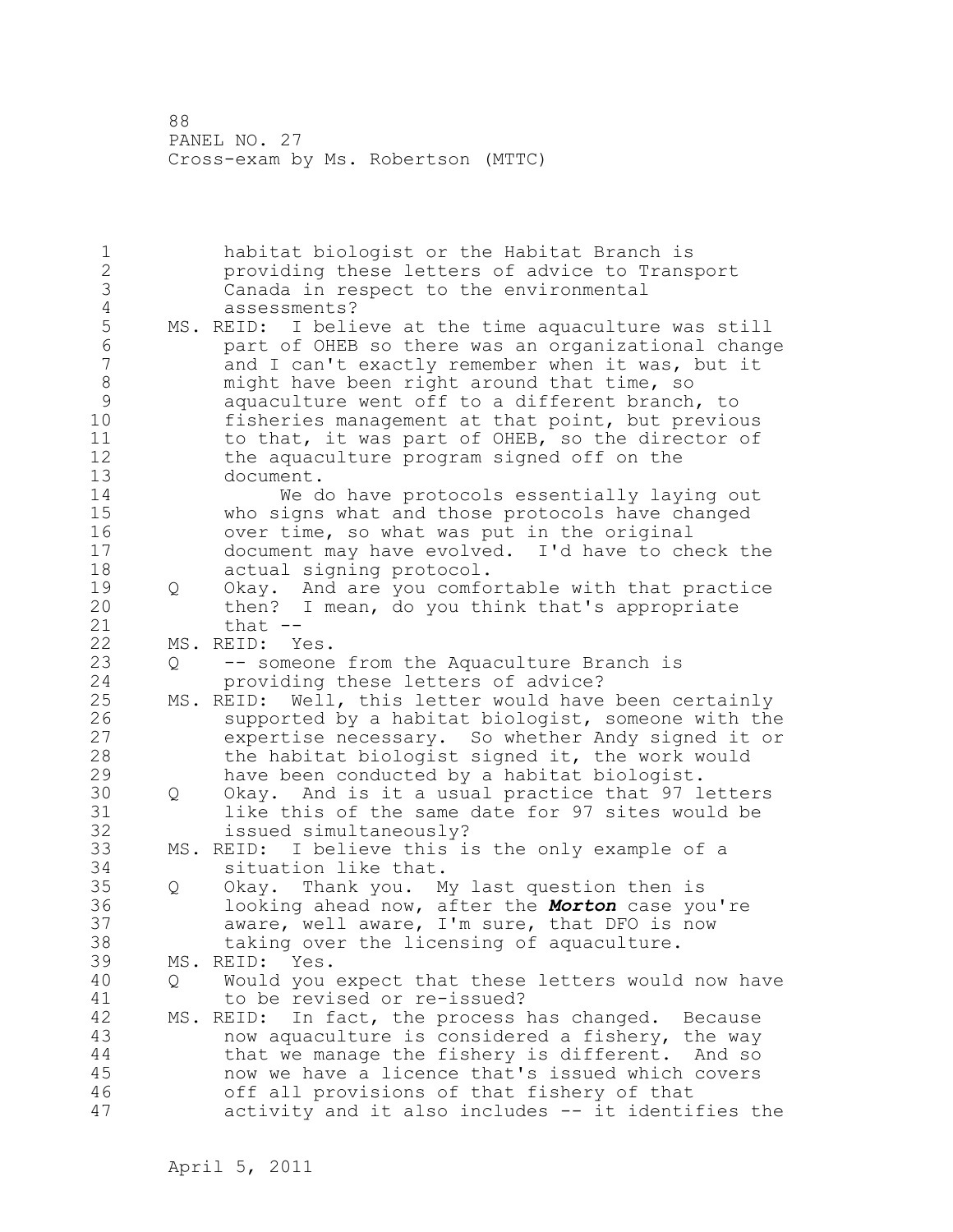89 PANEL NO. 27 Cross-exam by Ms. Robertson (MTTC)

1 types of measures needed to be in compliance with 2 the habitat provisions. So if you look at a 3 template of a letter which is available on the 4 website, you'll see how it's been set out in 5 generalities.<br>6 0 So vou're not 6 Q So you're not expecting that DFO is going to be providing letters of advice, new letters of advice 8 6 12 to Transport Canada in respect of the CEAAs that 9 are triggered under the *Navigable Waters*  10 *Protection Act*? 11 MS. REID: Not in the same way as we've done before, so 12 essentially the activity, aquaculture activity is 13 not going to -- this part of it's not going to 14 trigger CEAA. The *NWPA* part may still and as far 15 as whether we offer advice to Transport Canada, I 16 would suggest that you -- we can clarify that 17 during the aquaculture session, but I do know that 18 aquaculture is not triggering CEAA per se in this 19 situation, no.<br>20 MS. ROBERTSON: Oka MS. ROBERTSON: Okay. Thank you. Mr. Bisset, if we 21 could pull up Exhibit 663, please? Is that the 97 22 letters? Do you know I -- that's fine, I'll leave 23 it at that. Those are my questions, then. 24 MS. REID: Actually, can I add something just to 25 clarify what -- I think one of the questions 26 you're asking, so it's -- while it's true that we<br>27 will no longer trigger CEAA under this situation, will no longer trigger CEAA under this situation, 28 where there's an *NWPA* trigger, we would still 29 offer advice to Transport Canada in that 30 situation.<br>31 0 And in tha Q And in that situation, who then would you expect 32 to be signing off on those letters of advice? Who 33 do you...? 34 MS. REID: Well, I wouldn't characterize them as 35 letters of advice in the way that we use them now 36 under the habitat program. I would expect -- to 37 tell you the truth, I'm not sure, but likely 38 either the Director of Aquaculture currently or it 39 could be one level down. I'm unsure who would 40 sign them. 41 Q And the Habitat Branch has no concerns about the 42 Aquaculture Branch, who is mandated to promote 43 aquaculture as providing that advice. You don't 44 consider that there should be some separation 45 between the two branches in terms of providing 46 that advice? 47 MS. REID: The aquaculture -- from an organizational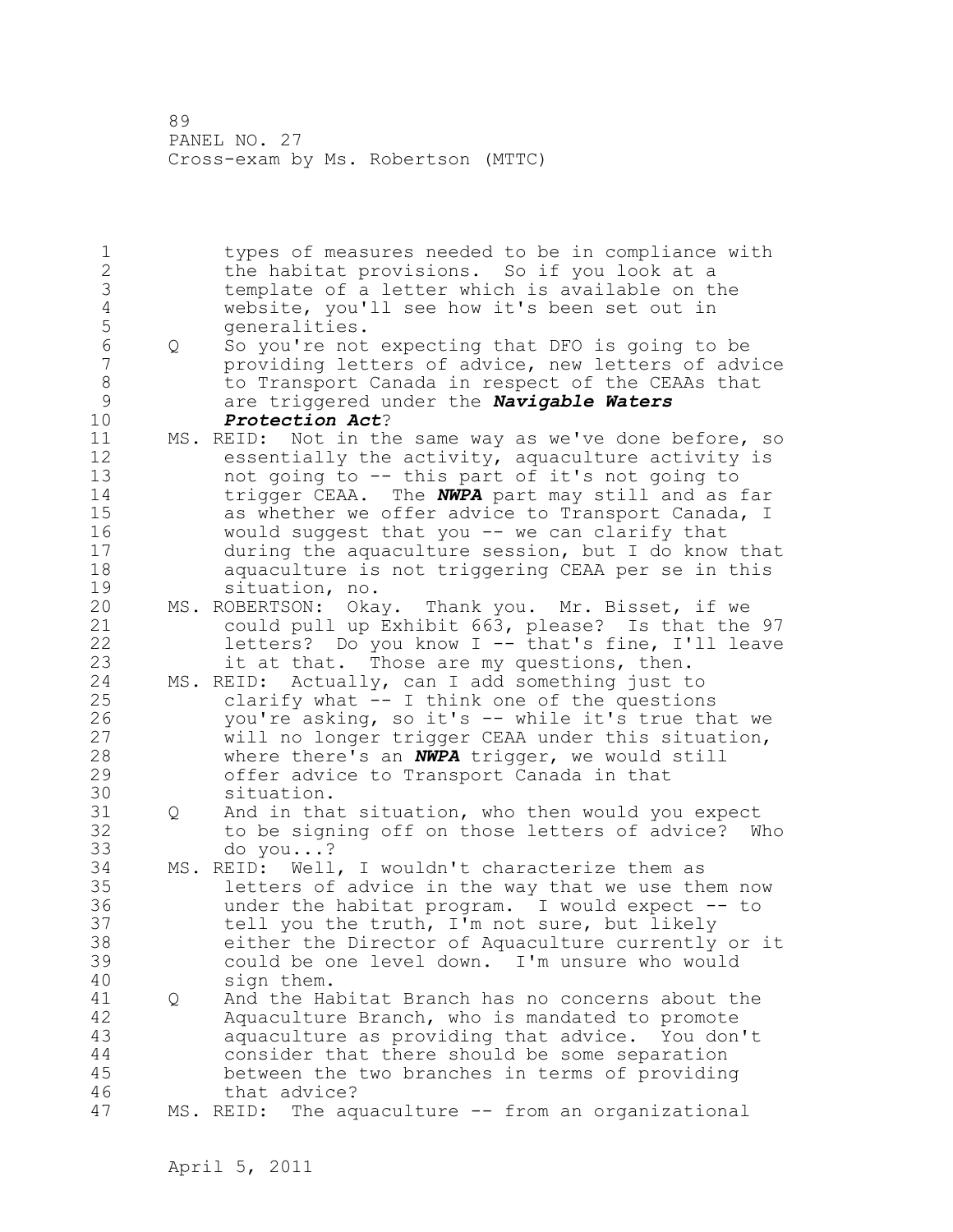90 PANEL NO. 27 Cross-exam by Ms. Robertson (MTTC) Re-exam by Mr. Martland

1 perspective aquaculture is within the fisheries 2 management program, so they still have -- we still 3 have responsibilities under the *Fisheries Act*. 4 It's been done in a different way, so there's<br>5 qualified people able to conduct those assess 5 qualified people able to conduct those assessments 6 within that aquaculture program presently, so I would say no, we don't have concerns like that. 8 Q Okay. And would the assessments then, as you were 9 testifying earlier in Ms. Glowacki's cross, would it be still based on the 2002 policy, meaning that 11 only the benthic impacts would be considered in 12 assessing a HADD? 13 MS. REID: The licence is far more comprehensive than 14 that and so if you look at a copy of a licence or 15 a template licence, it has habitat pieces, but it 16 has all the other types of questions that she was 17 asking about, you know, how do you consider all 18 these other factors. Those are incorporated into 19 the new licences, licence conditions.<br>20 MS. ROBERTSON: All right. Thank you. Th MS. ROBERTSON: All right. Thank you. Those are my 21 questions then. 22 MR. MARTLAND: Mr. Commissioner, I have three quick 23 questions on -- I hope they're quick on re-<br>24 examination, if I might proceed through tho examination, if I might proceed through those. 25 26 RE-EXAMINATION BY MR. MARTLAND: 27 28 Q The first, and I'll refer to Exhibit 658 and then 29 alongside that a new document that Mr. Bisset has 30 bup, I think we've circulated in paper format to<br>31 counsel this afternoon. And the question for M counsel this afternoon. And the question for Ms. 32 Reid, when Exhibit 658 or indeed the new document 33 appears, Ms. Reid, I'll just look to see if I'm 34 correct and if you can confirm for me that this 35 document that Mr. Taylor took you to yesterday 36 dates to July of 2009. And now, Mr. Bisset, if 37 you could please bring up the document that was 38 sent to you midday today and our understanding is 39 that that is the more current and the current 40 version there from July 2010; is that correct? 41 MS. REID: That looks to be the case, yes.<br>42 MR. MARTLAND: And I'd ask, to be complete MR. MARTLAND: And I'd ask, to be complete, that this 43 be marked as an exhibit, please. 44 THE REGISTRAR: Exhibit number 671. 45 46 EXHIBIT 671: Regional Habitat Regulatory 47 Decision Framework - July 2010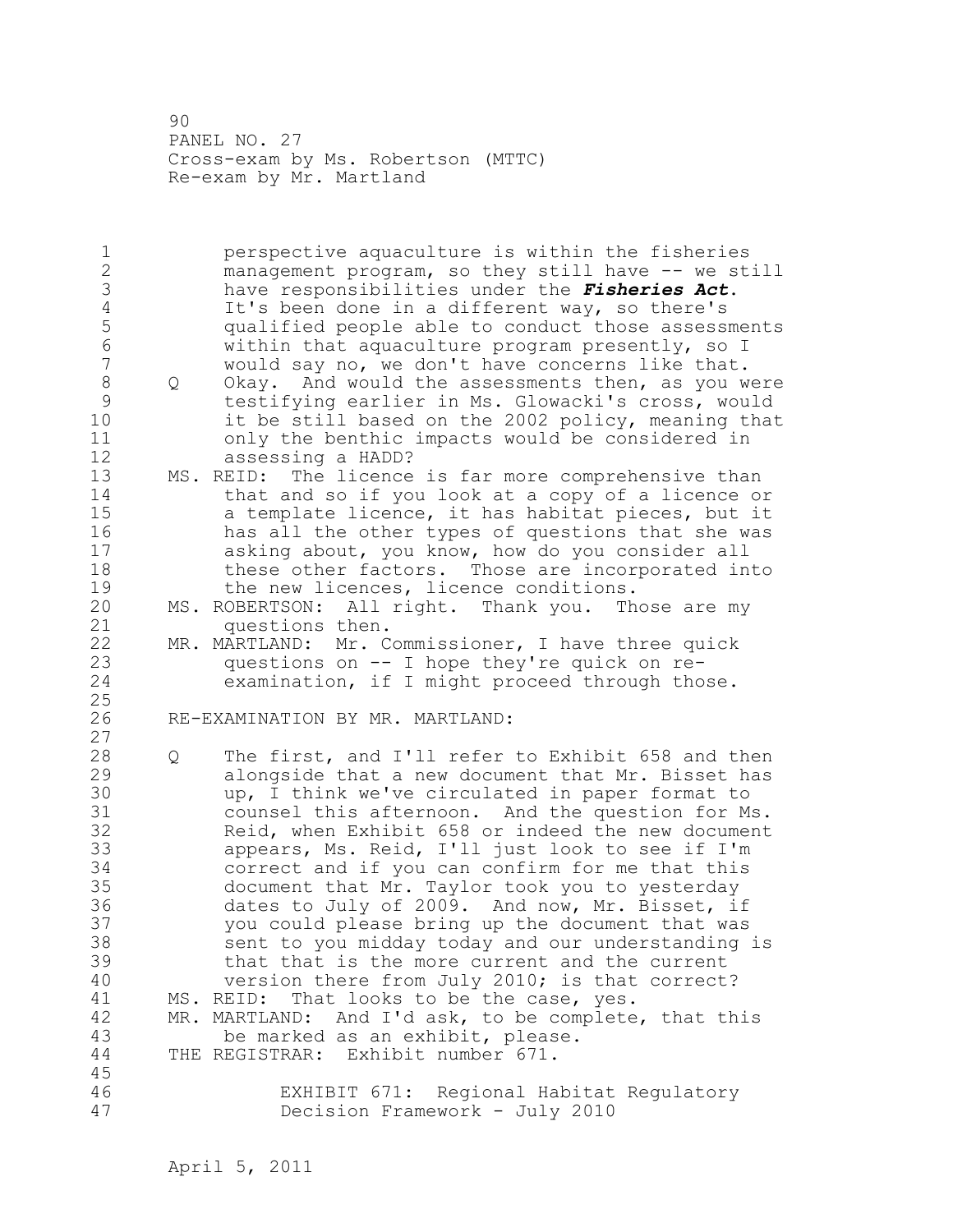91 PANEL NO. 27 Re-exam by Mr. Martland

1 MR. MARTLAND: 2 Q Ms. Reid, my next question deals with a point made 3 yesterday by Mr. LeBlanc describing the HCM 4 initiative and as I took notes of his evidence,<br>5 that that resulted in the gain of 23 or 24 staf 5 that that resulted in the gain of 23 or 24 staff.<br>6 I'm wondering if you can expand on or clarify in 6 I'm wondering if you can expand on or clarify in the context of the Pacific Region first, is it 8 correct to say that the gain for the Pacific<br>9 Region was 12? 9 Region was 12?<br>10 MS. REID: I wouldn MS. REID: I wouldn't characterize it as a gain. I 11 would characterize it as a reallocation of staff. 12 Q Mm-hmm. And maybe you can just help me then to 13 understand, of the reallocation of staff, did that 14 involve staff redirected or habitat resources 15 directed outside of habitat or away from habitat, 16 as well as people coming in? And what was the 17 net, I dare say, net loss or gain? 18 MS. REID: No, the -- when we -- when the decision was 19 taken to introduce HCM, at the same time there was<br>20 expenditure review committee reductions and so expenditure review committee reductions and so 21 there was a bit of a shuffle in FTEs but 22 essentially the habitat numbers, the HCM portion 23 was taken out of those broader habitat numbers and 24 so it was an internal reallocation as far as I 25 recall. 26 Q And do you know offhand the numbers that that<br>27 cesulted in for the Pacific Region? resulted in for the Pacific Region? 28 MS. REID: So there was 12 HCM positions created. 29 Q Okay. And was there a number of positions or 30 resources that moved outside of habitat in that context? 32 MS. REID: No. I mean, I think that what happened at 33 the same time was we were experiencing a number of 34 B-based reductions and so all at the same time, we 35 were sort of dealing with the B-based reductions 36 and trying to live within the available FTEs, 37 doing this reallocation so there was definitely a 38 shuffle of people and FTEs but there wasn't 39 habitat staff sent out per se except in order to 40 come to our ultimate numbers, because at the time, 41 we were overstaffed.<br>42 MR. MARTLAND: Okay. Tha MR. MARTLAND: Okay. Thank you. My last point deals 43 with Exhibit 665 and I think in our haste to try 44 and assist Mr. Rosenbloom on the documentary 45 front, we may have put forward the wrong document 46 under Exhibit 665. So, Mr. Bisset, could you 47 bring up that? That's the document which was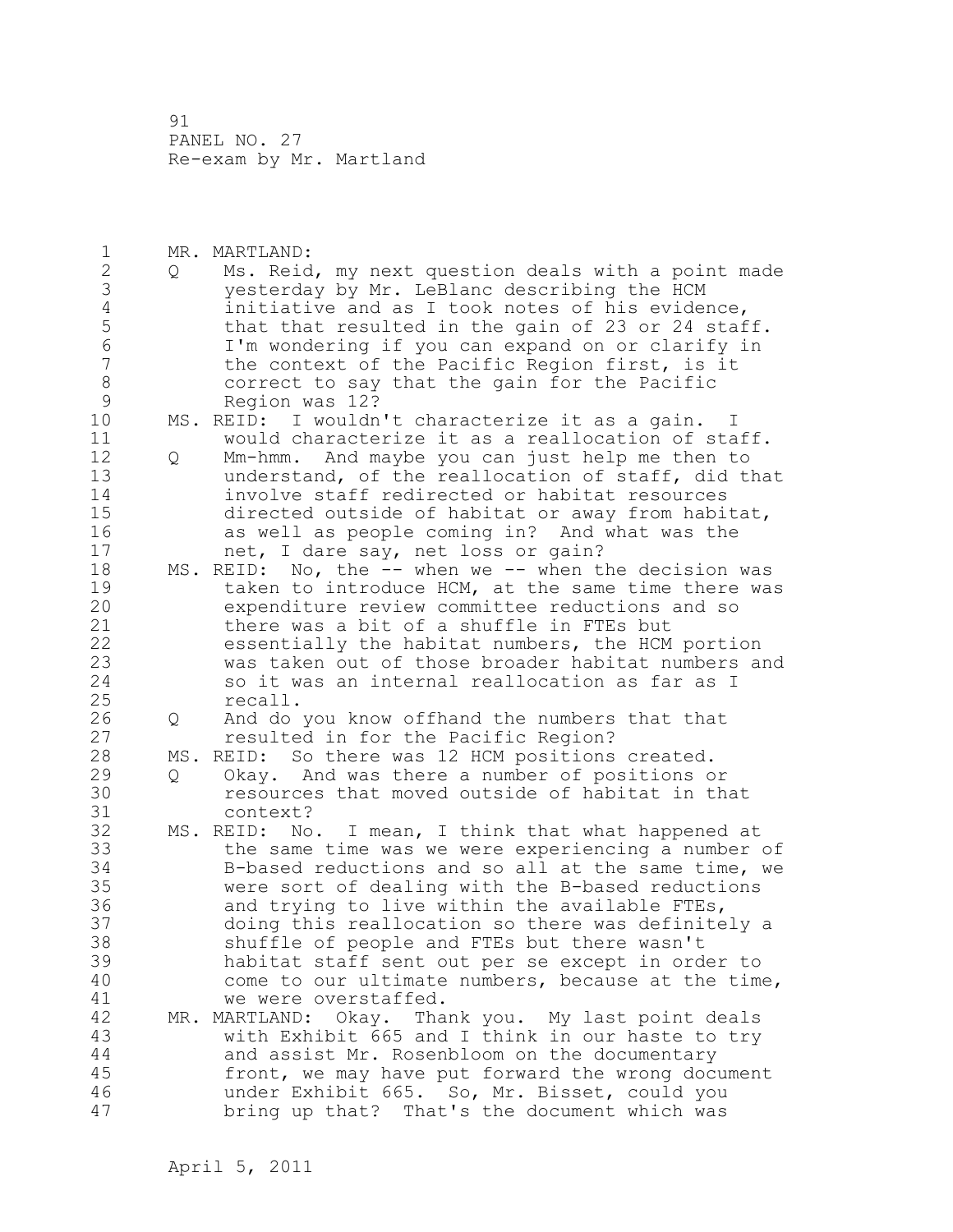92 PANEL NO. 27 Re-exam by Mr. Martland Cross-exam by Mr. Taylor (cont'd) (CAN)

1 marked as Exhibit 665 and we had evidence with 2 respect to, I think, Mr. LeBlanc you were 3 describing a written response to the 2009 CESD and 4 I'm going to see if I can have another document<br>5 but forward, which Mr. Bisset, I hope, has at 5 put forward, which Mr. Bisset, I hope, has at<br>6 hand. 6 hand.<br>7 0 Isth Is that  $-$  the new one, is that the right one? 8 MR. LeBLANC: That is correct. 9 MR. MARTLAND: And I wonder in this situation, Mr.<br>10 Commissioner, I would suggest it makes some s Commissioner, I would suggest it makes some sense 11 to have this instead just to clarify it, this 12 should be Exhibit 665 from what Mr. LeBlanc has 13 said, I think. I would suggest this replace 665. 14 THE COMMISSIONER: I'm not -- unless Mr. Rosenbloom has 15 some objection to that. 16 MR. ROSENBLOOM: No objection. 17 THE COMMISSIONER: All right. Very well. 18 MR. MARTLAND: Thank you.  $\frac{19}{20}$ EXHIBIT 665: New document replaces document 21 previously marked 22 23 THE REGISTRAR: That amendment will be made. 24 MR. MARTLAND: Thank you. Mr. Commissioner, I have no 25 additional questions. Mr. Taylor indicated he had 26 a few.<br>27 MR. TAYLOR: MR. TAYLOR: I have three questions. 28 29 CROSS-EXAMINATION BY MR. TAYLOR continuing: 30<br>31 Q The first one relates to Exhibit 661, which is the 32 briefing note that has come up and this is a 33 question of you, Mr. LeBlanc. If you go to the 34 first sentence under Background, does that 35 succinctly explain the purpose of why you were 36 bringing this briefing note before the Director 37 General, in other words, that you were seeking to 38 address raising public confidence in food safety 39 and environmental protection in the context of 40 aquaculture development? 41 MR. LeBLANC: That is correct, yes.<br>42 0 My next question has to do wit 42 Q My next question has to do with 651, which is the 43 diagnostic and it's a question of Ms. Reid. You 44 were asked questions and gave evidence about the 45 concerns that had been expressed to do with the 46 implementation that was being done of the 47 modernization plan, EPMP. Can you say in brief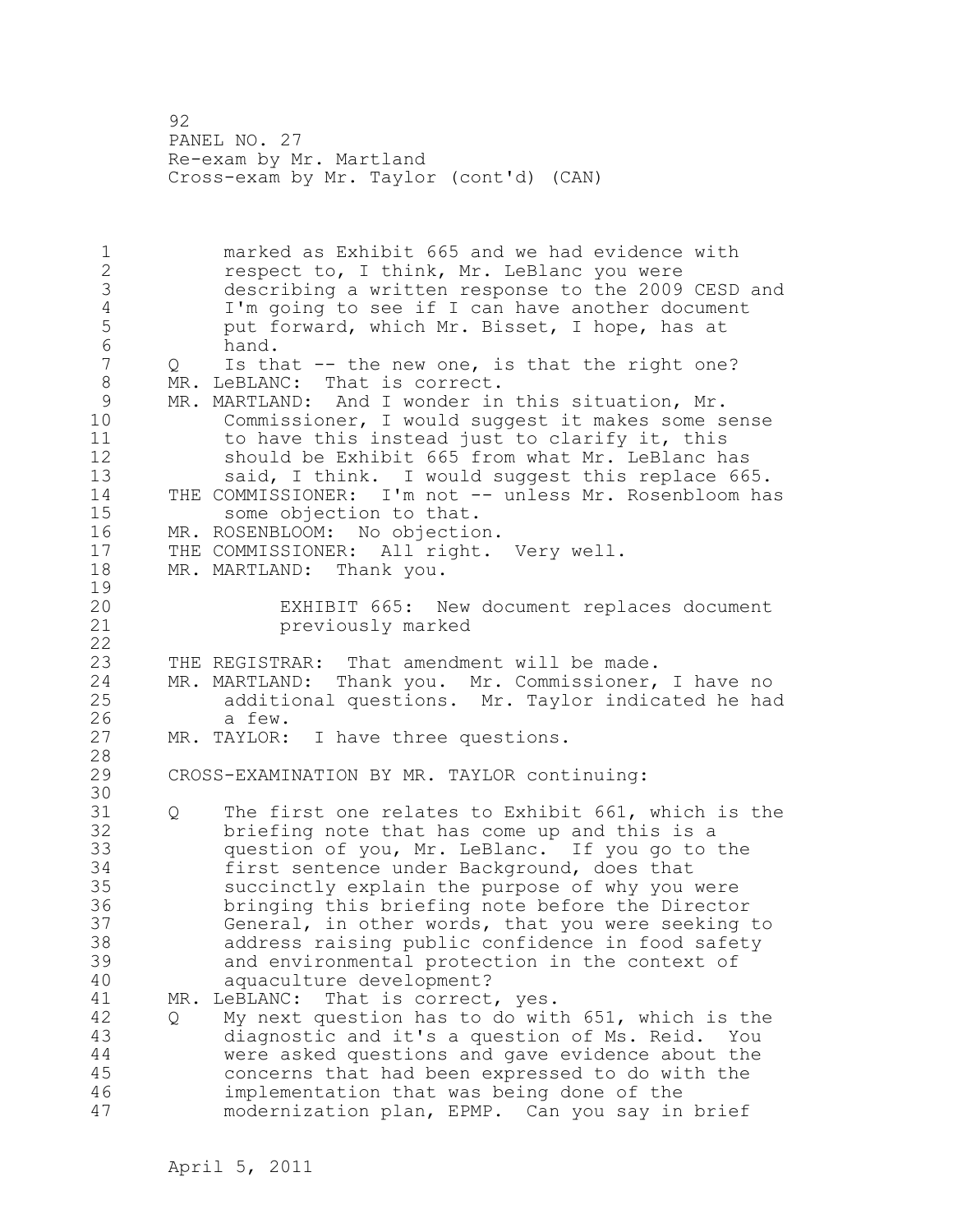93 PANEL NO. 27 Cross-exam by Mr. Taylor (cont'd) (CAN)

| $\mathbf 1$    |   | what was done as a result of the concerns              |
|----------------|---|--------------------------------------------------------|
| $\overline{c}$ |   | expressed and where things stand now?                  |
| 3              |   | MS. REID: Yes. So I think that the end result of the   |
| $\overline{4}$ |   | diagnostic and the follow-up work that occurred,       |
| 5              |   | for the most part, I would say that the various        |
| 6              |   | elements of EPMP are successfully implemented in       |
| $\overline{7}$ |   | the region and the level of concerns have gone         |
| $\,8\,$        |   | down significantly.                                    |
| $\mathcal{G}$  | Q | Thank you. And my last question is of Mr.              |
| 10             |   | LeBlanc. There's been quite a bit of evidence          |
| 11             |   | about No Net Loss, of course, and in particular        |
| 12             |   | that measuring whether it has or hasn't been met       |
| 13             |   | generally or in specific instances is a very hard      |
| 14             |   | thing to do. My question is whether No Net Loss        |
| 15             |   | is a performance measure or is it something else?      |
| 16             |   | MR. LeBLANC: It was never intended to be a performance |
| 17             |   | measure. It was intended to be a guiding               |
| 18             |   | principle that would allow us to make decisions in     |
| 19             |   | terms of harmful alteration, disruption or             |
| 20             |   | destruction of fish habitat.                           |
| 21             |   | MR. TAYLOR: All right. Thank you.                      |
| 22             |   | THE COMMISSIONER: Thank you, Mr. Martland. I would     |
| 23             |   | like to take this opportunity to thank all three       |
| 24             |   | of you for making yourselves available yesterday       |
| 25             |   | and today again and for your willingness to answer     |
| 26             |   | the questions of counsel and for your cooperation      |
| 27             |   | with commission counsel. Thank you very, very          |
| 28             |   | much.                                                  |
| 29             |   | We're adjourned until 10:00 tomorrow morning;          |
| 30             |   | is that correct, Mr. Martland?                         |
| 31             |   | MR. MARTLAND: Yes, Mr. Commissioner, that's right.     |
| 32             |   | THE COMMISSIONER: Thank you very much.                 |
| 33             |   | MR. MARTLAND: Thank you.                               |
| 34             |   | THE REGISTRAR: Hearing is now adjourned till ten       |
| 35             |   | o'clock tomorrow morning.                              |
| 36             |   |                                                        |
| 37             |   | (PROCEEDINGS ADJOURNED TO APRIL 6, 2011 AT             |
| 38             |   | 10:00 A.M.                                             |
| 39             |   |                                                        |
| 40             |   |                                                        |
| 41             |   |                                                        |
| 42             |   |                                                        |
| 43             |   |                                                        |
| 44             |   |                                                        |
| 45             |   |                                                        |
| 46             |   |                                                        |
| 47             |   |                                                        |